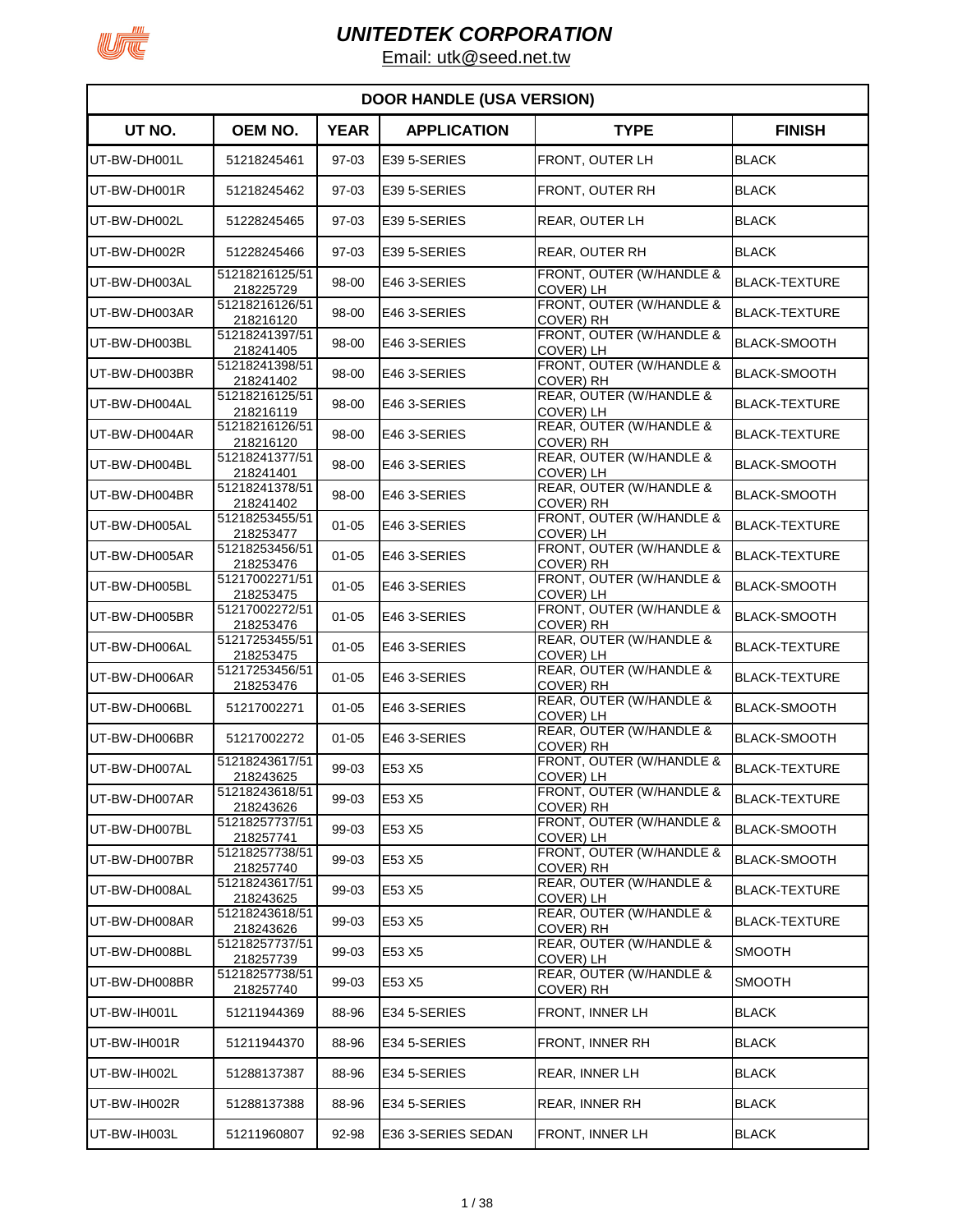

|              | <b>DOOR HANDLE (USA VERSION)</b> |             |                                                |                       |                                            |  |  |
|--------------|----------------------------------|-------------|------------------------------------------------|-----------------------|--------------------------------------------|--|--|
| UT NO.       | <b>OEM NO.</b>                   | <b>YEAR</b> | <b>APPLICATION</b>                             | <b>TYPE</b>           | <b>FINISH</b>                              |  |  |
| UT-BW-IH003R | 51211960808                      | 92-98       | E36 3-SERIES SEDAN                             | FRONT, INNER RH       | <b>BLACK</b>                               |  |  |
| UT-BW-IH004L | 51211960829                      | 92-98       | E36 3-SERIES SEDAN                             | REAR, INNER LH        | <b>BLACK</b>                               |  |  |
| UT-BW-IH004R | 51211960830                      | 92-98       | E36 3-SERIES SEDAN                             | <b>REAR, INNER RH</b> | <b>BLACK</b>                               |  |  |
| UT-BW-IH005L | 51211977539                      | 92-98       | E36 3-SERIES COUPE                             | FRONT, INNER LH       | <b>BLACK</b>                               |  |  |
| UT-BW-IH005R | 51211977540                      | 92-98       | E36 3-SERIES COUPE                             | FRONT, INNER RH       | <b>BLACK</b>                               |  |  |
| UT-BW-IH006L | 51218226049                      | 97-00       | E38 7-SERIES/ E39 5-<br><b>SERIES</b>          | FRONT=REAR LH         | <b>BLACK BASE/</b><br><b>CHROME HANDLE</b> |  |  |
| UT-BW-IH006R | 51218226050                      | 97-00       | E38 7-SERIES/E39 5-<br><b>SERIES</b>           | <b>FRONT=REAR RH</b>  | <b>BLACK BASE/</b><br><b>CHROME HANDLE</b> |  |  |
| UT-BW-IH007L | 51218239475                      | 98-03       | E38 7-SERIES                                   | FRONT=REAR LH         | <b>BLACK BASE/</b><br><b>CHROME HANDLE</b> |  |  |
| UT-BW-IH007R | 51218239476                      | 98-03       | E38 7-SERIES                                   | <b>FRONT=REAR RH</b>  | <b>BLACK BASE/</b><br><b>CHROME HANDLE</b> |  |  |
| UT-BW-IH008L | 51217032925                      | $01 - 03$   | E39 5-SERIES                                   | <b>FRONT=REAR LH</b>  | <b>BLACK BASE/</b><br><b>CHROME HANDLE</b> |  |  |
| UT-BW-IH008R | 51217032926                      | $01 - 03$   | E39 5-SERIES                                   | <b>FRONT=REAR RH</b>  | <b>BLACK BASE/</b><br><b>CHROME HANDLE</b> |  |  |
| UT-BW-IH009L | 51418200723                      | 98-04       | E46 3-SERIES SEDAN                             | FRONT, INNER LH       | <b>BLACK BASE/</b>                         |  |  |
| UT-BW-IH009R | 51418200724                      | 98-04       | E46 3-SERIES SEDAN                             | FRONT, INNER RH       | <b>BRIGHT HANDLE</b><br><b>BLACK BASE/</b> |  |  |
| UT-BW-IH010L | 51428200751                      | 98-04       | E46 3-SERIES SEDAN                             | REAR, INNER LH        | <b>BRIGHT HANDLE</b><br><b>BLACK BASE/</b> |  |  |
| UT-BW-IH010R | 51428200752                      | 98-04       | E46 3-SERIES SEDAN                             | <b>REAR, INNER RH</b> | <b>BRIGHT HANDLE</b><br><b>BLACK BASE/</b> |  |  |
| UT-BW-IH011L | 51417000231                      | 99-03       | E53 X5                                         | FRONT, INNER LH       | <b>BRIGHT HANDLE</b><br><b>BLACK BASE/</b> |  |  |
| UT-BW-IH011R | 51417000232                      | 99-03       | E53 X5                                         | FRONT, INNER RH       | <b>BRIGHT HANDLE</b><br><b>BLACK BASE/</b> |  |  |
| UT-BW-IH012L | 51427000233                      | 99-03       | E53 X5                                         | REAR, INNER LH        | <b>BRIGHT HANDLE</b><br><b>BLACK BASE/</b> |  |  |
| UT-BW-IH012R | 51427000234                      | 99-03       | E53 X5                                         | <b>REAR, INNER RH</b> | <b>BRIGHT HANDLE</b><br><b>BLACK BASE/</b> |  |  |
| UT-BW-IH013L | 51417122199                      | 04-06       | E53 X5                                         | FRONT, INNER LH       | <b>BRIGHT HANDLE</b><br><b>BLACK BASE/</b> |  |  |
| UT-BW-IH013R | 51417122200                      | 04-06       | E53 X5                                         | FRONT, INNER RH       | <b>BRIGHT HANDLE</b><br><b>BLACK BASE/</b> |  |  |
| UT-BW-IH014L | 51427122429                      | 04-06       | E53 X5                                         | REAR, INNER LH        | <b>BRIGHT HANDLE</b><br><b>BLACK BASE/</b> |  |  |
| UT-BW-IH014R | 51427122430                      | 04-06       | E53 X5                                         | <b>REAR, INNER RH</b> | <b>BRIGHT HANDLE</b><br><b>BLACK BASE/</b> |  |  |
| UT-CR-DH001  | 3796002                          | 77-78       | <b>LE BARON</b>                                | FRONT, OUTER R=L      | <b>BRIGHT HANDLE</b><br><b>CHROME</b>      |  |  |
| UT-CR-DH002  | 4184226                          | 79-90       | <b>HORIZON SEDAN</b>                           | FRONT, OUTER R=L      | <b>CHROME</b>                              |  |  |
| UT-CR-DH003  | 4184228                          | 82-88       | LE BARON                                       | FRONT, OUTER R=L      | <b>CHROME</b>                              |  |  |
| UT-CR-DH005L | 55027509                         | 91-96       | DAKOTA PICK-UP                                 | FRONT, OUTER, LH      | <b>BLACK</b>                               |  |  |
| UT-CR-DH005R | 55027508                         | 91-96       | DAKOTA PICK-UP                                 | FRONT, OUTER, RH      | <b>BLACK</b>                               |  |  |
| UT-CR-DH006  | 55075645                         | 91-96       | DAKOTA PICK-UP                                 | TAIL GATE HANDLE      | <b>BLACK</b>                               |  |  |
| UT-CR-DH008L | 4675687                          | 92-95       | CARAVAN, VOYAGER,                              | FRONT, OUTER, LH      | <b>BLACK</b>                               |  |  |
| UT-CR-DH008R | 4675686                          | 92-95       | TOWN & COUNTRY<br>CARAVAN, VOYAGER,            | FRONT, OUTER, RH      | <b>BLACK</b>                               |  |  |
| UT-CR-DH009L | GE45SBK                          | 96-00       | TOWN & COUNTRY<br>CARAVAN, VOYAGER,            | FRONT, OUTER, LH      | <b>BLACK, TEXTURE</b>                      |  |  |
| UT-CR-DH009R | QK02SBK                          | 96-00       | <b>TOWN &amp; COUNTRY</b><br>CARAVAN, VOYAGER, | FRONT, OUTER, RH      | <b>BLACK, TEXTURE</b>                      |  |  |
|              |                                  |             | <b>TOWN &amp; COUNTRY</b>                      |                       |                                            |  |  |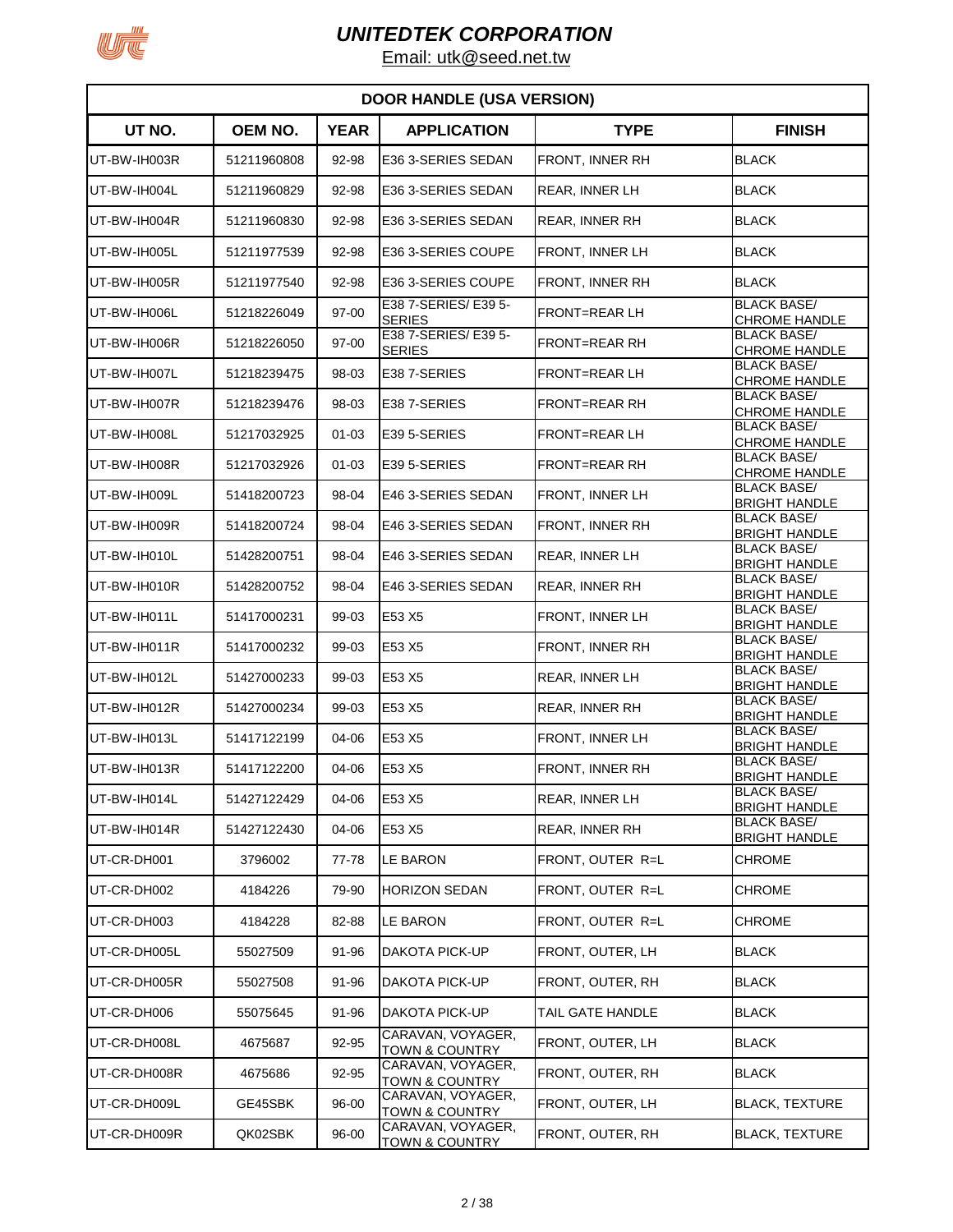

| <b>DOOR HANDLE (USA VERSION)</b> |                |                 |                                                |                                            |                                    |  |
|----------------------------------|----------------|-----------------|------------------------------------------------|--------------------------------------------|------------------------------------|--|
| UT NO.                           | <b>OEM NO.</b> | <b>YEAR</b>     | <b>APPLICATION</b>                             | <b>TYPE</b>                                | <b>FINISH</b>                      |  |
| UT-CR-DH010L                     | QJ99SJM        | 96-00           | CARAVAN, VOYAGER,<br><b>TOWN &amp; COUNTRY</b> | SLIDING, OUTER, LH W/ LOCK<br><b>HOLE</b>  | <b>BLACK, TEXTURE</b>              |  |
| UT-CR-DH010R                     | QJ98SJM        | 96-00           | CARAVAN, VOYAGER,<br><b>TOWN &amp; COUNTRY</b> | SLIDING, OUTER, RH W/ LOCK<br><b>HOLE</b>  | <b>BLACK, TEXTURE</b>              |  |
| UT-CR-DH011BL                    | OQK03SW7       | 96-00           | CARAVAN, VOYAGER,<br><b>TOWN &amp; COUNTRY</b> | FRONT, OUTER, LH                           | PAINTED TO MATCH,<br><b>SMOOTH</b> |  |
| UT-CR-DH011BR                    | OQK02SW7       | 96-00           | CARAVAN, VOYAGER,<br>TOWN & COUNTRY            | FRONT, OUTER, RH                           | PAINTED TO MATCH,<br><b>SMOOTH</b> |  |
| UT-CR-DH012BL                    | OQK01SW7       | 96-00           | CARAVAN, VOYAGER.<br>TOWN & COUNTRY            | SLIDING, OUTER, W/O LOCK<br><b>HOLE LH</b> | PAINTED TO MATCH,<br><b>SMOOTH</b> |  |
| UT-CR-DH012BR                    | OQK00SW7       | 96-00           | CARAVAN, VOYAGER,<br><b>TOWN &amp; COUNTRY</b> | SLIDING, OUTER, W/O LOCK<br><b>HOLE RH</b> | PAINTED TO MATCH,<br><b>SMOOTH</b> |  |
| UT-CR-DH013                      | 4675772        | 96-00           | CARAVAN, VOYAGER,<br><b>TOWN &amp; COUNTRY</b> | TAIL GATE HANDLE                           | <b>BLACK</b>                       |  |
| UT-CR-DH014L                     | J5758173       | 97-06           | 97-06 WRANGLER                                 | FULL DOOR TYPE, FRONT,<br><b>OUTER LH</b>  | <b>ALL CHROME</b><br>(performance) |  |
| UT-CR-DH014R                     | J5758172       | 97-06           | 97-06 WRANGLER                                 | FULL DOOR TYPE, FRONT,<br><b>OUTER RH</b>  | <b>ALL CHROME</b><br>(performance) |  |
| UT-CR-DH015L                     | 55176383AE     | 97-06           | 97-06 WRANGLER                                 | FULL DOOR TYPE, FRONT,                     | <b>BLACK</b>                       |  |
| UT-CR-DH015R                     | 55176382AE     | 97-06           | 97-06 WRANGLER                                 | OUTER LH<br>FULL DOOR TYPE, FRONT,         | <b>BLACK</b>                       |  |
| UT-CR-DH016L                     | 55024927       | 86-92,          | 86-92 CHEROKEE/                                | <b>OUTER RH</b><br>FRONT, OUTER, LH        | <b>BLACK</b>                       |  |
| UT-CR-DH016R                     | 55024926       | 84-96<br>86-92, | COMANCHE, 84-96<br>86-92 CHEROKEE/             | FRONT, OUTER, RH                           | <b>BLACK</b>                       |  |
| UT-CR-DH017L                     | 55075653       | 84-96<br>93-98  | COMANCHE, 84-96<br><b>GRAND CHEROKEE</b>       | FRONT, OUTER, LH                           | <b>BLACK</b>                       |  |
| UT-CR-DH017R                     | 55075652       | 93-98           | <b>GRAND CHEROKEE</b>                          | FRONT, OUTER, RH                           | <b>BLACK</b>                       |  |
| UT-CR-DH018L                     | 55075655       | 93-98           | <b>GRAND CHEROKEE</b>                          | REAR, OUTER, LH                            | <b>BLACK</b>                       |  |
| UT-CR-DH018R                     | 55075654       | 93-98           | <b>GRAND CHEROKEE</b>                          | REAR, OUTER, RH                            | <b>BLACK</b>                       |  |
| UT-CR-DH019L                     | 55075649       | 78-93           | RAM PICK-UP,<br>CHARGER, TRAIL                 | FRONT, OUTER, LH                           | CHROME                             |  |
| UT-CR-DH019R                     | 55075648       | 78-93           | RAM PICK-UP,<br>CHARGER, TRAIL                 | FRONT, OUTER, RH                           | <b>CHROME</b>                      |  |
| UT-CR-DH020L                     | 55275023       | 94-02           | <b>RAM PICK-UP</b>                             | FRONT, OUTER, LH                           | <b>BLACK, TEXTURE</b>              |  |
| UT-CR-DH020R                     | 55275022       | 94-02           | <b>RAM PICK-UP</b>                             | FRONT, OUTER, RH                           | <b>BLACK, TEXTURE</b>              |  |
| UT-CR-DH024                      | 55074580AB     | 94-02           | <b>RAM PICK-UP</b>                             | TAIL GATE HANDLE                           | <b>BLACK, TEXTURE</b>              |  |
| UT-CR-DH025AL                    | 4783219        | 95-99           | <b>NEON</b>                                    | FRONT, OUTER, LH                           | <b>BLACK, TEXTURE</b>              |  |
| UT-CR-DH025AR                    | 4783218        | 95-99           | <b>NEON</b>                                    | FRONT, OUTER, RH                           | <b>BLACK, TEXTURE</b>              |  |
| UT-CR-DH025BL                    | 5017745AA      | 95-99           | <b>NEON</b>                                    | FRONT, OUTER, LH                           | <b>BLACK, SMOOTH</b>               |  |
| UT-CR-DH025BR                    | 5017744AA      | 95-99           | <b>NEON</b>                                    | FRONT, OUTER, RH                           | <b>BLACK, SMOOTH</b>               |  |
| UT-CR-DH026AL                    | 4783219        | 95-99           | <b>NEON</b>                                    | REAR, OUTER, LH                            | <b>BLACK, TEXTURE</b>              |  |
| UT-CR-DH026AR                    | 4783218        | 95-99           | <b>NEON</b>                                    | REAR, OUTER, RH                            | <b>BLACK, TEXTURE</b>              |  |
| UT-CR-DH026BL                    | KR67PCH        | 95-99           | <b>NEON</b>                                    | REAR, OUTER, LH                            | <b>BLACK, SMOOTH</b>               |  |
| UT-CR-DH026BR                    | KR66PCH        | 95-99           | <b>NEON</b>                                    | REAR, OUTER, RH                            | <b>BLACK, SMOOTH</b>               |  |
| UT-CR-DH027L                     | QA39DX8AC      | $00 - 05$       | <b>NEON</b>                                    | FRONT, OUTER, LH                           | <b>BLACK, SMOOTH</b>               |  |
| UT-CR-DH027R                     | QA38DX8AC      | $00 - 05$       | <b>NEON</b>                                    | FRONT, OUTER, RH                           | <b>BLACK, SMOOTH</b>               |  |
| UT-CR-DH028L                     | QA51DX8AD      | 00-05           | <b>NEON</b>                                    | REAR, OUTER, LH                            | <b>BLACK, SMOOTH</b>               |  |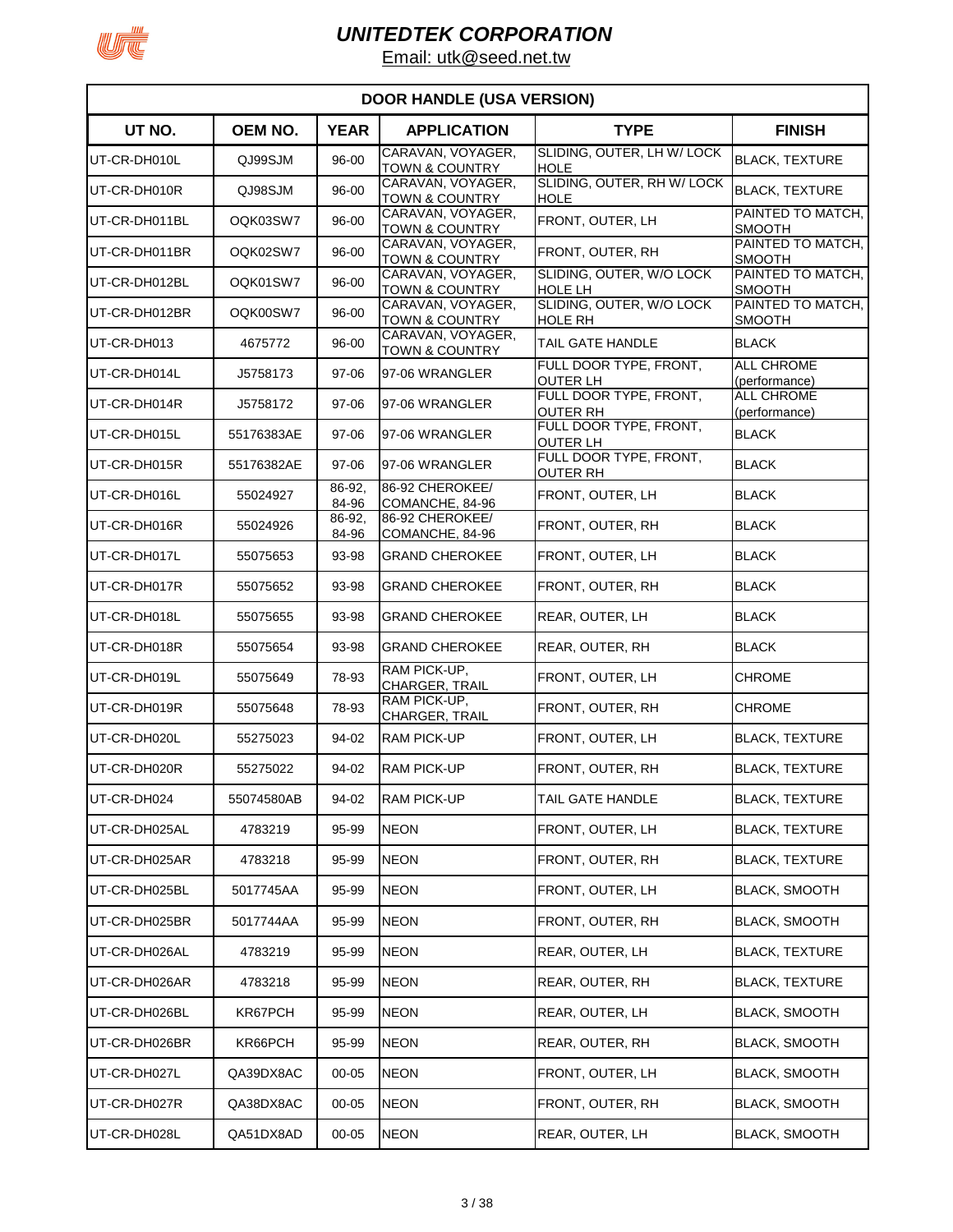

| <b>DOOR HANDLE (USA VERSION)</b> |                           |                         |                                                    |                                                          |                       |  |
|----------------------------------|---------------------------|-------------------------|----------------------------------------------------|----------------------------------------------------------|-----------------------|--|
| UT NO.                           | OEM NO.                   | <b>YEAR</b>             | <b>APPLICATION</b>                                 | <b>TYPE</b>                                              | <b>FINISH</b>         |  |
| UT-CR-DH028R                     | QA50DX8AD                 | 00-05                   | <b>NEON</b>                                        | REAR, OUTER, RH                                          | <b>BLACK, SMOOTH</b>  |  |
| UT-CR-DH029L                     | JS77MX8                   | 93-97                   | CONCORDE                                           | FRONT, OUTER, LH                                         | <b>BLACK, SMOOTH</b>  |  |
| UT-CR-DH029R                     | JS76MX8                   | 93-97                   | <b>CONCORDE</b>                                    | FRONT, OUTER, RH                                         | <b>BLACK, SMOOTH</b>  |  |
| UT-CR-DH030L                     | 5011665AA/5011<br>681AA   | 93-97                   | CONCORDE                                           | REAR, OUTER, LH                                          | <b>BLACK, SMOOTH</b>  |  |
| UT-CR-DH030R                     | 5011664AA/5011<br>680AA   | 93-97                   | CONCORDE                                           | REAR, OUTER, RH                                          | <b>BLACK, SMOOTH</b>  |  |
| UT-CR-DH032L                     |                           | $01 - 05$               | <b>CONCORDE</b>                                    | REAR, OUTER, LH                                          | <b>BLACK, SMOOTH</b>  |  |
| UT-CR-DH032R                     |                           | $01 - 05$               | <b>CONCORDE</b>                                    | <b>REAR, OUTER, RH</b>                                   | <b>BLACK, SMOOTH</b>  |  |
| UT-CR-DH037L                     | 4717513                   | $01 - 07$               | CARAVAN, VOYAGER,<br><b>TOWN &amp; COUNTRY</b>     | FRONT, OUTER, LH W/LOCK<br><b>HOLE</b>                   | <b>BLACK, TEXTURE</b> |  |
| UT-CR-DH037R                     | 4717512                   | $01 - 07$               | CARAVAN, VOYAGER,<br><b>TOWN &amp; COUNTRY</b>     | FRONT, OUTER, RH W/LOCK<br>HOLE                          | <b>BLACK. TEXTURE</b> |  |
| UT-CR-DH038L                     | RP71WB7AC                 | 03-07                   | CARAVAN, VOYAGER,<br><b>TOWN &amp; COUNTRY</b>     | FRONT, OUTER, LH W/LOCK<br><b>HOLE</b>                   | <b>BLACK, SMOOTH</b>  |  |
| UT-CR-DH038R                     | RP70WB8AC                 | 03-07                   | CARAVAN, VOYAGER,<br><b>TOWN &amp; COUNTRY</b>     | FRONT, OUTER, RH W/LOCK<br><b>HOLE</b>                   | <b>BLACK, SMOOTH</b>  |  |
| UT-CR-DH039AL                    | RP87SW1AC                 | $01 - 07$               | CARAVAN, VOYAGER,<br><b>TOWN &amp; COUNTRY</b>     | SLIDING DOOR, OUTER LH<br><b>W/LOCK HOLE</b>             | <b>BLACK, SMOOTH</b>  |  |
| UT-CR-DH039AR                    | RP86SW2AC                 | $01 - 07$               | CARAVAN, VOYAGER,<br>TOWN & COUNTRY                | SLIDING DOOR, OUTER RH<br><b>W/LOCK HOLE</b>             | <b>BLACK, SMOOTH</b>  |  |
| UT-CR-DH039BL                    |                           | $01 - 07$               | CARAVAN, VOYAGER,<br><b>TOWN &amp; COUNTRY</b>     | SLIDING DOOR, OUTER LH<br><b>W/LOCK HOLE</b>             | <b>BLACK-TEXTURE</b>  |  |
| UT-CR-DH039BR                    |                           | $01 - 07$               | CARAVAN, VOYAGER,<br><b>TOWN &amp; COUNTRY</b>     | SLIDING DOOR, OUTER RH<br><b>W/LOCK HOLE</b>             | <b>BLACK-TEXTURE</b>  |  |
| UT-CR-DH040AL                    | RP91SW1AE                 | $01 - 07$               | CARAVAN, VOYAGER,<br><b>TOWN &amp; COUNTRY</b>     | SLIDING DOOR, OUTER LH<br><b>W/O LOCK HOLE</b>           | <b>BLACK, SMOOTH</b>  |  |
| UT-CR-DH040AR                    | RP90SW2AE                 | $01 - 07$               | CARAVAN, VOYAGER,                                  | SLIDING DOOR, OUTER RH                                   | <b>BLACK, SMOOTH</b>  |  |
| UT-CR-DH040BL                    |                           | $01 - 07$               | <b>TOWN &amp; COUNTRY</b><br>CARAVAN, VOYAGER,     | W/O LOCK HOLE<br>SLIDING DOOR, OUTER LH<br>W/O LOCK HOLE | <b>BLACK-TEXTURE</b>  |  |
| UT-CR-DH040BR                    |                           | $01 - 07$               | <b>TOWN &amp; COUNTRY</b><br>CARAVAN, VOYAGER,     | SLIDING DOOR, OUTER RH                                   | <b>BLACK-TEXTURE</b>  |  |
| UT-CR-DH041L                     | 55075941                  | 97-99                   | <b>TOWN &amp; COUNTRY</b><br><b>DAKOTA PICK-UP</b> | W/O LOCK HOLE<br>FRONT, OUTER, LH                        | <b>BLACK-TEXTURE</b>  |  |
| UT-CR-DH041R                     | 55075940                  | 97-99                   | DAKOTA PICK-UP                                     | FRONT, OUTER, RH                                         | <b>BLACK-TEXTURE</b>  |  |
| UT-CR-DH042L                     | 55257435AC/55             | $00 - 01$ ,             | 00-01 DAKOTA PICK-UP,                              | FRONT, OUTER, LH                                         | <b>BLACK-TEXTURE</b>  |  |
| UT-CR-DH042R                     | 256317AC<br>55257434AC    | 98-02<br>$00 - 01$ ,    | 98-02 DURANGO<br>00-01 DAKOTA PICK-UP,             | FRONT, OUTER, RH                                         | <b>BLACK-TEXTURE</b>  |  |
| UT-CR-DH043L                     | 55256421                  | 98-02<br>$00 - 01$ ,    | 98-02 DURANGO<br>00-01 DAKOTA QUAD                 | REAR, OUTER, LH                                          | BLACK-TEXTURE         |  |
| UT-CR-DH043R                     | 55256420                  | 98-02<br>$00 - 01$ ,    | CAB PICK-UP, 98-02<br>00-01 DAKOTA QUAD            | REAR, OUTER, RH                                          | <b>BLACK-TEXTURE</b>  |  |
| UT-CR-DH044L                     | 55362891AC/55             | 98-02<br>$02 - 05,$     | CAB PICK-UP, 98-02<br>02-05 DAKOTA PICK-UP,        | FRONT, OUTER, LH                                         | <b>BLACK-TEXTURE</b>  |  |
| UT-CR-DH044R                     | 364035AB<br>55362890AC/55 | $02 - 03$<br>$02 - 05,$ | 02-03 DURANGO<br>02-05 DAKOTA PICK-UP,             | FRONT, OUTER, RH                                         | <b>BLACK-TEXTURE</b>  |  |
| UT-CR-DH045L                     | 364034AB<br>55362893      | $02 - 03$<br>$02 - 04,$ | 02-03 DURANGO<br>02-04 DAKOTA QUAD                 | REAR, OUTER, LH                                          | <b>BLACK-TEXTURE</b>  |  |
| UT-CR-DH045R                     | 55362892                  | 2003<br>$02 - 04,$      | CAB PICK-UP, 2003<br>02-04 DAKOTA QUAD             | REAR, OUTER, RH                                          | <b>BLACK-TEXTURE</b>  |  |
| UT-CR-DH046AL                    | 55362213                  | 2003<br>04-09           | CAB PICK-UP, 2003<br><b>DURANGO</b>                | FRONT, OUTER, LH W/LOCK                                  | <b>BLACK-TEXTURE</b>  |  |
| UT-CR-DH046AR                    | 55362212                  | 04-09                   | DURANGO                                            | <b>HOLE</b><br>FRONT, OUTER, RH W/O LOCK                 | <b>BLACK-TEXTURE</b>  |  |
| UT-CR-DH046BL                    |                           | 04-09                   | <b>DURANGO</b>                                     | HOLE<br>FRONT, OUTER, LH W/LOCK                          | <b>BLACK-SMOOTH</b>   |  |
| UT-CR-DH046BR                    |                           | 04-09                   | <b>DURANGO</b>                                     | <b>HOLE</b><br>FRONT, OUTER, RH W/O LOCK                 | <b>BLACK-SMOOTH</b>   |  |
|                                  |                           |                         |                                                    | <b>HOLE</b>                                              |                       |  |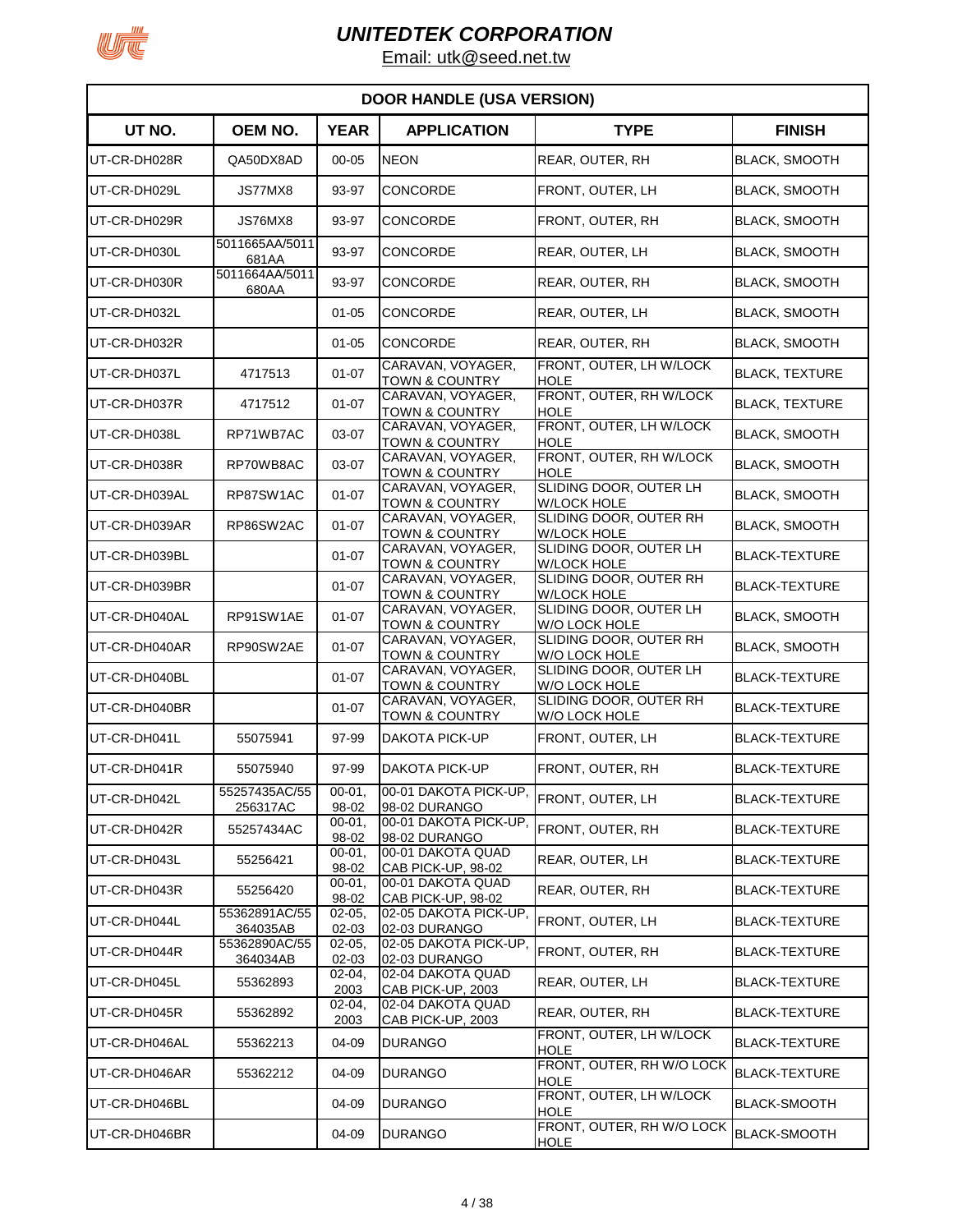

| <b>DOOR HANDLE (USA VERSION)</b> |                           |                         |                                              |                                                   |                       |  |
|----------------------------------|---------------------------|-------------------------|----------------------------------------------|---------------------------------------------------|-----------------------|--|
| UT NO.                           | OEM NO.                   | <b>YEAR</b>             | <b>APPLICATION</b>                           | <b>TYPE</b>                                       | <b>FINISH</b>         |  |
| UT-CR-DH047AL                    | 55362215                  | 04-09                   | <b>DURANGO</b>                               | REAR, OUTER, LH                                   | <b>BLACK, TEXTURE</b> |  |
| UT-CR-DH047AR                    | 55362214                  | 04-09                   | <b>DURANGO</b>                               | REAR, OUTER, RH                                   | <b>BLACK, TEXTURE</b> |  |
| UT-CR-DH047BL                    |                           | 04-09                   | <b>DURANGO</b>                               | REAR, OUTER, LH                                   | <b>BLACK-SMOOTH</b>   |  |
| UT-CR-DH047BR                    |                           | 04-09                   | <b>DURANGO</b>                               | REAR, OUTER, RH                                   | <b>BLACK-SMOOTH</b>   |  |
| UT-CR-DH048L                     | 55360333                  | $02 - 07$               | <b>LIBERTY</b>                               | FRONT, OUTER, LH W/LOCK<br>HOLE                   | <b>BLACK, TEXTURE</b> |  |
| UT-CR-DH048R                     | 55360332                  | $02 - 07$               | LIBERTY                                      | FRONT, OUTER, RH W/LOCK<br>HOLE                   | <b>BLACK, TEXTURE</b> |  |
| UT-CR-DH049L                     | 55360335AF/553<br>60335AE | $02 - 07$               | <b>LIBERTY</b>                               | REAR, OUTER, LH                                   | <b>BLACK, TEXTURE</b> |  |
| UT-CR-DH049R                     | 55360334AF/553<br>60334AE | $02 - 07$               | <b>LIBERTY</b>                               | REAR, OUTER, RH                                   | <b>BLACK, TEXTURE</b> |  |
| UT-CR-DH050AL                    | 55275949AC                | $02 - 10$<br>05-08      | 02-10 RAM PICK UP, 05-<br>08 DAKOTA          | FRONT, OUTER, LH W/LOCK<br><b>HOLE</b>            | <b>BLACK, TEXTURE</b> |  |
| UT-CR-DH050AR                    | 55275948AC                | $02 - 10$<br>05-08      | 02-10 RAM PICK UP, 05-<br>08 DAKOTA          | FRONT, OUTER, RH W/LOCK<br>HOLE                   | <b>BLACK, TEXTURE</b> |  |
| UT-CR-DH050BL                    | 55275949SMTH              | $02 - 10$<br>05-08      | 02-10 RAM PICK UP, 05-<br>08 DAKOTA          | FRONT, OUTER, LH W/LOCK<br><b>HOLE</b>            | <b>BLACK, SMOOTH</b>  |  |
| UT-CR-DH050BR                    | 55275948SMTH              | $02 - 10,$<br>05-08     | 02-10 RAM PICK UP, 05-<br>08 DAKOTA          | FRONT, OUTER, RH W/LOCK<br><b>HOLE</b>            | <b>BLACK, SMOOTH</b>  |  |
| UT-CR-DH051A                     | 55276882AB                | $02 - 10,$<br>$05 - 08$ | 02-10 RAM PICK UP, 05-<br>08 DAKOTA          | FRONT, OUTER, RH ONLY W/O<br>LOCK HOLE            | <b>BLACK, TEXTURE</b> |  |
| UT-CR-DH051B                     | 55275948SMTH              | $02 - 10$<br>05-08      | 02-10 RAM PICK UP, 05-<br>08 DAKOTA          | FRONT, OUTER, RH ONLY W/O<br><b>LOCK HOLE</b>     | <b>BLACK, SMOOTH</b>  |  |
| UT-CR-DH052AL                    | 55275685AB                | $02 - 10$<br>05-08      | 02-10 RAM PICK UP, 05-<br>08 DAKOTA QUAD CAB | REAR, OUTER, LH                                   | <b>BLACK, TEXTURE</b> |  |
| UT-CR-DH052AR                    | 55275684AB                | $02 - 10,$<br>$05 - 08$ | 02-10 RAM PICK UP, 05-<br>08 DAKOTA QUAD CAB | REAR, OUTER, RH                                   | <b>BLACK, TEXTURE</b> |  |
| UT-CR-DH052BL                    |                           | $02 - 10$<br>$05 - 08$  | 02-10 RAM PICK UP, 05-<br>08 DAKOTA QUAD CAB | REAR, OUTER, LH                                   | <b>BLACK, SMOOTH</b>  |  |
| UT-CR-DH052BR                    |                           | $02 - 10$<br>05-08      | 02-10 RAM PICK UP, 05-<br>08 DAKOTA QUAD CAB | REAR, OUTER, RH                                   | <b>BLACK, SMOOTH</b>  |  |
| UT-CR-DH053L                     | 5GG27DX8AB                | 99-04                   | <b>GRAND CHEROKEE</b><br>LIMITED, OVERLAND   | FRONT, OUTER, LH ONLY<br><b>W/LOCK HOLE</b>       | <b>BLACK, SMOOTH</b>  |  |
| UT-CR-DH054R                     | QR38DX8AC                 | 99-04                   | <b>GRAND CHEROKEE</b><br>LIMITED, OVERLAND   | FRONT, OUTER, RH ONLY W/O<br>LOCK HOLE            | <b>BLACK, SMOOTH</b>  |  |
| UT-CR-DH055L                     | 55136351AC                | 99-04                   | <b>GRAND CHEROKEE</b><br><b>LAREDO MODEL</b> | FRONT, OUTER, LH ONLY<br><b>W/LOCK HOLE</b>       | <b>BLACK, TEXTURE</b> |  |
| UT-CR-DH056R                     | 55135636AC/55<br>135636AD | 99-04                   | <b>GRAND CHEROKEE</b><br>LAREDO MODEL        | FRONT, OUTER, RH ONLY W/O<br><b>LOCK HOLE</b>     | <b>BLACK, TEXTURE</b> |  |
| UT-CR-DH057L                     | 5FW47XBQAC/5<br>FW47DX8AB | 99-04                   | <b>GRAND CHEROKEE</b><br>LIMITED, OVERLAND   | REAR, OUTER, LH W/BALANCE<br><b>BLOCK</b>         | <b>BLACK, SMOOTH</b>  |  |
| UT-CR-DH057R                     | 5FW46XBQAC/5<br>FW46DX9AB | 99-04                   | <b>GRAND CHEROKEE</b><br>LIMITED, OVERLAND   | REAR, OUTER, RH W/BALANCE<br><b>BLOCK</b>         | <b>BLACK, SMOOTH</b>  |  |
| UT-CR-DH058L                     | 55135839AC                | 99-04                   | <b>GRAND CHEROKEE</b><br>LAREDO MODEL        | REAR, OUTER, LH W/O<br><b>BALANCE BLOCK</b>       | <b>BLACK, SMOOTH</b>  |  |
| UT-CR-DH058R                     | 55135838AC                | 99-04                   | <b>GRAND CHEROKEE</b><br><b>LAREDO MODEL</b> | REAR, OUTER, RH W/O<br><b>BALANCE BLOCK</b>       | <b>BLACK, SMOOTH</b>  |  |
| UT-CR-DH059L                     | 55135839AD                | $02 - 04$               | <b>GRAND CHEROKEE</b><br>LAREDO, SPORT       | REAR, OUTER, LH W/BALANCE<br><b>BLOCK</b>         | <b>BLACK, TEXTURE</b> |  |
| UT-CR-DH059R                     | 55135838AD                | 02-04                   | <b>GRAND CHEROKEE</b><br>LAREDO, SPORT       | REAR, OUTER, RH W/BALANCE<br><b>BLOCK</b>         | <b>BLACK, TEXTURE</b> |  |
| UT-CR-DH060L                     | 55275109                  | 94-02                   | RAM PICK UP, QUAD<br>CAB                     | REAR, INNER (DOOR RELEASE<br>HANDLE), LH          | <b>BLACK</b>          |  |
| UT-CR-DH060R                     | 55275108                  | 94-02                   | <b>RAM PICK UP, QUAD</b><br>CAB              | REAR, INNER (DOOR RELEASE<br>HANDLE), RH          | <b>BLACK</b>          |  |
| UT-CR-DH061A                     | 55256215AB                | 97-09                   | DAKOTA PICK-UP                               | TAIL GATE HANDLE                                  | <b>BLACK, TEXTURE</b> |  |
| UT-CR-DH061B                     |                           | 97-09                   | DAKOTA PICK-UP                               | TAIL GATE HANDLE                                  | <b>BLACK, SMOOTH</b>  |  |
| UT-CR-DH062A                     | 55256216AB                | 97-09                   | DAKOTA PICK-UP                               | TAIL GATE HANDLE BEZEL, w/o<br><b>CAMARA HOLE</b> | <b>BLACK, TEXTURE</b> |  |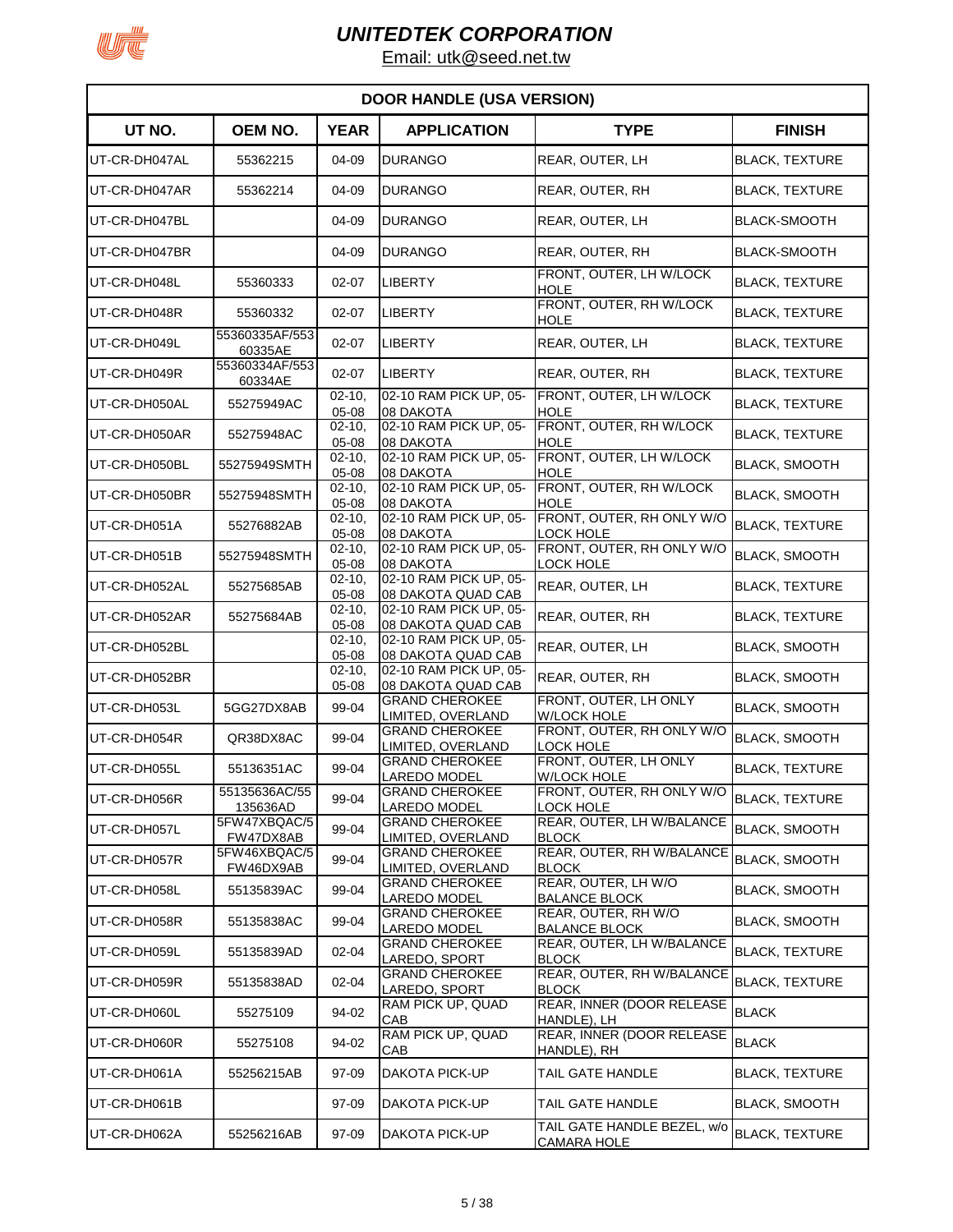

| <b>DOOR HANDLE (USA VERSION)</b> |                                |                     |                                                |                                                                              |                       |  |  |
|----------------------------------|--------------------------------|---------------------|------------------------------------------------|------------------------------------------------------------------------------|-----------------------|--|--|
| UT NO.                           | <b>OEM NO.</b>                 | <b>YEAR</b>         | <b>APPLICATION</b>                             | <b>TYPE</b>                                                                  | <b>FINISH</b>         |  |  |
| UT-CR-DH062B                     |                                | 97-09               | DAKOTA PICK-UP                                 | TAIL GATE HANDLE BEZEL, w/o<br><b>CAMARA HOLE</b>                            | <b>BLACK, SMOOTH</b>  |  |  |
| UT-CR-DH065                      | 55276237AA                     | $02 - 08$           | <b>RAM PICK-UP</b>                             | TAIL GATE HANDLE                                                             | <b>BLACK, TEXTURE</b> |  |  |
| UT-CR-DH065B                     | 55276237SMTH                   | $02 - 08$           | <b>RAM PICK-UP</b>                             | TAIL GATE HANDLE                                                             | <b>BLACK, SMOOTH</b>  |  |  |
| UT-CR-DH066L                     | WC81TZZAH/W<br>C81TZZAG/WC8    | $05 - 10$<br>08-08  | 05-10 CHRYSLER 300/<br>05-08 DODGE MAGNUM      | FRONT, OUTER, LH W/LOCK<br><b>HOLE</b>                                       | <b>BLACK, SMOOTH</b>  |  |  |
| UT-CR-DH066CH-L                  | 4589009AH/458<br>9009AD/458900 | $05 - 10$<br>08-08  | 05-10 CHRYSLER 300/<br>05-08 DODGE MAGNUM      | FRONT. OUTER. LH W/LOCK<br><b>HOLE</b>                                       | ALL CHROME            |  |  |
| UT-CR-DH066R                     | WC82TZZAG/W<br>C82TZZAD        | $05 - 10.$<br>08-08 | 05-10 CHRYSLER 300/<br>05-08 DODGE MAGNUM      | FRONT=REAR OUTER RH,<br>W/O LOCK HOLE                                        | <b>BLACK, SMOOTH</b>  |  |  |
| UT-CR-DH066CH-R                  | 5065800AH/506<br>5800AD/506580 | $05 - 10$<br>08-08  | 05-10 CHRYSLER 300/<br>05-08 DODGE MAGNUM      | FRONT=REAR OUTER RH,<br><b>W/O LOCK HOLE</b>                                 | <b>ALL CHROME</b>     |  |  |
| UT-CR-DH067L                     | WC83TZZAG/W<br>C83TZZAD        | $05 - 10$<br>08-08  | 05-10 CHRYSLER 300/<br>05-08 DODGE MAGNUM      | REAR, OUTER, LH                                                              | <b>BLACK, SMOOTH</b>  |  |  |
| UT-CR-DH067CH-L                  | 5065801AH/506<br>5801AD/506580 | $05 - 10$<br>08-08  | 05-10 CHRYSLER 300/<br>05-08 DODGE MAGNUM      | REAR, OUTER, LH                                                              | ALL CHROME            |  |  |
| UT-CR-DH067R                     | WC82TZZAE                      | $05 - 10$<br>08-08  | 05-10 CHRYSLER 300/<br>05-08 DODGE MAGNUM      | REAR, OUTER, RH                                                              | <b>BLACK, SMOOTH</b>  |  |  |
| UT-CR-DH067CH-R                  |                                | $05-10,$<br>08-08   | 05-10 CHRYSLER 300/<br>05-08 DODGE MAGNUM      | REAR, OUTER, RH                                                              | <b>ALL CHROME</b>     |  |  |
| UT-CR-DH068AL                    | J5758173                       | 87-95               | CJ7, 81-85 SCRAMBLER                           | 87-95 WRANGLER, 81-86 FULL DOOR TYPE (backside<br>w/spring), FRONT, OUTER LH | <b>ALL CHROME</b>     |  |  |
| UT-CR-DH068AR                    | J5758172                       | 87-95               | CJ7, 81-85 SCRAMBLER                           | 87-95 WRANGLER, 81-86 FULL DOOR TYPE (backside<br>w/spring), FRONT, OUTER RH | ALL CHROME            |  |  |
| UT-CR-DH068BL                    | 55028447                       | 91-95               | 91-95 WRANGLER                                 | FULL DOOR TYPE (backside<br>w/spring), FRONT, OUTER LH                       | <b>BLACK</b>          |  |  |
| UT-CR-DH068BR                    | 55028446                       | 91-95               | 91-95 WRANGLER                                 | FULL DOOR TYPE (backside<br>w/spring), FRONT, OUTER RH                       | <b>BLACK</b>          |  |  |
| UT-CR-DH073L                     | 82650-25000-CA                 | 00-06               | <b>VERNA</b>                                   | FRONT, OUTER, LH                                                             | <b>BLACK SMOOTH</b>   |  |  |
| UT-CR-DH073R                     | 82660-25000-CA                 | 00-06               | VERNA                                          | FRONT, OUTER, LH                                                             | <b>BLACK SMOOTH</b>   |  |  |
| UT-CR-DH074L                     | 83650-25000-CA                 | 00-06               | <b>VERNA</b>                                   | REAR, OUTER, LH                                                              | <b>BLACK SMOOTH</b>   |  |  |
| UT-CR-DH074R                     | 83660-25000-CA                 | 00-06               | <b>VERNA</b>                                   | REAR, OUTER, RH                                                              | <b>BLACK SMOOTH</b>   |  |  |
| UT-CR-IH002L                     | 55075339                       | 94-02               | <b>RAM PICK-UP</b>                             | <b>FRONT INNER LH</b>                                                        | <b>BLACK</b>          |  |  |
| UT-CR-IH002R                     | 55075338                       | 94-02               | <b>RAM PICK-UP</b>                             | <b>FRONT INNER RH</b>                                                        | <b>BLACK</b>          |  |  |
| UT-CR-IH003L                     | FX37TX9                        | 95-99               | <b>NEON</b>                                    | FRONT INNER LH                                                               | <b>BLACK</b>          |  |  |
| UT-CR-IH003R                     | <b>FX36TX9</b>                 | 95-99               | <b>NEON</b>                                    | <b>FRONT INNER RH</b>                                                        | <b>BLACK</b>          |  |  |
| UT-CR-IH004L                     | QH47LAZ                        | 00-04               | <b>NEON</b>                                    | <b>INNER LH</b>                                                              | <b>BLACK</b>          |  |  |
| UT-CR-IH004R                     | QH46LAZ                        | 00-04               | <b>NEON</b>                                    | <b>INNER RH</b>                                                              | <b>BLACK</b>          |  |  |
| UT-CR-IH005L                     | RZ131AZAA                      | 98-00               | <b>DURANGO</b>                                 | <b>FRONT=REAR INNER LH</b>                                                   | <b>BLACK</b>          |  |  |
| UT-CR-IH005L                     | RZ131AZAA                      | 98-00               | <b>DURANGO</b>                                 | <b>FRONT=REAR INNER LH</b>                                                   | <b>BLACK</b>          |  |  |
| UT-CR-IH006L                     | RT77BD5AA                      | $01 - 05$           | CARAVAN, VOYAGER,<br>TOWN & COUNTRY            | FRONT INNER LH                                                               | <b>BLACK LEVER</b>    |  |  |
| UT-CR-IH006R                     | RT76BD5AA                      | $01 - 05$           | CARAVAN, VOYAGER,<br><b>TOWN &amp; COUNTRY</b> | FRONT INNER LH                                                               | <b>BLACK LEVER</b>    |  |  |
| UT-CR-IH007L                     | 55276127AB                     | $02 - 08$           | RAM P/UP                                       | FRONT=REAR INNER LH                                                          | <b>BLACK</b>          |  |  |
| UT-CR-IH007R                     | 55276126AB                     | 02-08               | RAM P/UP                                       | <b>FRONT=REAR INNER LH</b>                                                   | <b>BLACK</b>          |  |  |
| UT-CR-IH008L                     | 5102837AA                      | 02-06               | <b>INTREPID</b>                                | FRONT INNER LH                                                               | <b>BLACK</b>          |  |  |
| UT-CR-IH008R                     | 5102836AA                      | 02-06               | <b>INTREPID</b>                                | FRONT INNER LH                                                               | <b>BLACK</b>          |  |  |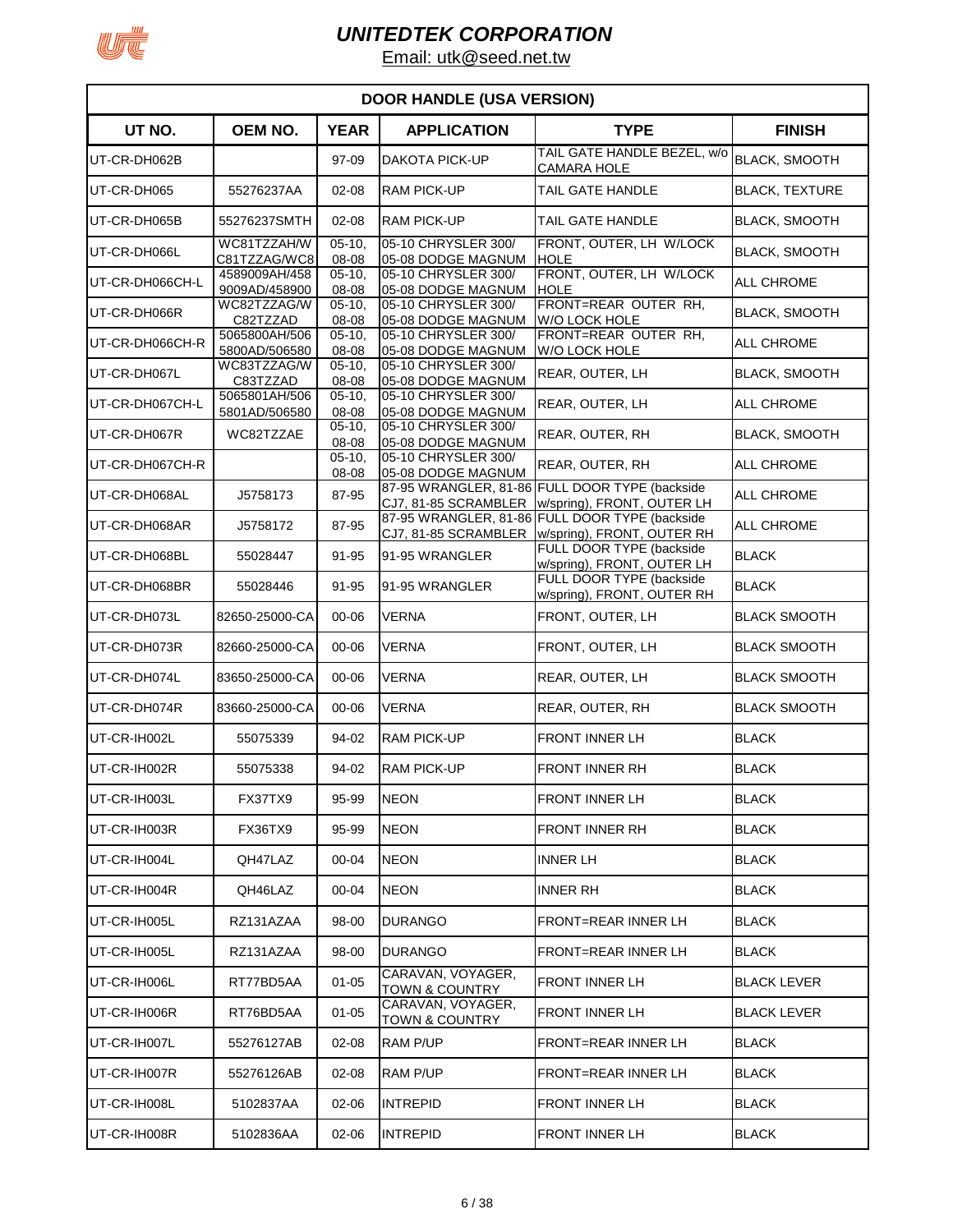

| <b>DOOR HANDLE (USA VERSION)</b> |                                |                    |                                                |                         |                                          |  |  |
|----------------------------------|--------------------------------|--------------------|------------------------------------------------|-------------------------|------------------------------------------|--|--|
| UT NO.                           | OEM NO.                        | <b>YEAR</b>        | <b>APPLICATION</b>                             | <b>TYPE</b>             | <b>FINISH</b>                            |  |  |
| UT-CR-IH010L                     | <b>FX39TX9</b>                 | 95-99              | <b>NEON</b>                                    | <b>REAR INNER LH</b>    | <b>BLACK</b>                             |  |  |
| UT-CR-IH010R                     | FX38TX9                        | 95-99              | <b>NEON</b>                                    | <b>REAR INNER LH</b>    | <b>BLACK</b>                             |  |  |
| UT-CR-WH001A                     | 3861473                        | 60-97              | CHRYSLER, DODGE,<br>PLYMOUTH VARIOUS           | <b>WINDOW CRANK</b>     | CHROME/BLACK                             |  |  |
| UT-CR-WH001B                     | 3861473                        | 60-97              | CHRYSLER, DODGE,<br>PLYMOUTH VARIOUS           | <b>WINDOW CRANK</b>     | <b>BLACK</b>                             |  |  |
| UT-CR-WH002A                     | 3882764/431082<br>4            | 78-84              | CHRYSLER, DODGE,<br>PLYMOUTH VARIOUS           | <b>WINDOW CRANK</b>     | CHROME/BLACK                             |  |  |
| UT-CR-WH003                      | J3678907                       | 74-91              | CHEROKEE,<br>WRANGLER                          | <b>WINDOW CRANK</b>     | CHROME/ BLACK                            |  |  |
| UT-FD-DH004L                     | D8BZ5422405A                   | 74-78              | <b>MUSTANG</b>                                 | FRONT, OUTER LH         | <b>CHROME</b>                            |  |  |
| UT-FD-DH004R                     | D8BZ5422404A                   | 74-78              | <b>MUSTANG</b>                                 | FRONT, OUTER RH         | <b>CHROME</b>                            |  |  |
| UT-FD-DH005L                     | E3FZ5822405A                   | 79-91,<br>83-91    | MUSTANG 79-91,<br><b>CROWN VICTORIA/</b>       | FRONT, OUTER LH         | <b>CHROME</b>                            |  |  |
| UT-FD-DH005R                     | E3FZ5822404A                   | 79-91.<br>83-91    | MUSTANG 79-91.<br><b>CROWN VICTORIA/</b>       | FRONT, OUTER RH         | CHROME                                   |  |  |
| UT-FD-DH006L                     | E7FZ6122405/A<br>E3FZ6122405   | 81-90              | <b>ESCORT. MUSTANG</b>                         | OUTER LH                | METAL, BLACK                             |  |  |
| UT-FD-DH006R                     | E7FZ6122404/A<br>E3FZ6122404   | 81-90              | <b>ESCORT, MUSTANG</b>                         | <b>OUTER RH</b>         | METAL, BLACK                             |  |  |
| UT-FD-DH011L                     | F2AZ5422405/A<br>F5AZ5422405/A | $92-97$ ,<br>98-06 | <b>CROWN VICTORIA.</b><br><b>GRAND MARQUIS</b> | FRONT, OUTER LH         | CHROME/BLACK<br>LEVER                    |  |  |
| UT-FD-DH011R                     | F2AZ5422404/A<br>F5AZ5422404/A | $92-97$ ,<br>98-06 | <b>CROWN VICTORIA,</b><br><b>GRAND MARQUIS</b> | FRONT, OUTER RH         | <b>CHROME/BLACK</b><br>LEVER             |  |  |
| UT-FD-DH012L                     | F2AZ5426605A/<br>F5AZ5426605A/ | $92-97$ ,<br>98-06 | CROWN VICTORIA.<br><b>GRAND MARQUIS</b>        | REAR, OUTER LH          | <b>CHROME/BLACK</b><br><b>LEVER</b>      |  |  |
| UT-FD-DH012R                     | F2AZ5426604A/                  | $92-97$ ,          | <b>CROWN VICTORIA,</b>                         | <b>REAR, OUTER RH</b>   | CHROME/ BLACK                            |  |  |
| UT-FD-DH013L                     | F5AZ5426604A/<br>F8AZ5422405AA | 98-06<br>$92-97,$  | <b>GRAND MARQUIS</b><br><b>CROWN VICTORIA,</b> | FRONT, OUTER LH         | LEVER<br><b>BLACK/BLACK LEVER</b>        |  |  |
| UT-FD-DH013R                     | /XW7Z5422405A<br>F8AZ5422404AA | 98-06<br>$92-97$ , | <b>GRAND MARQUIS</b><br>CROWN VICTORIA.        | FRONT, OUTER RH         | <b>BLACK/BLACK LEVER</b>                 |  |  |
| UT-FD-DH014L                     | /XW7Z5422404A<br>F8AZ5426605AA | 98-06<br>$92-97,$  | <b>GRAND MARQUIS</b><br><b>CROWN VICTORIA,</b> | <b>REAR, OUTER LH</b>   | <b>BLACK/BLACK LEVER</b>                 |  |  |
| UT-FD-DH014R                     | /XW7Z5426605A<br>F8AZ5426604AA | 98-06<br>$92-97,$  | <b>GRAND MARQUIS</b><br>CROWN VICTORIA.        | REAR, OUTER RH          | <b>BLACK/BLACK LEVER</b>                 |  |  |
| UT-FD-DH015L                     | /XW7Z5426604A<br>E25Y5422405A  | 98-06<br>80-89     | <b>GRAND MARQUIS</b><br><b>TOWN CAR</b>        | FRONT, OUTER LH         | <b>CHROME</b>                            |  |  |
| UT-FD-DH015R                     | E25Y5422404A                   | 80-89              | <b>TOWN CAR</b>                                | FRONT, OUTER RH         | CHROME                                   |  |  |
| UT-FD-DH016L                     | FIVY5422405A                   | 90-97              | <b>TOWN CAR</b>                                | FRONT, OUTER LH         | CHROME/ BLACK                            |  |  |
| UT-FD-DH016R                     | FIVY5422404A                   | 90-97              | <b>TOWN CAR</b>                                | FRONT, OUTER RH         | CHROME/ BLACK                            |  |  |
| UT-FD-DH018L                     | E69Z1122405A                   | 86-89              | <b>AEROSTAR</b>                                | FRONT, OUTER LH         | <b>BLACK</b>                             |  |  |
| UT-FD-DH018R                     | E69Z1122404A                   | 86-89              | <b>AEROSTAR</b>                                | FRONT, OUTER RH         | <b>BLACK</b>                             |  |  |
| UT-FD-DH019L                     | E99Z1122405A                   | 90-97              | <b>AEROSTAR</b>                                | FRONT, OUTER LH         | <b>BLACK</b>                             |  |  |
| UT-FD-DH019R                     | E99Z1122404A                   | 90-97              | <b>AEROSTAR</b>                                | FRONT, OUTER RH         | <b>BLACK</b>                             |  |  |
| UT-FD-DH020                      | F29Z1126600B                   | 86-97              | <b>AEROSTAR</b>                                | SLIDING, OUTER          | <b>BLACK</b>                             |  |  |
| UT-FD-DH021L                     | F3TZ7822405A                   | 91-94              | <b>EXPLORER</b>                                | FRONT, OUTER LH         | <b>BLACK, TEXTURED</b>                   |  |  |
| UT-FD-DH021R                     | F3TZ7822404A                   | 91-94              | <b>EXPLORER</b>                                | FRONT, OUTER RH         | <b>PLACTIC</b><br><b>BLACK, TEXTURED</b> |  |  |
| UT-FD-DH022                      | F77Z7822404AA                  | 95-97              | <b>EXPLORER</b>                                | FRONT = REAR, OUTER R=L | <b>PLACTIC</b><br><b>BLACK, METAL</b>    |  |  |
| UT-FD-DH023                      | Α<br>F87Z7822404BA             | 98-01              | EXPLORER,                                      | FRONT = REAR, OUTER R=L | <b>BLACK, SMOOTH</b>                     |  |  |
|                                  |                                |                    | <b>MOUNTAINEER</b>                             |                         | <b>PLACTIC</b>                           |  |  |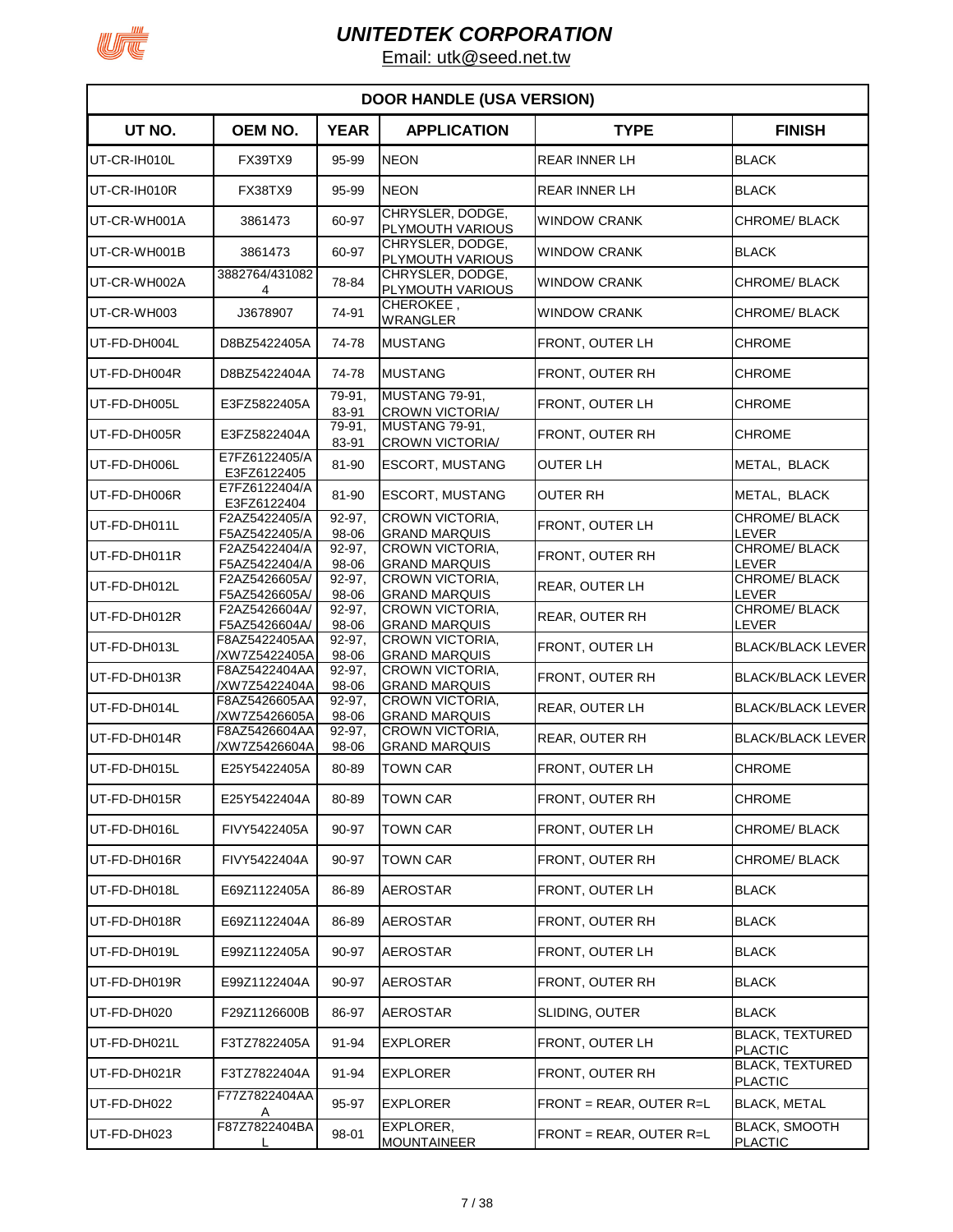

| <b>DOOR HANDLE (USA VERSION)</b> |                                |                     |                                                |                                                                |                                    |  |  |
|----------------------------------|--------------------------------|---------------------|------------------------------------------------|----------------------------------------------------------------|------------------------------------|--|--|
| UT NO.                           | OEM NO.                        | <b>YEAR</b>         | <b>APPLICATION</b>                             | <b>TYPE</b>                                                    | <b>FINISH</b>                      |  |  |
| UT-FD-DH024L                     | F58Z1622405A                   | 95-97               | <b>WINDSTAR</b>                                | FRONT, OUTER LH                                                | <b>BLACK, TEXTURE</b>              |  |  |
| UT-FD-DH024R                     | F58Z1622404A                   | 95-97               | WINDSTAR                                       | FRONT, OUTER RH                                                | <b>BLACK, TEXTURE</b>              |  |  |
| UT-FD-DH025                      | F58Z1626600BA                  | 95-87 &<br>98       | WINDSTAR GL MODEL                              | SLIDING, OUTER                                                 | <b>BLACK, TEXTURE</b>              |  |  |
| UT-FD-DH026L                     | F78Z1622405AA<br>F             | 1998<br><b>ONLY</b> | WINDSTAR LX, LIMITED<br><b>MODEL</b>           | FRONT, OUTER LH                                                | <b>BLACK, SMOOTH</b>               |  |  |
| UT-FD-DH026R                     | F78Z1622404AA<br>F             | 1998<br><b>ONLY</b> | <b>WINDSTAR LX, LIMITED</b><br><b>MODEL</b>    | FRONT, OUTER RH                                                | <b>BLACK, SMOOTH</b>               |  |  |
| UT-FD-DH027                      | F78Z1626600AA<br>. J           | 1998<br><b>ONLY</b> | <b>WINDSTAR LX, LIMITED</b><br><b>MODEL</b>    | <b>SLIDING OUTER</b>                                           | <b>BLACK, SMOOTH</b>               |  |  |
| UT-FD-DH028L                     | F2UZ1522405B                   | 92-99               | <b>FULL-SIZE ECONOLINE</b><br><b>VAN E-350</b> | FRONT, OUTER LH                                                | <b>BLACK</b>                       |  |  |
| UT-FD-DH028R                     | F2UZ1522404B                   | 92-99               | FULL-SIZE ECONOLINE<br><b>VAN E-350</b>        | FRONT, OUTER RH                                                | <b>BLACK</b>                       |  |  |
| UT-FD-DH029L                     | D8BZ5422405A                   | 73-79               | PICK-UP F-SERIES.<br><b>BRONCO 78-79</b>       | FRONT, OUTER LH                                                | <b>CHROME</b>                      |  |  |
| UT-FD-DH029R                     | D8BZ5422404A                   | 73-79               | PICK-UP F-SERIES.<br>BRONCO 78-79              | FRONT, OUTER RH                                                | <b>CHROME</b>                      |  |  |
| UT-FD-DH031L                     | E7TZ1522405A                   | 80-98               | PICK-UP F-150/250 LD,<br><b>BRONCO 80-96</b>   | <b>FRONT, OUTER LH</b>                                         | <b>CHROME</b>                      |  |  |
| UT-FD-DH031R                     | E7TZ1522404A                   | 80-98               | PICK-UP F-150/250 LD.<br><b>BRONCO 80-96</b>   | FRONT, OUTER RH                                                | <b>CHROME</b>                      |  |  |
| UT-FD-DH032                      | E8TZ9943400A                   | 87-91,<br>92-97     | PICK-UP F-150/250 LD,<br><b>BRONCO 78-79</b>   | TAIL GATE HANDLE                                               | <b>CHROME</b>                      |  |  |
| UT-FD-DH033ASL                   | F85Z7822405/YL<br>3Z1522405AAA | 97-03               | PICK-UP F-150/250 LD                           | FRONT, OUTER LH                                                | <b>BLACK, SMOOTH</b>               |  |  |
| UT-FD-DH033ASR                   | F85Z7822404/YL<br>3Z1522404AAA | 97-03               | PICK-UP F-150/250 LD                           | <b>FRONT, OUTER RH</b>                                         | <b>BLACK, SMOOTH</b>               |  |  |
| UT-FD-DH033ATL                   | F65Z1522405/YL<br>3Z1522405AAA | 97-03               | PICK-UP F-150/250 LD                           | <b>FRONT, OUTER LH</b>                                         | <b>BLACK, TEXTURE</b>              |  |  |
| UT-FD-DH033ATR                   | F65Z1522404/YL<br>3Z1522404AAA | 97-03               | PICK-UP F-150/250 LD                           | FRONT, OUTER RH                                                | <b>BLACK, TEXTURE</b>              |  |  |
| UT-FD-DH033CHL                   |                                | 97-03               | PICK-UP F-150/250 LD                           | FRONT, OUTER LH                                                | ALL CHROME,<br>PERFORMANCED        |  |  |
| UT-FD-DH033CHR                   |                                | 97-03               | PICK-UP F-150/250 LD                           | <b>FRONT, OUTER RH</b>                                         | ALL CHROME.<br><b>PERFORMANCED</b> |  |  |
| UT-FD-DH034                      |                                | 97-07               | PICK-UP F-150/250 LD<br>97-07, F250/350 SUPER  | TAIL GATE HANDLE W/LOCK<br><b>HOLE</b>                         | <b>BLACK TEXTURE</b>               |  |  |
| UT-FD-DH034B                     | XL3Z9943400AA<br>A             | 97-07               | 07, F-250/350 SUPER                            | PICK-UP F150/250 LD 03- TAIL GATE HANDLE W/LOCK<br><b>HOLE</b> | <b>BLACK SMOOTH</b>                |  |  |
| UT-FD-DH034CH                    | XL3Z9943400AA<br>ACH           | 97-07               | PICK-UP F-150/250 LD<br>97-07, F250/350 SUPER  | TAIL GATE HANDLE W/LOCK<br><b>HOLE</b>                         | ALL CHROME,<br><b>PERFORMANCED</b> |  |  |
| UT-FD-DH035L                     | E3FZ6122405B                   | 89-92               | 89-92 RANGER PICK-UP,<br>89-90 BRONCO II       | FRONT, OUTER LH                                                | <b>BLACK, METAL</b>                |  |  |
| UT-FD-DH035R                     | E3FZ6122404B                   | 89-92               | 89-92 RANGER PICK-UP,<br>89-90 BRONCO II       | FRONT, OUTER RH                                                | <b>BLACK, METAL</b>                |  |  |
| UT-FD-DH036A                     | E6TZ9943400A                   | 83-92               | RANGER PICK-UP                                 | TAIL GATE HANDLE                                               | <b>CHROME</b>                      |  |  |
| UT-FD-DH036B                     | E9TZ9943400B                   | 83-92               | RANGER PICK-UP                                 | TAIL GATE HANDLE                                               | <b>BLACK</b>                       |  |  |
| UT-FD-DH037L                     | F37Z1022405A                   | 93-97,<br>98-00     | RANGER PICK-UP 93-97,<br>98-00 XL MODEL        | FRONT, OUTER LH                                                | <b>BLACK, PLASTIC</b>              |  |  |
| UT-FD-DH037R                     | F37Z1022404A                   | 93-97,<br>98-00     | RANGER PICK-UP 93-97.<br>98-00 XL MODEL        | FRONT, OUTER RH                                                | <b>BLACK, PLASTIC</b>              |  |  |
| UT-FD-DH038                      | F37Z9943400A/<br>F87Z9943400AA | 93-97,<br>98-09     | <b>RANGER PICK-UP</b>                          | TAIL GATE HANDLE                                               | <b>BLACK, METAL</b>                |  |  |
| UT-FD-DH039                      | E5TZ9943400B                   | 80-86               | PICK-UP F-SERIES                               | TAIL GATE HANDLE                                               | <b>STEEL</b>                       |  |  |
| UT-FD-DH041L                     | XF2Z1622405AA<br>A             | 99-03.<br>04-05     | 99-03 WINDSTAR, 04-07<br><b>FREESTAR</b>       | FRONT, OUTER LH                                                | <b>BLACK</b>                       |  |  |
| UT-FD-DH041R                     | XF2Z1622404AA<br>A             | 99-03,<br>04-05     | 99-03 WINDSTAR, 04-07<br><b>FREESTAR</b>       | FRONT, OUTER RH                                                | <b>BLACK</b>                       |  |  |
| UT-FD-DH042L                     | XF2Z1626601AA<br>B/4F2Z1726605 | 99-03,<br>04-05     | 99-03 WINDSTAR, 04-07<br><b>FREESTAR</b>       | SLIDING OUTER LH                                               | <b>BLACK</b>                       |  |  |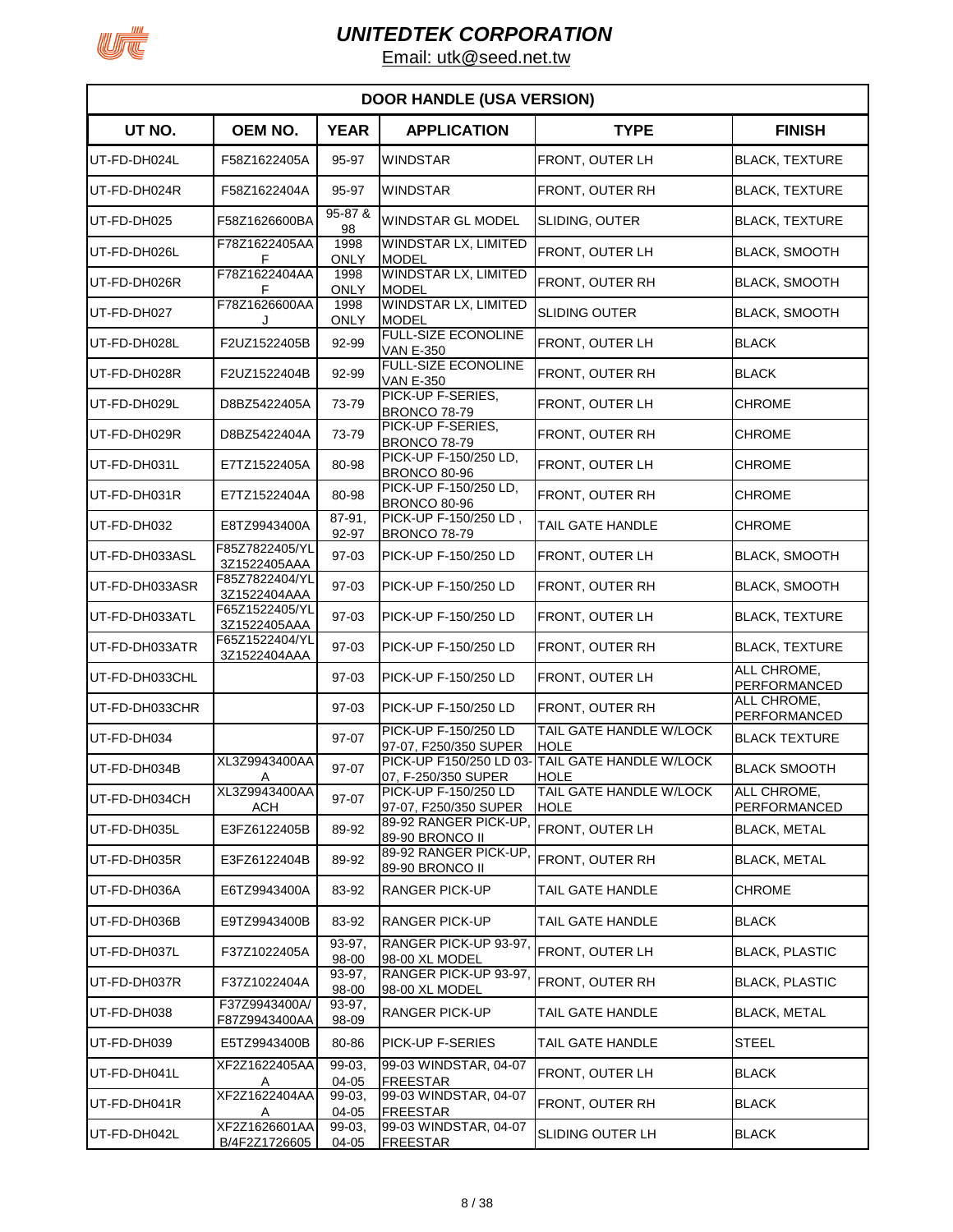

| <b>DOOR HANDLE (USA VERSION)</b> |                                  |                      |                                                         |                                                  |                                             |  |
|----------------------------------|----------------------------------|----------------------|---------------------------------------------------------|--------------------------------------------------|---------------------------------------------|--|
| UT NO.                           | OEM NO.                          | <b>YEAR</b>          | <b>APPLICATION</b>                                      | <b>TYPE</b>                                      | <b>FINISH</b>                               |  |
| UT-FD-DH042R                     | XF2Z1626600AA<br>B/4F2Z1726604   | 99-03.<br>04-05      | 99-03 WINDSTAR, 04-07<br><b>FREESTAR</b>                | <b>SLIDING OUTER RH</b>                          | <b>BLACK</b>                                |  |
| UT-FD-DH043AL                    | 1L2Z7822405AA<br>С               | $02 - 08$            | <b>EXPLORER</b><br><b>MOUNTAINEER EDDIE</b>             | FRONT, OUTER, W/LOCK<br>HOLE, LH ONLY            | <b>BLACK, SMOOTH</b>                        |  |
| UT-FD-DH043CR                    | 1L2Z7822404CA<br>G               | $02 - 08$            | <b>EXPLORER</b><br>/MOUNTAINEER EDDIE                   | FRONT, OUTER W/O LOCK<br>HOLE, RH ONLY           | <b>BLACK, SMOOTH</b>                        |  |
| UT-FD-DH043DL                    |                                  | $02 - 03$            | <b>EXPLORER</b><br>/MOUNTAINEER XLS,                    | FRONT, OUTER, W/LOCK<br>HOLE, LH ONLY            | <b>BLACK, TEXTURE</b>                       |  |
| UT-FD-DH043BR                    | 1L2Z7822404AA<br>C               | $02 - 03$            | <b>EXPLORER</b><br>/MOUNTAINEER XLS,                    | FRONT, OUTER W/O LOCK<br>HOLE RH ONLY            | <b>BLACK, TEXTURE</b>                       |  |
| UT-FD-DH043FL                    | 1L2Z7826605AA<br>C               | $02 - 03$            | <b>EXPLORER</b><br>/MOUNTAINEER NBX,                    | REAR, OUTER, LH                                  | <b>BLACK, TEXTURE</b>                       |  |
| UT-FD-DH043FR                    | 1L2Z7826604AA<br>C/1L2Z7826600   | 02-03                | <b>EXPLORER</b><br>/MOUNTAINEER NBX,                    | REAR, OUTER, RH                                  | <b>BLACK, TEXTURE</b>                       |  |
| UT-FD-DH043GL                    | 1L2Z7826605BA<br>G/1L2Z7826601   | $02 - 08$            | <b>EXPLORER</b><br>/MOUNTAINEER EDDIE                   | REAR, OUTER, LH                                  | <b>BLACK, SMOOTH</b>                        |  |
| UT-FD-DH043GR                    | 1L2Z7826604BA<br>G/1L2Z7826600   | $02 - 08$            | <b>EXPLORER</b><br><b>/MOUNTAINEER EDDIE</b>            | REAR, OUTER, RH                                  | <b>BLACK, SMOOTH</b>                        |  |
| UT-FD-DH044SL                    | F75Z7826601                      | 97-03                | PICK UP CREW CAB F-<br>150/250 LD                       | REAR, OUTER LH                                   | <b>BLACK, SMOOTH</b>                        |  |
| UT-FD-DH044SR                    | F75Z7826600                      | 97-03                | PICK UP CREW CAB F-<br>150/250 LD                       | <b>REAR, OUTER RH</b>                            | <b>BLACK, SMOOTH</b>                        |  |
| UT-FD-DH044TL                    | F75Z7826601/1L<br>1Z7826605      | 97-03                | PICK UP CREW CAB F-<br>150/250 LD                       | REAR, OUTER LH                                   | <b>BLACK, TEXTURE</b>                       |  |
| UT-FD-DH044TR                    | F75Z7826600                      | 97-03                | PICK UP CREW CAB F-<br>150/250 LD                       | REAR, OUTER RH                                   | <b>BLACK, TEXTURE</b>                       |  |
| UT-FD-DH044CHL                   |                                  | 97-03                | PICK UP CREW CAB F-<br>150/250 LD                       | REAR, OUTER LH                                   | ALL CHROME,<br>PERFORMANCED                 |  |
| UT-FD-DH044CHR                   |                                  | 97-03                | PICK UP CREW CAB F-<br>150/250 LD                       | REAR, OUTER RH                                   | ALL CHROME,<br>PERFORMANCED                 |  |
| UT-FD-DH045L                     | F75Z7822405/F8<br>5Z7822405/2L1Z | 97-98                | <b>EXPEDITION</b>                                       | FRONT, OUTER W/O KEY PAD<br>HOLE, W/LOCK HOLE LH | <b>BLACK SMOOTH</b>                         |  |
| UT-FD-DH045R                     | F75Z7822404/F8<br>5Z7822404/2L1Z | 97-98                | <b>EXPEDITION</b>                                       | FRONT, OUTER W/O KEY PAD<br>HOLE, W/LOCK HOLE RH | <b>BLACK SMOOTH</b>                         |  |
| UT-FD-DH047L                     | XL1Z7826601/1L<br>1Z7826605/F75Z | 97-02                | <b>EXPEDITION, PICK UP</b><br>F150 CREW CAB             | REAR, OUTER LH                                   | <b>BLACK SMOOTH</b>                         |  |
| UT-FD-DH047R                     | XL1Z7826600/1L<br>1Z7826604/F75Z | 97-02                | <b>EXPEDITION, PICK UP</b><br>F <sub>150</sub> CREW CAB | REAR, OUTER RH                                   | <b>BLACK SMOOTH</b>                         |  |
| UT-FD-DH049AL                    | F81Z2522405                      | 99-00                | PICK-UP F-250 HD/F-350<br>SUPER DUTY W/O                | FRONT, OUTER LH                                  | <b>BLACK, SMOOTH,</b><br>W/O TAB, W/O ROD,  |  |
| UT-FD-DH049AR                    | F81Z2522404                      | 99-00                | PICK-UP F-250 HD/F-350<br>SUPER DUTY W/O                | FRONT, OUTER RH                                  | BLACK, SMOOTH,<br>W/O TAB, W/O ROD,         |  |
| UT-FD-DH049BL                    | F81Z2522405BA<br>C/2C3Z3622405   | 99-00                | PICK-UP F-250 HD/F-350<br><b>SUPER DUTY</b>             | FRONT, OUTER LH                                  | <b>BLACK, TEXTURE,</b><br>W/O TAB, W/O ROD, |  |
| UT-FD-DH049BR                    | F81Z2522404BA<br>C/2C3Z3622404   | 99-00                | PICK-UP F-250 HD/F-350<br><b>SUPER DUTY</b>             | <b>FRONT, OUTER RH</b>                           | BLACK, TEXTURE,<br>W/O TAB, W/O ROD,        |  |
| UT-FD-DH049CL                    | YC3Z3622405A<br>AL               | 99-04.<br>$'01 - 05$ | 99-04 EXCURSION, 01-<br>05 PICK-UP F-250 HD/F-          | FRONT, OUTER LH                                  | BLACK, SMOOTH,<br>W/TAB & LOCK              |  |
| UT-FD-DH049CR                    | YC3Z3622404A<br>AL               | 99-04,<br>$'01 - 05$ | 99-04 EXCURSION, 01-<br>05 PICK-UP F-250 HD/F-          | FRONT, OUTER RH                                  | BLACK, SMOOTH,<br>W/TAB & LOCK              |  |
| UT-FD-DH049DL                    | F81Z2626601AA<br>B/5C3Z2626601   | 99-10                | PICK-UP F-250 HD/F-350<br>SUPER DUTY, CREW              | <b>REAR, CREW CAB LH</b>                         | BLACK, TEXTURE,<br>W/TAB                    |  |
| UT-FD-DH049DR                    | F81Z2626600AA<br>B/5C3Z2626600   | 99-10                | PICK-UP F-250 HD/F-350<br>SUPER DUTY, CREW              | REAR, CREW CAB RH                                | <b>BLACK, TEXTURE,</b><br>W/TAB             |  |
| UT-FD-DH049EL                    | 5C3Z2522405AA<br>A               | $02 - 10$            | PICK-UP F-250 HD/F-350<br>SUPER DUTY W/SPORT            | FRONT, OUTER LH                                  | BLACK, SMOOTH,<br>W/TAB, W/O ROD,           |  |
| UT-FD-DH049ER                    | 5C3Z2522404AA                    | $02 - 10$            | PICK-UP F-250 HD/F-350<br>SUPER DUTY W/SPORT            | FRONT, OUTER RH                                  | BLACK, SMOOTH,<br>W/TAB, W/O ROD,           |  |
| UT-FD-DH049FL                    | 5C3Z2522405AA<br>Α               | $99-04,$<br>$'01-05$ | 01-05 PICK-UP F-250<br>HD/F-350 SUPER DUTY              | FRONT, OUTER LH                                  | <b>BLACK, TEXTURE,</b><br>W/TAB & LOCK      |  |
| UT-FD-DH049FR                    | 5C3Z2522404AA<br>Α               | 99-04,<br>$'01-05$   | 01-05 PICK-UP F-250<br>HD/F-350 SUPER DUTY              | FRONT, OUTER RH                                  | BLACK, TEXTURE,<br>W/TAB & LOCK             |  |
| UT-FD-DH049GL                    | 7C3Z3626605AP<br>PTM             | 99-10                | 99-04 EXCURSION, 99-<br>10 PICK-UP F-250 HD/F-          | REAR, CREW CAB LH                                | BLACK, SMOOTH,<br>W/TAB                     |  |
| UT-FD-DH049GR                    | 7C3Z3626604AP<br>PTM             | 99-10                | 99-04 EXCURSION, 99-<br>10 PICK-UP F-250 HD/F-          | REAR, CREW CAB RH                                | BLACK, SMOOTH,<br>W/TAB                     |  |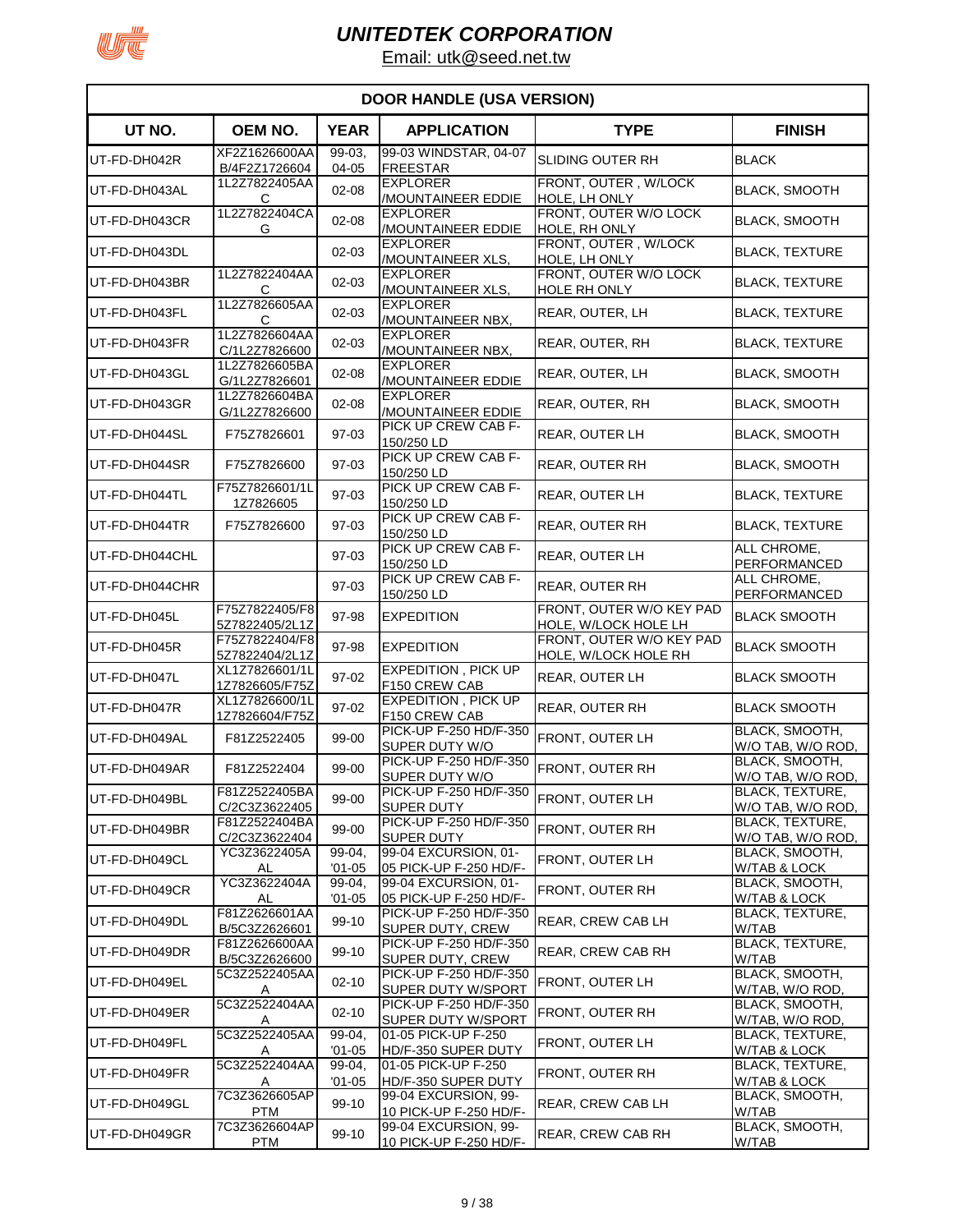

| <b>DOOR HANDLE (USA VERSION)</b> |                               |                 |                                                |                                                                  |                                          |  |  |
|----------------------------------|-------------------------------|-----------------|------------------------------------------------|------------------------------------------------------------------|------------------------------------------|--|--|
| UT NO.                           | <b>OEM NO.</b>                | <b>YEAR</b>     | <b>APPLICATION</b>                             | <b>TYPE</b>                                                      | <b>FINISH</b>                            |  |  |
| UT-FD-DH059                      | 1L5Z9943400AA<br>Α            | 98-01           | <b>RANGER PICK-UP</b>                          | TAIL GATE HANDLE                                                 | <b>BLACK TEXTURED</b>                    |  |  |
| UT-FD-DH060                      | F85Z9943400AA<br>A            | 98-03,<br>99-05 | 03, F-250/350 SUPER                            | PICK-UP F150/250 LD 98-TAIL GATE HANDLE W/O LOCK<br><b>HOLE</b>  | <b>BLACK TEXTURED</b>                    |  |  |
| UT-FD-DH060B                     | 1L3Z9943400BA                 | 03-07           | 07, F-250/350 SUPER                            | PICK-UP F150/250 LD 03- TAIL GATE HANDLE W/O LOCK<br><b>HOLE</b> | <b>BLACK SMOOTH</b>                      |  |  |
| UT-FD-DH060CH                    | 1L3Z9943400BA<br>ACH          | 98-03.<br>03-07 | 03, F-250/350 SUPER                            | PICK-UP F150/250 LD 98- TAIL GATE HANDLE W/O LOCK<br><b>HOLE</b> | ALL CHROME,<br>PERFORMANCED              |  |  |
| UT-FD-DH061                      | D8TZ98431C62-<br>A            | 87-96           | <b>BRONCO</b>                                  | TAIL GATE HANDLE                                                 | <b>CHROME</b>                            |  |  |
| UT-FD-DH063                      | F2UZ15434A20A                 | $92 - 05$       | <b>FULL-SIZE ECONOLINE</b><br><b>VAN E-350</b> | <b>BACK DOOR HANDLE (TAIL</b><br>DOOR) RH                        | <b>BLACK</b>                             |  |  |
| UT-FD-DH064                      | F5UZ1526600-<br>AAA           | $92 - 05$       | <b>FULL-SIZE ECONOLINE</b><br><b>VAN E-350</b> | HINGED SIDE-DOOR, FRONT<br><b>SECTION</b>                        | <b>BLACK</b>                             |  |  |
| UT-FD-DH065AL<br>replace UT-FD-  | 4F1Z-5422405-<br><b>ABBTM</b> | 00-07           | <b>TAURUS/SABLE</b>                            | FRONT, OUTER W/O KEYPAD<br>HOLE, W/LOCK HOLE, (W/O               | <b>BLACK, SMOOTH</b>                     |  |  |
| UT-FD-DH065AR                    | 4F1Z-5422404-<br>ABBTM/XF1Z54 | 00-07           | <b>TAURUS/SABLE</b>                            | FRONT, OUTER W/O KEYPAD<br>HOLE, W/LOCK HOLE, (W/O               | <b>BLACK, SMOOTH</b>                     |  |  |
| UT-FD-DH065B                     | 4F1Z-5422405-<br>BBBTM/XF1Z54 | 00-07           | <b>TAURUS/SABLE</b>                            | FRONT. OUTER W/KEYPAD<br>HOLE, W/LOCK HOLE,                      | <b>BLACK, SMOOTH</b>                     |  |  |
| UT-FD-DH066L                     | XF1Z5426605/4<br>F1Z-5426604- | $00 - 05$       | <b>TAURUS/SABLE</b>                            | <b>REAR, OUTER LH</b>                                            | <b>BLACK, SMOOTH</b>                     |  |  |
| UT-FD-DH066R                     | XF1Z5426604                   | $00 - 05$       | <b>TAURUS/SABLE</b>                            | <b>REAR, OUTER RH</b>                                            | <b>BLACK, SMOOTH</b>                     |  |  |
| UT-FD-DH067BR                    | 4F1Z5422404                   | 04-07           | <b>TAURUS/SABLE</b>                            | FRONT, OUTER W/O LOCK<br>HOLE. W/O KEYPAD HOLE. RH               | <b>BLACK, SMOOTH</b>                     |  |  |
| UT-FD-DH067CL                    | 4F1Z5422405                   | 04-07           | TAURUS/SABLE                                   | FRONT, OUTER W/LOCK HOLE<br>W/KEYPAD HOLE, (W/KEYLESS            | <b>BLACK, SMOOTH</b>                     |  |  |
| UT-FD-DH067DL                    | 4F1Z5422405                   | 04-07           | <b>TAURUS/SABLE</b>                            | FRONT, OUTER W/LOCK HOLE<br>W/O KEYPAD HOLE, (W/O                | <b>BLACK, SMOOTH</b>                     |  |  |
| UT-FD-DH068L                     | 3F1Z5426605-<br>AAE           | $05 - 07$       | TAURUS/SABLE                                   | <b>REAR, OUTER LH</b>                                            | <b>BLACK, SMOOTH</b>                     |  |  |
| UT-FD-DH068R                     | 3F1Z5426604-<br>AAE/4F1Z-     | $05 - 07$       | TAURUS/SABLE                                   | REAR, OUTER RH                                                   | <b>BLACK, SMOOTH</b>                     |  |  |
| UT-FD-DH069SL                    | 2L1Z7822405                   | 03-06           | <b>EXPEDITION</b>                              | FRONT, OUTER LH                                                  | <b>BLACK SMOOTH,</b><br><b>UNPAINTED</b> |  |  |
| UT-FD-DH069SR                    | 2L1Z7822404                   | 03-06           | <b>EXPEDITION</b>                              | FRONT, OUTER RH                                                  | <b>BLACK SMOOTH,</b><br><b>UNPAINTED</b> |  |  |
| UT-FD-DH069TL                    |                               | 03-06           | <b>EXPEDITION</b>                              | FRONT, OUTER LH                                                  | <b>BLACK TEXTURED</b>                    |  |  |
| UT-FD-DH069TR                    |                               | 03-06           | EXPEDITION                                     | <b>FRONT, OUTER RH</b>                                           | <b>BLACK TEXTURED</b>                    |  |  |
| UT-FD-DH070SL                    | 2L1Z7826605                   | 03-06           | <b>EXPEDITION</b>                              | REAR, OUTER LH                                                   | <b>BLACK SMOOTH,</b><br><b>UNPAINTED</b> |  |  |
| UT-FD-DH070SR                    | 2L1Z7826604                   | 03-06           | <b>EXPEDITION</b>                              | REAR, OUTER RH                                                   | <b>BLACK SMOOTH,</b><br><b>UNPAINTED</b> |  |  |
| UT-FD-DH070TL                    |                               | 03-06           | <b>EXPEDITION</b>                              | REAR, OUTER LH                                                   | <b>BLACK TEXTURED</b>                    |  |  |
| UT-FD-DH070TR                    |                               | 03-06           | <b>EXPEDITION</b>                              | REAR, OUTER RH                                                   | <b>BLACK TEXTURED</b>                    |  |  |
| UT-FD-DH071A                     | HANDLE:<br>YS4Z5422404AA      | 00-03           | FOCUS W/O SVT<br><b>MODEL</b>                  | FRONT, OUTER W/ BEZEL,<br>RH=LH                                  | <b>BLACK SMOOTH</b>                      |  |  |
| UT-FD-DH071B                     | HANDLE:<br>YS4Z5422404AA      | 00-03           | FOCUS W/O SVT<br><b>MODEL</b>                  | FRONT, OUTER W/ BEZEL,<br>RH=LH                                  | <b>BLACK TEXTURED</b>                    |  |  |
| UT-FD-DH072A                     |                               | 00-03           | <b>FOCUS</b>                                   | REAR, OUTER W/ BEZEL,<br>RH=LH                                   | <b>BLACK SMOOTH</b>                      |  |  |
| UT-FD-DH072B                     |                               | $00 - 03$       | <b>FOCUS</b>                                   | REAR, OUTER W/ BEZEL,<br>RH=LH                                   | <b>BLACK TEXTURED</b>                    |  |  |
| UT-FD-DH074                      | F75Z7843400AA<br>Α            | 97-02           | <b>EXPEDITION</b>                              | BACK DOOR HANDLE, OUTER                                          | <b>BLACK</b>                             |  |  |
| UT-FD-DH076A                     | 6L5Z1022404CA<br><b>PTM</b>   | 98-09           | RANGER W/O XL<br><b>MODEL</b>                  | FRONT, OUTER RH=LH                                               | <b>BLACK SMOOTH</b>                      |  |  |
| UT-FD-DH076B                     | 2L5Z1022404BA<br>Α            | $01 - 09$       | <b>RANGER XL MODEL</b>                         | FRONT, OUTER RH=LH                                               | <b>BLACK TEXTURE</b>                     |  |  |
| UT-FD-DH079L                     | F4ZZ6322405                   | 94-98           | <b>MUSTANG</b>                                 | FRONT, OUTER LH                                                  | <b>BLACK</b>                             |  |  |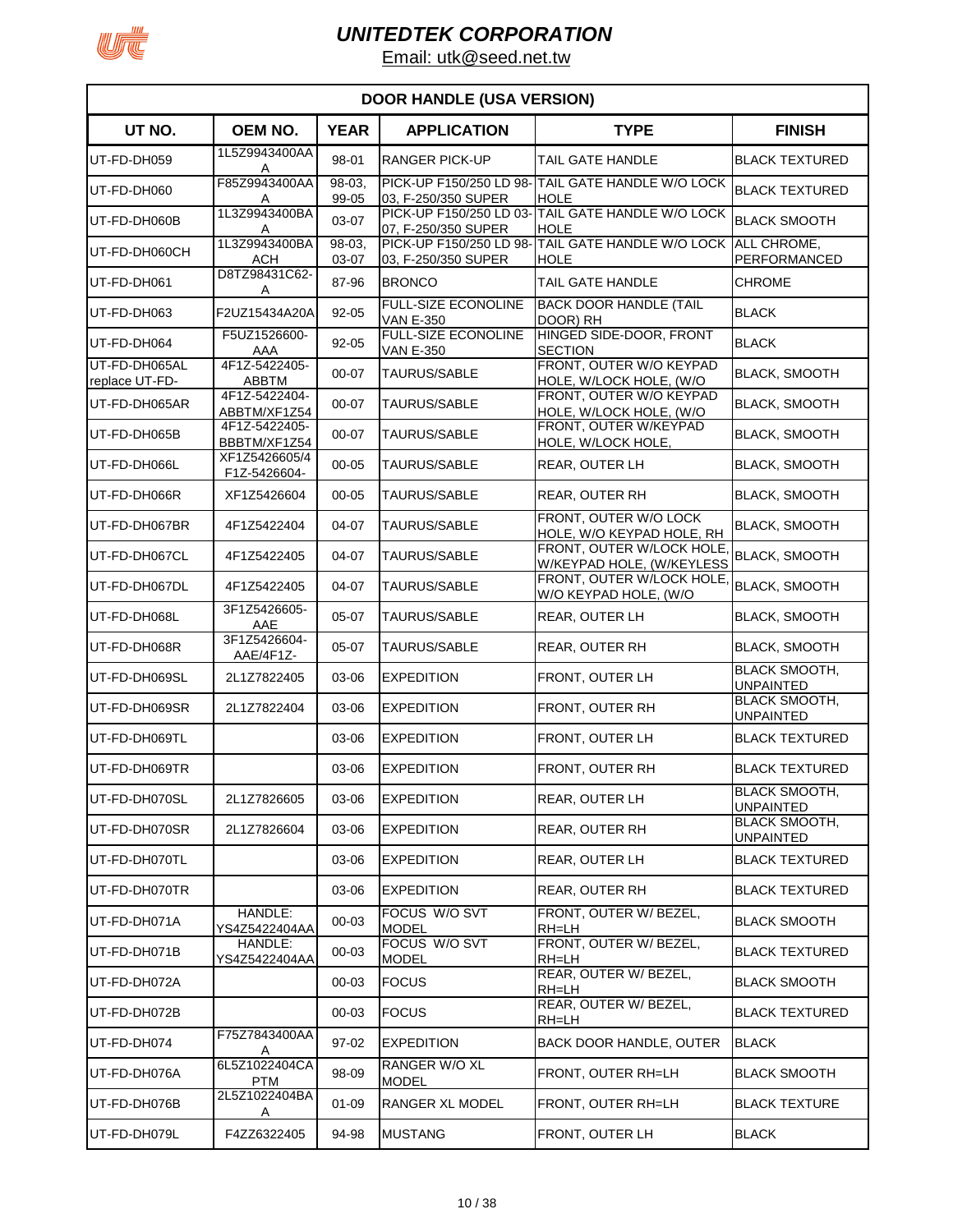

| <b>DOOR HANDLE (USA VERSION)</b> |                                |                      |                                                |                                                    |                                              |  |
|----------------------------------|--------------------------------|----------------------|------------------------------------------------|----------------------------------------------------|----------------------------------------------|--|
| UT NO.                           | <b>OEM NO.</b>                 | <b>YEAR</b>          | <b>APPLICATION</b>                             | <b>TYPE</b>                                        | <b>FINISH</b>                                |  |
| UT-FD-DH079R                     | F4ZZ6322404                    | 94-98                | <b>MUSTANG</b>                                 | FRONT, OUTER RH                                    | <b>BLACK</b>                                 |  |
| UT-FD-DH084                      | 4L3Z9943400AA<br>Α             | $04 - 12$            | PICK-UP F-150/LOBO,<br>STANDARD CAB (2-        | TAIL GATE HANDLE, w/LOCK<br>HOLE, w/o CAMERA       | ALL BLACK<br><b>TEXTURED</b>                 |  |
| UT-FD-DH084B                     | 8L3Z-943400-DB                 | $04-12$              | PICK-UP F-150/LOBO,<br>STANDARD CAB (2-        | TAIL GATE HANDLE, w/LOCK<br>HOLE, w/o CAMERA       | <b>BLACK SMOOTH</b><br><b>BASE/ CHROMED</b>  |  |
| UT-FD-DH084D                     | 8L3Z-943400-<br><b>BAPTM</b>   | $04 - 12$            | PICK-UP F-150/LOBO.<br>STANDARD CAB (2-        | TAIL GATE HANDLE, w/LOCK<br>HOLE, w/o CAMERA       | ALL BLACK, SMOOTH<br><b>BASE/LEVER</b>       |  |
| UT-FD-DH084E                     | 8L3Z-943400-AB                 | $04 - 12$            | PICK-UP F-150/LOBO,<br>STANDARD CAB (2-        | TAIL GATE HANDLE, w/LOCK<br>HOLE, w/o CAMERA       | <b>BLACK TEXTURE</b><br><b>BASE/ CHROMED</b> |  |
| UT-FD-DH085AL                    | 4L3Z1522405AB<br>/6L3Z1522405A | $04 - 12$            | PICK-UP F-150/LOBO,<br>STANDARD CAB (2-        | FRONT, OUTER W/LOCK HOLE<br>W/O KEYLESS ENTRY, LH  | <b>ALL BLACK</b><br><b>TEXTURED</b>          |  |
| UT-FD-DH085AR                    | 4L3Z1522404AB<br>/6L3Z1522404A | $04 - 12$            | PICK-UP F-150/LOBO,<br>STANDARD CAB (2-        | FRONT, OUTER W/LOCK HOLE.<br>W/O KEYLESS ENTRY, RH | <b>ALL BLACK</b><br>TEXTURED                 |  |
| UT-FD-DH086AL                    | 4L3Z1622405AB<br>/6L3Z1622405A | $04 - 12$            | PICK-UP F-150/LOBO<br>CREW CAB (4-DOOR)        | <b>REAR, OUTER LH</b>                              | <b>ALL BLACK</b><br><b>TEXTURED</b>          |  |
| UT-FD-DH086AR                    | 4L3Z1622404AB<br>/6L3Z1622404A | $04 - 12$            | PICK-UP F-150/LOBO<br>CREW CAB (4-DOOR)        | REAR, OUTER RH                                     | <b>ALL BLACK</b><br><b>TEXTURED</b>          |  |
| UT-FD-DH090                      | F58Z-1643400-A                 | 98-02                | EXPLORER/<br><b>MOUNTAINEER</b>                | TAIL GATE HANDLE                                   | <b>BLACK</b>                                 |  |
| UT-FD-DH091L                     | F87Z-1326601-<br>AB/7L5Z-      | 98-03                | <b>RANGER</b>                                  | REAR OUTER LH (3rd-Door)                           | <b>BLACK TEXTURED</b>                        |  |
| UT-FD-DH091R                     | F87Z-1326600-<br>BAA/7L5Z-     | 98-03                | <b>RANGER</b>                                  | REAR OUTER RH (3rd-Door)                           | <b>BLACK TEXTURED</b>                        |  |
| UT-FD-IH003L                     | EOTZ1022601B                   | 80-86                | 80-86 PICK-UP F-<br>SERIES, 80-86, 87-96       | <b>INNER LH</b>                                    | CHROME, METAL                                |  |
| UT-FD-IH003R                     | EOTZ1022600B                   | 80-86                | 80-86 PICK-UP F-<br>SERIES, 80-86, 87-96       | <b>INNER RH</b>                                    | CHROME, METAL                                |  |
| UT-FD-IH004L                     | E7TZ1522601A                   | 87-98                | 87-98 PICK-UP F-150,<br>87-96 BRONCO           | <b>INNER LH</b>                                    | <b>BLACK, PLASTIC</b>                        |  |
| UT-FD-IH004R                     | E7TZ1522600A                   | 87-98                | 87-98 PICK-UP F-150,<br>87-96 BRONCO           | <b>INNER RH</b>                                    | <b>BLACK, PLASTIC</b>                        |  |
| UT-FD-IH005L                     | D3TZ1022601A                   | 73-79                | 73-79 PICK-UP F-150,<br>78-79 BRONCO           | <b>INNER LH</b>                                    | <b>CHROME</b>                                |  |
| UT-FD-IH005R                     | D3TZ1022600A                   | 73-79                | 73-79 PICK-UP F-150,<br>78-79 BRONCO           | <b>INNER RH</b>                                    | <b>CHROME</b>                                |  |
| UT-FD-IH009L                     | D9AZ5422601B                   | 83-91                | <b>CROWN VICTORIA.</b><br><b>GRAND MARQUIS</b> | <b>INNER LH</b>                                    | <b>CHROME</b>                                |  |
| UT-FD-IH009R                     | D9AZ5422600B                   | 83-91                | <b>CROWN VICTORIA,</b><br><b>GRAND MARQUIS</b> | <b>INNER RH</b>                                    | <b>CHROME</b>                                |  |
| UT-FD-IH010L                     | F2AZ5421819BD<br>/F5AZ5421819C | $92 - 97$ ,<br>98-02 | 92-97 CROWN<br>VICTORIA, 92-97, 98-02          | <b>INNER LH</b>                                    | <b>GRAY</b>                                  |  |
| UT-FD-IH010R                     | F2AZ5421818BD<br>/F5AZ5421818C | $92-97,$<br>98-02    | 92-97 CROWN<br>VICTORIA, 92-97, 98-02          | <b>INNER RH</b>                                    | <b>GRAY</b>                                  |  |
| UT-FD-IH011L                     | F4TZ1021819A/<br>D9AZ542601B   | 81-88                | 83-88 RANGER, 84-88<br><b>BRONCO II, 81-83</b> | <b>INNER LH</b>                                    | <b>BLACK, PLASTIC</b>                        |  |
| UT-FD-IH011R                     | F4TZ1021818A/<br>D9AZ542600B   | 81-88                | 83-88 RANGER, 84-88<br>BRONCO II, 81-83        | <b>INNER RH</b>                                    | <b>BLACK, PLASTIC</b>                        |  |
| UT-FD-IH012L                     | F4VY5421819A/<br>F5VY5421819A  | 90-94,<br>95-97      | <b>TOWN CAR</b>                                | <b>INNER LH</b>                                    | CHROME, METAL                                |  |
| UT-FD-IH012R                     | F4VY5421818A/<br>F5VY5421818A  | 90-94,<br>95-97      | <b>TOWN CAR</b>                                | <b>INNER RH</b>                                    | CHROME, METAL                                |  |
| UT-FD-IH013L                     | 3L2Z7821819AA<br>A/F77Z7821819 | 91-94,<br>$95 - 01$  | <b>EXPLORER,</b><br><b>MOUNTAINEER</b>         | <b>INNER LH</b>                                    | <b>BLACK, PLASTIC</b>                        |  |
| UT-FD-IH013R                     | 3L2Z7821818AA<br>A/F77Z7821818 | 91-94,<br>$95 - 01$  | <b>EXPLORER,</b><br><b>MOUNTAINEER</b>         | <b>INNER RH</b>                                    | <b>BLACK, PLASTIC</b>                        |  |
| UT-FD-IH017L                     | E9TZ1021819A                   | 89-91                | <b>RANGER PICK-UP</b>                          | <b>INNER LH</b>                                    | <b>BLACK</b>                                 |  |
| UT-FD-IH017R                     | E9TZ1021818A                   | 89-91                | <b>RANGER PICK-UP</b>                          | <b>INNER RH</b>                                    | <b>BLACK</b>                                 |  |
| UT-FD-IH018L                     | F2TZ1021819A                   | 1992                 | <b>RANGER PICK-UP</b>                          | <b>INNER LH</b>                                    | <b>BLACK</b>                                 |  |
| UT-FD-IH018R                     | F2TZ1021818A                   | 1992                 | <b>RANGER PICK-UP</b>                          | <b>INNER RH</b>                                    | <b>BLACK</b>                                 |  |
| UT-FD-IH019L                     | F37Z1021819A                   | 93-97,<br>98-03      | RANGER PICK-UP                                 | <b>INNER LH</b>                                    | <b>BLACK</b>                                 |  |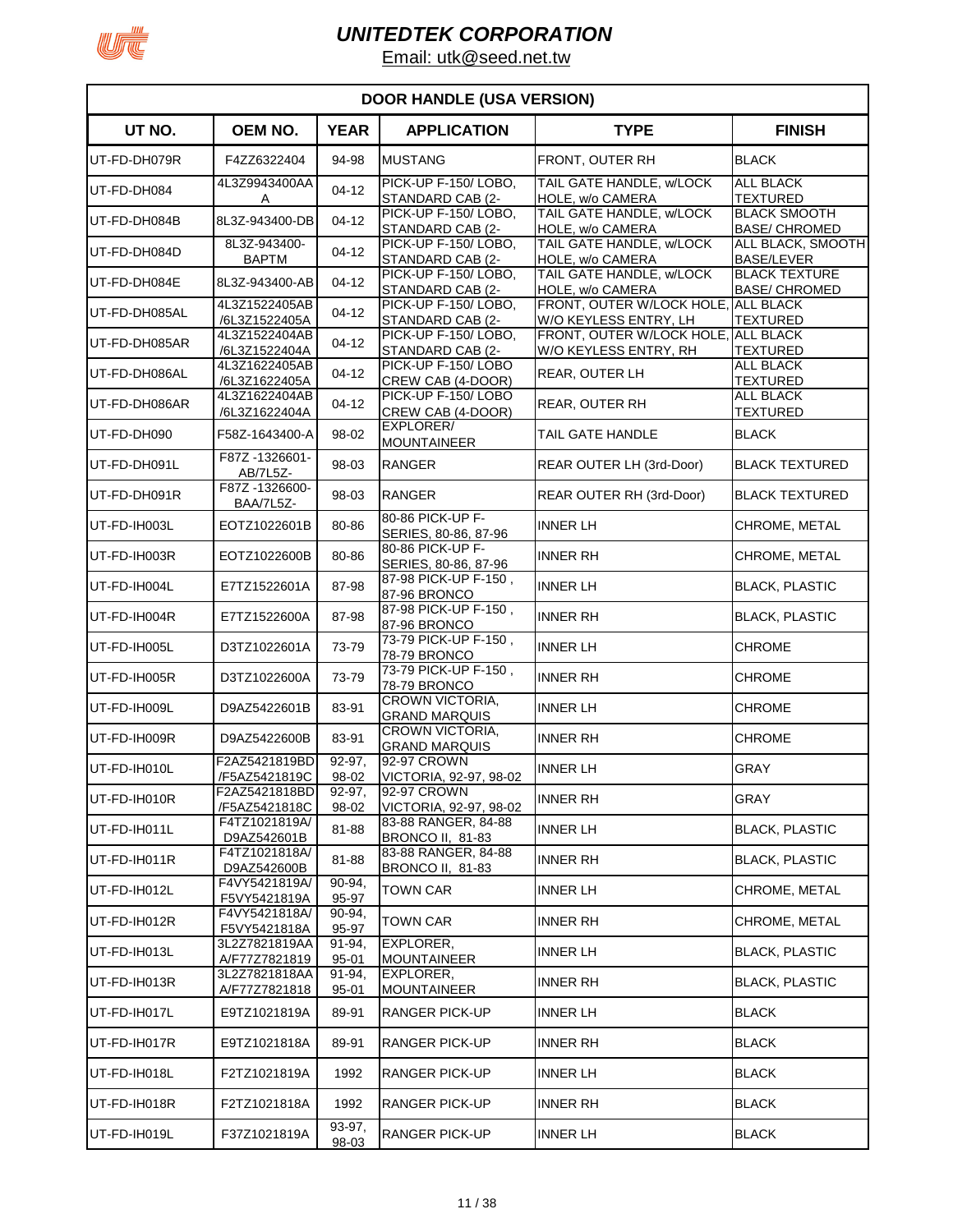

| <b>DOOR HANDLE (USA VERSION)</b> |                     |                 |                                                     |                            |                                |  |  |
|----------------------------------|---------------------|-----------------|-----------------------------------------------------|----------------------------|--------------------------------|--|--|
| UT NO.                           | <b>OEM NO.</b>      | <b>YEAR</b>     | <b>APPLICATION</b>                                  | <b>TYPE</b>                | <b>FINISH</b>                  |  |  |
| UT-FD-IH019R                     | F37Z1021818A        | 93-97,<br>98-03 | <b>RANGER PICK-UP</b>                               | <b>INNER RH</b>            | <b>BLACK</b>                   |  |  |
| UT-FD-IH020L                     | F81Z2522601BA       | 99-05,<br>68-77 | PICK-UP F-250 HD/F-350<br>SUPER DUTY (BRONCO        | <b>INNER LH</b>            | <b>BLACK</b>                   |  |  |
| UT-FD-IH020R                     | F81Z2522600BA       | 99-05,<br>68-77 | PICK-UP F-250 HD/F-350<br><b>SUPER DUTY (BRONCO</b> | <b>INNER RH</b>            | <b>BLACK</b>                   |  |  |
| UT-FD-IH037AL                    |                     | $01 - 05$       | <b>ESCAPE</b>                                       | FRONT, INNER LH            | <b>CHROMED LEVER</b>           |  |  |
| UT-FD-IH037AR                    |                     | $01 - 05$       | <b>ESCAPE</b>                                       | <b>FRONT, INNER RH</b>     | CHROMED LEVER                  |  |  |
| UT-FD-IH037BL                    |                     | $01 - 05$       | <b>ESCAPE</b>                                       | FRONT, INNER LH            | <b>BLACK TEXTURED</b><br>LEVER |  |  |
| UT-FD-IH037BR                    |                     | $01 - 05$       | <b>ESCAPE</b>                                       | <b>FRONT, INNER RH</b>     | <b>BLACK TEXTURED</b><br>LEVER |  |  |
| UT-FD-IH038AL                    |                     | $01 - 05$       | <b>ESCAPE</b>                                       | <b>REAR, INNER LH</b>      | <b>CHROMED LEVER</b>           |  |  |
| UT-FD-IH038AR                    |                     | $01 - 05$       | <b>ESCAPE</b>                                       | <b>REAR, INNER RH</b>      | <b>CHROMED LEVER</b>           |  |  |
| UT-FD-IH038BL                    |                     | $01 - 05$       | <b>ESCAPE</b>                                       | <b>REAR, INNER LH</b>      | <b>BLACK TEXTURED</b><br>LEVER |  |  |
| UT-FD-IH038BR                    |                     | $01 - 05$       | <b>ESCAPE</b>                                       | <b>REAR, INNER RH</b>      | <b>BLACK TEXTURED</b><br>LEVER |  |  |
| UT-FD-IH042AL                    | XR3Z-6321819        | 94-99,<br>99-04 | <b>MUSTANG</b>                                      | <b>INNER LH</b>            | GRAY                           |  |  |
| UT-FD-IH042AR                    | XR3Z-6321818        | 94-99,<br>99-04 | <b>MUSTANG</b>                                      | <b>INNER RH</b>            | GRAY                           |  |  |
| UT-FD-IH042BL                    | XR3Z-6321819        | 94-99.<br>99-04 | <b>MUSTANG</b>                                      | <b>INNER LH</b>            | <b>BLACK</b>                   |  |  |
| UT-FD-IH042BR                    | XR3Z-6321818        | 94-99.<br>99-04 | <b>MUSTANG</b>                                      | <b>INNER RH</b>            | <b>BLACK</b>                   |  |  |
| UT-FD-IH042CL                    | XR3Z-6321819        | 94-99,<br>99-04 | <b>MUSTANG</b>                                      | <b>INNER LH</b>            | <b>BEIGE</b>                   |  |  |
| UT-FD-IH042CR                    | XR3Z-6321818        | 94-99.<br>99-04 | <b>MUSTANG</b>                                      | <b>INNER RH</b>            | <b>BEIGE</b>                   |  |  |
| UT-FD-IH043L                     | YF1Z-5421819        | 04-07           | <b>TAURUS</b>                                       | <b>FRONT INNER LH</b>      | CHROMED LEVER                  |  |  |
| UT-FD-IH043R                     | YF1Z-5421818        | 04-07           | <b>TAURUS</b>                                       | <b>FRONT INNER RH</b>      | <b>CHROMED LEVER</b>           |  |  |
| UT-FD-IH044AL                    | 1S4Z-5422601-<br>AA | $00 - 05$       | <b>FOCUS</b>                                        | <b>FRONT INNER LH</b>      | <b>BLACK</b>                   |  |  |
| UT-FD-IH044AR                    | 1S4Z-5422600-<br>AA | $00 - 05$       | <b>FOCUS</b>                                        | <b>FRONT INNER RH</b>      | <b>BLACK</b>                   |  |  |
| UT-FD-IH044BL                    | 1S4Z-5422601-<br>BA | $00 - 05$       | <b>FOCUS</b>                                        | <b>REAR INNER LH</b>       | <b>BLACK</b>                   |  |  |
| UT-FD-IH044BR                    | 1S4Z-5422600-<br>BA | $00 - 05$       | <b>FOCUS</b>                                        | <b>REAR INNER RH</b>       | <b>BLACK</b>                   |  |  |
| UT-FD-IH045L                     | 2L1Z-7821819-<br>AB | 03-04           | <b>EXPEDITION</b>                                   | FRONT=REAR INNER LH        | <b>CHROMED</b>                 |  |  |
| UT-FD-IH045R                     | 5L1Z-7821818-<br>AA | 03-04           | <b>EXPEDITION</b>                                   | <b>FRONT=REAR INNER RH</b> | CHROMED                        |  |  |
| UT-FD-IH046L                     | 2L1Z-7821819-<br>AA | 03-06           | <b>NAVIGATOR</b>                                    | FRONT=REAR INNER LH        | CHROMED                        |  |  |
| UT-FD-IH046R                     | 2L7Z-7821818-<br>AB | 03-06           | <b>NAVIGATOR</b>                                    | <b>FRONT=REAR INNER RH</b> | CHROMED                        |  |  |
| UT-GM-DH001L                     |                     | 55-57           | TRUCK, IMPALA                                       |                            |                                |  |  |
| UT-GM-DH001R                     |                     | 55-57           | TRUCK, IMPALA                                       |                            |                                |  |  |
| UT-GM-DH002L                     | 3064225             | 65-69           | CAMARO, FIREBIRD                                    | <b>OUTER LH</b>            | <b>CHROME</b>                  |  |  |
| UT-GM-DH002R                     | 3064224             | 65-69           | CAMARO, FIREBIRD                                    | <b>OUTER RH</b>            | <b>CHROME</b>                  |  |  |
| UT-GM-DH003L                     | 14011820            | 69-83           | <b>CORVETTE</b>                                     | <b>OUTER LH</b>            | <b>CHROME</b>                  |  |  |
| UT-GM-DH003R                     | 14011819            | 69-83           | CORVETTE                                            | <b>OUTER RH</b>            | <b>CHROME</b>                  |  |  |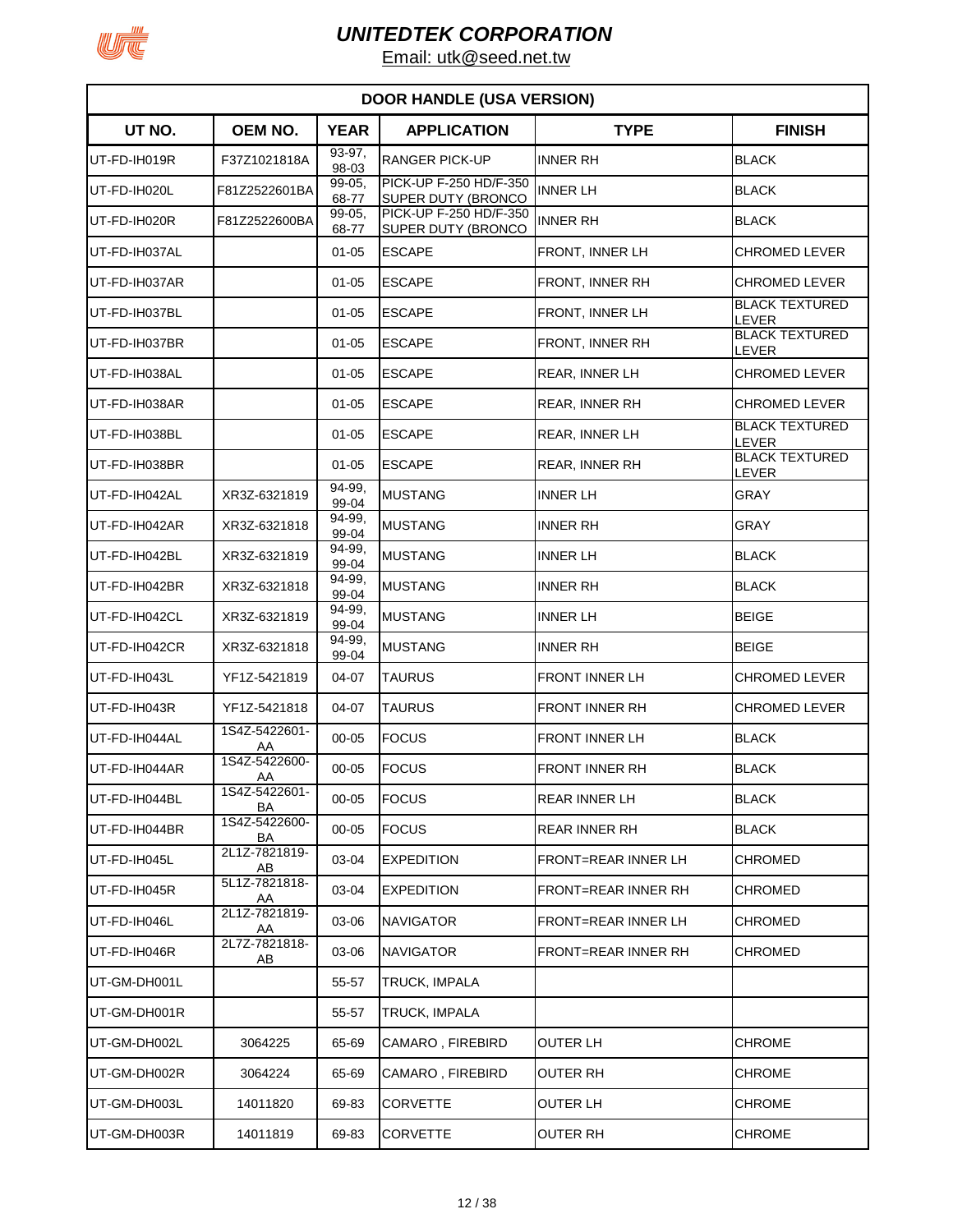

| <b>DOOR HANDLE (USA VERSION)</b> |                                  |                 |                                                |                                       |                                            |  |  |
|----------------------------------|----------------------------------|-----------------|------------------------------------------------|---------------------------------------|--------------------------------------------|--|--|
| UT NO.                           | OEM NO.                          | <b>YEAR</b>     | <b>APPLICATION</b>                             | <b>TYPE</b>                           | <b>FINISH</b>                              |  |  |
| UT-GM-DH005L                     | 20099255                         | 75-80           | SKYLARK, MONZA,<br>CAMARO, FIREBIRD            | <b>OUTER LH</b>                       | CHROME                                     |  |  |
| UT-GM-DH005R                     | 20099254                         | 75-80           | SKYLARK, MONZA,<br>CAMARO, FIREBIRD            | OUTER RH                              | <b>CHROME</b>                              |  |  |
| UT-GM-DH006L                     | 20099251                         | 82-87           | REGAL, MALIBU, EL<br>CAMINO, CABALERO          | OUTER LH                              | <b>CHROME</b>                              |  |  |
| UT-GM-DH006R                     | 20099250                         | 82-87           | REGAL, MALIBU, EL<br>CAMINO, CABALERO          | <b>OUTER RH</b>                       | <b>CHROME</b>                              |  |  |
| UT-GM-DH007AL                    | 20310081/20332<br>645            | 82-96           | CUTLASS, SKYLARK,<br>SOMEREST, CENTURY,        | FRONT, OUTER LH                       | <b>CHROME</b>                              |  |  |
| UT-GM-DH007AR                    | 20310080/20332<br>644            | 82-96           | <b>CUTLASS, SKYLARK,</b><br>SOMEREST, CENTURY, | FRONT, OUTER RH                       | <b>CHROME</b>                              |  |  |
| UT-GM-DH007BL                    | 20310083/20332<br>647            | 82-96           | CUTLASS, SKYLARK,<br>SOMEREST, CENTURY,        | FRONT, OUTER LH                       | <b>BLACK</b>                               |  |  |
| UT-GM-DH007BR                    | 20310082/20332<br>646            | 82-96           | CUTLASS, SKYLARK,<br>SOMEREST, CENTURY,        | FRONT, OUTER RH                       | <b>BLACK</b>                               |  |  |
| UT-GM-DH008AL                    | 20111713                         | 80-90           | <b>VARIOUS MODELS</b>                          | <b>OUTER LH</b>                       | <b>CHROME</b>                              |  |  |
| UT-GM-DH008AR                    | 20111712                         | 80-90           | <b>VARIOUS MODELS</b>                          | OUTER RH                              | <b>CHROME</b>                              |  |  |
| UT-GM-DH008BL                    | 20111713                         | 80-90           | <b>VARIOUS MODELS</b>                          | OUTER LH                              | <b>BLACK</b>                               |  |  |
| UT-GM-DH008BR                    | 20111712                         | 80-90           | <b>VARIOUS MODELS</b>                          | <b>OUTER RH</b>                       | <b>BLACK</b>                               |  |  |
| UT-GM-DH009L                     | 16627835                         | up to<br>1991   | CAPRICE, IMPALA SS                             | FRONT, OUTER LH                       | <b>BLACK/ CHROME</b><br>LEVER              |  |  |
| UT-GM-DH009R                     | 16627834                         | up to<br>1991   | CAPRICE, IMPALA SS                             | FRONT, OUTER RH                       | <b>BLACK/ CHROME</b><br>LEVER              |  |  |
| UT-GM-DH011L                     | 16626610/16602<br>889            | 91-96           | REGAL SEDAN,<br><b>CORSICA</b>                 | FRONT, OUTER LH                       | <b>CHROME LEVER/</b><br><b>SILVER BASE</b> |  |  |
| UT-GM-DH011R                     | 16626611/16602<br>888            | 91-96           | REGAL SEDAN,<br><b>CORSICA</b>                 | FRONT, OUTER RH                       | CHROME LEVER/<br><b>SILVER BASE</b>        |  |  |
| UT-GM-DH012L                     | 16626761/16607<br>523            | 90-94           | LUMINA SEDAN                                   | FRONT, OUTER LH                       | <b>BLACK</b>                               |  |  |
| UT-GM-DH012R                     | 16626760/16607<br>524            | 90-94           | LUMINA SEDAN                                   | FRONT, OUTER RH                       | <b>BLACK</b>                               |  |  |
| UT-GM-DH015L                     | 15719665/15689<br>027            | 92-94           | <b>ASTRO, SAFARI VAN</b>                       | FRONT, OUTER LH                       | <b>BLACK</b>                               |  |  |
| UT-GM-DH015R                     | 15719666/15289<br>028            | 92-94           | ASTRO, SAFARI VAN                              | FRONT, OUTER RH                       | <b>BLACK</b>                               |  |  |
| UT-GM-DH016                      | 14075597/15681<br>829/15740611   | 85-93           | <b>ASTRO, SAFARI VAN</b>                       | <b>SLIDING OUTER</b>                  | <b>BLACK</b>                               |  |  |
| UT-GM-DH017                      | 15173051/15571<br>270/15999938/1 | 85-92,<br>93-04 | ASTRO, SAFARI VAN                              | BACK DOOR w/o LIFT GATE,<br><b>RH</b> | <b>BLACK</b>                               |  |  |
| UT-GM-DH018L                     | 12545595/15593<br>603/10157549   | 85-92,<br>90-96 | ASTRO/SAFARI VAN 85-<br>92, LUMINA APV/        | FRONT, OUTER LH                       | <b>BLACK</b>                               |  |  |
| UT-GM-DH018R                     | 12545596/15593<br>604/10157550   | 85-92,<br>90-96 | ASTRO/SAFARI VAN 85-<br>92, LUMINA APV/        | FRONT, OUTER RH                       | <b>BLACK</b>                               |  |  |
| UT-GM-DH019                      | 10125457                         | 90-92           | LUMINA APV,<br>TRANSPORT,                      | <b>SLIDING OUTER</b>                  | <b>BLACK</b>                               |  |  |
| UT-GM-DH020                      | 15689043                         | 94-97           | ASTRO, SAFARI VAN                              | SLIDING OUTER, 2 ROD TYPE             | <b>BLACK</b>                               |  |  |
| UT-GM-DH021L                     | 6272581                          | 78-91           | C/K FULL-SIZE PICK-UP,<br>SUBURBAN, BLAZER,    | FRONT, OUTER LH                       | <b>CHROME</b>                              |  |  |
| UT-GM-DH021R                     | 6272582                          | 78-91           | C/K FULL-SIZE PICK-UP,<br>SUBURBAN, BLAZER,    | FRONT, OUTER RH                       | <b>CHROME</b>                              |  |  |
| UT-GM-DH022                      | 6272581/627481<br>6/6274816      | 78-91           | C/K FULL-SIZE PICK-UP,<br>SUBURBAN, BLAZER,    | <b>BACK DOOR, OUTER</b>               | <b>CHROME</b>                              |  |  |
| UT-GM-DH023CH-L                  | 15968163/15686<br>155            | 88-94           | C/K FULL-SIZE PICK-UP,<br>BLAZER, YUKON        | FRONT, OUTER LH                       | ALL CHROME,<br>PERFORMANCED                |  |  |
| UT-GM-DH023CH-R                  | 15968164/15686<br>156            | 88-94           | C/K FULL-SIZE PICK-UP,<br><b>BLAZER, YUKON</b> | FRONT, OUTER RH                       | ALL CHROME,<br>PERFORMANCED                |  |  |
| UT-GM-DH023L                     | 15968163/15686<br>155            | 88-94           | C/K FULL-SIZE PICK-UP,<br>BLAZER, YUKON,       | FRONT, OUTER LH                       | <b>BLACK, PAINTED-</b><br><b>TEXTURED</b>  |  |  |
| UT-GM-DH023R                     | 15968164/15686<br>156            | 88-94           | C/K FULL-SIZE PICK-UP,<br>BLAZER, YUKON,       | FRONT, OUTER RH                       | <b>BLACK, PAINTED-</b><br><b>TEXTURED</b>  |  |  |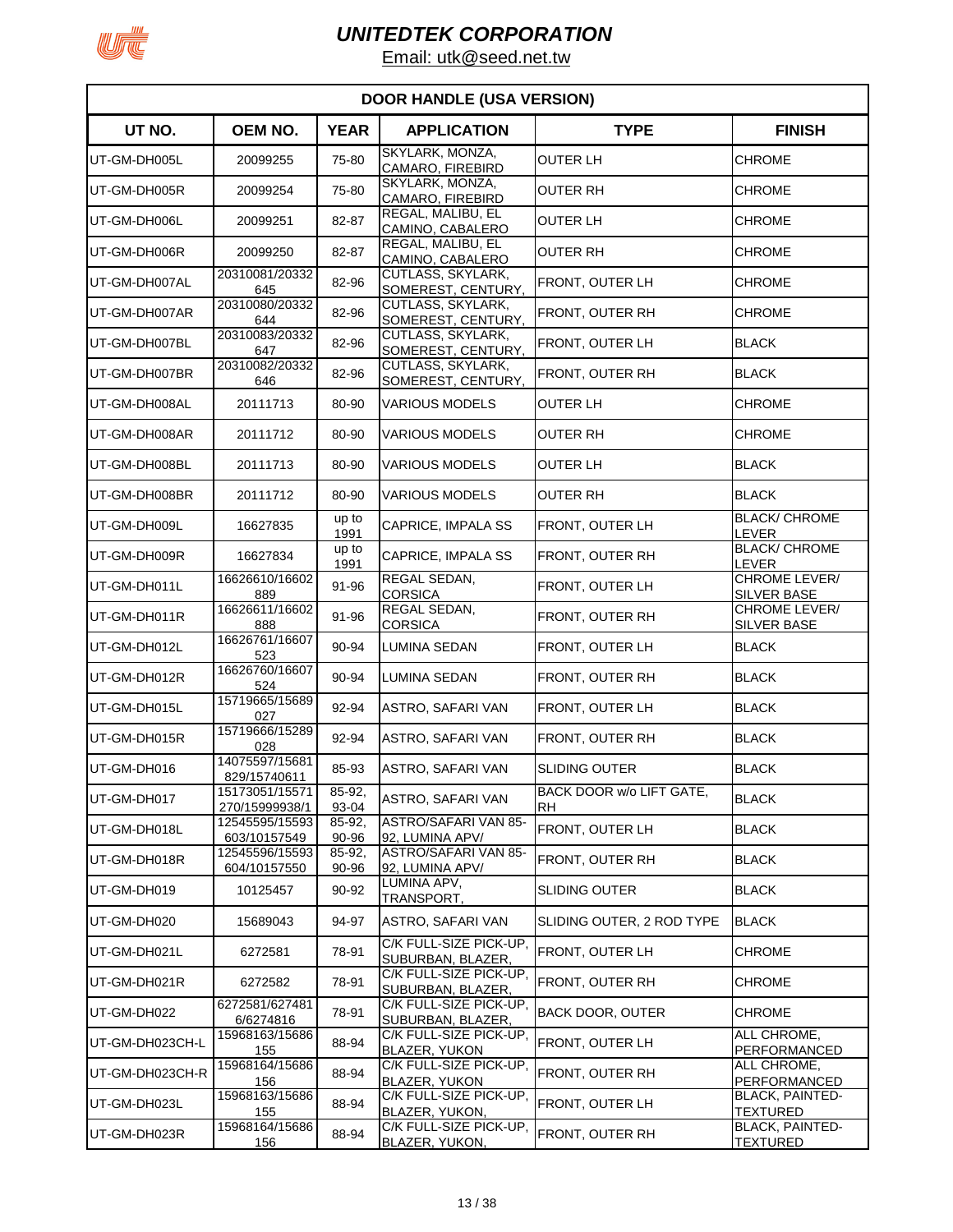

|                 | <b>DOOR HANDLE (USA VERSION)</b> |                    |                                               |                                   |                                           |  |  |  |
|-----------------|----------------------------------|--------------------|-----------------------------------------------|-----------------------------------|-------------------------------------------|--|--|--|
| UT NO.          | <b>OEM NO.</b>                   | <b>YEAR</b>        | <b>APPLICATION</b>                            | <b>TYPE</b>                       | <b>FINISH</b>                             |  |  |  |
| UT-GM-DH024CH-L | 15727337/15742<br>229/15032305/1 | 95-02              | C/K FULL-SIZE PICK-UP,<br>TAHOE, YUKON        | FRONT, OUTER LH                   | ALL CHROME,<br>PERFORMANCED               |  |  |  |
| UT-GM-DH024CH-R | 15727338/15742<br>230/15032306/1 | 95-02              | C/K FULL-SIZE PICK-UP,<br>TAHOE, YUKON        | FRONT, OUTER RH                   | ALL CHROME,<br><b>PERFORMANCED</b>        |  |  |  |
| UT-GM-DH024L    | 15727337/15742<br>229/15032305/1 | 95-02              | C/K FULL-SIZE PICK-UP,<br>TAHOE, YUKON        | FRONT, OUTER LH                   | <b>BLACK, PAINTED-</b><br><b>TEXTURED</b> |  |  |  |
| UT-GM-DH024R    | 15727338/15742<br>230/15032306/1 | 95-02              | C/K FULL-SIZE PICK-UP.<br>TAHOE, YUKON,       | FRONT, OUTER RH                   | <b>BLACK, PAINTED-</b><br><b>TEXTURED</b> |  |  |  |
| UT-GM-DH025L    | 15727339/15968<br>161            | 92-94,<br>95-99    | C/K FULL-SIZE PICK-UP<br>CREW-CAB, BLAZER 92- | REAR, OUTER LH                    | <b>BLACK, PAINTED-</b><br><b>TEXTURED</b> |  |  |  |
| UT-GM-DH025R    | 15727340/15968<br>162            | 92-94,<br>95-99    | <b>BLAZER 92-94,</b><br>SUBARBUN, TAHOE,      | REAR, OUTER RH                    | <b>BLACK, PAINTED-</b><br><b>TEXTURED</b> |  |  |  |
| UT-GM-DH026AL   | 15969376                         | 82-93              | S-10 PICK-UP, BLAZER,<br>JIMMY, BRAVADA       | FRONT & REAR, OUTER LH            | PAINTED-BLACK                             |  |  |  |
| UT-GM-DH026AR   | 15969377                         | 82-93              | S-10 PICK-UP, BLAZER,<br>JIMMY, BRAVADA       | FRONT & REAR, OUTER RH            | PAINTED-BLACK                             |  |  |  |
| UT-GM-DH026BL   | 20111713                         | 82-93              | S-10 PICK-UP, BLAZER,<br>JIMMY, BRAVADA       | FRONT & REAR, OUTER LH            | <b>CHROME</b>                             |  |  |  |
| UT-GM-DH026BR   | 20111712                         | 82-93              | S-10 PICK-UP, BLAZER,<br>JIMMY, BRAVADA       | <b>FRONT &amp; REAR, OUTER RH</b> | <b>CHROME</b>                             |  |  |  |
| UT-GM-DH027L    | 15647661                         | 94-97              | S-10, SONOMA PICK-UP,<br><b>BLAZER</b>        | FRONT, OUTER LH                   | PAINTED-BLACK,<br><b>SMOOTH</b>           |  |  |  |
| UT-GM-DH027R    | 15647662                         | 94-97              | S-10, SONOMA PICK-UP<br><b>BLAZER</b>         | FRONT, OUTER RH                   | PAINTED-BLACK,<br><b>SMOOTH</b>           |  |  |  |
| UT-GM-DH028L    | 15672123                         | 94-97              | S-10, SONOMA PICK-UP<br><b>BLAZER</b>         | REAR, OUTER LH                    | PAINTED-BLACK,<br><b>SMOOTH</b>           |  |  |  |
| UT-GM-DH028R    | 15672124                         | 94-97              | S-10, SONOMA PICK-UP<br><b>BLAZER</b>         | <b>REAR, OUTER RH</b>             | PAINTED-BLACK,<br><b>SMOOTH</b>           |  |  |  |
| UT-GM-DH029     | 335566                           | 78-91              | BLAZER, JIMMY,<br><b>SUBURBAN</b>             | TAIL GATE WINDOW HANDLE           | <b>CHROME</b>                             |  |  |  |
| UT-GM-DH031     | 3999879                          | 78-80              | C/K FULL-SIZE PICK-UP                         | <b>TAIL GATE HANDLE</b>           | <b>BLACK</b>                              |  |  |  |
| UT-GM-DH032     | 15569031                         | 81-87              | C/K FULL-SIZE PICK-UP                         | <b>TAIL GATE HANDLE</b>           | <b>BLACK</b>                              |  |  |  |
| UT-GM-DH033     | 15991785                         | 88-02              | C/K FULL-SIZE PICK-UP                         | TAIL GATE HANDLE                  | <b>BLACK</b>                              |  |  |  |
| UT-GM-DH033CH   |                                  | 88-02              | C/K FULL-SIZE PICK-UP                         | TAIL GATE HANDLE                  | ALL CHROME,<br><b>PERFORMANCED</b>        |  |  |  |
| UT-GM-DH034     | 15991786                         | 88-02              | C/K FULL-SIZE PICK-UP                         | TAIL GATE HANDLE BEZEL            | <b>BLACK</b>                              |  |  |  |
| UT-GM-DH034CH   |                                  | 88-02              | C/K FULL-SIZE PICK-UP                         | TAIL GATE HANDLE BEZEL            | ALL CHROME,<br><b>PERFORMANCED</b>        |  |  |  |
| UT-GM-DH036     | 15992860                         | $94-97+$<br>98-04  | S-10 MID-SIZE PICK-UP                         | TAIL GATE HANDLE                  | <b>BLACK, SMOOTH</b>                      |  |  |  |
| UT-GM-DH036CH   |                                  | $94-97 +$<br>98-04 | S-10 MID-SIZE PICK-UP                         | TAIL GATE HANDLE                  | ALL CHROME,<br>PERFORMANCED               |  |  |  |
| UT-GM-DH037     | 15007218                         | 98-04              | S-10 MID-SIZE PICK-UP                         | TAIL GATE HANDLE                  | <b>BLACK, TEXTURE</b>                     |  |  |  |
| UT-GM-DH037CH   |                                  | 98-04              | S-10 MID-SIZE PICK-UP                         | TAIL GATE HANDLE                  | ALL CHROME,<br>PERFORMANCED               |  |  |  |
| UT-GM-DH038S    | 15700643                         | 94-97              | S-10 MID-SIZE PICK-UP                         | TAIL GATE HANDLE BEZEL            | <b>BLACK, SMOOTH</b>                      |  |  |  |
| UT-GM-DH038T    | 15007219                         | 98-04              | S-10 MID-SIZE PICK-UP                         | TAIL GATE HANDLE BEZEL            | <b>BLACK, TEXTURE</b>                     |  |  |  |
| UT-GM-DH038CH   |                                  | 98-04              | S-10 MID-SIZE PICK-UP                         | TAIL GATE HANDLE BEZEL            | ALL CHROME.<br>PERFORMANCED               |  |  |  |
| UT-GM-DH039     |                                  | 99-04              | C/K SILVERADO,<br>SIERRA PICK-UP              | TAIL GATE HANDLE                  | <b>BLACK, TEXTURE</b>                     |  |  |  |
| UT-GM-DH039CH   |                                  | 99-04              | C/K SILVERADO,<br>SIERRA PICK-UP              | TAIL GATE HANDLE                  | ALL CHROME,<br>PERFORMANCED               |  |  |  |
| UT-GM-DH040     | 15711313/15046<br>512            | 99-04              | C/K SILVERADO,<br><b>SIERRA PICK-UP</b>       | TAIL GATE HANDLE BEZEL            | <b>BLACK, TEXTURE</b>                     |  |  |  |
| UT-GM-DH040CH   |                                  | 99-04              | C/K SILVERADO,<br>SIERRA PICK-UP              | TAIL GATE HANDLE BEZEL            | ALL CHROME,<br>PERFORMANCED               |  |  |  |
| UT-GM-DH041L    | 12482413                         | 92-98              | GRAND AM, ACHIEVA,<br><b>SKYLARK</b>          | FRONT, OUTER LH                   | <b>BLACK</b>                              |  |  |  |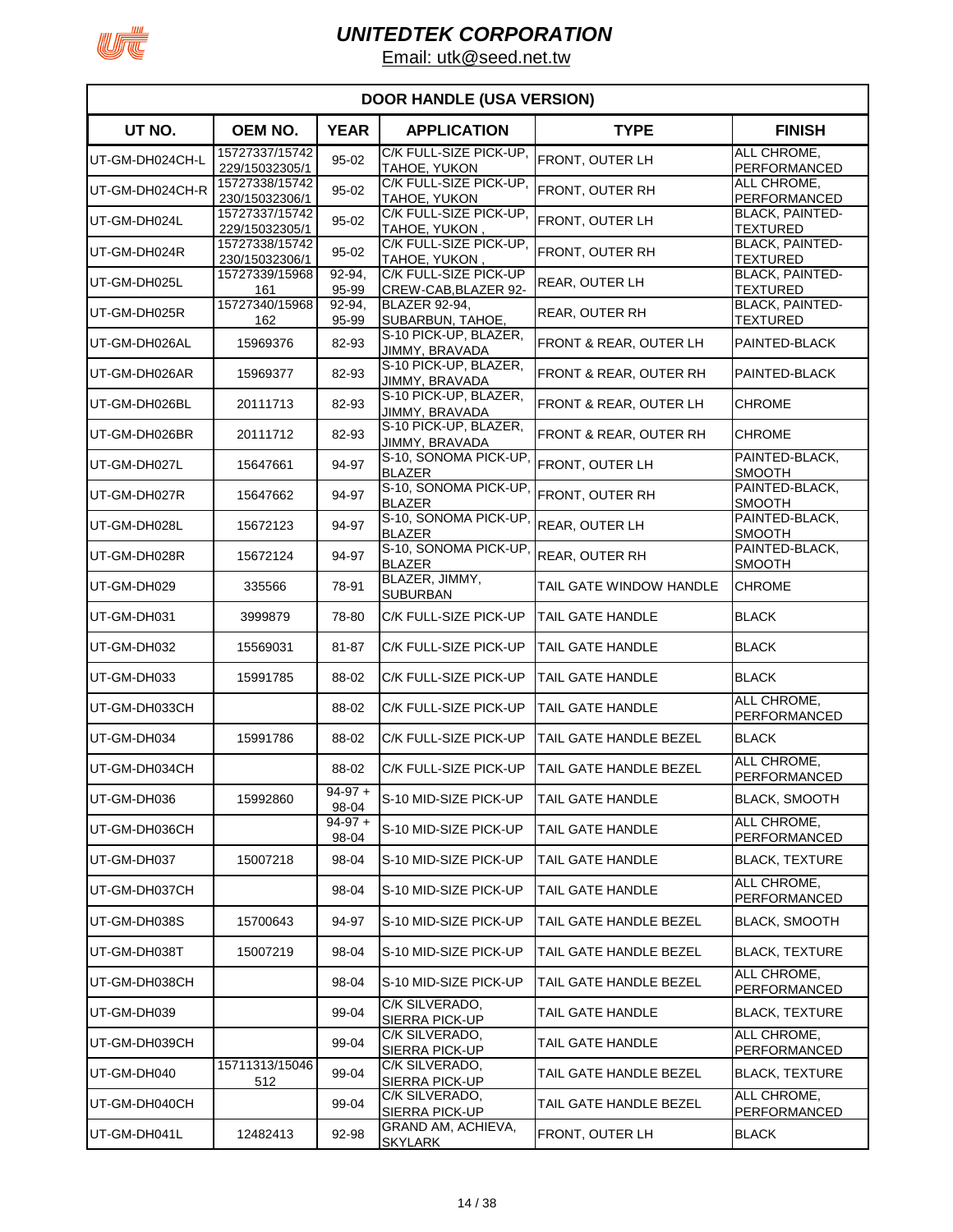

|               |                       |             | <b>DOOR HANDLE (USA VERSION)</b>            |                                        |                                             |
|---------------|-----------------------|-------------|---------------------------------------------|----------------------------------------|---------------------------------------------|
| UT NO.        | <b>OEM NO.</b>        | <b>YEAR</b> | <b>APPLICATION</b>                          | <b>TYPE</b>                            | <b>FINISH</b>                               |
| UT-GM-DH041R  | 12482412              | 92-98       | GRAND AM, ACHIEVA,<br><b>SKYLARK</b>        | FRONT, OUTER RH                        | <b>BLACK</b>                                |
| UT-GM-DH042L  | 16608579              | 92-98       | GRAND AM, ACHIEVA,<br><b>SKYLARK</b>        | <b>REAR, OUTER LH</b>                  | <b>BLACK</b>                                |
| UT-GM-DH042R  | 16608578              | 92-98       | GRAND AM, ACHIEVA,<br><b>SKYLARK</b>        | REAR, OUTER RH                         | <b>BLACK</b>                                |
| UT-GM-DH043L  | 16605593              | 88-93       | <b>CUTLASS SUPREME 2-</b><br><b>DOOR</b>    | <b>OUTER LH ONLY</b>                   | <b>GLOSS BLACK</b>                          |
| UT-GM-DH044L  | 16605043              | 87-96       | <b>BERETTA</b>                              | OUTER LH                               | <b>GLOSS BLACK</b>                          |
| UT-GM-DH044R  | 16605042              | 87-96       | <b>BERETTA</b>                              | OUTER RH                               | <b>GLOSS BLACK</b>                          |
| UT-GM-DH045L  | 10296627              | 88-96       | <b>CUTLASS SUPREME</b><br>W/O INERNATIONAL  | OUTER LH                               | <b>GLOSS BLACK</b>                          |
| UT-GM-DH045R  | 10296626              | 88-96       | <b>CUTLASS SUPREME</b><br>W/O INERNATIONAL  | <b>OUTER RH</b>                        | <b>GLOSS BLACK</b>                          |
| UT-GM-DH046L  | 16627463              | 90-94       | LUMINA COUPE                                | OUTER LH                               | <b>GLOSS BLACK</b>                          |
| UT-GM-DH046R  | 16627462              | 90-94       | LUMINA COUPE                                | OUTER RH                               | GLOSS BLACK                                 |
| UT-GM-DH046BL |                       | 90-94       | LUMINA COUPE                                | OUTER LH                               | <b>FLAT BLACK</b>                           |
| UT-GM-DH046BR |                       | 90-94       | LUMINA COUPE                                | OUTER RH                               | <b>FLAT BLACK</b>                           |
| UT-GM-DH047L  | 16627465              | 88-92       | <b>GRAND PRIX COUPE</b>                     | OUTER LH                               | GLOSS BLACK                                 |
| UT-GM-DH047R  | 16627464              | 88-92       | <b>GRAND PRIX COUPE</b>                     | OUTER RH                               | GLOSS BLACK                                 |
| UT-GM-DH047BL |                       | 88-92       | <b>GRAND PRIX COUPE</b>                     | OUTER LH                               | <b>FLAT BLACK</b>                           |
| UT-GM-DH047BR |                       | 88-92       | <b>GRAND PRIX COUPE</b>                     | OUTER RH                               | <b>FLAT BLACK</b>                           |
| UT-GM-DH048L  | 16627469              | 88-96       | <b>REGAL COUPE</b>                          | OUTER LH                               | GLOSS BLACK                                 |
| UT-GM-DH048R  | 16627468              | 88-96       | REGAL COUPE                                 | OUTER RH                               | GLOSS BLACK                                 |
| UT-GM-DH048BL |                       | 88-96       | <b>REGAL COUPE</b>                          | OUTER LH                               | <b>FLAT BLACK</b>                           |
| UT-GM-DH048BR |                       | 88-96       | <b>REGAL COUPE</b>                          | <b>OUTER RH</b>                        | <b>FLAT BLACK</b>                           |
| UT-GM-DH049L  | 16627471              | 92-96       | <b>GRAND PRIX COUPE</b>                     | OUTER LH                               | <b>GLOSS BLACK</b>                          |
| UT-GM-DH049R  | 16627470              | 92-96       | <b>GRAND PRIX COUPE</b>                     | <b>OUTER RH</b>                        | <b>GLOSS BLACK</b>                          |
| UT-GM-DH053AL | 15034985/19034<br>985 | 99-07       | 99-06<br>SILVERADO/SIERRA, 00- HOLE, LH     | FRONT, OUTER, W/LOCK                   | ALL BLACK,<br><b>TEXTURE</b>                |
| UT-GM-DH053AR | 15034986              | 99-07       | 99-06<br>SILVERADO/SIERRA, 00- HOLE, RH     | FRONT, OUTER, W/LOCK                   | ALL BLACK,<br><b>TEXTURE</b>                |
| UT-GM-DH053FR | 15182406              | 99-06       | 99-07<br>SILVERADO/SIERRA, 00- HOLE RH ONLY | FRONT, OUTER W/O LOCK                  | ALL BLACK,<br><b>TEXTURE</b>                |
| UT-GM-DH053BL | 15029901              | 99-07       | 99-07<br>SILVERADO/SIERRA, 00- HOLE, LH     | FRONT, OUTER, W/LOCK                   | ALL BLACK, SMOOTH                           |
| UT-GM-DH053BR | 15029902              | 99-07       | 99-07<br>SILVERADO/SIERRA, 00- HOLE, RH     | FRONT, OUTER, W/LOCK                   | ALL BLACK, SMOOTH                           |
| UT-GM-DH053GR | 15182417              | 04-07       | 02-06 AVALANCHE<br>W/BODY CLADDING,         | FRONT, OUTER W/O LOCK<br>HOLE, RH ONLY | ALL BLACK, SMOOTH                           |
| UT-GM-DH053EL | 15745149/15150<br>735 | 02-06       | 02-06 ESCALADE EXT,<br>02-05 AVALANCHE      | FRONT, OUTER, W/LOCK<br>HOLE, LH       | <b>BLACK SMOOTH</b><br><b>BASE/ CHROME</b>  |
| UT-GM-DH053ER | 15745148/15182<br>417 | 02-03       | 02-03 ESCALADE EXT,<br>02-05 AVALANCHE      | FRONT, OUTER, W/LOCK<br>HOLE, RH       | <b>BLACK SMOOTH/</b><br><b>CHROME LEVER</b> |
| UT-GM-DH053JR | 15182419              | 04-06       | 04-06 ESCALADE EXT                          | FRONT, OUTER W/O LOCK<br>HOLE RH ONLY  | <b>BLACK SMOOTH/</b><br><b>CHROME LEVER</b> |
| UT-GM-DH053CL |                       | 99-07       | 99-07<br>SILVERADO/SIERRA, 00- HOLE, LH     | FRONT, OUTER, W/LOCK                   | ALL CHROME,<br>PERFORMANCED                 |
| UT-GM-DH053CR |                       | 99-07       | 99-07<br>SILVERADO/SIERRA, 00- HOLE, RH     | FRONT, OUTER, W/LOCK                   | ALL CHROME,<br>PERFORMANCED                 |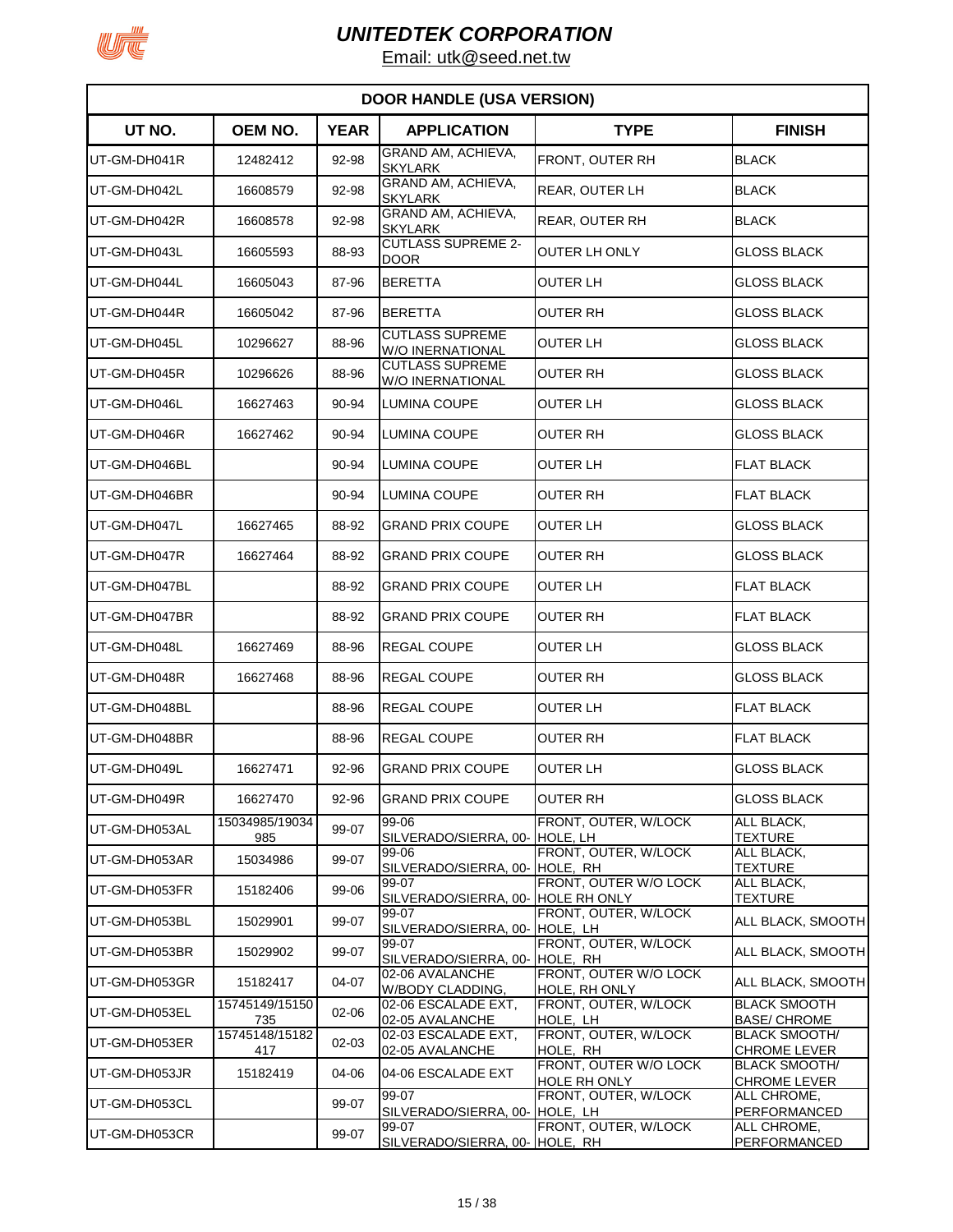

| <b>DOOR HANDLE (USA VERSION)</b> |                                |                         |                                               |                                        |                                               |  |
|----------------------------------|--------------------------------|-------------------------|-----------------------------------------------|----------------------------------------|-----------------------------------------------|--|
| UT NO.                           | OEM NO.                        | <b>YEAR</b>             | <b>APPLICATION</b>                            | <b>TYPE</b>                            | <b>FINISH</b>                                 |  |
| UT-GM-DH054AL                    | 15150759                       | 99-06                   | 99-06<br>SILVERADO/SIERRA, 00-                | REAR, OUTER LH                         | ALL BLACK,<br><b>TEXTURE</b>                  |  |
| UT-GM-DH054AR                    | 15150760                       | 99-06                   | 99-06<br>SILVERADO/SIERRA, 00-                | <b>REAR, OUTER RH</b>                  | ALL BLACK,<br><b>TEXTURE</b>                  |  |
| UT-GM-DH054BL                    | 15029899                       | 99-06                   | 99-07<br>SILVERADO/SIERRA, 00-                | REAR, OUTER LH                         | ALL BLACK, SMOOTH                             |  |
| UT-GM-DH054BR                    | 15029900                       | 99-06                   | 99-07<br>SILVERADO/SIERRA, 00-                | REAR, OUTER RH                         | ALL BLACK, SMOOTH                             |  |
| UT-GM-DH054EL                    | 15150759                       | $02 - 06$               | 02-06 ESCALADE EXT.<br>02-05 AVALANCHE        | REAR, OUTER LH                         | <b>BLACK SMOOTH/</b><br>CHROME LEVER          |  |
| UT-GM-DH054ER                    | 15150760                       | $02 - 06$               | 02-06 ESCALADE EXT.<br>02-05 AVALANCHE        | REAR, OUTER RH                         | <b>BLACK SMOOTH/</b><br><b>CHROME LEVER</b>   |  |
| UT-GM-DH054CL                    |                                | 99-07                   | 99-07<br>SILVERADO/SIERRA, 00-LH              | REAR, OUTER, W/LOCK HOLE,              | ALL CHROME,<br><b>PERFORMANCED</b>            |  |
| UT-GM-DH054CR                    |                                | 99-07                   | 99-07<br>SILVERADO/SIERRA, 00- RH             | REAR, OUTER, W/LOCK HOLE,              | ALL CHROME,<br><b>PERFORMANCED</b>            |  |
| UT-GM-DH055L                     | 15058575                       | 94-04,<br>96-05         | 94-05 S-10/ SONOMA<br>PICK-UP/BLAZER/         | FRONT, OUTER LH                        | <b>BLACK, PAINTED-</b><br><b>TEXTURE</b>      |  |
| UT-GM-DH055R                     | 15058576                       | 94-04,<br>96-05         | 94-05 S-10/ SONOMA<br>PICK-UP/BLAZER/         | FRONT, OUTER RH                        | <b>BLACK, PAINTED-</b><br><b>TEXTURE</b>      |  |
| UT-GM-DH056L                     | 10439372                       | 97-03                   | 97-03 REGAL/CENTURY,<br>98-02 INTRIGUE, 97-05 | FRONT, OUTER LH                        | <b>BLACK-PAINTED</b>                          |  |
| UT-GM-DH056R                     | 10439371                       | 97-03                   | 97-03 REGAL/CENTURY,<br>98-02 INTRIGUE, 97-05 | FRONT, OUTER RH                        | <b>BLACK-PAINTED</b>                          |  |
| UT-GM-DH057L                     | 10439378                       | 97-03                   | 97-03 REGAL/CENTURY<br>98-02 INTRIGUE, 97-05  | REAR, OUTER LH                         | <b>BLACK-PAINTED</b>                          |  |
| UT-GM-DH057R                     | 15331594                       | 97-03                   | 97-03 REGAL/CENTURY<br>98-02 INTRIGUE, 97-05  | REAR, OUTER RH                         | <b>BLACK-PAINTED</b>                          |  |
| UT-GM-DH100AL                    | 15291303/15167<br>885          | $02 - 08$               | TRAILBLAZER/ENVOY/<br>RAINIER/ BRAVADA        | FRONT, OUTER LH                        | <b>BLACK TEXTURED</b><br><b>W/LOCK HOLE</b>   |  |
| UT-GM-DH100AR                    | 15193069                       | $02 - 08$               | TRAILBLAZER/ENVOY/<br>RAINIER/ BRAVADA        | FRONT, OUTER RH                        | <b>BLACK TEXTURED</b><br><b>W/LOCK HOLE</b>   |  |
| UT-GM-DH100BR                    | 15291304                       | $02 - 08$               | TRAILBLAZER/ENVOY/<br>RAINIER/ BRAVADA        | FRONT, OUTER RH ONLY                   | <b>BLACK TEXTURED</b><br><b>W/O LOCK HOLE</b> |  |
| UT-GM-DH101TL                    | 15162305                       | $02 - 08$               | TRAILBLAZER EXT/<br><b>ENVOY SLT MODEL</b>    | <b>REAR, OUTER LH</b>                  | <b>BLACK TEXTURED</b>                         |  |
| UT-GM-DH101TR                    | 15198402                       | $02 - 08$               | TRAILBLAZER EXT/<br><b>ENVOY SLT MODEL</b>    | REAR, OUTER RH                         | <b>BLACK TEXTURED</b>                         |  |
| UT-GM-DH101SL                    | 15291299                       | $02 - 06$               | TRAILBLAZER EXT/<br>ENVOY XL & XUV & SLE      | <b>REAR, OUTER LH</b>                  | <b>BLACK SMOOTH</b>                           |  |
| UT-GM-DH101SR                    | 15291300                       | $02 - 06$               | TRAILBLAZER EXT/<br>ENVOY XL & XUV & SLE      | <b>REAR, OUTER RH</b>                  | <b>BLACK SMOOTH</b>                           |  |
| UT-GM-DH102AL                    | 88937183/88980<br>720/19120088 | $02 - 05,$<br>06-08     | TRAILBLAZER/ENVOY/<br>RAINIER/ BRAVADA        | FRONT, OUTER LH                        | <b>BLACK SMOOTH</b><br><b>W/LOCK HOLE</b>     |  |
| UT-GM-DH102AR                    | 88937184/88987<br>570/19120089 | $02 - 05,$<br>06-08     | TRAILBLAZER/ENVOY/<br>RAINIER/ BRAVADA        | FRONT, OUTER RH                        | <b>BLACK SMOOTH</b><br><b>W/LOCK HOLE</b>     |  |
| UT-GM-DH102BR                    | 19120089                       | $02 - 05,$<br>$06 - 08$ | <b>TRAILBLAZER/ENVOY/</b><br>RAINIER/ BRAVADA | FRONT, OUTER RH ONLY                   | <b>BLACK SMOOTH W/O</b><br><u>LOCK HOLE</u>   |  |
| UT-GM-DH103L                     | 15811367/15167<br>919          | 02-08                   | TRAILBLAZER/ENVOY/<br>RAINIER/ BRAVADA        | REAR, OUTER LH                         | <b>BLACK TEXTURED</b>                         |  |
| UT-GM-DH103R                     | 15811368/15188<br>972          | 02-08                   | TRAILBLAZER/ENVOY/<br>RAINIER/ BRAVADA        | REAR, OUTER RH                         | <b>BLACK TEXTURED</b>                         |  |
| UT-GM-DH104L                     | 19120101/88980<br>719/88937185 | $02 - 08$               | TRAILBLAZER/ENVOY/<br>RAINIER/ BRAVADA        | REAR, OUTER LH                         | <b>BLACK SMOOTH</b>                           |  |
| UT-GM-DH104R                     | 19120102/88937<br>186          | 02-08                   | TRAILBLAZER/ENVOY/<br>RAINIER/ BRAVADA        | REAR, OUTER RH                         | <b>BLACK SMOOTH</b>                           |  |
| UT-GM-DH105L                     | 15745149                       | $02 - 06$               | 02-06 ESCALADE EXT                            | FRONT, OUTER LH                        | <b>BLACK SMOOTH</b><br><b>BASE/ CHROME</b>    |  |
| UT-GM-DH105R                     | 15182419/15745<br>148          | 02-06                   | 02-06 ESCALADE EXT                            | FRONT, OUTER w/o KEY HOLE<br><b>RH</b> | <b>BLACK SMOOTH</b><br><b>BASE/ CHROME</b>    |  |
| UT-GM-DH106L                     | 15745141                       | $02 - 06$               | 02-06 ESCALADE EXT                            | REAR, OUTER LH                         | <b>BLACK SMOOTH</b><br><b>BASE/ CHROME</b>    |  |
| UT-GM-DH106R                     | 15745140                       | $02 - 06$               | 02-06 ESCALADE EXT                            | REAR, OUTER RH                         | <b>BLACK SMOOTH</b><br><b>BASE/ CHROME</b>    |  |
| UT-GM-DH107L                     | 10315147                       | 97-05                   | MALIBU, GRAND PRIX                            | FRONT, OUTER LH                        | PAINTED-BLACK                                 |  |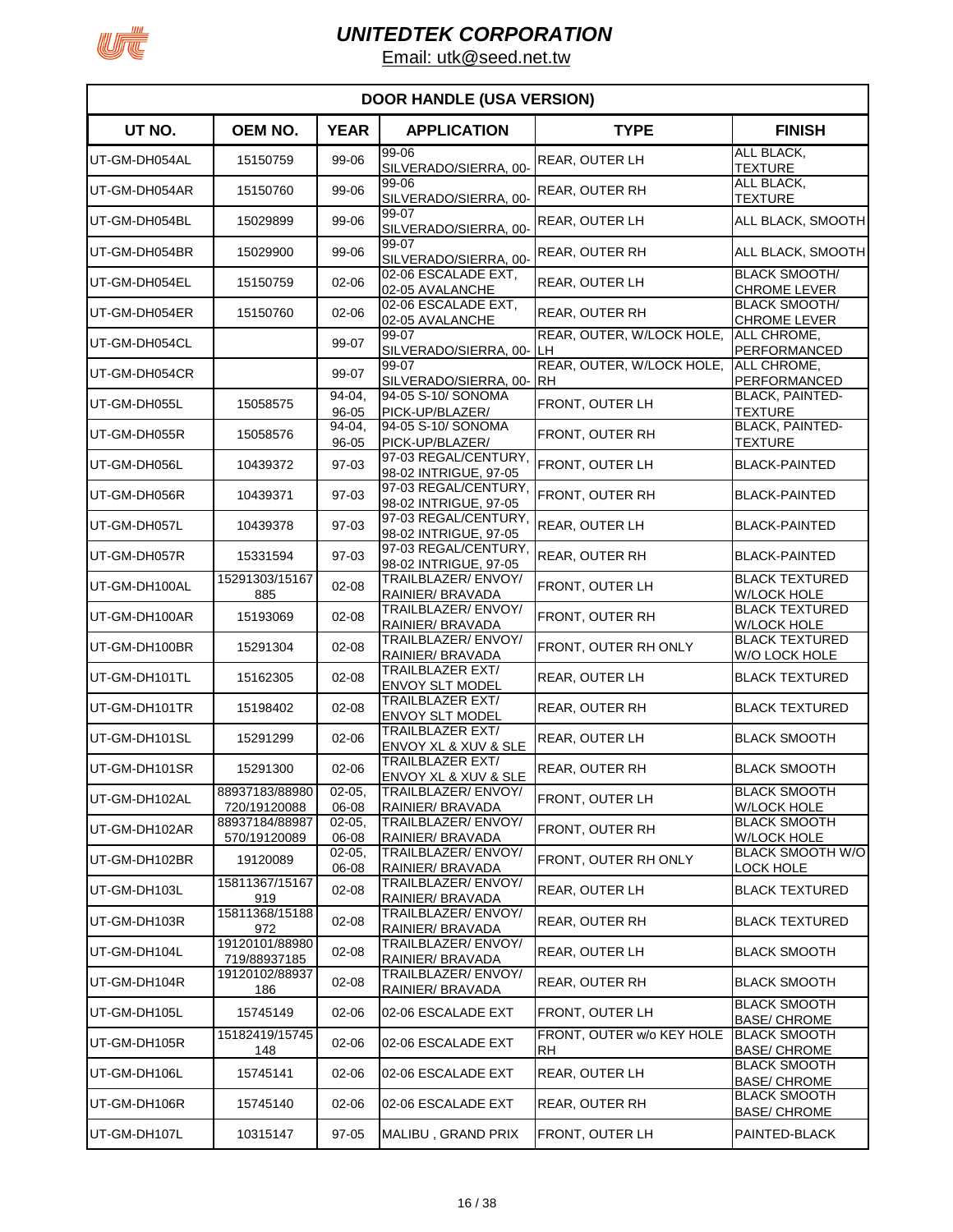

| <b>DOOR HANDLE (USA VERSION)</b> |                                        |                   |                                  |                                                         |                                           |  |
|----------------------------------|----------------------------------------|-------------------|----------------------------------|---------------------------------------------------------|-------------------------------------------|--|
| UT NO.                           | OEM NO.                                | <b>YEAR</b>       | <b>APPLICATION</b>               | <b>TYPE</b>                                             | <b>FINISH</b>                             |  |
| UT-GM-DH107R                     | 10315146                               | $97 - 05$         | MALIBU, GRAND PRIX               | FRONT, OUTER RH                                         | PAINTED-BLACK                             |  |
| UT-GM-DH108L                     | 10439614/10439<br>378                  | 97-05             | MALIBU, GRAND PRIX               | <b>REAR, OUTER LH</b>                                   | PAINTED-BLACK                             |  |
| UT-GM-DH108R                     | 10439613/10439<br>377                  | 97-05             | MALIBU, GRAND PRIX               | <b>REAR, OUTER RH</b>                                   | PAINTED-BLACK                             |  |
| UT-GM-DH109                      | 15740611                               | 97-05             | <b>ASTRO/SAFARI</b>              | SLIDING DOOR OUTER RH<br><b>ONLY</b>                    | PAINTED-BLACK                             |  |
| UT-GM-DH110L                     | 22670069                               | 99-05             | <b>GRAND AM, ALERO</b>           | FRONT, OUTER LH                                         | MILKY, SMOOTH                             |  |
| UT-GM-DH110R                     | 22670068                               | 99-05             | <b>GRAND AM, ALERO</b>           | FRONT, OUTER RH                                         | MILKY, SMOOTH                             |  |
| UT-GM-DH111L                     | 10322223/10322<br>227                  | $97-05$<br>05-08  | $97 - 05$<br>VENTURE/MONTANA/SIL | SLIDING DOOR, OUTER LH                                  | <b>BLACK, TEXTURE</b>                     |  |
| UT-GM-DH111R                     | 10322222/10322<br>228                  | $97-05,$<br>05-08 | 97-05<br>VENTURE/MONTANA/SIL     | SLIDING DOOR, OUTER RH                                  | <b>BLACK, TEXTURE</b>                     |  |
| UT-GM-DH112                      | 15739871                               | 96-02             | EXPRESS/SAVANA                   | SLIDING DOOR, OUTER RH<br><b>ONLY</b>                   | DARK GREEN.<br><b>TEXTURED</b>            |  |
| UT-GM-DH113AL                    | 22620527                               | 95-05             | CAVALIER 2/4 DOORS               | FRONT, OUTER LH                                         | <b>BLACK, TEXTURE</b>                     |  |
| UT-GM-DH113AR                    | 22620526                               | $95 - 05$         | CAVALIER 2/4 DOORS               | FRONT, OUTER RH                                         | <b>BLACK, TEXTURE</b>                     |  |
| UT-GM-DH113BL                    | 22620531                               | $01 - 05$         | CAVALIER 2/4 DOORS               | FRONT, OUTER LH                                         | <b>BLACK, SMOOTH</b>                      |  |
| UT-GM-DH113BR                    | 22620530                               | $01 - 05$         | CAVALIER 2/4 DOORS               | FRONT, OUTER RH                                         | <b>BLACK, SMOOTH</b>                      |  |
| UT-GM-DH114L                     | 15167641                               | 96-02             | <b>EXPRESS/SAVANA</b>            | <b>FRONT, OUTER LH</b>                                  | DARK GREEN,<br><b>TEXTURED</b>            |  |
| UT-GM-DH114R                     | 15167640                               | 96-02             | <b>EXPRESS/SAVANA</b>            | FRONT, OUTER RH                                         | DARK GREEN,<br><b>TEXTURED</b>            |  |
| UT-GM-DH115B                     | 15167638/15269<br>298                  | 96-02             | <b>EXPRESS/SAVANA</b>            | CARGO DOOR (BACK DOOR)<br>HANDLE LEVER(GRIP) ONLY,      | <b>BLACK, TEXTURED</b>                    |  |
| UT-GM-DH116AFL                   |                                        | 04-12             | COLORADO/CANYON                  | FRONT, OUTER W/LOCK HOLE<br>LH                          | CHROME LEVER/<br><b>BLACK BASE</b>        |  |
| UT-GM-DH116AFR                   |                                        | 04-12             | COLORADO/CANYON                  | FRONT, OUTER W/LOCK HOLE<br><b>RH</b>                   | CHROME LEVER/<br><b>BLACK BASE</b>        |  |
| UT-GM-DH116ARL                   |                                        | 04-12             | COLORADO/CANYON                  | REAR, OUTER, LH                                         | CHROME LEVER/<br><b>BLACK BASE</b>        |  |
| UT-GM-DH116ARR                   |                                        | 04-12             | COLORADO/CANYON                  | REAR, OUTER, RH<br>(also fit<br>FRONT, RH w/o LOCK HOLE | <b>CHROME LEVER/</b><br><b>BLACK BASE</b> |  |
| UT-GM-DH116BFL                   | <b>PERFORMANCE</b><br><b>D VERSION</b> | $04 - 12$         | COLORADO/CANYON                  | FRONT, OUTER W/LOCK HOLE<br>LH                          | <b>ALL CHROME</b><br>(CHROME LEVER/       |  |
| UT-GM-DH116BFR                   | <b>PERFORMANCE</b><br><b>D VERSION</b> | $04 - 12$         | COLORADO/CANYON                  | FRONT, OUTER W/LOCK HOLE, ALL CHROME<br><b>RH</b>       | (CHROME LEVER/                            |  |
| UT-GM-DH116BRL                   | <b>PERFORMANCE</b><br><b>D VERSION</b> | $04 - 12$         | COLORADO/CANYON                  | REAR, OUTER, LH                                         | ALL CHROME<br>(CHROME LEVER/              |  |
| UT-GM-DH116BRR                   | PERFORMANCE<br><b>D VERSION</b>        | $04-12$           | COLORADO/CANYON                  | REAR, OUTER, RH (also fit<br>FRONT, RH w/o LOCK HOLE    | <b>ALL CHROME</b><br>(CHROME LEVER/       |  |
| UT-GM-DH117AFL                   | 97319316                               | $04 - 12$         | COLORADO/CANYON                  | FRONT, OUTER W/LOCK HOLE,<br>LH                         | ALL BLACK,<br><b>TEXTURE</b>              |  |
| UT-GM-DH117AFR                   | 15847170                               | 04-12             | COLORADO/CANYON                  | FRONT, OUTER W/LOCK HOLE, ALL BLACK,<br>RH              | <b>TEXTURE</b>                            |  |
| UT-GM-DH117ARL                   | 25875523                               | $04 - 12$         | COLORADO/CANYON                  | REAR, OUTER LH                                          | ALL BLACK,<br><b>TEXTURE</b>              |  |
| UT-GM-DH117ARR                   |                                        | 04-12             | COLORADO/CANYON                  | <b>REAR, OUTER RH</b>                                   | ALL BLACK,<br><b>TEXTURE</b>              |  |
| UT-GM-DH117BFL                   |                                        | $04 - 12$         | COLORADO/CANYON                  | FRONT, OUTER W/LOCK HOLE<br>LН                          | ALL BLACK, SMOOTH                         |  |
| UT-GM-DH117BFR                   |                                        | 04-12             | COLORADO/CANYON                  | FRONT, OUTER W/LOCK HOLE<br><b>RH</b>                   | ALL BLACK, SMOOTH                         |  |
| UT-GM-DH117BRL                   |                                        | 04-12             | COLORADO/CANYON                  | REAR, OUTER LH                                          | ALL BLACK, SMOOTH                         |  |
| UT-GM-DH117BRR                   |                                        | 04-12             | COLORADO/CANYON                  | REAR, OUTER RH                                          | ALL BLACK, SMOOTH                         |  |
| UT-GM-DH118A                     |                                        | 04-12             | COLORADO/CANYON                  | TAILGATE HANDLE, W/O LOCK<br><b>HOLE</b>                | <b>CHROME</b>                             |  |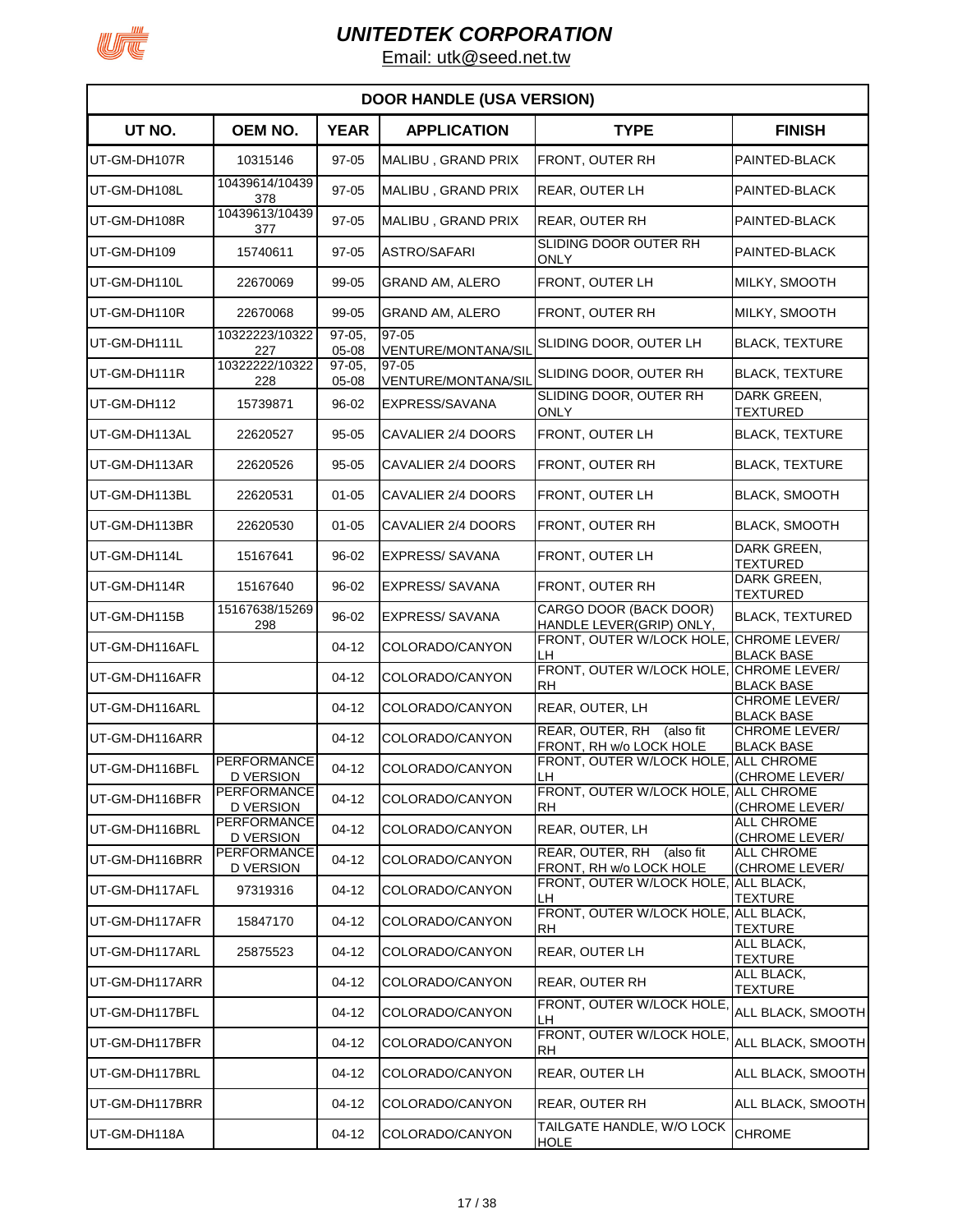

| <b>DOOR HANDLE (USA VERSION)</b> |                                |                     |                                                      |                                                                  |                        |  |  |
|----------------------------------|--------------------------------|---------------------|------------------------------------------------------|------------------------------------------------------------------|------------------------|--|--|
| UT NO.                           | OEM NO.                        | <b>YEAR</b>         | <b>APPLICATION</b>                                   | <b>TYPE</b>                                                      | <b>FINISH</b>          |  |  |
| UT-GM-DH118B                     |                                | 04-12               | COLORADO/CANYON                                      | TAILGATE HANDLE, W/ LOCK<br><b>HOLE</b>                          | CHROME                 |  |  |
| UT-GM-DH119A                     | 97319415                       | 04-12               | COLORADO/CANYON                                      | TAILGATE HANDLE, W/O LOCK<br>HOLE                                | <b>BLACK, TEXTURE</b>  |  |  |
| UT-GM-DH119B                     |                                | 04-12               | COLORADO/CANYON                                      | TAILGATE HANDLE, W/O LOCK<br><b>HOLE</b>                         | <b>BLACK, SMOOTH</b>   |  |  |
| UT-GM-DH119C                     | 25801998                       | $04 - 12$           | COLORADO/CANYON                                      | TAILGATE HANDLE, W/ LOCK<br><b>HOLE</b>                          | <b>BLACK, TEXTURE</b>  |  |  |
| UT-GM-DH119D                     |                                | $04-12$             | COLORADO/CANYON                                      | TAILGATE HANDLE, W/ LOCK<br><b>HOLE</b>                          | <b>BLACK, SMOOTH</b>   |  |  |
| UT-GM-DH120L                     | 10322201/10324<br>097          | $97-05$<br>05-08    | 97-05<br>VENTURE/MONTANA/SIL                         | FRONT, OUTER LH                                                  | <b>BLACK, TEXTURE</b>  |  |  |
| UT-GM-DH120R                     | 10322200/10324<br>096          | $97-05$<br>05-08    | 97-05<br>VENTURE/MONTANA/SIL                         | FRONT, OUTER RH                                                  | <b>BLACK, TEXTURE</b>  |  |  |
| UT-GM-DH121AL                    | 22650705                       | $95 - 05$           | CAVALIER 4-DOOR                                      | <b>REAR, OUTER LH</b>                                            | <b>BLACK, TEXTURE</b>  |  |  |
| UT-GM-DH121AR                    | 22650704                       | $95 - 05$           | CAVALIER 4-DOOR                                      | <b>REAR, OUTER RH</b>                                            | <b>BLACK, TEXTURE</b>  |  |  |
| UT-GM-DH121BL                    | 22650707                       | $01 - 05$           | CAVALIER 4-DOOR                                      | <b>REAR, OUTER LH</b>                                            | <b>BLACK, SMOOTH</b>   |  |  |
| UT-GM-DH121BR                    | 22650706                       | $01 - 05$           | <b>CAVALIER 4-DOOR</b>                               | <b>REAR, OUTER RH</b>                                            | <b>BLACK, SMOOTH</b>   |  |  |
| UT-GM-DH122A                     | 15140549                       | $07-13$             | SILVERADO/ SIERRA<br>PICK-UP                         | TAILGATE HANDLE, NON-<br>LOCKING                                 | <b>BLACK, TEXTURE</b>  |  |  |
| UT-GM-DH122B                     | 25775280                       | $07-13$             | SILVERADO/ SIERRA<br>PICK-UP                         | <b>TAILGATE HANDLE.</b><br><b>W/LOCKING</b>                      | <b>BLACK, TEXTURE</b>  |  |  |
| UT-GM-DH123A                     | 15927251                       | $07-13$             | SILVERADO/ SIERRA<br>PICK-UP                         | TAILGATE HANDLE BEZEL,<br>NON-LOCKING, W/O LOCK                  | <b>BLACK, TEXTURE</b>  |  |  |
| UT-GM-DH123B                     | 15927250                       | $07-13$             | SILVERADO/ SIERRA<br>PICK-UP                         | TAILGATE HANDLE BEZEL.<br>W/LOCKING, W/LOCK HOLE                 | <b>BLACK, TEXTURE</b>  |  |  |
| UT-GM-DH125L                     | 25942271/25866<br>267/10359094 | 03-09               | <b>EXPRESS/SAVANA</b>                                | FRONT, OUTER LH                                                  | <b>BLACK, TEXTURED</b> |  |  |
| UT-GM-DH125R                     | 25942272/25866<br>266/10359093 | 03-09               | <b>EXPRESS/SAVANA</b>                                | FRONT, OUTER RH                                                  | <b>BLACK, TEXTURED</b> |  |  |
| UT-GM-DH127R                     | 25942270                       | 03-09               | <b>EXPRESS/SAVANA</b>                                | SIDE SLIDING DOOR, OUTER<br>RH only                              | <b>BLACK, TEXTURED</b> |  |  |
| UT-GM-DH128L                     | 25865676/15773<br>795          | $05 - 13$           | 08 Buick Lucerne, 07-13                              | 05-13 Buick LaCrosse, 06- FRONT OUTER LH, W/KEY<br><b>HOLE</b>   | <b>ALL CHROMED</b>     |  |  |
| UT-GM-DH128R                     | 15773793                       | $05 - 13$           | 08 Buick Lucerne, 07-10                              | 05-10 Buick LaCrosse, 06- FRONT=REAR RH, W/O LOCK<br><b>HOLE</b> | <b>ALL CHROMED</b>     |  |  |
| UT-GM-DH129L                     | 15773794                       | $05 - 13$           | 05-10 Buick LaCrosse, 06-<br>08 Buick Lucerne, 07-10 | <b>REAR OUTER RH</b>                                             | <b>ALL CHROMED</b>     |  |  |
| UT-GM-DH132CH-L                  | 15803494/25869<br>324          | $05 - 10$           | 05-10 CHEVROLET<br>COBALT, 05-06 PONTIAC HOLE        | FRONT OUTER LH, W/KEY                                            | <b>ALL CHROMED</b>     |  |  |
| UT-GM-DH132CH-R                  | 25869322                       | $05 - 10$           | 05-10 CHEVROLET<br>COBALT, 05-06 PONTIAC HOLE        | FRONT OUTER RH, W/KEY                                            | <b>ALL CHROMED</b>     |  |  |
| UT-GM-DH133CH-L                  | 15803524                       | $05 - 10$           | 05-10 CHEVROLET<br>COBALT, 05-06 PONTIAC             | REAR OUTER LH                                                    | <b>ALL CHROMED</b>     |  |  |
| UT-GM-DH133CH-R                  | 15803522                       | $05 - 10$           | 05-10 CHEVROLET<br>COBALT, 05-06 PONTIAC             | <b>REAR OUTER RH</b>                                             | ALL CHROMED            |  |  |
| UT-GM-DH132-L                    | 15803519                       | 07-09               | 2007 only CHEVROLET<br>COBALT, 07-09 PONTIAC HOLE    | FRONT OUTER LH, W/KEY                                            | <b>BLACK SMOOTH</b>    |  |  |
| UT-GM-DH132-R                    | 15803507                       | 07-09               | 2007 only CHEVROLET<br>COBALT, 07-09 PONTIAC HOLE    | FRONT OUTER RH, W/KEY                                            | <b>BLACK SMOOTH</b>    |  |  |
| UT-GM-DH133-L                    | 25887661/15918<br>957          | 07-09               | 2007 only CHEVROLET<br>COBALT, 07-09 PONTIAC         | <b>REAR OUTER LH</b>                                             | <b>BLACK SMOOTH</b>    |  |  |
| UT-GM-DH133-R                    | 15803536                       | $07 - 09$           | 2007 only CHEVROLET<br>COBALT, 07-09 PONTIAC         | REAR OUTER RH                                                    | <b>BLACK SMOOTH</b>    |  |  |
| UT-GM-DH134L                     | 96409548                       | $05 - 08$<br>09-11  | 05-08 AVEO, 09-11 AVEO<br>5, (MEXICO 07-12           | FRONT, OUTER LH                                                  | <b>BLACK, SMOOTH</b>   |  |  |
| UT-GM-DH134R                     | 96409549                       | $05 - 08,$<br>09-11 | 05-08 AVEO, 09-11 AVEO<br>5, (MEXICO 07-12           | FRONT, OUTER RH                                                  | <b>BLACK, SMOOTH</b>   |  |  |
| UT-GM-IH001                      |                                | 55-67               | <b>CHEVY VARIOUS TYPES</b><br>55-67                  | <b>INNER LH=RH</b>                                               | <b>CHROME</b>          |  |  |
| UT-GM-IH002                      | 7743519                        | 71-96               | <b>FULL-SIZE ECONOLINE</b><br>VAN                    | <b>INNER LH=RH</b>                                               | <b>CHROME</b>          |  |  |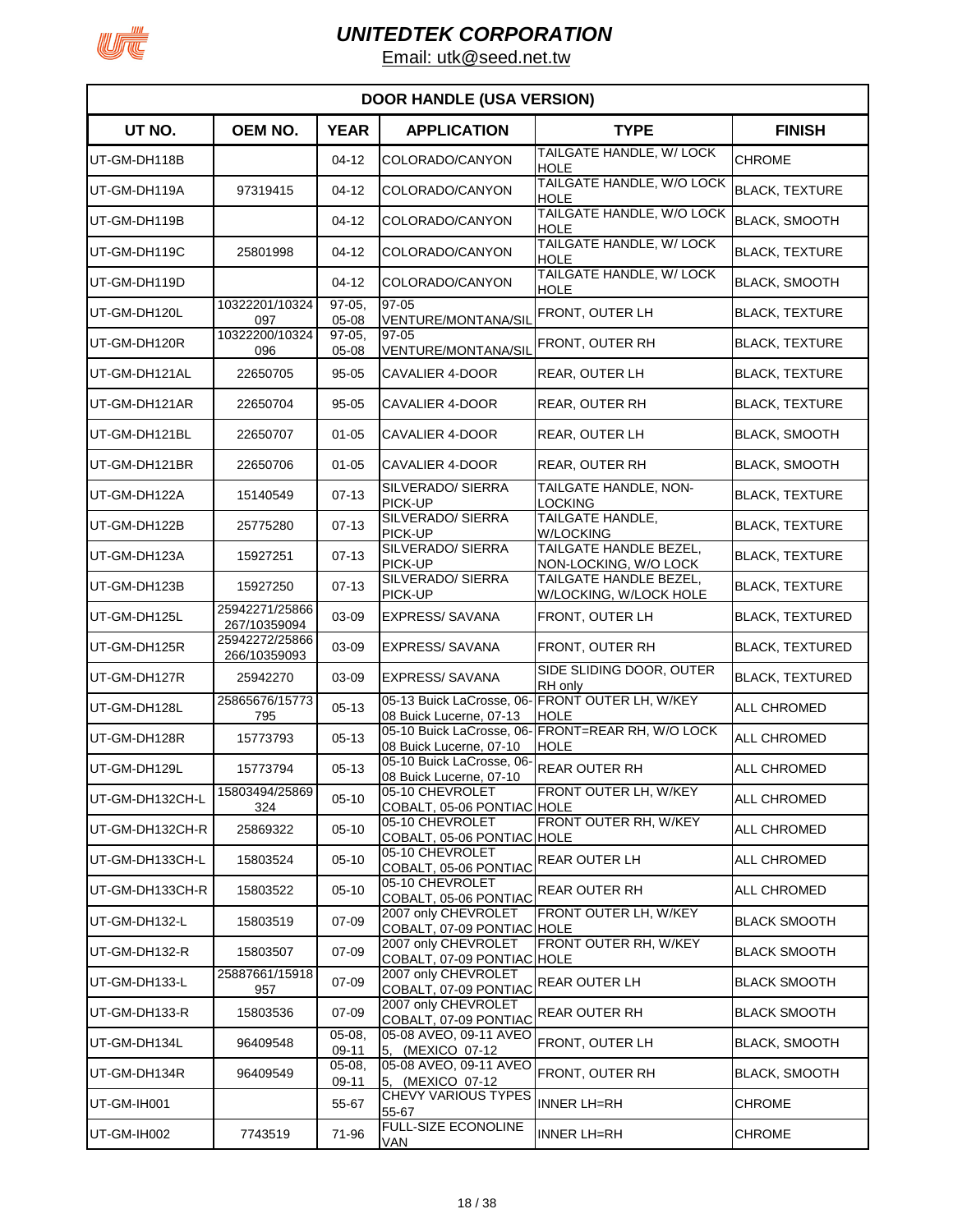

| <b>DOOR HANDLE (USA VERSION)</b> |                                  |                 |                                                       |                 |                                           |  |  |
|----------------------------------|----------------------------------|-----------------|-------------------------------------------------------|-----------------|-------------------------------------------|--|--|
| UT NO.                           | OEM NO.                          | <b>YEAR</b>     | <b>APPLICATION</b>                                    | <b>TYPE</b>     | <b>FINISH</b>                             |  |  |
| UT-GM-IH003L                     | 7743521                          | 67-72           | C/K FULL-SIZE PICK-UP                                 | <b>INNER LH</b> | <b>CHROME</b>                             |  |  |
| UT-GM-IH003R                     | 7743520                          | 67-72           | C/K FULL-SIZE PICK-UP                                 | <b>INNER RH</b> | <b>CHROME</b>                             |  |  |
| UT-GM-IH004L                     | 20566245                         | 88-96           | <b>REGAL/CUTLASS</b>                                  | <b>INNER LH</b> | <b>CHROME</b>                             |  |  |
| UT-GM-IH004R                     | 20566244                         | 88-96           | <b>REGAL/ CUTLASS</b>                                 | <b>INNER RH</b> | <b>CHROME</b>                             |  |  |
| UT-GM-IH005L                     | 16606217/20485<br>489/205662445/ | 91-96           | <b>BUICK ROADMASSTER</b><br>WAGON, PARK AVENUE,       | <b>INNER LH</b> | <b>CHROME</b>                             |  |  |
| UT-GM-IH005R                     | 16606216/20485<br>488/205662444/ | 91-96           | <b>BUICK ROADMASSTER</b><br><b>WAGON, PARK AVENUE</b> | <b>INNER RH</b> | CHROME                                    |  |  |
| UT-GM-IH006L                     | 1713927                          | 77-90           | CAPRICE, IMPALA                                       | <b>INNER LH</b> | <b>CHROME</b>                             |  |  |
| UT-GM-IH006R                     | 1713926                          | 77-90           | CAPRICE, IMPALA                                       | <b>INNER RH</b> | <b>CHROME</b>                             |  |  |
| UT-GM-IH007L                     | 20009583                         | 78-88           | <b>GRAND PRIX, EL</b><br>CAMINO, MONTE                | <b>INNER LH</b> | <b>CHROME</b>                             |  |  |
| UT-GM-IH007R                     | 20009582                         | 78-88           | <b>GRAND PRIX, EL</b><br>CAMINO, MONTE                | <b>INNER RH</b> | <b>CHROME</b>                             |  |  |
| UT-GM-IH008AL                    | 20610477                         | 75-89           | SKYHAWK, STARFIRE,<br><b>MONZA, SUNBIRD</b>           | <b>INNER LH</b> | <b>CHROME</b>                             |  |  |
| UT-GM-IH008AR                    | 20610476                         | 75-89           | SKYHAWK, STARFIRE,<br>MONZA, SUNBIRD                  | <b>INNER RH</b> | <b>CHROME</b>                             |  |  |
| UT-GM-IH008BL                    | 20347099                         | 75-89           | SKYHAWK, STARFIRE,<br>MONZA, SUNBIRD                  | <b>INNER LH</b> | <b>BLACK</b>                              |  |  |
| UT-GM-IH008BR                    | 20347098                         | 75-89           | SKYHAWK, STARFIRE,<br><b>MONZA, SUNBIRD</b>           | INNER RH        | <b>BLACK</b>                              |  |  |
| UT-GM-IH009L                     | 15597653                         | 82-88           | C/K FULL-SIZE PICK-UP,<br>BLAZER, JIMMY               | <b>INNER LH</b> | <b>CHROME</b>                             |  |  |
| UT-GM-IH009R                     | 15597654                         | 82-88           | C/K FULL-SIZE PICK-UP,<br>BLAZER, JIMMY               | <b>INNER RH</b> | <b>CHROME</b>                             |  |  |
| UT-GM-IH013L                     | 15681943/15689<br>033            | 85-93.<br>94-95 | ASTRO, SAFARI VAN                                     | INNER LH        | <b>BLACK</b>                              |  |  |
| UT-GM-IH013R                     | 15681944/15689<br>034            | 85-93,<br>94-95 | ASTRO, SAFARI VAN                                     | <b>INNER RH</b> | <b>BLACK</b>                              |  |  |
| UT-GM-IH014AL                    | 15708043                         | 95-02           | CHEVY TRUCK FULL-<br><b>SIZE PICK-UP</b>              | <b>INNER LH</b> | <b>GRAY</b>                               |  |  |
| UT-GM-IH014AR                    | 15708044                         | 95-02           | CHEVY TRUCK FULL-<br>SIZE PICK-UP                     | <b>INNER RH</b> | <b>GRAY</b>                               |  |  |
| UT-GM-IH014BL                    | 15708045                         | 95-02           | <b>CHEVY TRUCK FULL-</b><br>SIZE PICK-UP              | INNER LH        | <b>BLUE</b>                               |  |  |
| UT-GM-IH014BR                    | 15708046                         | 95-02           | CHEVY TRUCK FULL-<br><b>SIZE PICK-UP</b>              | <b>INNER RH</b> | <b>BLUE</b>                               |  |  |
| UT-GM-IH014DL                    | 15708051                         | 95-02           | CHEVY TRUCK FULL-<br><b>SIZE PICK-UP</b>              | <b>INNER LH</b> | <b>BEIGE (TAN)</b>                        |  |  |
| UT-GM-IH014DR                    | 15708052                         | 95-02           | CHEVY TRUCK FULL-<br><b>SIZE PICK-UP</b>              | <b>INNER RH</b> | <b>BEIGE (TAN)</b>                        |  |  |
| UT-GM-IH014EL                    | 15708049                         | 95-02           | CHEVY TRUCK FULL-<br>SIZE PICK-UP                     | <b>INNER LH</b> | RED (MAROON)                              |  |  |
| UT-GM-IH014ER                    | 15708050                         | 95-02           | CHEVY TRUCK FULL-<br>SIZE PICK-UP                     | <b>INNER RH</b> | RED (MAROON)                              |  |  |
| UT-GM-IH015AL                    | 22086874                         | 88-89,<br>90-94 | C/K FULL-SIZE PICK-UP,<br>SUBURBAN, BLAZER,           | <b>INNER LH</b> | <b>CHROME LEVER/</b><br><b>BLACK BASE</b> |  |  |
| UT-GM-IH015AR                    | 22086873                         | 88-89,<br>90-94 | C/K FULL-SIZE PICK-UP,<br>SUBURBAN, BLAZER,           | <b>INNER RH</b> | <b>CHROME LEVER/</b><br><b>BLACK BASE</b> |  |  |
| UT-GM-IH015BL                    | 22071936                         | 88-89,<br>90-94 | C/K FULL-SIZE PICK-UP,<br>SUBURBAN, BLAZER,           | <b>INNER LH</b> | <b>BLACK LEVER/</b><br>BLACK BASE         |  |  |
| UT-GM-IH015BR                    | 22071935                         | 88-89,<br>90-94 | C/K FULL-SIZE PICK-UP,<br>SUBURBAN, BLAZER,           | <b>INNER RH</b> | <b>BLACK LEVER/</b><br><b>BLACK BASE</b>  |  |  |
| UT-GM-IH016AL                    | 14063445/14031<br>221            | 83-85           | S-10 PICK-UP, BLAZER,<br>JIMMY, BRAVADA               | <b>INNER LH</b> | <b>CHROME LEVER</b>                       |  |  |
| UT-GM-IH016AR                    | 14063446                         | 83-85           | S-10 PICK-UP, BLAZER,<br>JIMMY, BRAVADA               | <b>INNER RH</b> | <b>CHROME LEVER</b>                       |  |  |
| UT-GM-IH016BL                    | 14063445                         | 83-85           | S-10 PICK-UP, BLAZER,<br>JIMMY, BRAVADA               | <b>INNER LH</b> | <b>BLACK LEVER</b>                        |  |  |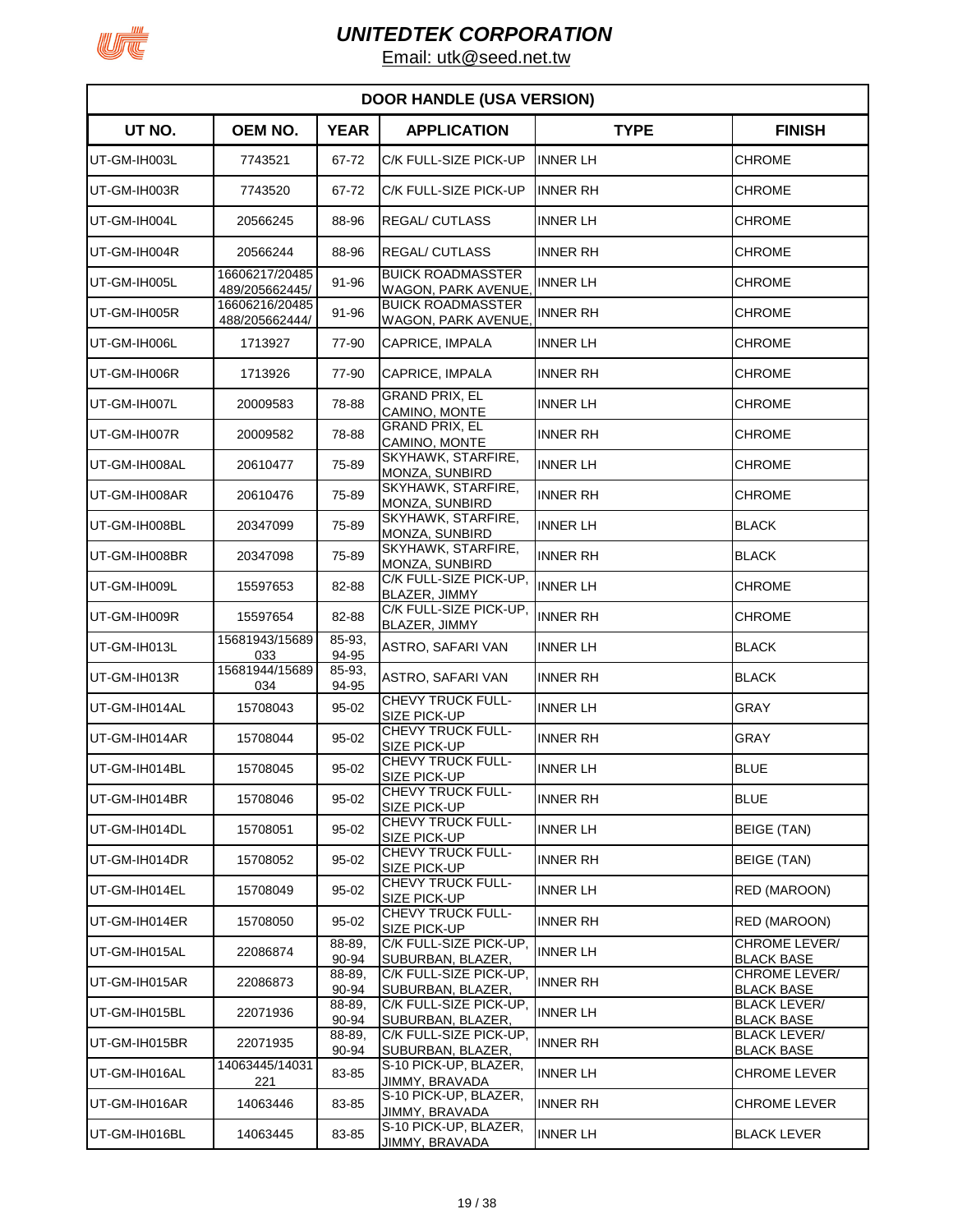

| <b>DOOR HANDLE (USA VERSION)</b> |                                |                 |                                                |                                                        |                                            |  |  |
|----------------------------------|--------------------------------|-----------------|------------------------------------------------|--------------------------------------------------------|--------------------------------------------|--|--|
| UT NO.                           | <b>OEM NO.</b>                 | <b>YEAR</b>     | <b>APPLICATION</b>                             | <b>TYPE</b>                                            | <b>FINISH</b>                              |  |  |
| UT-GM-IH016BR                    | 14063446                       | 83-85           | S-10 PICK-UP, BLAZER,<br><b>JIMMY, BRAVADA</b> | <b>INNER RH</b>                                        | <b>BLACK LEVER</b>                         |  |  |
| UT-GM-IH017AL                    | 15590989                       | 86-90           | S-10 PICK-UP, BLAZER,<br>JIMMY, BRAVADA        | <b>INNER LH</b>                                        | <b>BLACK LEVER</b>                         |  |  |
| UT-GM-IH017AR                    | 15590990                       | 86-90           | S-10 PICK-UP, BLAZER,<br>JIMMY, BRAVADA        | <b>INNER RH</b>                                        | <b>BLACK LEVER</b>                         |  |  |
| UT-GM-IH017BL                    | 15590989                       | 86-90           | S-10 PICK-UP, BLAZER,<br>JIMMY, BRAVADA        | <b>INNER LH</b>                                        | <b>CHROME LEVER</b>                        |  |  |
| UT-GM-IH017BR                    | 15590990                       | 86-90           | S-10 PICK-UP, BLAZER,<br>JIMMY, BRAVADA        | <b>INNER RH</b>                                        | <b>CHROME LEVER</b>                        |  |  |
| UT-GM-IH018AL                    | 15658581                       | 91-93           | S-10 PICK-UP, BLAZER,<br>JIMMY, BRAVADA        | <b>INNER LH</b>                                        | BLACK LEVER/<br><b>BLACK BASE</b>          |  |  |
| UT-GM-IH018AR                    | 15590990                       | 91-93           | S-10 PICK-UP, BLAZER,<br>JIMMY, BRAVADA        | <b>INNER RH</b>                                        | <b>BLACK LEVER/</b><br>BLACK BASE          |  |  |
| UT-GM-IH018BL                    | 15658581                       | 91-93           | S-10 PICK-UP, BLAZER,<br>JIMMY, BRAVADA        | <b>INNER LH</b>                                        | CHROME LEVER/<br>BLACK BASE                |  |  |
| UT-GM-IH018BR                    | 15590990                       | 91-93           | S-10 PICK-UP, BLAZER,<br>JIMMY, BRAVADA        | <b>INNER RH</b>                                        | CHROME LEVER/<br><b>BLACK BASE</b>         |  |  |
| UT-GM-IH019L                     | 458031                         | 78-80           | C/K FULL-SIZE PICK-UP,<br>SUBURBAN, BLAZER,    | <b>INNER LH</b>                                        | <b>BLACK/ ALUMINUM</b><br><b>SLICE</b>     |  |  |
| UT-GM-IH019R                     | 458032                         | 78-80           | C/K FULL-SIZE PICK-UP,<br>SUBURBAN, BLAZER,    | <b>INNER RH</b>                                        | <b>BLACK/ ALUMINUM</b><br><b>SLICE</b>     |  |  |
| UT-GM-IH022                      | 4468414                        | 67-69           | <b>CAMARO</b>                                  | <b>INNER</b>                                           | <b>CHROME</b>                              |  |  |
| UT-GM-IH023A                     |                                | 70-81           | CAMARO                                         | <b>INNER HANDLE ASSEMBLY</b><br><b>W/PLASTIC COVER</b> | METAL, CHROME                              |  |  |
| UT-GM-IH023BL                    |                                | 70-81           | CAMARO                                         | PLASTIC COVER only LH,<br><b>INNER HANDLE</b>          | PLASTIC, BLACK                             |  |  |
| UT-GM-IH023BR                    |                                | 70-81           | <b>CAMARO</b>                                  | PLASTIC COVER only RH.<br><b>INNER HANDLE</b>          | PLASTIC, BLACK                             |  |  |
| UT-GM-IH024L                     | 15746182/15031<br>319          | 98-05           | S-10 PICK-UP, BLAZER,<br><b>BRAVADA</b>        | <b>FRONT, INNER LH</b>                                 | <b>BLACK</b>                               |  |  |
| UT-GM-IH024R                     | 15746183/15031<br>320          | 98-05           | S-10 PICK-UP, BLAZER,<br><b>BRAVADA</b>        | FRONT, INNER RH                                        | <b>BLACK</b>                               |  |  |
| UT-GM-IH025L                     | 15760297/15029<br>903/15936893 | 99-07           | <b>SILVERADO/ SIERRA</b><br>PICK-UP, SUBURBAN, | FRONT, INNER (also fit CREW<br>CAB REAR) LH            | <b>BLACK</b>                               |  |  |
| UT-GM-IH025R                     | 15760298/15029<br>904/15936892 | 99-07           | SILVERADO/ SIERRA<br>PICK-UP, SUBURBAN,        | FRONT, INNER (also fit CREW<br>CAB REAR) RH            | <b>BLACK</b>                               |  |  |
| UT-GM-IH026L                     | 15019737                       | 99-07           | C/K SILVERADO,<br>SIERRA PICK-U                | INNER, EXTENDED CAB REAR<br>LH                         | <b>BLACK</b>                               |  |  |
| UT-GM-IH026R                     | 15035075                       | 99-07           | C/K SILVERADO,<br>SIERRA PICK-UP               | <b>INNER, EXTENDED CAB REAR</b><br><b>RH</b>           | <b>BLACK</b>                               |  |  |
| UT-GM-IH028                      |                                |                 | <b>VERIOUS MODEL</b>                           | <b>INNER PULL HANDLE</b>                               | RED, BLACK, GRAY,<br>BLUE, BEIGE,          |  |  |
| UT-GM-IH029L                     | 15997813                       | 94-04,<br>95-97 | 94-04 S-10/SONOMA<br>PICK-UP, 95-97 BLAZER,    | <b>FRONT, INNER LH</b>                                 | PAINTED-DARK<br>GRAY                       |  |  |
| UT-GM-IH029R                     | 15997814                       | 94-04,<br>95-97 | 94-04 S-10/SONOMA<br>PICK-UP, 95-97 BLAZER,    | FRONT, INNER RH                                        | PAINTED-DARK<br>GRAY                       |  |  |
| UT-GM-IH051L                     | 15044612                       | $02 - 04$       | <b>ENVOY, RAINIER</b>                          | FRONT=REAR INNER LH                                    | <b>BLACK BASE/</b><br><b>CHROMED LEVER</b> |  |  |
| UT-GM-IH051R                     | 15044613                       | 02-04           | <b>ENVOY, RAINIER</b>                          | <b>FRONT=REAR INNER RH</b>                             | <b>BLACK BASE/</b><br><b>CHROMED LEVER</b> |  |  |
| UT-GM-IH052L                     | 15044614                       | 02-04           | TRAILBLAZER/<br><b>BRAVADA</b>                 | <b>FRONT=REAR INNER LH</b>                             | <b>BLACK BASE/ BLACK</b><br>LEVER          |  |  |
| UT-GM-IH052R                     | 15044615                       | $02 - 04$       | TRAILBLAZER/<br><b>BRAVADA</b>                 | <b>FRONT=REAR INNER RH</b>                             | <b>BLACK BASE/ BLACK</b><br>LEVER          |  |  |
| UT-GM-IH053L                     | 15689034                       | 93-95           | <b>ASTRO/SAFARI</b>                            | <b>FRONT INNER LH</b>                                  | <b>BLACK</b>                               |  |  |
| UT-GM-IH053R                     | 15689033                       | 93-95           | ASTRO/SAFARI                                   | <b>FRONT INNER RH</b>                                  | BLACK                                      |  |  |
| UT-GM-IH054AL                    | 10434211                       | $00 - 05$       | <b>IMPALA/ MONTE CARLO</b>                     | <b>FRONT INNER LH</b>                                  | PEWTER (DARK<br>GRAY)                      |  |  |
| UT-GM-IH054AR                    | 10434210                       | $00 - 05$       | <b>IMPALA/ MONTE CARLO</b>                     | <b>FRONT INNER RH</b>                                  | PEWTER (DARK<br>GRAY)                      |  |  |
| UT-GM-IH054BL                    | 10434207                       | $00 - 05$       | IMPALA/ MONTE CARLO FRONT INNER LH             |                                                        | <b>BLUE</b>                                |  |  |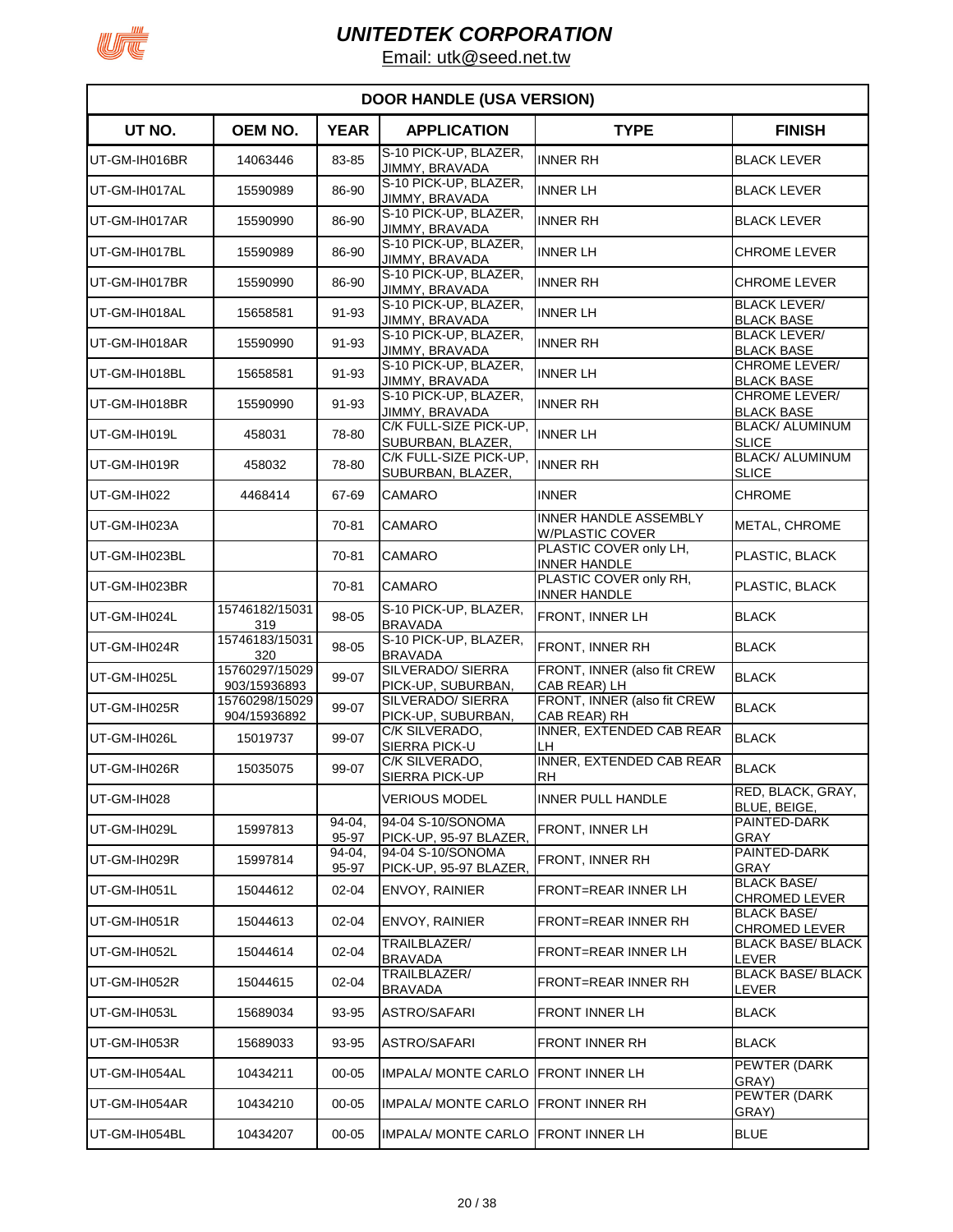

| <b>DOOR HANDLE (USA VERSION)</b> |                       |             |                                                       |                                                   |                        |  |  |
|----------------------------------|-----------------------|-------------|-------------------------------------------------------|---------------------------------------------------|------------------------|--|--|
| UT NO.                           | OEM NO.               | <b>YEAR</b> | <b>APPLICATION</b>                                    | <b>TYPE</b>                                       | <b>FINISH</b>          |  |  |
| UT-GM-IH054BR                    | 10434206              | $00 - 05$   | <b>IMPALA/ MONTE CARLO</b>                            | <b>FRONT INNER RH</b>                             | <b>BLUE</b>            |  |  |
| UT-GM-IH054CL                    | 10434209              | $00 - 05$   | <b>IMPALA/ MONTE CARLO</b>                            | <b>FRONT INNER LH</b>                             | OAK (BROWN)            |  |  |
| UT-GM-IH054CR                    | 10434208              | $00 - 05$   | <b>IMPALA/ MONTE CARLO</b>                            | <b>FRONT INNER RH</b>                             | OAK (BROWN)            |  |  |
| UT-GM-IH054DL                    | 10434205              | $00 - 05$   | IMPALA/MONTE CARLO/ FRONT INNER LH<br><b>CORVETTE</b> |                                                   | <b>BLACK</b>           |  |  |
| UT-GM-IH054DR                    | 10434204              | $00 - 05$   | <b>IMPALA/ MONTE CARLO</b><br><b>CORVETTE</b>         | FRONT INNER RH                                    | <b>BLACK</b>           |  |  |
| UT-GM-IH054EL                    | 10434213              | $00 - 05$   | <b>IMPALA/ MONTE CARLO</b>                            | <b>FRONT INNER LH</b>                             | NEUTRAL (BEIGE)        |  |  |
| UT-GM-IH054ER                    | 10434212              | $00 - 05$   | IMPALA/ MONTE CARLO                                   | <b>FRONT INNER RH</b>                             | <b>NEUTRAL (BEIGE)</b> |  |  |
| UT-GM-IH056                      | 10404436              | $97 - 05$   | 97-05<br>VENTURE/MONTANA/SIL                          | SLIDING DOOR, INNER, LH=RH                        | <b>BLACK, TEXTURE</b>  |  |  |
| UT-GM-IH057L                     | 15149149              | $97 - 05$   | <b>ASTRO/SAFARI</b>                                   | <b>FRONT INNER LH</b>                             | <b>BLACK</b>           |  |  |
| UT-GM-IH057R                     | 15149150              | $97 - 05$   | <b>ASTRO/SAFARI</b>                                   | <b>FRONT INNER RH</b>                             | <b>BLACK</b>           |  |  |
| UT-GM-IH058L                     | 25695734              | $00 - 05$   | LE SABBRE                                             | <b>FRONT INNER LH</b>                             |                        |  |  |
| UT-GM-IH058R                     | 25695733              | $00 - 05$   | LE SABBRE                                             | <b>FRONT INNER RH</b>                             |                        |  |  |
| UT-GM-IH059L                     |                       | 04-10       | COLORADO/CANYON                                       | FRONT INNER LH                                    |                        |  |  |
| UT-GM-IH059R                     |                       | 04-10       | COLORADO/CANYON                                       | <b>FRONT INNER RH</b>                             |                        |  |  |
| UT-GM-IH060AL                    | 10350958              | 97-05       | <b>REGAL/CENTURY</b>                                  | FRONT=REAR, INNER LH                              | GRAY                   |  |  |
| UT-GM-IH060AR                    | 10350957/10296<br>172 | 97-05       | <b>REGAL/CENTURY</b>                                  | FRONT=REAR, INNER RH                              | GRAY                   |  |  |
| UT-GM-IH060BL                    | 10268467              | 97-05       | <b>REGAL/CENTURY</b>                                  | FRONT=REAR, INNER LH                              | <b>BLUE</b>            |  |  |
| UT-GM-IH060BR                    | 10268466              | 97-05       | <b>REGAL/CENTURY</b>                                  | FRONT=REAR, INNER RH                              | <b>BLUE</b>            |  |  |
| UT-GM-IH060DL                    | 10350960              | 97-05       | <b>REGAL/CENTURY</b>                                  | FRONT=REAR, INNER LH                              | <b>BLACK</b>           |  |  |
| UT-GM-IH060DR                    | 10350959              | 97-05       | <b>REGAL/CENTURY</b>                                  | FRONT=REAR, INNER RH                              | <b>BLACK</b>           |  |  |
| UT-GM-IH060EL                    | 10350956              | 97-05       | <b>REGAL/CENTURY</b>                                  | FRONT=REAR, INNER LH                              | NEUTRAL (BEIGE)        |  |  |
| UT-GM-IH060ER                    | 10350955              | 97-05       | REGAL/CENTURY                                         | FRONT=REAR, INNER RH                              | <b>NEUTRAL (BEIGE)</b> |  |  |
| UT-GM-IH060FL                    | 10268469              | 97-05       | REGAL/CENTURY                                         | FRONT=REAR, INNER LH                              | <b>RED</b>             |  |  |
| UT-GM-IH060FR                    | 10268468              | 97-05       | <b>REGAL/CENTURY</b>                                  | FRONT=REAR, INNER RH                              | <b>RED</b>             |  |  |
| UT-GM-IH060GL                    | 10350954/10268<br>465 | 97-05       | REGAL/CENTURY                                         | FRONT=REAR, INNER LH                              | <b>LIGHT GRAY</b>      |  |  |
| UT-GM-IH060GR                    | 10350953              | 97-05       | REGAL/CENTURY                                         | FRONT=REAR, INNER RH                              | <b>LIGHT GRAY</b>      |  |  |
| UT-GM-IH061                      | 15760310              | 94-04       | S-10/SONOMA P/UP                                      | EXTENDED CAB, INNER REAR<br>LH (THIRD CARGO DOOR) | GRAY                   |  |  |
| UT-GM-IH062L                     | 16630673              | 97-04       | Trans Sport, Venture,<br>Silhouette, Montana          | FRONT INNER LH                                    | <b>BLACK TEXTURED</b>  |  |  |
| UT-GM-IH062R                     | 16630672              | 97-04       | Trans Sport, Venture,<br>Silhouette, Montana          | <b>FRONT INNER RH</b>                             | <b>BLACK TEXTURED</b>  |  |  |
| UT-GM-IH063AL                    | 15708079              | 95-02       | CHEVY TRUCK FULL-<br>SIZE PICK-UP                     | BEZEL only, w/o HOLE, INNER<br>HANDLE LH          | <b>GRAY</b>            |  |  |
| UT-GM-IH063AR                    | 15708080              | 95-02       | CHEVY TRUCK FULL-<br>SIZE PICK-UP                     | BEZEL only, w/o HOLE, INNER<br><b>HANDLE RH</b>   | GRAY                   |  |  |
| UT-GM-IH063BL                    | 15708081              | 95-02       | CHEVY TRUCK FULL-<br><b>SIZE PICK-UP</b>              | BEZEL only, w/o HOLE, INNER<br><b>HANDLE LH</b>   | <b>BLUE</b>            |  |  |
| UT-GM-IH063BR                    | 15708082              | 95-02       | CHEVY TRUCK FULL-<br>SIZE PICK-UP                     | BEZEL only, w/o HOLE, INNER<br><b>HANDLE RH</b>   | <b>BLUE</b>            |  |  |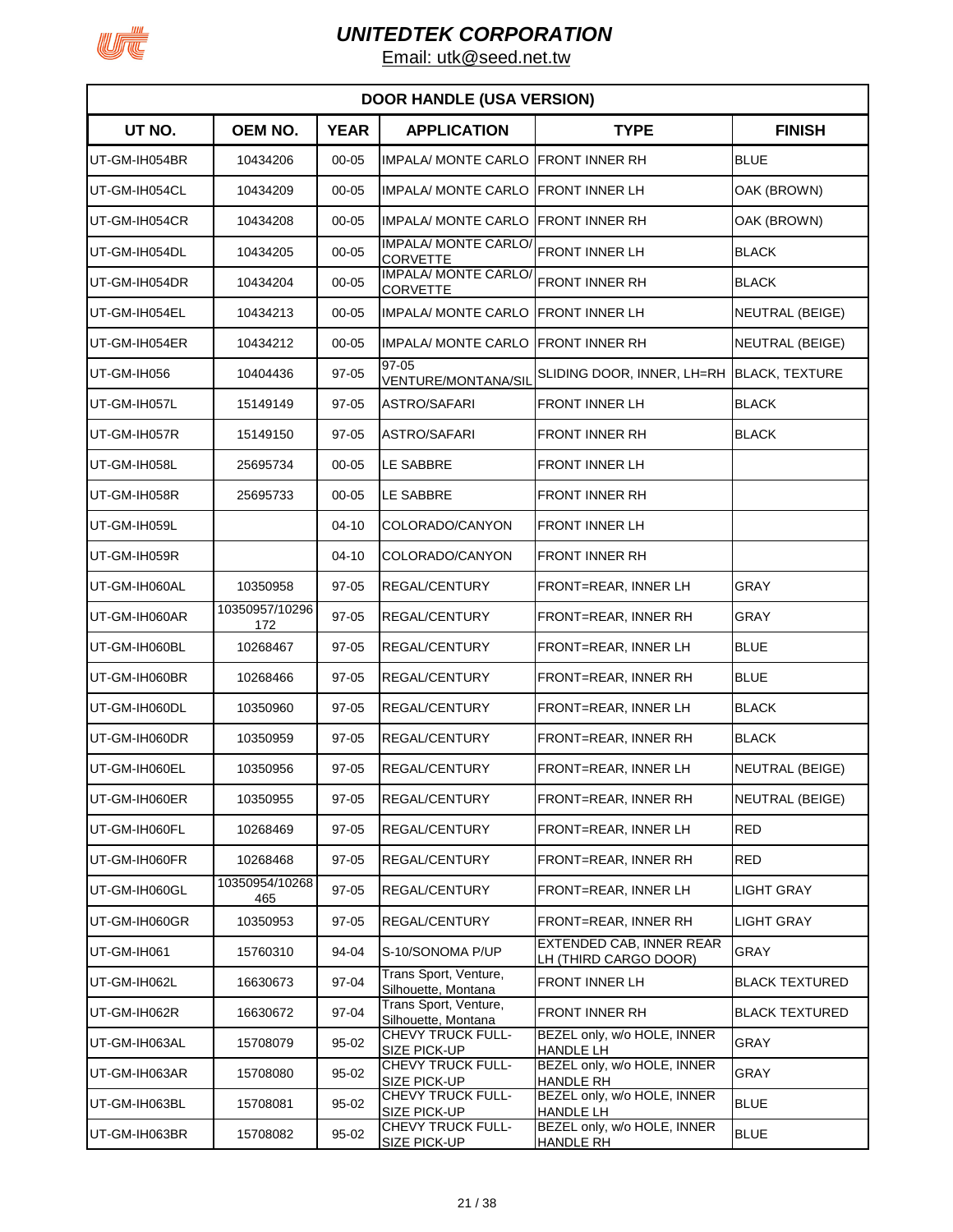

| <b>DOOR HANDLE (USA VERSION)</b> |                                |             |                                                 |                                                       |                                            |  |  |
|----------------------------------|--------------------------------|-------------|-------------------------------------------------|-------------------------------------------------------|--------------------------------------------|--|--|
| UT NO.                           | OEM NO.                        | <b>YEAR</b> | <b>APPLICATION</b>                              | <b>TYPE</b>                                           | <b>FINISH</b>                              |  |  |
| UT-GM-IH063DL                    | 15708083                       | 95-02       | <b>CHEVY TRUCK FULL-</b><br><b>SIZE PICK-UP</b> | BEZEL only, w/o HOLE, INNER<br><b>HANDLE LH</b>       | <b>BEIGE (TAN)</b>                         |  |  |
| IUT-GM-IH063DR                   | 15708084                       | 95-02       | CHEVY TRUCK FULL-<br>SIZE PICK-UP               | BEZEL only, w/o HOLE, INNER<br><b>HANDLE RH</b>       | <b>BEIGE (TAN)</b>                         |  |  |
| UT-GM-IH063EL                    | 15708085                       | 95-02       | <b>CHEVY TRUCK FULL-</b><br><b>SIZE PICK-UP</b> | BEZEL only, w/o HOLE, INNER<br>HANDLE LH              | RED (MAROON)                               |  |  |
| UT-GM-IH063ER                    | 15708086                       | 95-02       | <b>CHEVY TRUCK FULL-</b><br>SIZE PICK-UP        | BEZEL only, w/o HOLE, INNER<br><b>HANDLE RH</b>       | RED (MAROON)                               |  |  |
| UT-GM-WH001A                     |                                | 55-57       | <b>CHEVY VARIOUS</b><br><b>MODELS</b>           | WINDOW HANDLE, SHORT<br><b>TYPE</b>                   | CHROME BODY.<br><b>BLACK KNOB</b>          |  |  |
| UT-GM-WH001B                     |                                | 55-57       | <b>CHEVY VARIOUS</b><br><b>MODELS</b>           | WINDOW HANDLE, LONG TYPE                              | CHROME BODY,<br><b>BLACK KNOB</b>          |  |  |
| UT-GM-WH002A                     | 20037597                       | 67-72       | C/K FULL-SIZE PICK-UP,<br>VAN, CAMARO, MALIBU,  | <b>WINDOW CRANK</b>                                   | CHROME/ CLEAR                              |  |  |
| UT-GM-WH002B                     | 20348200                       | 68-76       | C/K FULL-SIZE PICK-UP,<br>VAN, BLAZER, MALIBU,  | <b>WINDOW CRANK</b>                                   | CHROME/BLACK                               |  |  |
| UT-GM-WH003A                     | 1732326                        |             | CHEVY VARIOUS TYPES WINDOW CRANK                |                                                       | CHROME/ BLACK                              |  |  |
| UT-GM-WH003B                     | 1732326                        |             | CHEVY VARIOUS TYPES WINDOW CRANK                |                                                       | CHROME/ CLEAR                              |  |  |
| UT-GM-WH004                      |                                |             | CHEVY VARIOUS TYPES WINDOW CRANK                |                                                       | <b>METAL, ALL BLACK</b>                    |  |  |
| UT-GM-WH005A                     | 14026382/14030<br>586/15588039 | 81-94       | C/K FULL-SIZE PICK-UP.<br>SUBURBAN, BLAZER,     | <b>WINDOW CRANK</b>                                   | <b>METAL CHROME/</b><br><b>BLACK</b>       |  |  |
| UT-GM-WH005B                     | 14026382/14030<br>586/15588039 | 81-94       | C/K FULL-SIZE PICK-UP,<br>SUBURBAN, BLAZER,     | <b>WINDOW CRANK</b>                                   | <b>METAL BLACK, KNOB</b><br>W/O SILVER CAP |  |  |
| UT-GM-WH006                      | 458030                         | 78-80       | C/K FULL-SIZE PICK-UP,<br>SUBURBAN, BLAZER,     | <b>WINDOW CRANK</b>                                   | <b>BLACK/ CHROME</b>                       |  |  |
| UT-GM-WH007                      | 20482496/20316<br>273          | 82-94       | <b>VARIOUS MODELS</b>                           | <b>WINDOW CRANK, METAL</b>                            | METAL, CHROME/<br><b>BLACK SMOOTH</b>      |  |  |
| UT-GM-WH008                      | 20315735                       | 82-94       | <b>VARIOUS MODELS</b>                           | WINDOW CRANK, PLASTIC                                 | PLASTIC, BLACK/<br><b>BLACK TEXTURED</b>   |  |  |
| UT-GM-WH011                      | 15705526                       | 99-04       | <b>SILVERADO</b>                                | <b>WINDOW CRANK</b>                                   | PLASTIC, ALL BLACK                         |  |  |
| UT-GM-WH012                      |                                | 64-67       | CHEVELLE, MONTE<br>CARLO, IMPALA                | <b>WINDOW CRANK</b>                                   | <b>METAL CHROME/</b><br><b>BLACK KNOB</b>  |  |  |
| UT-GM-TGL01                      |                                | 78-87       | C/K FULL-SIZE PICK-UP                           | TAILGATE HANDLE + LINK +<br>LATCH + HINGE + RELEASE   |                                            |  |  |
| UT-GM-TGL02                      |                                | 88-99       | C/K FULL-SIZE PICK-UP<br>(FLEETSIDE ONLY)       | TAILGATE HANDLE + BEZEL +<br>LATCH ASSEMBLY + RELEASE |                                            |  |  |
| UT-GM-TGL03                      |                                | 82-93       | S-10 PICK-UP                                    | TAILGATE HANDLE + LATCH<br>ASSEMBLY + RELEASE ROD +   |                                            |  |  |
| UT-GM-TGL04                      |                                | 94-04       | S-10, SONOMA PICK-UP                            | TAILGATE HANDLE + BEZEL +<br>LATCH + RELEASE ROD +    |                                            |  |  |
| UT-GM-TGL05-A                    |                                | 99-04       | C/K SILVERADO,<br>SIERRA PICK-UP                | TAILGATE HANDLE + BEZEL +<br>LATCH ASSEMBLY + RELEASE |                                            |  |  |
| UT-GM-TGL05-B                    |                                | 99-04       | C/K SILVERADO,<br>SIERRA PICK-UP                | TAILGATE HANDLE + BEZEL +<br>LATCH ASSEMBLY + RELEASE |                                            |  |  |
| UT-HD-DH002L                     | 75620SB3013                    | 88-91       | <b>CIVIC</b>                                    | FRONT, OUTER LH                                       | <b>BLACK</b>                               |  |  |
| UT-HD-DH002R                     | 75610SB3013                    | 88-91       | <b>CIVIC</b>                                    | <b>FRONT, OUTER RH</b>                                | <b>BLACK</b>                               |  |  |
| UT-HD-DH003L                     | 75620SB4003                    | 88-91       | <b>CIVIC</b>                                    | REAR, OUTER LH                                        | <b>BLACK</b>                               |  |  |
| UT-HD-DH003R                     | 75610SB4003                    | 88-91       | <b>CIVIC</b>                                    | REAR, OUTER RH                                        | <b>BLACK</b>                               |  |  |
| UT-HD-DH006L                     | 72180SR3J02ZD                  | 92-95       | <b>CIVIC</b>                                    | FRONT, OUTER LH                                       | FLAT BLACK (UN-<br>PAINTED)                |  |  |
| UT-HD-DH006R                     | 72140SR3J02ZD                  | 92-95       | <b>CIVIC</b>                                    | FRONT, OUTER RH                                       | FLAT BLACK (UN-<br>PAINTED)                |  |  |
| UT-HD-DH007L                     | 72680SR4J01ZC                  | 92-95       | <b>CIVIC</b>                                    | <b>REAR, OUTER LH</b>                                 | FLAT BLACK (UN-<br>PAINTED)                |  |  |
| UT-HD-DH007R                     | 72640SR4J01ZC                  | 92-95       | <b>CIVIC</b>                                    | REAR, OUTER RH                                        | FLAT BLACK (UN-<br>PAINTED)                |  |  |
| UT-HD-DH008L                     | 72180S01013/72<br>180S00004    | 96-00       | CIVIC SEDAN/ COUPE                              | FRONT, OUTER LH                                       | FLAT BLACK (UN-<br>PAINTED)                |  |  |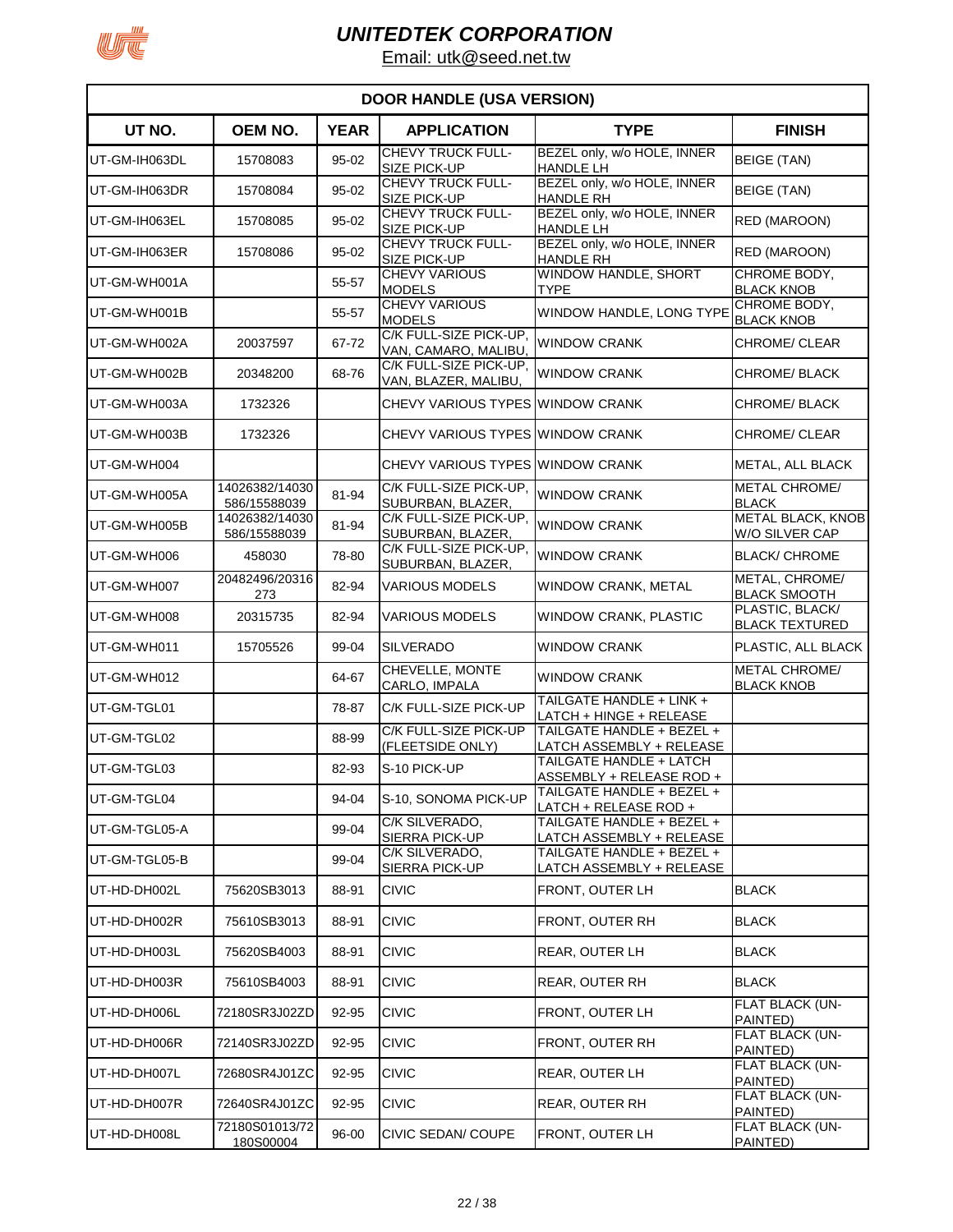

| <b>DOOR HANDLE (USA VERSION)</b> |                                |             |                                      |                                         |                                           |  |  |
|----------------------------------|--------------------------------|-------------|--------------------------------------|-----------------------------------------|-------------------------------------------|--|--|
| UT NO.                           | OEM NO.                        | <b>YEAR</b> | <b>APPLICATION</b>                   | <b>TYPE</b>                             | <b>FINISH</b>                             |  |  |
| UT-HD-DH008R                     | 72140S01013/72<br>140S00004    | 96-00       | CIVIC SEDAN/ COUPE                   | FRONT, OUTER RH                         | FLAT BLACK (UN-<br>PAINTED)               |  |  |
| UT-HD-DH009L                     | 72680S01003/72<br>680S04003    | 96-00       | <b>CIVIC SEDAN</b>                   | <b>REAR, OUTER LH</b>                   | FLAT BLACK (UN-<br>PAINTED)               |  |  |
| UT-HD-DH009R                     | 72640S01003/72<br>640S04003    | 96-00       | <b>CIVIC SEDAN</b>                   | <b>REAR, OUTER RH</b>                   | FLAT BLACK (UN-<br>PAINTED)               |  |  |
| UT-HD-DH010L                     | 72180SM4003/7<br>2180SM4J01    | 90-93       | <b>ACCORD SEDAN/</b><br><b>COUPE</b> | FRONT, OUTER LH                         | <b>BLACK-MATERIAL</b>                     |  |  |
| UT-HD-DH010R                     | 72140SM4003/7<br>2140SM4J01    | 90-93       | <b>ACCORD SEDAN/</b><br><b>COUPE</b> | FRONT, OUTER RH                         | <b>BLACK-MATERIAL</b>                     |  |  |
| UT-HD-DH011                      | 72640SM4003                    | 90-93       | <b>ACCORD SEDAN</b>                  | REAR, OUTER LH=RH                       | <b>BLACK-MATERIAL</b>                     |  |  |
| UT-HD-DH012L                     | 72180SV1A04/0<br>4727SV1A00Z   | 94-97       | <b>ACCORD SEDAN/</b><br><b>COUPE</b> | FRONT, OUTER LH                         | PRIMED GRAY<br>(METAL BASE/               |  |  |
| UT-HD-DH012R                     | 72140SV1A04/0<br>4725SV1A00Z   | 94-97       | <b>ACCORD SEDAN/</b><br><b>COUPE</b> | FRONT, OUTER RH                         | PRIMED GRAY<br>(METAL BASE/               |  |  |
| UT-HD-DH013L                     | 72680SV1A02/7<br>2680SV1A00Z/7 | 94-97       | <b>ACCORD SEDAN</b>                  | <b>REAR, OUTER LH</b>                   | PRIMED GRAY<br>(METAL BASE/               |  |  |
| UT-HD-DH013R                     | 72640SV1A02/7                  | 94-97       | <b>ACCORD SEDAN</b>                  | REAR, OUTER RH                          | PRIMED GRAY                               |  |  |
| UT-HD-DH014L                     | 2640SV1A00Z/7<br>72180S84A01Z/ | 98-02       | <b>ACCORD SEDAN/</b>                 | <b>FRONT, OUTER LH</b>                  | (METAL BASE/<br>FLAT BLACK (UN-           |  |  |
| UT-HD-DH014R                     | 72180S86K01Z/<br>72140S84A01Z/ | 98-02       | <b>COUPE</b><br><b>ACCORD SEDAN/</b> | FRONT, OUTER RH                         | PAINTED)<br>FLAT BLACK (UN-               |  |  |
| UT-HD-DH015L                     | 72140S86K01Z/<br>72680S84A01Z/ | 98-02       | <b>COUPE</b><br><b>ACCORD SEDAN</b>  | <b>REAR, OUTER LH</b>                   | PAINTED)<br>FLAT BLACK (UN-               |  |  |
| UT-HD-DH015R                     | 72680S86K01Z/<br>72640S84A01Z/ | 98-02       | <b>ACCORD SEDAN</b>                  | <b>REAR, OUTER RH</b>                   | PAINTED)<br>FLAT BLACK (UN-               |  |  |
| UT-HD-DH020AL                    | 72640S86K01Z/<br>72180ST0003   | 97-01       | CR-V                                 | FRONT, OUTER LH                         | PAINTED)<br><b>BLACK BASE/</b>            |  |  |
| UT-HD-DH020AR                    | 72140ST0003                    | 97-01       | CR-V                                 | FRONT, OUTER RH                         | <b>CHROME LEVER</b><br><b>BLACK BASE/</b> |  |  |
| UT-HD-DH020BL                    | 72180ST0J02                    | 97-01       | CR-V                                 | FRONT, OUTER LH                         | CHROME LEVER<br><b>ALL BLACK</b>          |  |  |
| UT-HD-DH020BR                    | 72140ST0J02                    | 97-01       | CR-V                                 | FRONT, OUTER RH                         | <b>ALL BLACK</b>                          |  |  |
| UT-HD-DH021AL                    | 72680ST0003                    | $97 - 01$   | CR-V                                 | REAR, OUTER LH                          | <b>BLACK BASE/</b>                        |  |  |
| UT-HD-DH021AR                    | 72640ST0003                    | 97-01       | CR-V                                 | REAR, OUTER RH                          | <b>CHROME LEVER</b><br><b>BLACK BASE/</b> |  |  |
| UT-HD-DH021BL                    | 72680ST0J02                    | $97 - 01$   | CR-V                                 | <b>REAR, OUTER LH</b>                   | <b>CHROME LEVER</b><br>ALL BLACK, SMOOTH  |  |  |
| UT-HD-DH021BR                    | 72640ST0J02                    | 97-01       | CR-V                                 | REAR, OUTER RH                          | ALL BLACK, SMOOTH                         |  |  |
| UT-HD-DH022BL                    | 72180SA5003                    | $01 - 05$   | <b>CIVIC</b>                         | FRONT, OUTER LH                         | ALL BLACK, SMOOTH                         |  |  |
| UT-HD-DH022BR                    | 72140SA5003                    | $01 - 05$   | <b>CIVIC</b>                         | FRONT, OUTER RH                         | ALL BLACK, SMOOTH                         |  |  |
| UT-HD-DH023BL                    | 72680S5DA01                    | $01 - 05$   | <b>CIVIC</b>                         | REAR, OUTER LH                          | ALL BLACK, SMOOTH                         |  |  |
| UT-HD-DH023BR                    | 72640S5DA01                    | $01 - 05$   | <b>CIVIC</b>                         | REAR, OUTER RH                          | ALL BLACK, SMOOTH                         |  |  |
| UT-HD-DH024L                     | 72180SDAA11                    | 03-07       | <b>ACCORD</b>                        | FRONT, OUTER, W/KEY HOLE<br>LH          | ALL BLACK, SMOOTH                         |  |  |
| UT-HD-DH024R                     | 72140SDAA11                    | 03-07       | <b>ACCORD</b>                        | FRONT, OUTER, W/KEY HOLE<br>RH          | ALL BLACK, SMOOTH                         |  |  |
| UT-HD-DH024AR                    | 72140SDAA21Z<br>Α              | 03-07       | <b>ACCORD</b>                        | FRONT, OUTER, W/O KEY<br><b>HOLE RH</b> | ALL BLACK, SMOOTH                         |  |  |
| UT-HD-DH025L                     | 72680SDAA11                    | 03-07       | <b>ACCORD</b>                        | REAR, OUTER LH                          | ALL BLACK, SMOOTH                         |  |  |
| UT-HD-DH025R                     | 72640SDAA11                    | 03-07       | <b>ACCORD</b>                        | REAR, OUTER RH                          | ALL BLACK, SMOOTH                         |  |  |
| UT-HD-DH028L                     | 72180S9A003                    | 03-06       | CR-V                                 | FRONT, OUTER LH                         | ALL BLACK, SMOOTH                         |  |  |
| UT-HD-DH028R                     | 72140S9A003                    | 03-06       | CR-V                                 | FRONT, OUTER RH                         | ALL BLACK, SMOOTH                         |  |  |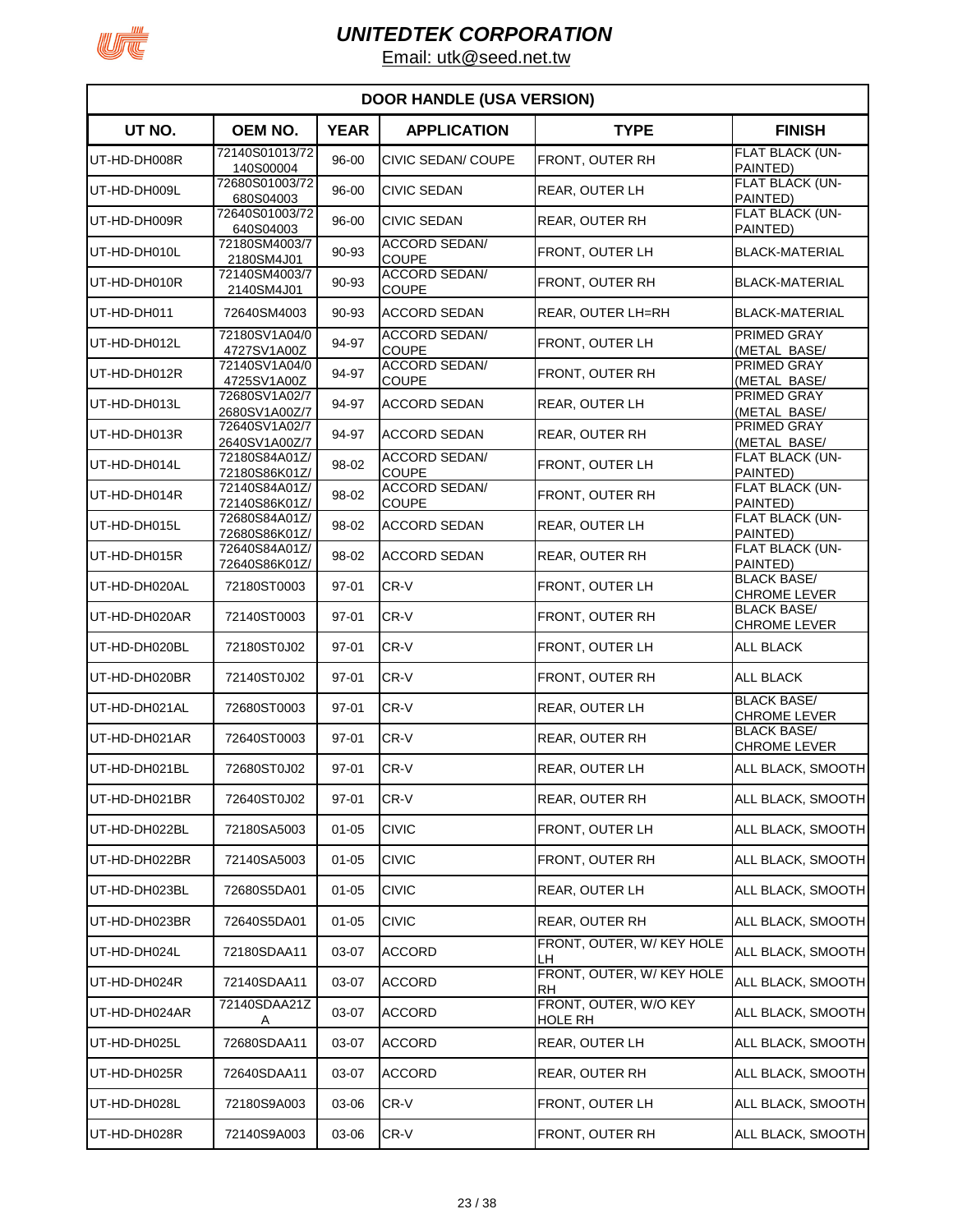

|                  | <b>DOOR HANDLE (USA VERSION)</b> |                 |                                                |                                                |                                               |  |  |
|------------------|----------------------------------|-----------------|------------------------------------------------|------------------------------------------------|-----------------------------------------------|--|--|
| UT NO.           | <b>OEM NO.</b>                   | <b>YEAR</b>     | <b>APPLICATION</b>                             | <b>TYPE</b>                                    | <b>FINISH</b>                                 |  |  |
| UT-HD-DH029L     | 72680S9A003                      | 03-06           | CR-V                                           | REAR, OUTER LH                                 | ALL BLACK, SMOOTH                             |  |  |
| UT-HD-DH029R     | 72640S9A003                      | 03-06           | CR-V                                           | <b>REAR, OUTER RH</b>                          | ALL BLACK, SMOOTH                             |  |  |
| UT-HD-DH030      | n/a                              | n/a             | n/a                                            | n/a                                            | n/a                                           |  |  |
| UT-HD-DH031BL    | 72180SNEC01/7<br>2180SNEA11ZD    | 2006-<br>2009   | CIVIC DX model                                 | FRONT, OUTER, W/LOCK HOLE<br>LН                | ALL BLACK, SMOOTH                             |  |  |
| UT-HD-DH031BR    | 72140SNEC01/7<br>2140SNEA11ZD    | 2006-<br>2009   | CIVIC DX model                                 | FRONT=REAR, OUTER, W/O<br>LOCK HOLE RH         | ALL BLACK, SMOOTH                             |  |  |
| UT-HD-DH031BWR   | 72140SNEA01                      | 2006-<br>2009   | CIVIC DX model                                 | FRONT, OUTER, W/LOCK HOLE<br>RH                | ALL BLACK, SMOOTH                             |  |  |
| UT-HD-DH032BL    | 72680SNEC01/7<br>2680SNEA11ZD    | 2006-<br>2009   | CIVIC DX model                                 | REAR, OUTER LH                                 | ALL BLACK, SMOOTH                             |  |  |
| UT-HD-IH002L     | 72160SR4J042B<br>/72160SR4004Z   | 92-95           | <b>CIVIC SEDAN</b>                             | FRONT, INNER LH, W/O<br>POWER WINDOW HOLE      | DARK GRAY                                     |  |  |
| UT-HD-IH002R     | 72120SR4J022B<br>/72120SR4004Z   | 92-95           | <b>CIVIC SEDAN</b>                             | FRONT, INNER RH, W/O<br>POWER WINDOW HOLE      | <b>DARK GRAY</b>                              |  |  |
| UT-HD-IH003L     | 72660SR4004                      | 92-95           | <b>CIVIC SEDAN</b>                             | REAR, INNER LH, W/ POWER<br><b>WINDOW HOLE</b> | DARK GRAY                                     |  |  |
| UT-HD-IH003R     | 72620SR4004                      | 92-95           | <b>CIVIC SEDAN</b>                             | REAR, INNER RH, W/ POWER<br><b>WINDOW HOLE</b> | DARK GRAY                                     |  |  |
| UT-HD-IH004AL    | 72660SM4003                      | 90-93           | <b>ACCORD SEDAN</b>                            | REAR, INNER, W/O POWER<br>LOCK HOLE LH         | TAN(BEIGE)                                    |  |  |
| UT-HD-IH004AR    | 72620SM4003                      | 90-93           | <b>ACCORD SEDAN</b>                            | REAR, INNER, W/O POWER<br>LOCK HOLE RH         | TAN(BEIGE)                                    |  |  |
| UT-HD-IH004DL    | 72660SM4003                      | 90-93           | <b>ACCORD SEDAN</b>                            | REAR, INNER, W/O POWER<br>LOCK HOLE LH         | GRAY                                          |  |  |
| UT-HD-IH004DR    | 72620SM4003                      | 90-93           | <b>ACCORD SEDAN</b>                            | REAR, INNER, W/O POWER<br>LOCK HOLE RH         | GRAY                                          |  |  |
| UT-HD-IH005AL    | 72660SM4003/7<br>2165SM4003ZD/   | 90-93           | <b>ACCORD SEDAN</b>                            | FRONT, INNER LH W/ POWER<br><b>LOCK HOLE</b>   | TAN(BEIGE)                                    |  |  |
| UT-HD-IH005AR    | 72620SM4003Z<br>B/72125SM4003    | 90-93           | <b>ACCORD SEDAN</b>                            | FRONT, INNER RH W/ POWER<br><b>LOCK HOLE</b>   | TAN(BEIGE)                                    |  |  |
| UT-HD-IH005DL    | 72660SM4003Z<br>B/72165SM4003    | 90-93           | <b>ACCORD SEDAN</b>                            | FRONT, INNER LH W/ POWER<br>LOCK HOLE          | GRAY                                          |  |  |
| UT-HD-IH005DR    | 72620SM4003Z<br>B/72125SM4003    | 90-93           | <b>ACCORD SEDAN</b>                            | FRONT, INNER RH W/ POWER<br><b>LOCK HOLE</b>   | GRAY                                          |  |  |
| UT-HD-IH006L     | 75520-SA5-013                    | 84-85,<br>86-89 | ACCORD SEDAN                                   | FRONT, INNER LH                                | <b>CHROMED</b>                                |  |  |
| UT-HD-IH006R     | 75510-SA5-013                    | 84-85,<br>86-89 | <b>ACCORD SEDAN</b>                            | <b>FRONT, INNER RH</b>                         | CHROMED                                       |  |  |
| UT-HD-IH011FL    | 72160-S01-<br>A01ZA              | 96-00           | <b>CIVIC SEDAN</b>                             | FRONT, INNER (W/HOLE) LH                       | GRAY                                          |  |  |
| UT-HD-IH011FR    | 72120S04004ZB                    | 96-00           | <b>CIVIC SEDAN</b>                             | FRONT. INNER (W/O HOLE) RH                     | <b>GRAY</b>                                   |  |  |
| UT-HD-IH011RL    | 72120S04004ZB                    | 96-00           | <b>CIVIC SEDAN</b>                             | REAR, INNER (W/O HOLE) LH                      | GRAY                                          |  |  |
| UT-HD-IH012AL    | 72161S5AA21ZA                    | $01 - 05$       | CIVIC 4-DOOR SEDAN<br>EX/GX/LX (not fit COUPE) | FRONT, INNER LH                                | CHROMED LEVEL/<br><b>BLACK BASE,</b>          |  |  |
| UT-HD-IH012AR    | 72120S5AC01Z<br>A/72120S5NC01    | $01 - 05$       | CIVIC 4-DOOR SEDAN<br>EX/GX/LX (not fit COUPE) | FRONT, INNER RH                                | CHROMED LEVEL/<br>BLACK BASE, w/o             |  |  |
| UT-HD-IH012BL    | 72160S5A003ZB<br>/72161S5A003Z   | $01 - 05$       | CIVIC 4-DOOR SEDAN<br>DX/VP (not fit COUPE)    | FRONT, INNER LH                                | ALL BROWN<br>(TAUPE), w/o LOCK                |  |  |
| UT-HD-IH012BR    | 72120S5A003ZB<br>/72121S5A003Z   | $01 - 05$       | CIVIC 4-DOOR SEDAN<br>DX/VP (not fit COUPE)    | FRONT, INNER RH                                | <b>ALL BROWN</b><br>(TAUPE), w/o LOCK         |  |  |
| UT-HD-IH012CL    | 72160S5A21ZB/<br>72161S5A01ZB/   | $01 - 05$       | CIVIC 4-DOOR SEDAN<br>EX/GX/LX (not fit COUPE) | FRONT, INNER LH                                | <b>CHROMED LEVEL/</b><br><b>BROWN (TAUPE)</b> |  |  |
| UT-HD-IH012CL-WO |                                  | $01 - 05$       | CIVIC 4-DOOR SEDAN<br>EX/GX/LX (not fit COUPE) | FRONT, INNER LH                                | CHROMED LEVEL/<br><b>BROWN (TAUPE)</b>        |  |  |
| UT-HD-IH012CR    | 72120S5AC01Z<br>C/72121S5AC01    | $01 - 05$       | CIVIC 4-DOOR SEDAN<br>EX/GX/LX (not fit COUPE) | FRONT, INNER RH                                | CHROMED LEVEL/<br><b>BROWN (TAUPE)</b>        |  |  |
| UT-HD-IH012CR-W  |                                  | $01 - 05$       | CIVIC 4-DOOR SEDAN<br>EX/GX/LX (not fit COUPE) | FRONT, INNER RH                                | CHROMED LEVEL/<br><b>BROWN (TAUPE)</b>        |  |  |
| UT-HD-IH012DL    | 72160S5A003ZA                    | $01 - 05$       | CIVIC 4-DOOR SEDAN<br>DX/VP (not fit COUPE)    | FRONT, INNER LH                                | ALL BLACK, w/o<br>LOCK HOLE                   |  |  |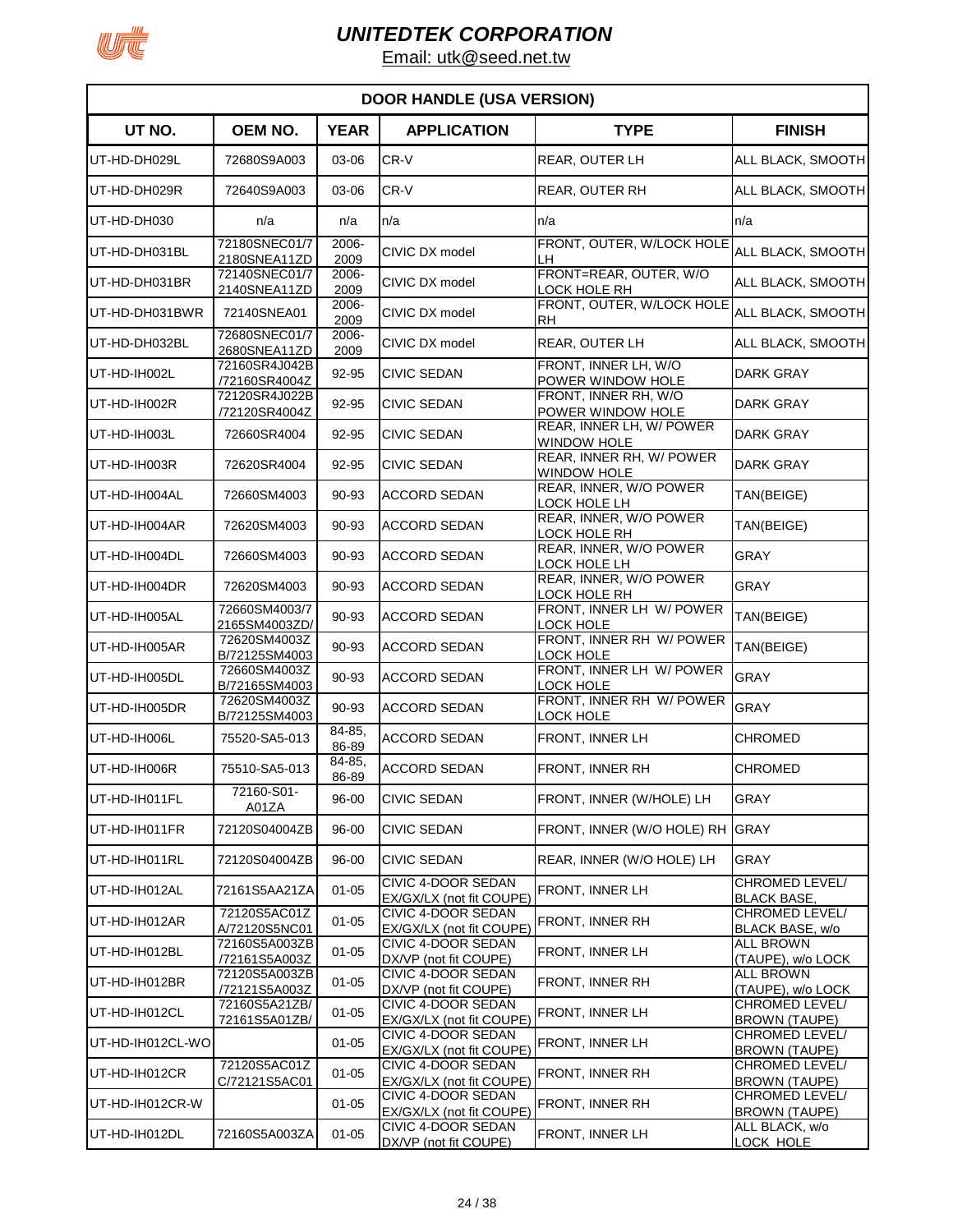

| <b>DOOR HANDLE (USA VERSION)</b> |                                |             |                                             |                        |                                               |  |  |
|----------------------------------|--------------------------------|-------------|---------------------------------------------|------------------------|-----------------------------------------------|--|--|
| UT NO.                           | <b>OEM NO.</b>                 | <b>YEAR</b> | <b>APPLICATION</b>                          | <b>TYPE</b>            | <b>FINISH</b>                                 |  |  |
| UT-HD-IH012DR                    | 72120S5A003ZA                  | $01 - 05$   | CIVIC 4-DOOR SEDAN<br>DX/VP (not fit COUPE) | FRONT, INNER RH        | ALL BLACK, w/o<br><b>LOCK HOLE</b>            |  |  |
| UT-HD-IH013AL                    | 72660S5NC01Z<br>Α              | $01 - 05$   | CIVIC 4-DOOR SEDAN<br>EX/GX/LX              | REAR, INNER LH         | CHROMED LEVEL/<br><b>BLACK BASE</b>           |  |  |
| UT-HD-IH013AR                    | 72620S5NC01Z                   | $01 - 05$   | CIVIC 4-DOOR SEDAN                          | <b>REAR, INNER RH</b>  | CHROMED LEVEL/                                |  |  |
| UT-HD-IH013BL                    | Α<br>72660S5A003ZB             | $01 - 05$   | EX/GX/LX<br>CIVIC 4-DOOR SEDAN              | REAR, INNER LH         | <b>BLACK BASE</b><br>ALL BROWN (TAUPE)        |  |  |
| UT-HD-IH013BR                    | 72620S5A003ZB                  | $01 - 05$   | DX/VP<br><b>CIVIC 4-DOOR SEDAN</b>          | REAR, INNER RH         | ALL BROWN (TAUPE)                             |  |  |
| UT-HD-IH013CL                    | 72660S5NC01Z                   | $01 - 05$   | DX/VP<br>CIVIC 4-DOOR SEDAN                 | <b>REAR. INNER LH</b>  | <b>CHROMED LEVEL/</b>                         |  |  |
| UT-HD-IH013CR                    | B/72660S5NC01<br>72620S5NC01Z  | $01 - 05$   | EX/GX/LX<br><b>CIVIC 4-DOOR SEDAN</b>       | REAR, INNER RH         | <b>BROWN (TAUPE)</b><br><b>CHROMED LEVEL/</b> |  |  |
| UT-HD-IH013DL                    | B/72620S5NC01<br>72660S5A003ZA | $01 - 05$   | EX/GX/LX<br>CIVIC 4-DOOR SEDAN              |                        | <b>BROWN (TAUPE)</b><br>ALL BLACK             |  |  |
|                                  |                                |             | DX/VP<br>CIVIC 4-DOOR SEDAN                 | REAR, INNER LH         |                                               |  |  |
| UT-HD-IH013DR                    | 72620S5A003ZA<br>72125SV4A02Z  | $01 - 05$   | DX/VP<br><b>ACCORD SEDAN (not fit</b>       | REAR, INNER RH         | <b>ALL BLACK</b><br>DARK GRAY BASE/           |  |  |
| UT-HD-IH014AR                    | С                              | 94-97       | COUPE)                                      | FRONT, INNER RH        | CHROME LEVER                                  |  |  |
| UT-HD-IH014CR                    |                                | 94-97       | <b>ACCORD SEDAN (not fit</b><br>COUPE)      | <b>FRONT, INNER RH</b> | <b>BEIGE BASE/</b><br><b>CHROME LEVER</b>     |  |  |
| UT-HD-IH014DR                    | 72125SV4A02Z<br>D              | 94-97       | <b>ACCORD SEDAN (not fit</b><br>COUPE)      | FRONT, INNER RH        | <b>BROWN BASE/</b><br><b>CHROME LEVER</b>     |  |  |
| UT-HD-IH015AL                    | 72165SV4A02Z<br>С              | 94-97       | <b>ACCORD SEDAN (not fit</b><br>COUPE)      | FRONT, INNER LH        | DARK GRAY BASE/<br><b>CHROME LEVER</b>        |  |  |
| UT-HD-IH015CL                    |                                | 94-97       | <b>ACCORD SEDAN (not fit</b><br>COUPE)      | <b>FRONT, INNER LH</b> | <b>BEIGE BASE/</b><br><b>CHROME LEVER</b>     |  |  |
| UT-HD-IH015DL                    | 72165SV4A02Z<br>D              | 94-97       | <b>ACCORD SEDAN (not fit</b><br>COUPE)      | FRONT, INNER LH        | <b>BROWN BASE/</b><br><b>CHROME LEVER</b>     |  |  |
| UT-HD-IH016AL                    | 72665SV4013                    | 94-97       | <b>ACCORD SEDAN</b>                         | <b>REAR, INNER LH</b>  | DARK GRAY BASE/<br><b>CHROME LEVER</b>        |  |  |
| UT-HD-IH016AR                    | 76625SV4013                    | 94-97       | <b>ACCORD SEDAN</b>                         | <b>REAR, INNER RH</b>  | DARK GRAY BASE/<br><b>CHROME LEVER</b>        |  |  |
| UT-HD-IH016CL                    |                                | 94-97       | ACCORD SEDAN                                | <b>REAR, INNER LH</b>  | <b>BEIGE BASE/</b><br><b>CHROME LEVER</b>     |  |  |
| UT-HD-IH016CR                    |                                | 94-97       | <b>ACCORD SEDAN</b>                         | <b>REAR. INNER RH</b>  | <b>BEIGE BASE/</b><br>CHROME LEVER            |  |  |
| UT-HD-IH016DL                    | 72665SV4A02Z<br>D              | 94-97       | <b>ACCORD SEDAN</b>                         | REAR, INNER LH         | <b>BROWN BASE/</b><br><b>CHROME LEVER</b>     |  |  |
| UT-HD-IH016DR                    | 72625SV4A02Z<br>D              | 94-97       | <b>ACCORD SEDAN</b>                         | <b>REAR, INNER RH</b>  | BROWN BASE/<br><b>CHROME LEVER</b>            |  |  |
| UT-HD-IH017L                     | 72164S10A11ZA                  | 97-01       | CR-V                                        | FRONT, INNER LH        | <b>GRAY BASE/</b><br><b>CHROME LEVER</b>      |  |  |
| UT-HD-IH017R                     | 72124S10A11ZA                  | 97-01       | CR-V                                        | FRONT, INNER RH        | <b>GRAY BASE/</b>                             |  |  |
| UT-HD-IH018L                     | 72165S47003ZC                  | 97-01       | CR-V                                        | REAR, INNER LH         | <b>CHROME LEVER</b><br>GRAY BASE/             |  |  |
| UT-HD-IH018R                     | 72625S2G003ZB                  | 97-01       | CR-V                                        | REAR, INNER RH         | <b>CHROME LEVER</b><br><b>GRAY BASE/</b>      |  |  |
| UT-HD-IH019AL                    | 72165S84A01ZB                  | 98-02       | <b>ACCORD SEDAN</b>                         | FRONT, INNER LH        | CHROME LEVER<br><b>GRAY BASE/</b>             |  |  |
| UT-HD-IH019AR                    | /72165S0XA21Z<br>72125S84A01ZB | 98-02       | <b>ACCORD SEDAN</b>                         | FRONT, INNER RH        | <b>CHROME LEVER</b><br><b>GRAY BASE/</b>      |  |  |
|                                  | /72125S0XA21Z                  |             |                                             |                        | <b>CHROME LEVER</b><br><b>BEIGE BASE/</b>     |  |  |
| UT-HD-IH019BL                    | 72165S84A01ZC                  | 98-02       | <b>ACCORD SEDAN</b>                         | FRONT, INNER LH        | CHROME LEVER<br><b>BEIGE BASE/</b>            |  |  |
| UT-HD-IH019BR                    | 72125S84A01ZC<br>72665S84A01ZB | 98-02       | <b>ACCORD SEDAN</b>                         | FRONT, INNER RH        | <b>CHROME LEVER</b><br><b>GRAY BASE/</b>      |  |  |
| UT-HD-IH020AL                    | /72665S0XA21Z<br>72625S84A01ZB | 98-02       | <b>ACCORD SEDAN</b>                         | <b>REAR, INNER LH</b>  | CHROME LEVER<br><b>GRAY BASE/</b>             |  |  |
| UT-HD-IH020AR                    | /72625S0XA21Z                  | 98-02       | <b>ACCORD SEDAN</b>                         | <b>REAR, INNER RH</b>  | <b>CHROME LEVER</b>                           |  |  |
| UT-HD-IH020BL                    | 72665S84A01ZC                  | 98-02       | <b>ACCORD SEDAN</b>                         | <b>REAR, INNER LH</b>  | <b>BEIGE BASE/</b><br><b>CHROME LEVER</b>     |  |  |
| UT-HD-IH020BR                    | 72625S84A01ZC                  | 98-02       | <b>ACCORD SEDAN</b>                         | <b>REAR, INNER RH</b>  | <b>BEIGE BASE/</b><br><b>CHROME LEVER</b>     |  |  |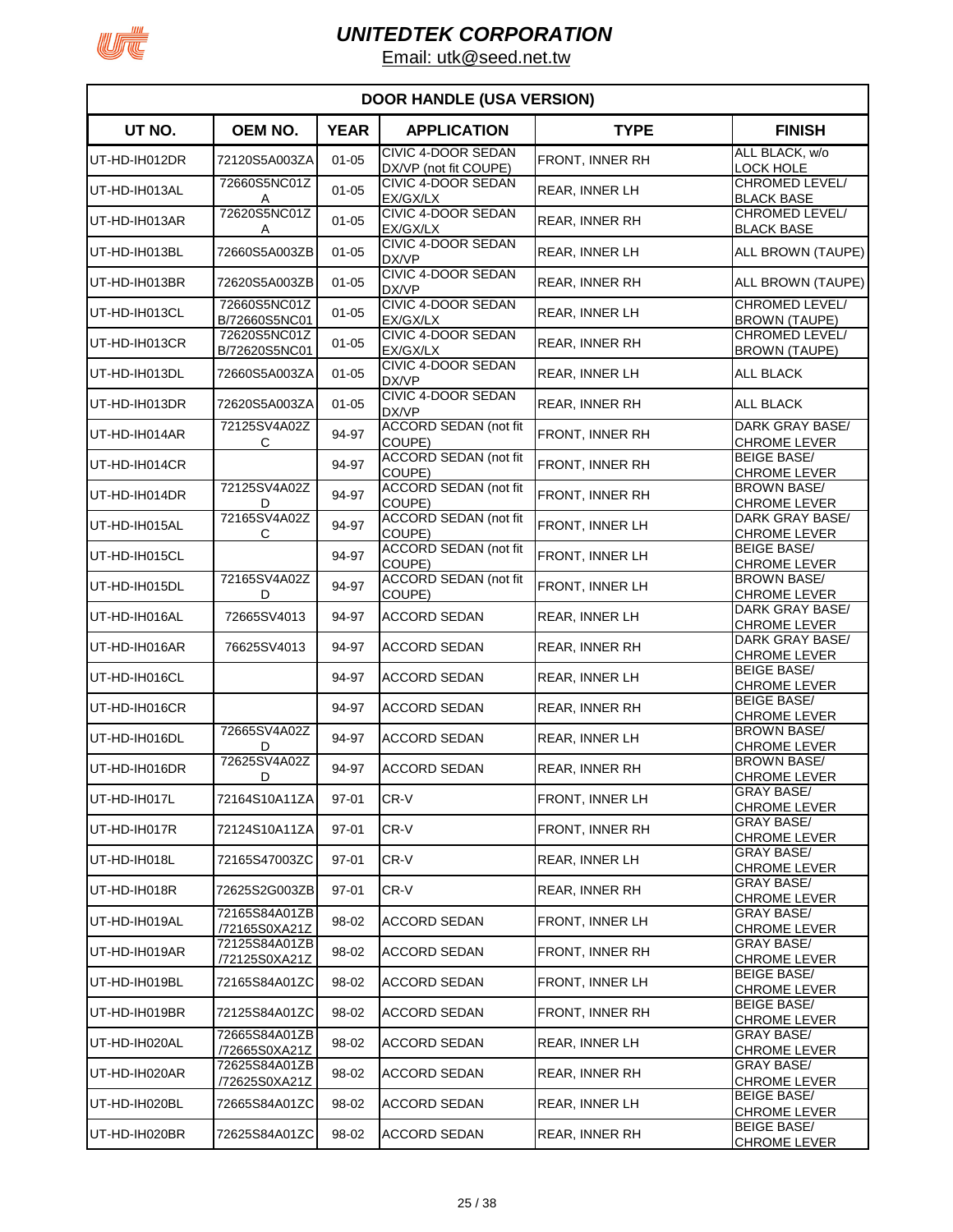

| <b>DOOR HANDLE (USA VERSION)</b> |                              |             |                                                         |                 |                                                        |  |
|----------------------------------|------------------------------|-------------|---------------------------------------------------------|-----------------|--------------------------------------------------------|--|
| UT NO.                           | <b>OEM NO.</b>               | <b>YEAR</b> | <b>APPLICATION</b>                                      | <b>TYPE</b>     | <b>FINISH</b>                                          |  |
| UT-HD-IH022L                     | 72160-SDA-<br>A02ZA/72160-   | 03-06       | <b>ACCORD SEDAN</b>                                     | FRONT, INNER LH | <b>BLACK BASE/</b><br><b>CHROME LEVER</b>              |  |
| UT-HD-IH022R                     | 72120-SDA-<br>A02ZA/72120-   | 03-06       | <b>ACCORD SEDAN</b>                                     | FRONT, INNER RH | <b>BLACK BASE/</b><br><b>CHROME LEVER</b>              |  |
| UT-HD-IH023L                     | 72660-SDA-<br>A02ZA          | 03-06       | <b>ACCORD SEDAN</b>                                     | REAR, INNER LH  | <b>BLACK BASE/</b><br><b>CHROME LEVER</b>              |  |
| UT-HD-IH023R                     | 72620-SDA-<br>A02ZA          | 03-06       | <b>ACCORD SEDAN</b>                                     | REAR, INNER RH  | <b>BLACK BASE/</b><br><b>CHROME LEVER</b>              |  |
| UT-HD-IH024L                     | 72161S9AA01ZB                | 03-06       | CR-V                                                    | FRONT, INNER LH | <b>BEIGE</b>                                           |  |
| UT-HD-IH024R                     | 72120S9A003ZB                | 03-06       | CR-V                                                    | FRONT, INNER RH | <b>BEIGE</b>                                           |  |
| UT-HD-IH025L                     | 72660S9A003ZB                | 03-06       | CR-V                                                    | REAR, INNER LH  | <b>BEIGE</b>                                           |  |
| UT-HD-IH025R                     | 72620S9A003ZB                | 03-06       | CR-V                                                    | REAR, INNER RH  | <b>BEIGE</b>                                           |  |
| UT-HD-IH027AL                    | 72160-SNE-<br>A22ZA          | 06-09       | SEDAN EX/LX/Si (USA<br><b>BUILT)</b>                    | FRONT, INNER LH | <b>GRAY BASE/ SILVER</b><br>LEVER                      |  |
| UT-HD-IH027AR                    | 72120-SNE-<br>A22ZA          | 06-09       | SEDAN EX/LX/Si (USA<br><b>BUILT)</b>                    | FRONT, INNER RH | <b>GRAY BASE/ SILVER</b><br>LEVER                      |  |
| UT-HD-IH027BL                    |                              | 06-09       | <b>CIVIC SEDAN HYBRID</b>                               | FRONT, INNER LH | <b>BLUE BASE/ SILVER</b><br><b>LEVER</b>               |  |
| UT-HD-IH027BR                    |                              | 06-09       | <b>CIVIC SEDAN HYBRID</b>                               | FRONT, INNER RH | <b>BLUE BASE/ SILVER</b><br><b>LEVER</b>               |  |
| UT-HD-IH027CL                    | 72160-SNE-<br>A22ZB          | 06-09       | SEDAN EX/LX/Si/Hybrid<br>(USA BUILT)                    | FRONT, INNER LH | TAUPE (BROWN)<br><b>BASE/ SILVER LEVER</b>             |  |
| UT-HD-IH027CR                    | 72120-SNE-<br>A22ZB          | 06-09       | SEDAN EX/LX/Si/Hybrid<br>(USA BUILT)                    | FRONT, INNER RH | TAUPE (BROWN)<br><b>BASE/ SILVER LEVER</b>             |  |
| UT-HD-IH027DL                    | 72160-SNE-<br>A22ZC          | 06-09       | EX/GX/LX/Si (USA<br><b>BUILT)</b>                       | FRONT, INNER LH | <b>BLACK BASE/ SILVER</b><br><b>LEVER</b>              |  |
| UT-HD-IH027DR                    | 72120-SNE-<br>A22ZC          | 06-09       | SEDAN EX/GX/LX/Si                                       | FRONT, INNER RH | <b>BLACK BASE/ SILVER</b><br>LEVER                     |  |
| UT-HD-IH027EL                    | $\overline{72160}$ -SNE-     | 06-09       | (USA BUILT)<br>HONDA CIVIC 06-09                        | FRONT, INNER LH | <b>DARK GRAY BASE/</b>                                 |  |
| UT-HD-IH027ER                    | A03ZA<br>72120-SNE-<br>A03ZA | 06-09       | <b>SEDAN DX</b><br>HONDA CIVIC 06-09<br><b>SEDAN DX</b> | FRONT, INNER RH | DARK GRAY LEVER<br>DARK GRAY BASE/                     |  |
| UT-HD-IH028AL                    | 72660-SNE-                   | 06-09       | SEDAN EX/LX/Si (USA<br><b>BUILT)</b>                    | REAR, INNER LH  | DARK GRAY LEVER<br><b>GRAY BASE/ SILVER</b><br>LEVER   |  |
| UT-HD-IH028AR                    | A22ZA<br>72620-SNE-<br>A22ZA | 06-09       | SEDAN EX/LX/Si (USA                                     | REAR, INNER RH  | <b>GRAY BASE/ SILVER</b><br>LEVER                      |  |
| UT-HD-IH028BL                    |                              | 06-09       | <b>BUILT)</b><br><b>CIVIC SEDAN HYBRID</b>              | REAR, INNER LH  | <b>BLUE BASE/ SILVER</b><br>LEVER                      |  |
| UT-HD-IH028BR                    |                              | 06-09       | <b>CIVIC SEDAN HYBRID</b>                               | REAR, INNER RH  | <b>BLUE BASE/ SILVER</b>                               |  |
| UT-HD-IH028CL                    | 72660-SNE-                   | 06-09       | SEDAN EX/LX/Si/Hybrid                                   | REAR, INNER LH  | <b>LEVER</b><br>TAUPE (BROWN)                          |  |
| UT-HD-IH028CR                    | A22ZB<br>72620-SNE-          | 06-09       | (USA BUILT)<br>SEDAN EX/LX/Si/Hybrid                    | REAR, INNER RH  | <b>BASE/ SILVER LEVER</b><br>TAUPE (BROWN)             |  |
| UT-HD-IH028DL                    | A22ZB                        | 06-09       | (USA BUILT)<br>EX/GX/LX/Si (USA                         | REAR, INNER LH  | <b>BASE/ SILVER LEVER</b><br><b>BLACK BASE/ SILVER</b> |  |
| UT-HD-IH028DR                    |                              | 06-09       | BUILT)<br>SEDAN EX/GX/LX/Si                             | REAR, INNER RH  | LEVER<br><b>BLACK BASE/ SILVER</b>                     |  |
| UT-HD-IH028EL                    | 72660-SNE-                   | 06-09       | (USA BUILT)<br>HONDA CIVIC 06-09                        | REAR, INNER LH  | <b>LEVER</b><br>DARK GRAY BASE/                        |  |
| UT-HD-IH028ER                    | A03ZA<br>72620-SNE-          | 06-09       | SEDAN DX<br>HONDA CIVIC 06-09                           | REAR, INNER RH  | DARK GRAY LEVER<br>DARK GRAY BASE/                     |  |
| UT-HY-DH005L                     | A03ZA<br>82650-22000         | 95-99       | <b>SEDAN DX</b><br><b>ACCENT</b>                        | FRONT, OUTER LH | DARK GRAY LEVER<br><b>BLACK</b>                        |  |
| UT-HY-DH005R                     | 82660-22000                  | 95-99       | <b>ACCENT</b>                                           | FRONT, OUTER RH | <b>BLACK</b>                                           |  |
| UT-HY-DH006L                     | 83650-22000                  | 95-99       | <b>ACCENT</b>                                           | REAR, OUTER LH  | <b>BLACK</b>                                           |  |
| UT-HY-DH006R                     | 83660-22000                  | 95-99       | <b>ACCENT</b>                                           | REAR, OUTER LH  | <b>BLACK</b>                                           |  |
| UT-HY-DH007L                     | 82650-29000                  | 96-00       | <b>ELANTRA</b>                                          | FRONT, OUTER LH | <b>BLACK</b>                                           |  |
|                                  |                              |             |                                                         |                 |                                                        |  |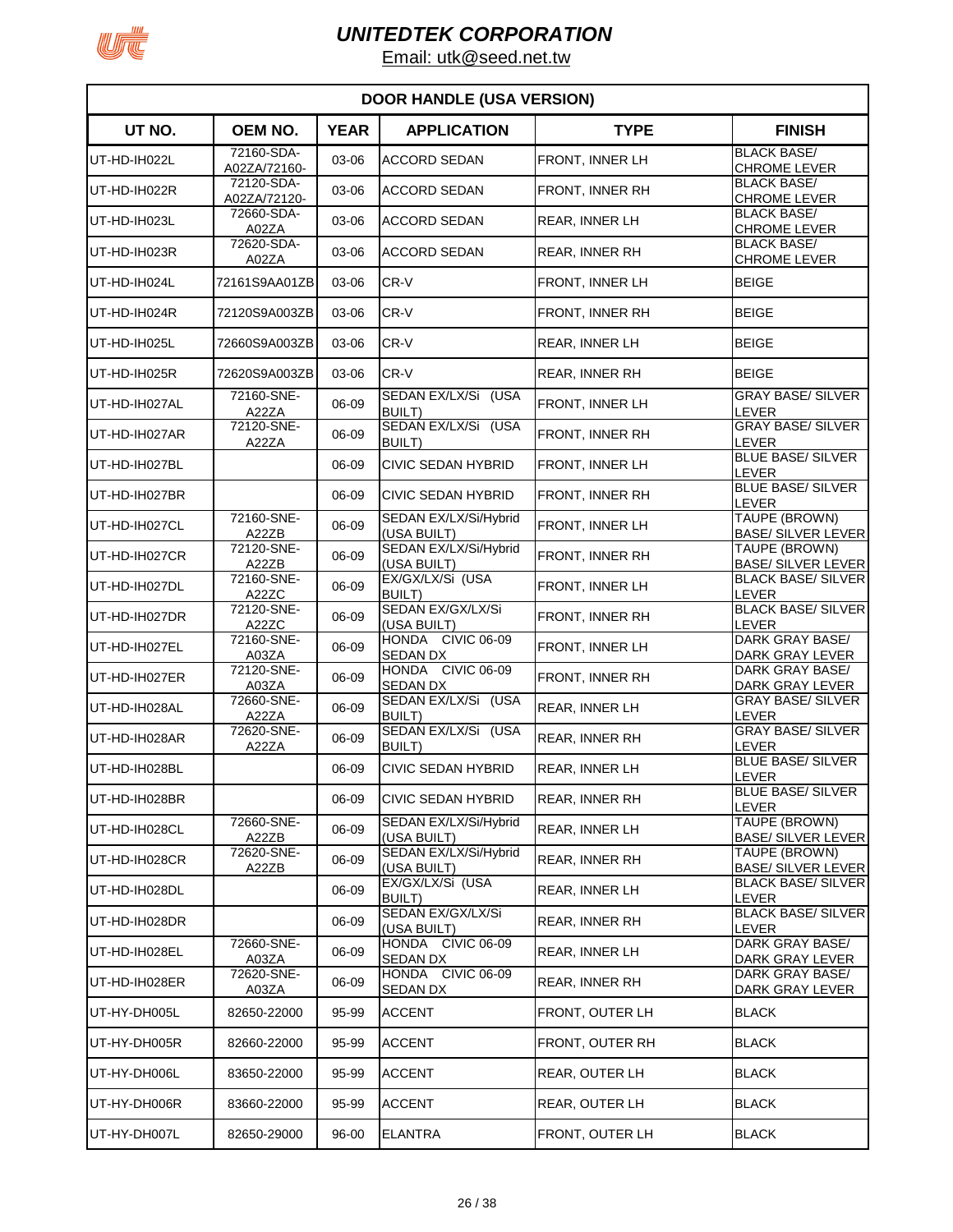

|                | <b>DOOR HANDLE (USA VERSION)</b>       |             |                                          |                                                          |                                     |  |  |  |
|----------------|----------------------------------------|-------------|------------------------------------------|----------------------------------------------------------|-------------------------------------|--|--|--|
| UT NO.         | <b>OEM NO.</b>                         | <b>YEAR</b> | <b>APPLICATION</b>                       | <b>TYPE</b>                                              | <b>FINISH</b>                       |  |  |  |
| UT-HY-DH007R   | 82660-29000                            | 96-00       | <b>ELANTRA</b>                           | FRONT, OUTER RH                                          | <b>BLACK</b>                        |  |  |  |
| UT-HY-DH008L   | 83650-29000                            | 96-00       | <b>ELANTRA</b>                           | <b>REAR, OUTER LH</b>                                    | BLACK                               |  |  |  |
| UT-HY-DH008R   | 83660-29000                            | 96-00       | <b>ELANTRA</b>                           | <b>REAR, OUTER LH</b>                                    | <b>BLACK</b>                        |  |  |  |
| UT-HY-DH017L   | 82650-25000-CA                         | $00 - 05$   | <b>ACCENT</b>                            | FRONT, OUTER LH                                          | <b>BLACK SMOOTH</b>                 |  |  |  |
| UT-HY-DH017R   | 82660-25000-CA                         | $00 - 05$   | <b>ACCENT</b>                            | FRONT, OUTER RH                                          | <b>BLACK SMOOTH</b>                 |  |  |  |
| UT-HY-DH018L   | 83650-25000-CA                         | $00 - 05$   | <b>ACCENT</b>                            | REAR, OUTER LH                                           | <b>BLACK SMOOTH</b>                 |  |  |  |
| UT-HY-DH018R   | 83660-25000-CA                         | $00 - 05$   | <b>ACCENT</b>                            | REAR, OUTER LH                                           | <b>BLACK SMOOTH</b>                 |  |  |  |
| UT-HY-IH002L   | 82610-22001                            | 95-99       | <b>ACCENT</b>                            | INNER, LH                                                | <b>BLACK</b>                        |  |  |  |
| UT-HY-IH002R   | 82620-22001                            | 95-99       | <b>ACCENT</b>                            | <b>INNER, RH</b>                                         | <b>BLACK</b>                        |  |  |  |
| UT-HY-IH003AL  | 82610-29000                            | 96-00       | <b>ELANTRA</b>                           | <b>INNER, LH</b>                                         | <b>DARK GRAY</b>                    |  |  |  |
| UT-HY-IH003AR  | 82620-29000                            | 96-00       | <b>ELANTRA</b>                           | <b>INNER, RH</b>                                         | <b>DARK GRAY</b>                    |  |  |  |
| UT-HY-IH003BL  | 82610-29000                            | 96-00       | <b>ELANTRA</b>                           | <b>INNER, LH</b>                                         | <b>LIGHT GRAY</b>                   |  |  |  |
| UT-HY-IH003BR  | 82620-29000                            | 96-00       | <b>ELANTRA</b>                           | <b>INNER, RH</b>                                         | <b>LIGHT GRAY</b>                   |  |  |  |
| UT-IZ-DH003A   | 8944554790                             | 88-95       | TFR PICK-UP                              | TAIL GATE HANDLE                                         | <b>BLACK</b>                        |  |  |  |
| UT-IZ-DH003B   | 8942177811                             | 88-95       | TFR PICK-UP                              | TAIL GATE HANDLE                                         | <b>CHROMED</b>                      |  |  |  |
| UT-IZ-DH004L   | 8944740313                             | 88-95       | <b>TFR PICK-UP</b>                       | FRONT, OUTER LH                                          | CHROMED METAL                       |  |  |  |
| UT-IZ-DH004R   | 8944740303                             | 88-95       | TFR PICK-UP                              | FRONT, OUTER RH                                          | <b>CHROMED METAL</b>                |  |  |  |
| UT-IZ-DH005L   | 8944349741                             | 88-95       | TFR PICK-UP                              | FRONT, OUTER LH                                          | <b>BLACK PLASTIC</b>                |  |  |  |
| UT-IZ-DH005R   | 8944349731                             | 88-95       | TFR PICK-UP                              | FRONT, OUTER RH                                          | <b>BLACK PLASTIC</b>                |  |  |  |
| UT-IZ-DH006L   |                                        | 88-95       | TFR PICK-UP CREW<br>CAB                  | REAR, OUTER LH                                           | <b>BLACK PLASTIC</b>                |  |  |  |
| UT-IZ-DH006R   |                                        | 88-95       | <b>TFR PICK-UP CREW</b><br>CAB           | REAR, OUTER RH                                           | <b>BLACK PLASTIC</b>                |  |  |  |
| UT-IZ-DH007    | 8159928600                             | 96-99       | <b>HOMBER PICK-UP</b>                    | TAIL GATE HANDLE                                         | <b>BLACK</b>                        |  |  |  |
| UT-IZ-DH008A   | 8157066430                             | 96-99       | <b>HOMBER PICK-UP</b>                    | BEZEL only, TAIL GATE HANDLE BLACK SMOOTH                |                                     |  |  |  |
| UT-IZ-DH008B   | 8150072190                             | 96-99       | <b>HOMBER PICK-UP</b>                    | BEZEL only, TAIL GATE HANDLE BLACK TEXTURED              |                                     |  |  |  |
| UT-IZ-DH021AFL | <b>PERFORMANCE</b><br>D VERSION        | $02 - 08$   | D-MAX P/UP (not fit USA<br>version)      | FRONT, OUTER W/LOCK HOLE, CHROME LEVER/<br>LH            | <b>BLACK BASE</b>                   |  |  |  |
| UT-IZ-DH021AFR | <b>PERFORMANCE</b><br>D VERSION        | $02 - 08$   | D-MAX P/UP (not fit USA<br>version)      | FRONT, OUTER W/LOCK HOLE,<br>RH                          | CHROME LEVER/<br><b>BLACK BASE</b>  |  |  |  |
| UT-IZ-DH021ARL | <b>PERFORMANCE</b><br><b>D VERSION</b> | $02 - 08$   | D-MAX P/UP (not fit USA<br>version)      | REAR, OUTER, LH                                          | CHROME LEVER/<br><b>BLACK BASE</b>  |  |  |  |
| UT-IZ-DH021ARR | PERFORMANCE<br><b>D VERSION</b>        | $02 - 08$   | D-MAX P/UP (not fit USA<br>version)      | REAR, OUTER, RH<br>(also fit<br>FRONT, RH w/o LOCK HOLE  | CHROME LEVER/<br><b>BLACK BASE</b>  |  |  |  |
| UT-IZ-DH021BFL | <b>PERFORMANCE</b><br>D VERSION        | $02 - 08$   | D-MAX P/UP (not fit USA<br>version)      | FRONT, OUTER W/LOCK HOLE<br>LH                           | <b>ALL CHROME</b><br>(CHROME LEVER/ |  |  |  |
| UT-IZ-DH021BFR | <b>PERFORMANCE</b><br><b>D VERSION</b> | $02 - 08$   | D-MAX P/UP (not fit USA<br>version)      | FRONT, OUTER W/LOCK HOLE, ALL CHROME<br><b>RH</b>        | (CHROME LEVER/                      |  |  |  |
| UT-IZ-DH021BRL | <b>PERFORMANCE</b><br><b>D VERSION</b> | 02-08       | D-MAX P/UP (not fit USA<br>version)      | REAR, OUTER, LH                                          | ALL CHROME<br>(CHROME LEVER/        |  |  |  |
| UT-IZ-DH021BRR | PERFORMANCE<br>D VERSION               | $02 - 08$   | D-MAX P/UP (not fit USA<br>version)      | REAR, OUTER, RH (also fit<br>FRONT, RH w/o LOCK HOLE     | ALL CHROME<br>(CHROME LEVER/        |  |  |  |
| UT-IZ-DH022AFL |                                        | 06-08       | i-290/i-370 SERIES P/UP<br>(USA version) | FRONT, OUTER W/LOCK HOLE, ALL BLACK,<br>LH (U.S.A model) | <b>TEXTURE</b>                      |  |  |  |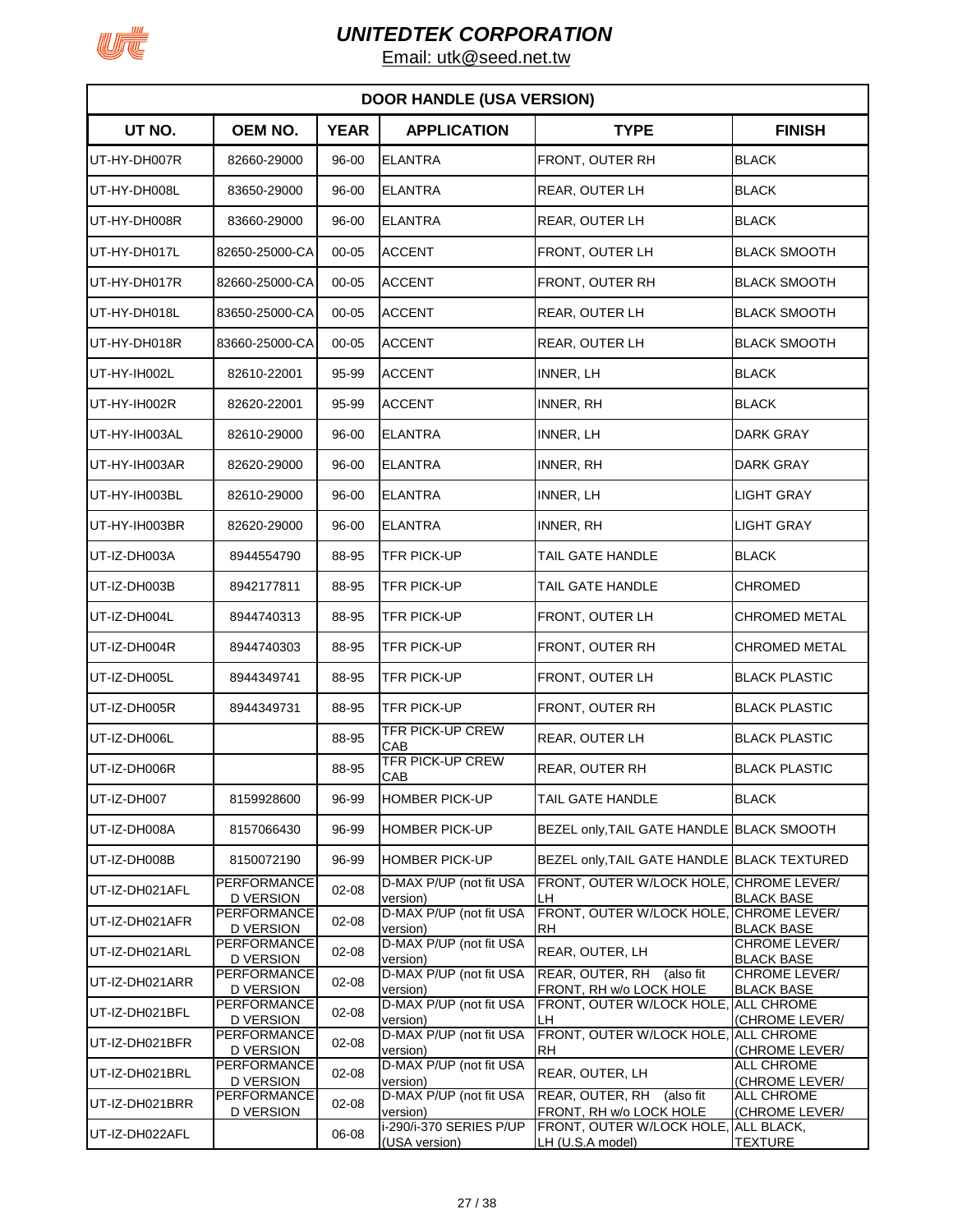

|                | <b>DOOR HANDLE (USA VERSION)</b> |                       |                                                      |                                                      |                                          |  |  |
|----------------|----------------------------------|-----------------------|------------------------------------------------------|------------------------------------------------------|------------------------------------------|--|--|
| UT NO.         | <b>OEM NO.</b>                   | <b>YEAR</b>           | <b>APPLICATION</b>                                   | <b>TYPE</b>                                          | <b>FINISH</b>                            |  |  |
| UT-IZ-DH022ARR |                                  | 06-08                 | i-290/i-370 SERIES P/UP<br>(USA version)             | FRONT=REAR, OUTER W/O<br>LOCK HOLE RH (fit both      | ALL BLACK,<br><b>TEXTURE</b>             |  |  |
| UT-IZ-DH022ARL |                                  | 06-08                 | i-290/i-370 SERIES P/UP<br>(USA version)             | REAR, OUTER LH (U.S.A model)                         | ALL BLACK,<br><b>TEXTURE</b>             |  |  |
| UT-IZ-DH022BFL |                                  | $02 - 08$             | D-MAX P/UP (not fit USA<br>version)                  | FRONT, OUTER W/LOCK HOLE<br>LH                       | ALL BLACK, SMOOTH                        |  |  |
| UT-IZ-DH022BFR |                                  | $02 - 08$             | D-MAX P/UP (not fit USA                              | FRONT, OUTER W/LOCK HOLE<br><b>RH</b>                | ALL BLACK, SMOOTH                        |  |  |
| UT-IZ-DH022BRL |                                  | $02 - 08$             | version)<br>D-MAX P/UP (not fit USA                  | REAR, OUTER LH                                       | ALL BLACK, SMOOTH                        |  |  |
| UT-IZ-DH022BRR |                                  | $02 - 08$             | version)<br>D-MAX P/UP (not fit USA                  | REAR, OUTER W/O LOCK                                 | ALL BLACK, SMOOTH                        |  |  |
| UT-IZ-DH023A   |                                  | $02 - 08$             | version)<br>D-MAX P/UP (not fit USA                  | HOLE RH (may apply to<br>TAILGATE HANDLE, W/O LOCK   | ALL CHROME,                              |  |  |
| UT-IZ-DH023B   |                                  | 06-08                 | version)<br>i-290/i-370 SERIES P/UP<br>(USA version) | <b>HOLE</b><br>TAILGATE HANDLE, W/ LOCK              | <b>PERFORMANCED</b><br>ALL CHROME,       |  |  |
| UT-IZ-DH024A   |                                  | 06-08                 | i-290/i-370 SERIES P/UP                              | HOLE (U.S.A model)<br>TAILGATE HANDLE, W/O LOCK      | PERFORMANCED<br><b>BLACK, TEXTURE</b>    |  |  |
| UT-IZ-DH024B   |                                  | $02 - 08$             | (USA version)<br>D-MAX P/UP (not USA                 | HOLE (U.S.A model)<br>TAILGATE HANDLE, W/O LOCK      | <b>BLACK, SMOOTH</b>                     |  |  |
| UT-IZ-DH024C   |                                  | 06-08                 | version)<br>i-290/i-370 SERIES P/UP                  | <b>HOLE</b><br>TAILGATE HANDLE, W/LOCK               | <b>BLACK, TEXTURE</b>                    |  |  |
| UT-IZ-DH024D   |                                  | $02 - 08$             | (USA version)<br>D-MAX P/UP (not USA                 | HOLE (U.S.A model)<br>TAILGATE HANDLE, W/ LOCK       | <b>BLACK, SMOOTH</b>                     |  |  |
| UT-IZ-IH012L   |                                  | $02 - 08$             | version)<br>i-290/i-370 SERIES P/UP                  | <b>HOLE</b><br>INNER, LH                             | <b>GRAY</b>                              |  |  |
| UT-IZ-IH012R   |                                  | $'06-08$<br>$02 - 08$ | (USA version), D-MAX<br>i-290/i-370 SERIES P/UP      | INNER, RH                                            | <b>GRAY</b>                              |  |  |
| UT-KIA-DH003L  | 0K53A-                           | $'06-08$<br>$02 - 05$ | (USA version), D-MAX<br><b>SEDONA EX</b>             | <b>FRONT OUTER LH</b>                                | <b>CHROME GRIP/</b>                      |  |  |
| UT-KIA-DH003R  | 59410AXX<br>0K53A-               | $02 - 05$             | <b>SEDONA EX</b>                                     | FRONT OUTER RH                                       | <b>BLACK BASE</b><br><b>CHROME GRIP/</b> |  |  |
| UT-KIA-DH004L  | 58410AXX<br>0K53A-73410XX        | $02 - 05$             | <b>SEDONA EX</b>                                     | SLIDING DOOR (REAR), OUTER CHROME GRIP/<br>LH.       | <b>BLACK BASE</b><br><b>BLACK BASE</b>   |  |  |
| UT-KIA-DH004R  | 0K53A-72410XX                    | $02 - 05$             | SEDONA EX                                            | SLIDING DOOR (REAR), OUTER CHROME GRIP/<br><b>RH</b> | <b>BLACK BASE</b>                        |  |  |
| UT-MB-DH012AL  | MR156875/MB6<br>69165            | 92-00                 | PAJERO, MONTERO                                      | <b>FRONT OUTER LH</b>                                | <b>CHROME</b>                            |  |  |
| UT-MB-DH012AR  | MR156876/MB6<br>69166            | $92 - 00$             | PAJERO, MONTERO                                      | FRONT OUTER RH                                       | <b>CHROME</b>                            |  |  |
| UT-MB-DH012BL  | MR313579/MB6<br>69792            | $92 - 00$             | PAJERO, MONTERO                                      | <b>REAR, OUTER LH</b>                                | <b>CHROME</b>                            |  |  |
| UT-MB-DH012BR  | MR313580/MB6<br>69793            | $92 - 00$             | PAJERO, MONTERO                                      | <b>REAR, OUTER RH</b>                                | <b>CHROME</b>                            |  |  |
| UT-MB-DH013L   | MB796768/MB81<br>9553            | 93-96                 | <b>MIRAGE</b>                                        | <b>FRONT OUTER LH</b>                                | <b>BLACK SMOOTH</b>                      |  |  |
| UT-MB-DH013R   | MB796785/MB81<br>9554            | 93-96                 | <b>MIRAGE</b>                                        | <b>FRONT OUTER RH</b>                                | <b>BLACK SMOOTH</b>                      |  |  |
| UT-MB-DH014L   | MB796792/MB81<br>9559            | 93-96                 | <b>MIRAGE</b>                                        | <b>REAR, OUTER LH</b>                                | <b>BLACK SMOOTH</b>                      |  |  |
| UT-MB-DH014R   | MB796798/MB81<br>9560            | 93-96                 | <b>MIRAGE</b>                                        | REAR, OUTER RH                                       | <b>BLACK SMOOTH</b>                      |  |  |
| UT-MB-DH015AL  | MR777041                         | 97-02.<br>00-05       | 97-02 MIRAGE, 00-05<br><b>GALANT</b>                 | <b>FRONT OUTER LH</b>                                | <b>CHROME</b>                            |  |  |
| UT-MB-DH015AR  | MR777049                         | $97-02$<br>00-05      | 97-02 MIRAGE, 00-05<br>GALANT                        | FRONT OUTER RH                                       | <b>CHROME</b>                            |  |  |
| UT-MB-DH015BL  | MR271867                         | $97-02,$<br>00-05     | 97-02 MIRAGE, 00-05<br><b>GALANT</b>                 | FRONT OUTER LH                                       | <b>BLACK SMOOTH</b>                      |  |  |
| UT-MB-DH015BR  |                                  | $97-02,$<br>00-05     | 97-02 MIRAGE, 00-05<br>GALANT                        | FRONT OUTER RH                                       | <b>BLACK SMOOTH</b>                      |  |  |
| UT-MB-DH016AL  | MR777057                         | $97-02,$<br>00-05     | 97-02 MIRAGE, 00-05<br><b>GALANT</b>                 | REAR, OUTER LH                                       | <b>CHROME</b>                            |  |  |
| UT-MB-DH016AR  | MR777065                         | $97-02,$<br>00-05     | 97-02 MIRAGE, 00-05<br><b>GALANT</b>                 | REAR, OUTER RH                                       | <b>CHROME</b>                            |  |  |
| UT-MB-DH016BL  | MR287437                         | $97-02,$<br>$00 - 05$ | 97-02 MIRAGE, 00-05<br><b>GALANT</b>                 | REAR, OUTER LH                                       | <b>BLACK SMOOTH</b>                      |  |  |
|                |                                  |                       |                                                      |                                                      |                                          |  |  |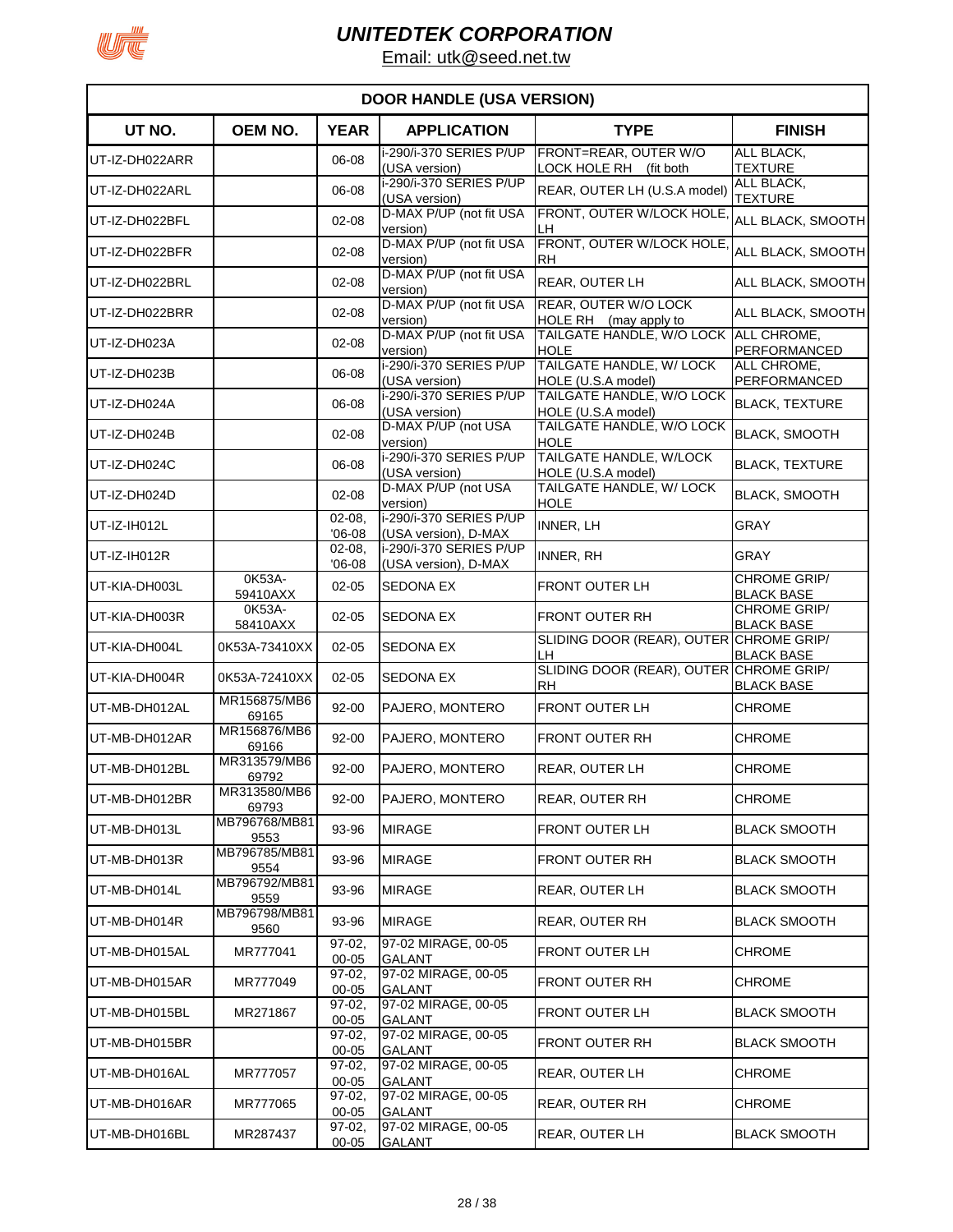

| <b>DOOR HANDLE (USA VERSION)</b> |                               |                  |                                      |                                  |                                           |  |  |
|----------------------------------|-------------------------------|------------------|--------------------------------------|----------------------------------|-------------------------------------------|--|--|
| UT NO.                           | <b>OEM NO.</b>                | <b>YEAR</b>      | <b>APPLICATION</b>                   | <b>TYPE</b>                      | <b>FINISH</b>                             |  |  |
| UT-MB-DH016BR                    | MR287438                      | $97-02$<br>00-05 | 97-02 MIRAGE, 00-05<br><b>GALANT</b> | REAR, OUTER RH                   | <b>BLACK SMOOTH</b>                       |  |  |
| UT-MB-DH031L                     | MB913151/MR7<br>12044/MR71205 | 95-99            | <b>ECLIPSE</b>                       | FRONT OUTER LH                   | <b>BLACK SMOOTH</b>                       |  |  |
| UT-MB-DH031R                     | MB913152/MR7<br>12059/MR71205 | 95-99            | <b>ECLIPSE</b>                       | <b>FRONT OUTER RH</b>            | <b>IBLACK SMOOTH</b>                      |  |  |
| UT-MB-DH032L                     | MR777041                      | $00 - 05$        | <b>ECLIPSE</b>                       | <b>FRONT OUTER LH</b>            | <b>BLACK SMOOTH</b>                       |  |  |
| UT-MB-DH032R                     | MR777049/MR7<br>77042         | $00 - 05$        | <b>ECLIPSE</b>                       | FRONT OUTER RH                   | <b>BLACK SMOOTH</b>                       |  |  |
| UT-MB-IH016L                     | MB669169                      | 92-00            | PAJERO, MONTERO                      | INNER HANDLE W/O BEZEL LH        | <b>ICHROME</b>                            |  |  |
| UT-MB-IH016R                     | MB669170                      | 92-00            | PAJERO, MONTERO                      | INNER HANDLE W/O BEZEL RH CHROME |                                           |  |  |
| UT-MB-IH027AL                    | CW724401                      | 97-00            | <b>GALANT</b>                        | <b>INNER HANDLE LH</b>           | CHROME                                    |  |  |
| UT-MB-IH027AR                    | CW724402                      | 97-00            | <b>GALANT</b>                        | <b>INNER HANDLE RH</b>           | <b>CHROME</b>                             |  |  |
| UT-MB-IH027BL                    | MR748075                      | 97-00            | <b>GALANT</b>                        | <b>INNER HANDLE LH</b>           | <b>DARK GRAY</b>                          |  |  |
| UT-MB-IH027BR                    | MR748073                      | 97-00            | <b>GALANT</b>                        | <b>INNER HANDLE RH</b>           | DARK GRAY                                 |  |  |
| UT-MB-IH031AL                    | MR757798                      | 95-99            | <b>ECLIPSE</b>                       | INNER HANDLE LH                  | <b>BREIGE</b>                             |  |  |
| UT-MB-IH031AR                    | MR787800                      | 95-99            | <b>ECLIPSE</b>                       | <b>INNER HANDLE RH</b>           | <b>BEIGE</b>                              |  |  |
| UT-MB-IH031BL                    | MR757798                      | 95-99            | <b>ECLIPSE</b>                       | INNER HANDLE LH                  | <b>BLUE</b>                               |  |  |
| UT-MB-IH031BR                    | MR787800                      | 95-99            | <b>ECLIPSE</b>                       | <b>INNER HANDLE RH</b>           | <b>BLUE</b>                               |  |  |
| UT-MB-IH031CL                    | MR757798                      | 95-99            | <b>ECLIPSE</b>                       | INNER HANDLE LH                  | GRAY                                      |  |  |
| UT-MB-IH031CR                    | MR787800                      | 95-99            | <b>ECLIPSE</b>                       | INNER HANDLE RH                  | GRAY                                      |  |  |
| UT-MB-IH031DL                    | MR757798                      | 95-99            | <b>ECLIPSE</b>                       | INNER HANDLE LH                  | <b>BLACK</b>                              |  |  |
| UT-MB-IH031DR                    | MR787800                      | 95-99            | <b>ECLIPSE</b>                       | <b>INNER HANDLE RH</b>           | <b>BLACK</b>                              |  |  |
| UT-MZ-DH002L                     | 853159410C                    | 81-86            | PICK-UP                              | <b>FRONT OUTER LH</b>            | <b>CHROME</b>                             |  |  |
| UT-MZ-DH002R                     | 853158410C                    | 81-86            | PICK-UP                              | FRONT OUTER RH                   | <b>CHROME</b>                             |  |  |
| UT-MZ-DH003L                     |                               | 86-93            | PICK-UP                              | FRONT OUTER LH                   | METAL, CHROME                             |  |  |
| UT-MZ-DH003R                     |                               | 86-93            | PICK-UP                              | FRONT OUTER RH                   | METAL, CHROME                             |  |  |
| UT-MZ-DH004L                     |                               | 86-93            | PICK-UP                              | FRONT OUTER LH                   | PLASTIC, BLACK                            |  |  |
| UT-MZ-DH004R                     |                               | 86-93            | PICK-UP                              | FRONT OUTER RH                   | PLASTIC, BLACK                            |  |  |
| UT-MZ-DH005                      | UB4165750A                    | 86-93            | PICK-UP FIGHTER-1                    | TAIL GATE HANDLE                 | <b>CHROME</b>                             |  |  |
| UT-MZ-DH009L                     | ZZM059420                     | 94-99            | PICK-UP                              | FRONT, OUTER LH                  | <b>BLACK</b>                              |  |  |
| UT-MZ-DH009R                     | ZZM058420                     | 94-99            | PICK-UP                              | FRONT, OUTER RH                  | <b>BLACK</b>                              |  |  |
| UT-MZ-DH010A                     | ZZM165750                     | 94-03            | PICK-UP                              | TAIL GATE HANDLE                 | <b>CHROME</b>                             |  |  |
| UT-MZ-DH010B                     | ZZM065750/1F2<br>065670       | 94-03            | PICK-UP                              | TAIL GATE HANDLE                 | <b>BLACK</b>                              |  |  |
| UT-MZ-DH021AAFL                  | G21159410C                    | 88-92            | 626                                  | FRONT, OUTER LH                  | CHROME LEVER/<br><b>BLACK BASE</b>        |  |  |
| UT-MZ-DH021AAFR                  | G21159410C                    | 88-92            | 626                                  | FRONT, OUTER RH                  | <b>CHROME LEVER/</b><br><b>BLACK BASE</b> |  |  |
| UT-MZ-DH021ABFL                  | G21159410C                    | 88-92            | 626                                  | FRONT, OUTER LH                  | <b>ALL BLACK</b>                          |  |  |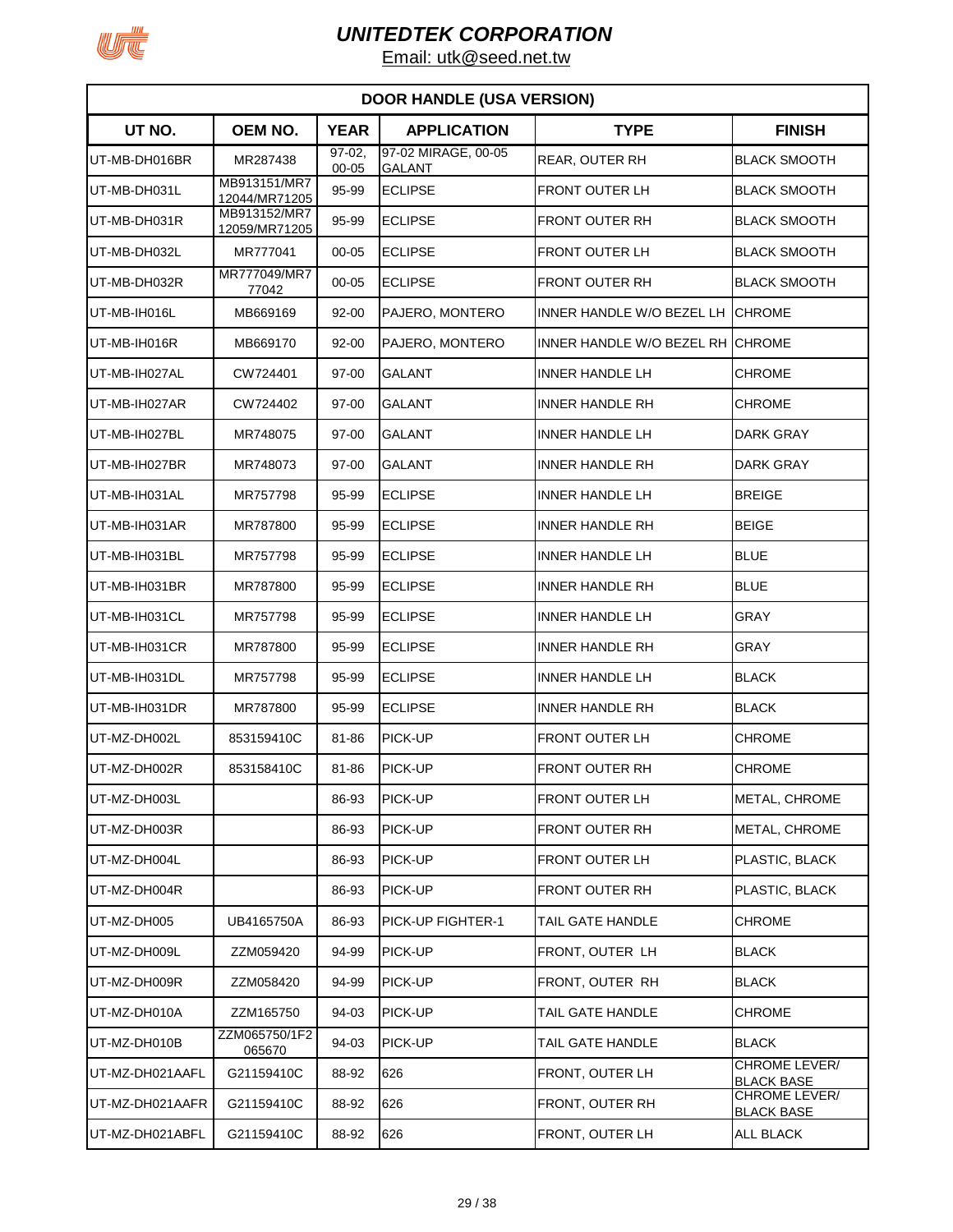

|                 |                          |             | <b>DOOR HANDLE (USA VERSION)</b> |                                       |                                           |
|-----------------|--------------------------|-------------|----------------------------------|---------------------------------------|-------------------------------------------|
| UT NO.          | <b>OEM NO.</b>           | <b>YEAR</b> | <b>APPLICATION</b>               | <b>TYPE</b>                           | <b>FINISH</b>                             |
| UT-MZ-DH021ABFR | G21159410C               | 88-92       | 626                              | FRONT, OUTER RH                       | <b>ALL BLACK</b>                          |
| UT-MZ-DH021BARL | G21173410B               | 88-92       | 626                              | REAR, OUTER LH                        | <b>CHROME LEVER/</b><br><b>BLACK BASE</b> |
| UT-MZ-DH021BARR | G21172410B               | 88-92       | 626                              | <b>REAR, OUTER RH</b>                 | <b>CHROME LEVER/</b><br><b>BLACK BASE</b> |
| UT-MZ-DH021BBRL | G21173410B               | 88-92       | 626                              | REAR, OUTER LH                        | <b>ALL BLACK</b>                          |
| UT-MZ-DH021BBRR | G21172410B               | 88-92       | 626                              | REAR, OUTER RH                        | ALL BLACK                                 |
| UT-MZ-DH024L    | GA7B59410GDE             | 93-97       | 626                              | FRONT, OUTER LH                       | <b>GRAY</b>                               |
| UT-MZ-DH024R    | GD1F58410NN              | 93-97       | 626                              | FRONT, OUTER RH                       | <b>GRAY</b>                               |
| UT-MZ-DH025L    | GD1E73410/GA<br>7373410C | 93-97       | 626                              | REAR, OUTER LH                        | <b>GRAY</b>                               |
| UT-MZ-DH025R    | GD1E72410                | 93-97       | 626                              | REAR, OUTER RH                        | <b>GRAY</b>                               |
| UT-MZ-DH026     | UH7165750                | 94-ON       | PICK-UP FIGHTER-2<br>B2200       | TAIL GATE HANDLE                      | <b>BLACK</b>                              |
| UT-MZ-DH028BL   | B25D59410                | 99-02       | 323, PROTÉGÉ                     | FRONT, OUTER LH                       | <b>ALL BLACK</b>                          |
| UT-MZ-DH028BR   | B25D58410                | 99-02       | 323, PROTÉGÉ                     | FRONT, OUTER RH                       | <b>ALL BLACK</b>                          |
| UT-MZ-DH029BL   | B25D73410                | 99-02       | 323, PROTÉGÉ                     | REAR, OUTER LH                        | ALL BLACK                                 |
| UT-MZ-DH029BR   | B25D72410                | 99-02       | 323, PROTÉGÉ                     | <b>REAR, OUTER RH</b>                 | <b>ALL BLACK</b>                          |
| UT-MZ-DH031BL   | LC7059410E               | $00 - 04$   | <b>MPV VAN ES/LX</b>             | FRONT, OUTER W/ LOCK<br><b>HOLELH</b> | <b>BLACK</b> un-painted                   |
| UT-MZ-DH031BR   | LC7058410D               | 00-04       | MPV VAN ES/LX                    | FRONT, OUTER W/ LOCK<br>HOLERH        | <b>BLACK</b> un-painted                   |
| UT-MZ-DH032BL   | LC7073410G               | $00 - 01$   | <b>MPV VAN ES/LX</b>             | SLIDING DOOR, OUTER LH                | <b>BLACK</b> un-painted                   |
| UT-MZ-DH032BR   | LC7072410G               | $00 - 01$   | <b>MPV VAN ES/LX</b>             | SLIDING DOOR, OUTER RH                | <b>BLACK</b> un-painted                   |
| UT-MZ-IH017A-AL | LC6359330                | 00-06       | <b>MPV VAN ES/LX</b>             | <b>FRONT, INNER LH</b>                | ALL GRAY BASE &<br>LEVER                  |
| UT-MZ-IH017A-AR | LC6358330                | 00-06       | MPV VAN ES/LX                    | FRONT, INNER RH                       | ALL GRAY BASE &<br>LEVER                  |
| UT-MZ-IH017A-BL | LC6359330                | 00-06       | <b>MPV VAN ES/LX</b>             | FRONT, INNER LH                       | ALL BEIGE BASE &<br><b>LEVER</b>          |
| UT-MZ-IH017A-BR | LC6358330                | 00-06       | MPV VAN ES/LX                    | FRONT, INNER RH                       | ALL BEIGE BASE &<br>LEVER                 |
| UT-MZ-IH017B-AL | LC6359330                | 00-06       | MPV VAN ES/LX                    | <b>FRONT, INNER LH</b>                | <b>GRAY BASE</b><br>w/CHROMED LEVER       |
| UT-MZ-IH017B-AR | LC6358330                | 00-06       | MPV VAN ES/LX                    | FRONT, INNER RH                       | <b>GRAY BASE</b><br>w/CHROMED LEVER       |
| UT-MZ-IH017B-BL | LC6259330                | 00-06       | MPV VAN ES/LX                    | FRONT, INNER LH                       | <b>BEIGE BASE</b><br>w/CHROMED LEVER      |
| UT-MZ-IH017B-BR | LC6258330                | 00-06       | <b>MPV VAN ES/LX</b>             | FRONT, INNER RH                       | <b>BEIGE BASE</b><br>w/CHROMED LEVER      |
| UT-MZ-IH018AL   |                          | $01 - 06$   | TRIBUTE                          | FRONT, INNER LH                       | ALL CHROME                                |
| UT-MZ-IH018AR   |                          | $01 - 06$   | <b>TRIBUTE</b>                   | FRONT, INNER RH                       | <b>ALL CHROME</b>                         |
| UT-MZ-IH018BL   |                          | $01 - 06$   | TRIBUTE                          | FRONT, INNER LH                       | ALL BLACK                                 |
| UT-MZ-IH018BR   |                          | $01 - 06$   | TRIBUTE                          | FRONT, INNER RH                       | <b>ALL BLACK</b>                          |
| UT-MZ-IH018CL   |                          | 01-06       | <b>TRIBUTE</b>                   | FRONT, INNER LH                       | <b>ALL GRAY</b>                           |
| UT-MZ-IH018CR   |                          | $01 - 06$   | <b>TRIBUTE</b>                   | FRONT, INNER RH                       | <b>ALL GRAY</b>                           |
| UT-MZ-IH019AL   |                          | $01 - 06$   | TRIBUTE                          | REAR, INNER LH                        | <b>ALL CHROME</b>                         |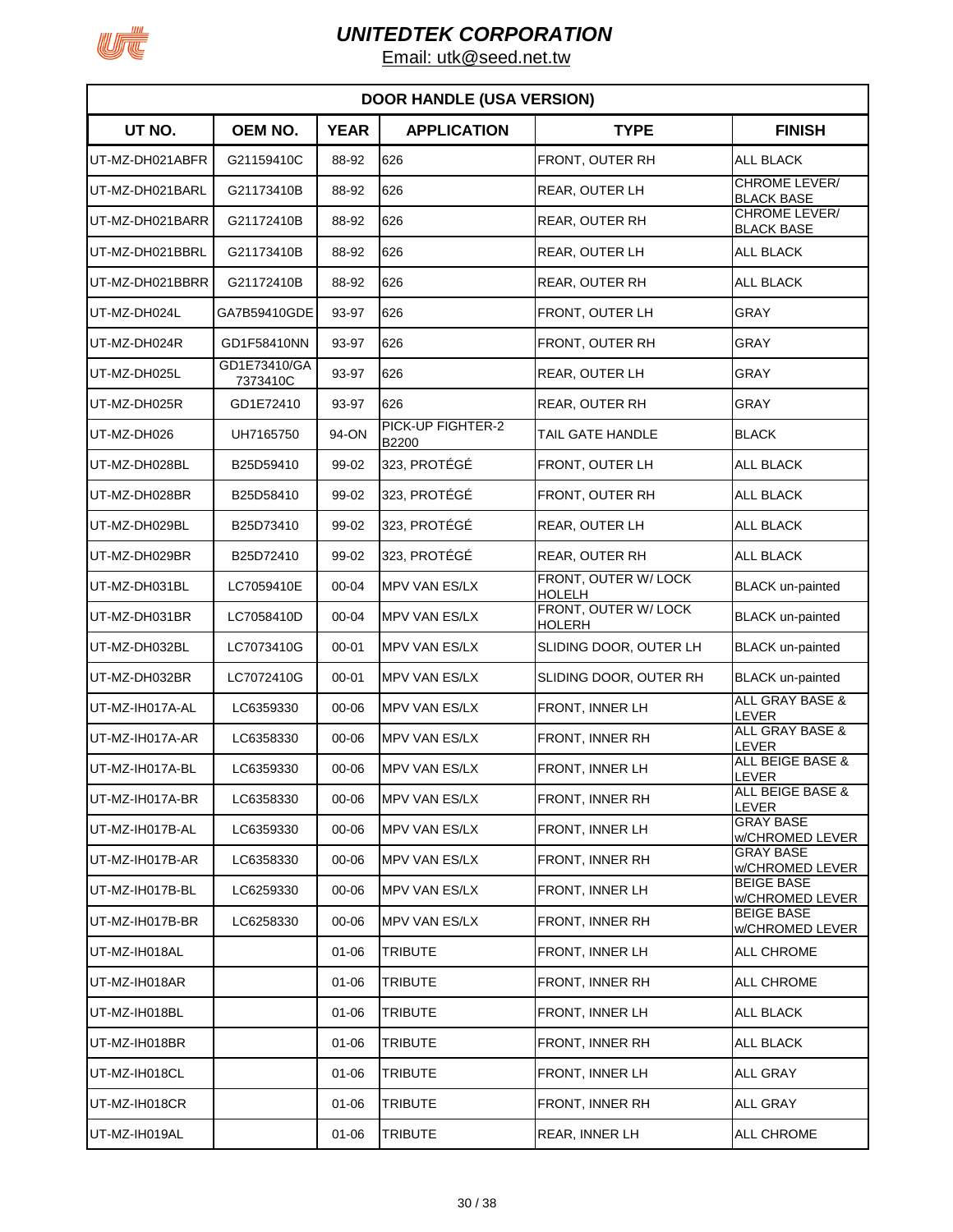

|               | <b>DOOR HANDLE (USA VERSION)</b> |                       |                                      |                       |                  |  |  |  |
|---------------|----------------------------------|-----------------------|--------------------------------------|-----------------------|------------------|--|--|--|
| UT NO.        | OEM NO.                          | <b>YEAR</b>           | <b>APPLICATION</b>                   | <b>TYPE</b>           | <b>FINISH</b>    |  |  |  |
| UT-MZ-IH019AR |                                  | $01 - 06$             | <b>TRIBUTE</b>                       | <b>REAR, INNER RH</b> | ALL CHROME       |  |  |  |
| UT-MZ-IH019BL |                                  | $01 - 06$             | <b>TRIBUTE</b>                       | REAR, INNER LH        | <b>ALL BLACK</b> |  |  |  |
| UT-MZ-IH019BR |                                  | $01 - 06$             | <b>TRIBUTE</b>                       | REAR, INNER RH        | <b>ALL BLACK</b> |  |  |  |
| UT-MZ-IH019DL |                                  | $01 - 06$             | <b>TRIBUTE</b>                       | REAR, INNER LH        | ALL BEIGE        |  |  |  |
| UT-MZ-IH019DR |                                  | $01 - 06$             | <b>TRIBUTE</b>                       | REAR, INNER RH        | <b>ALL BEIGE</b> |  |  |  |
| UT-MB-DH007L  | MB321412                         | 87-96                 | L-200 PICK-UP                        | FRONT, OUTER LH       | <b>BLACK</b>     |  |  |  |
| UT-MB-DH007R  | MB321411                         | 87-96                 | L-200 PICK-UP                        | FRONT, OUTER RH       | <b>BLACK</b>     |  |  |  |
| UT-MB-DH008   | MB331061                         | 87-96                 | L-200 PICK-UP                        | TAIL GATE HANDLE      | <b>BLACK</b>     |  |  |  |
| UT-MB-DH012AL | MR669165                         | $92 - 00$             | <b>MONTERO</b>                       | FRONT, OUTER LH       | <b>CHROME</b>    |  |  |  |
| UT-MB-DH012AR | MR669166                         | 92-00                 | <b>MONTERO</b>                       | FRONT, OUTER RH       | <b>CHROME</b>    |  |  |  |
| UT-MB-DH012BL | MR669791                         | 92-00                 | <b>MONTERO</b>                       | REAR, OUTER LH        | <b>CHROME</b>    |  |  |  |
| UT-MB-DH012BR | MR669792                         | $92 - 00$             | <b>MONTERO</b>                       | REAR, OUTER RH        | <b>CHROME</b>    |  |  |  |
| UT-MB-DH013L  | MB796768                         | 93-96                 | <b>MIRAGE</b>                        | FRONT, OUTER LH       | <b>BLACK</b>     |  |  |  |
| UT-MB-DH013R  | MB796785                         | 93-96                 | <b>MIRAGE</b>                        | FRONT, OUTER RH       | <b>BLACK</b>     |  |  |  |
| UT-MB-DH014L  | MB796792                         | 93-96                 | <b>MIRAGE</b>                        | REAR, OUTER LH        | <b>BLACK</b>     |  |  |  |
| UT-MB-DH014R  | MB796798                         | 93-96                 | <b>MIRAGE</b>                        | REAR, OUTER RH        | <b>BLACK</b>     |  |  |  |
| UT-MB-DH015BL | MR271867/MR7<br>77041            | $97-02$<br>00-05      | 97-02 MIRAGE, 00-05<br><b>GALANT</b> | FRONT, OUTER LH       | <b>BLACK</b>     |  |  |  |
| UT-MB-DH015BR | MR186322/MR7<br>77049            | $97-02$<br>00-05      | 97-02 MIRAGE, 00-05<br><b>GALANT</b> | FRONT, OUTER RH       | <b>BLACK</b>     |  |  |  |
| UT-MB-DH016BL | MR777057/MR2<br>87437            | $97-02,$<br>$00 - 05$ | 97-02 MIRAGE, 00-05<br><b>GALANT</b> | REAR, OUTER LH        | <b>BLACK</b>     |  |  |  |
| UT-MB-DH016BR | MR777065/MR2<br>87438            | $97-02,$<br>00-05     | 97-02 MIRAGE, 00-05<br><b>GALANT</b> | REAR, OUTER RH        | <b>BLACK</b>     |  |  |  |
| UT-MB-DH031L  | MB913151/MR7<br>12044/MR71205    | 95-99                 | <b>ECLIPES</b>                       | OUTER LH              | <b>BLACK</b>     |  |  |  |
| UT-MB-DH031R  | MB913152/MR7<br>12053/MR71205    | 95-99                 | <b>ECLIPES</b>                       | <b>OUTER RH</b>       | <b>BLACK</b>     |  |  |  |
| UT-MB-DH032L  | MR777041/MR7<br>77042            | 00-04                 | <b>ECLIPES</b>                       | <b>OUTER LH</b>       | <b>BLACK</b>     |  |  |  |
| UT-MB-DH032R  | MR777049                         | 00-04                 | <b>ECLIPES</b>                       | OUTER RH              | <b>BLACK</b>     |  |  |  |
| UT-MB-IH031AL | MR757798                         | 95-99                 | <b>ECLIPES</b>                       | INNER LH W/ BEZEL     | <b>BEIGE</b>     |  |  |  |
| UT-MB-IH031AR | MR757800                         | 95-99                 | <b>ECLIPES</b>                       | INNER RH W/ BEZEL     | <b>BEIGE</b>     |  |  |  |
| UT-MB-IH031BL | MR757798                         | 95-99                 | <b>ECLIPES</b>                       | INNER LH W/ BEZEL     | <b>BLUE</b>      |  |  |  |
| UT-MB-IH031BR | MR757800                         | 95-99                 | <b>ECLIPES</b>                       | INNER RH W/ BEZEL     | <b>BLUE</b>      |  |  |  |
| UT-MB-IH031CL | MR757798                         | 95-99                 | <b>ECLIPES</b>                       | INNER LH W/ BEZEL     | GRAY             |  |  |  |
| UT-MB-IH031CR | MR757800                         | 95-99                 | <b>ECLIPES</b>                       | INNER RH W/ BEZEL     | GRAY             |  |  |  |
| UT-MB-IH031DL | MR757798                         | 95-99                 | <b>ECLIPES</b>                       | INNER LH W/ BEZEL     | <b>BLACK</b>     |  |  |  |
| UT-MB-IH031DR | MR757800                         | 95-99                 | <b>ECLIPES</b>                       | INNER RH W/ BEZEL     | <b>BLACK</b>     |  |  |  |
| UT-NS-DH002L  | 8060701W00                       | 80-93                 | PICK-UP                              | FRONT, OUTER LH       | <b>CHROME</b>    |  |  |  |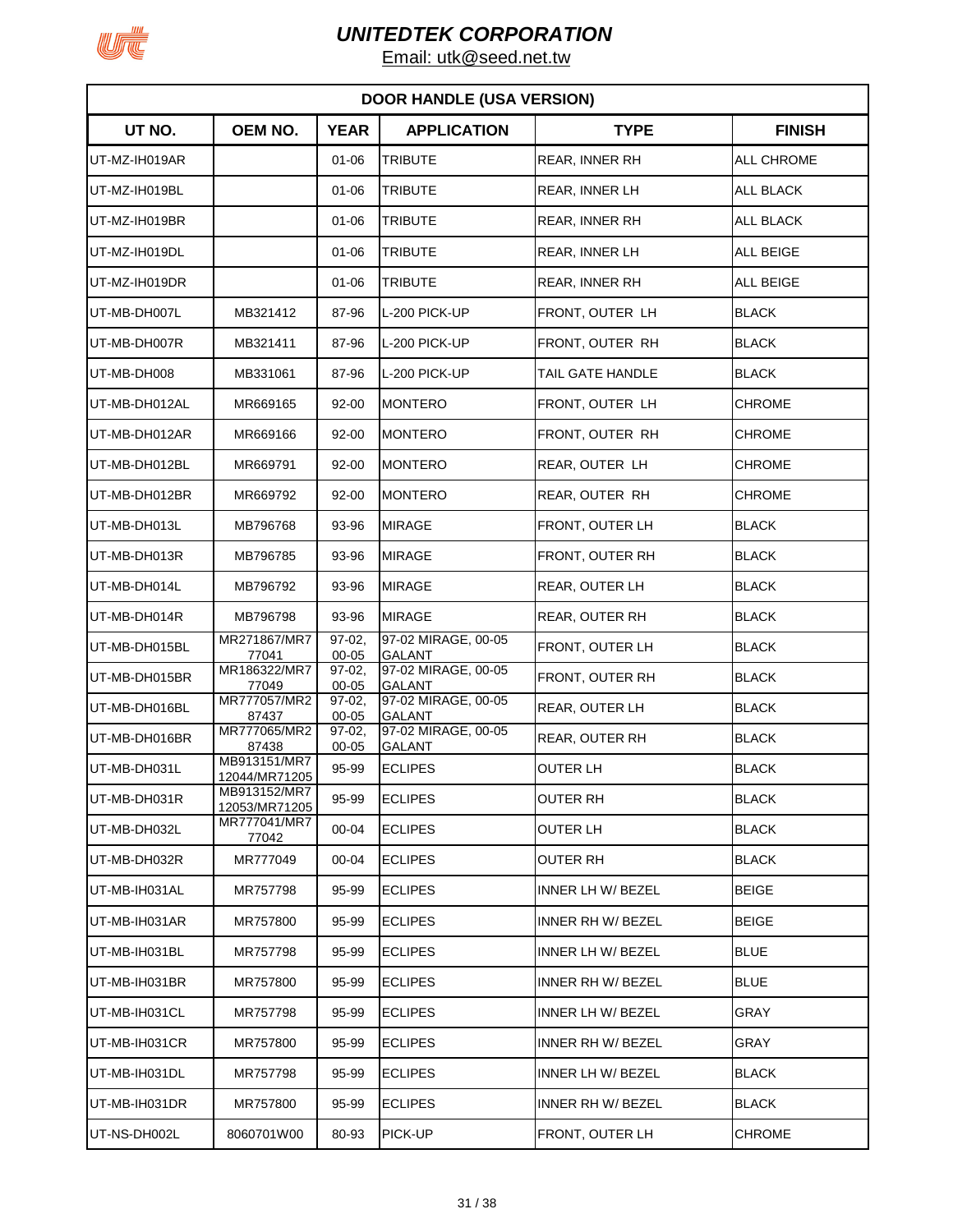

|               | <b>DOOR HANDLE (USA VERSION)</b> |                 |                                           |                       |                                            |  |  |  |  |
|---------------|----------------------------------|-----------------|-------------------------------------------|-----------------------|--------------------------------------------|--|--|--|--|
| UT NO.        | OEM NO.                          | <b>YEAR</b>     | <b>APPLICATION</b>                        | <b>TYPE</b>           | <b>FINISH</b>                              |  |  |  |  |
| UT-NS-DH002R  | 8060601W00                       | 80-93           | PICK-UP                                   | FRONT, OUTER RH       | CHROME                                     |  |  |  |  |
| UT-NS-DH003   | 9053011W00                       | 80-86           | PICK-UP                                   | TAIL GATE HANDLE      | <b>CHROME</b>                              |  |  |  |  |
| UT-NS-DH004AL | 8060701A10                       | 88-97           | PICK-UP, PATHFINDER,<br><b>SENTRA B11</b> | FRONT, OUTER LH       | <b>BLACK</b>                               |  |  |  |  |
| UT-NS-DH004AR | 8060601A10                       | 88-97           | PICK-UP, PATHFINDER,<br>SENTRA B11        | FRONT, OUTER RH       | <b>BLACK</b>                               |  |  |  |  |
| UT-NS-DH004BL |                                  | 88-97           | PICK-UP, PATHFINDER,<br><b>SENTRA B11</b> | <b>REAR OUTER LH</b>  | <b>BLACK</b>                               |  |  |  |  |
| UT-NS-DH004BR |                                  | 88-97           | PICK-UP, PATHFINDER,<br><b>SENTRA B11</b> | <b>REAR OUTER RH</b>  | <b>BLACK</b>                               |  |  |  |  |
| UT-NS-DH007   | 9060601G01/906<br>068Z360        | 86-98.<br>98-00 | 86-98 D-21 PICK-UP<br>(HARD BODY), 98-00  | TAIL GATE HANDLE      | <b>BLACK</b>                               |  |  |  |  |
| UT-NS-DH012L  | 8060701A00/806<br>0783G00        | 87-95           | PICK-UP, PATHFINDER,<br>SENTRA B11        | FRONT, OUTER LH       | CHROME                                     |  |  |  |  |
| UT-NS-DH012R  | 8060601A00/806<br>0783G00        | 87-95           | PICK-UP, PATHFINDER,<br><b>SENTRA B11</b> | FRONT, OUTER RH       | CHROME                                     |  |  |  |  |
| UT-NS-DH013L  | 8060750A00                       | 87-90           | <b>SENTRA B12</b>                         | FRONT, OUTER LH       | <b>BLACK/ BLACK</b><br>LEVER               |  |  |  |  |
| UT-NS-DH013R  | 8060650A00                       | 87-90           | <b>SENTRA B12</b>                         | FRONT, OUTER RH       | <b>BLACK/BLACK</b><br>LEVER                |  |  |  |  |
| UT-NS-DH014L  | 8060752A00                       | 87-90           | <b>SENTRA B12</b>                         | FRONT, OUTER LH       | <b>BLACK/ CHROME</b><br>LEVER              |  |  |  |  |
| UT-NS-DH014R  | 8060652A00                       | 87-90           | <b>SENTRA B12</b>                         | FRONT, OUTER RH       | <b>BLACK/ CHROME</b><br>LEVER              |  |  |  |  |
| UT-NS-DH015L  | 8060750Y00                       | 91-94           | <b>SENTRA B13</b>                         | FRONT, OUTER LH       | <b>BLACK TEXTURED</b>                      |  |  |  |  |
| UT-NS-DH015R  | 8060650Y00                       | 91-94           | <b>SENTRA B13</b>                         | FRONT, OUTER RH       | <b>BLACK TEXTURED</b>                      |  |  |  |  |
| UT-NS-DH017L  | 806070M000                       | 95-99           | <b>SENTRA B14</b>                         | FRONT, OUTER LH       | <b>BLACK</b>                               |  |  |  |  |
| UT-NS-DH017R  | 806060M000                       | 95-99           | <b>SENTRA B14</b>                         | FRONT, OUTER RH       | <b>BLACK</b>                               |  |  |  |  |
| UT-NS-DH034AL | 8060741U10                       | 95-99           | <b>MAXIMA GLE/GLX</b>                     | FRONT, OUTER LH       | <b>BLACK BASE/</b><br><b>CHROME LEVER</b>  |  |  |  |  |
| UT-NS-DH034AR | 8060641U10                       | 95-99           | <b>MAXIMA GLE/GLX</b>                     | FRONT, OUTER RH       | <b>BLACK BASE/</b><br><b>CHROME LEVER</b>  |  |  |  |  |
| UT-NS-DH034CL | 8060740U00                       | 95-99           | <b>MAXIMA SE</b>                          | FRONT, OUTER LH       | ALL BLACK                                  |  |  |  |  |
| UT-NS-DH034CR | 8060640U00                       | 95-99           | <b>MAXIMA SE</b>                          | FRONT, OUTER RH       | <b>ALL BLACK</b>                           |  |  |  |  |
| UT-NS-DH035AL | 8260741U10                       | 95-99           | MAXIMA GLE/GLX                            | REAR, OUTER LH        | <b>BLACK BASER/</b><br><b>CHROME LEVER</b> |  |  |  |  |
| UT-NS-DH035AR | 8260641U10                       | 95-99           | MAXIMA GLE/GLX                            | REAR, OUTER RH        | <b>BLACK BASER/</b><br><b>CHROME LEVER</b> |  |  |  |  |
| UT-NS-DH035CL | 8260740U00                       | 95-99           | <b>MAXIMA SE</b>                          | REAR, OUTER LH        | ALL BLACK                                  |  |  |  |  |
| UT-NS-DH035CR | 8260640U00                       | 95-99           | MAXIMA SE                                 | REAR, OUTER RH        | <b>ALL BLACK</b>                           |  |  |  |  |
| UT-NS-DH036AL | 806072Y904                       | 00-03           | <b>MAXIMA GLE/GLX</b>                     | FRONT, OUTER LH       | <b>BLACK BASE/</b><br><b>CHROME LEVER</b>  |  |  |  |  |
| UT-NS-DH036AR | 806062Y904                       | 00-03           | MAXIMA GLE/GLX                            | FRONT, OUTER RH       | <b>BLACK BASE/</b><br>CHROME LEVER         |  |  |  |  |
| UT-NS-DH037AL | 826072Y904                       | 00-03           | <b>MAXIMA GLE/GLX</b>                     | REAR, OUTER LH        | <b>BLACK BASE/</b><br>CHROME LEVER         |  |  |  |  |
| UT-NS-DH037AR | 826062Y904                       | 00-03           | <b>MAXIMA GLE/GLX</b>                     | <b>REAR, OUTER RH</b> | <b>BLACK BASE/</b><br><b>CHROME LEVER</b>  |  |  |  |  |
| UT-NS-DH048L  | 80607-8J009                      | 02-06           | <b>ALTIMA</b>                             | FRONT, OUTER LH       | <b>BLACK, SMOOTH</b>                       |  |  |  |  |
| UT-NS-DH048R  | 80606-8J009                      | 02-06           | <b>ALTIMA</b>                             | FRONT, OUTER RH       | <b>BLACK, SMOOTH</b>                       |  |  |  |  |
| UT-NS-DH049L  | 82607-8J009                      | $02 - 06$       | <b>ALTIMA</b>                             | <b>REAR, OUTER LH</b> | <b>BLACK, SMOOTH</b>                       |  |  |  |  |
| UT-NS-DH049R  | 82606-8J009                      | $02 - 06$       | <b>ALTIMA</b>                             | REAR, OUTER RH        | <b>BLACK, SMOOTH</b>                       |  |  |  |  |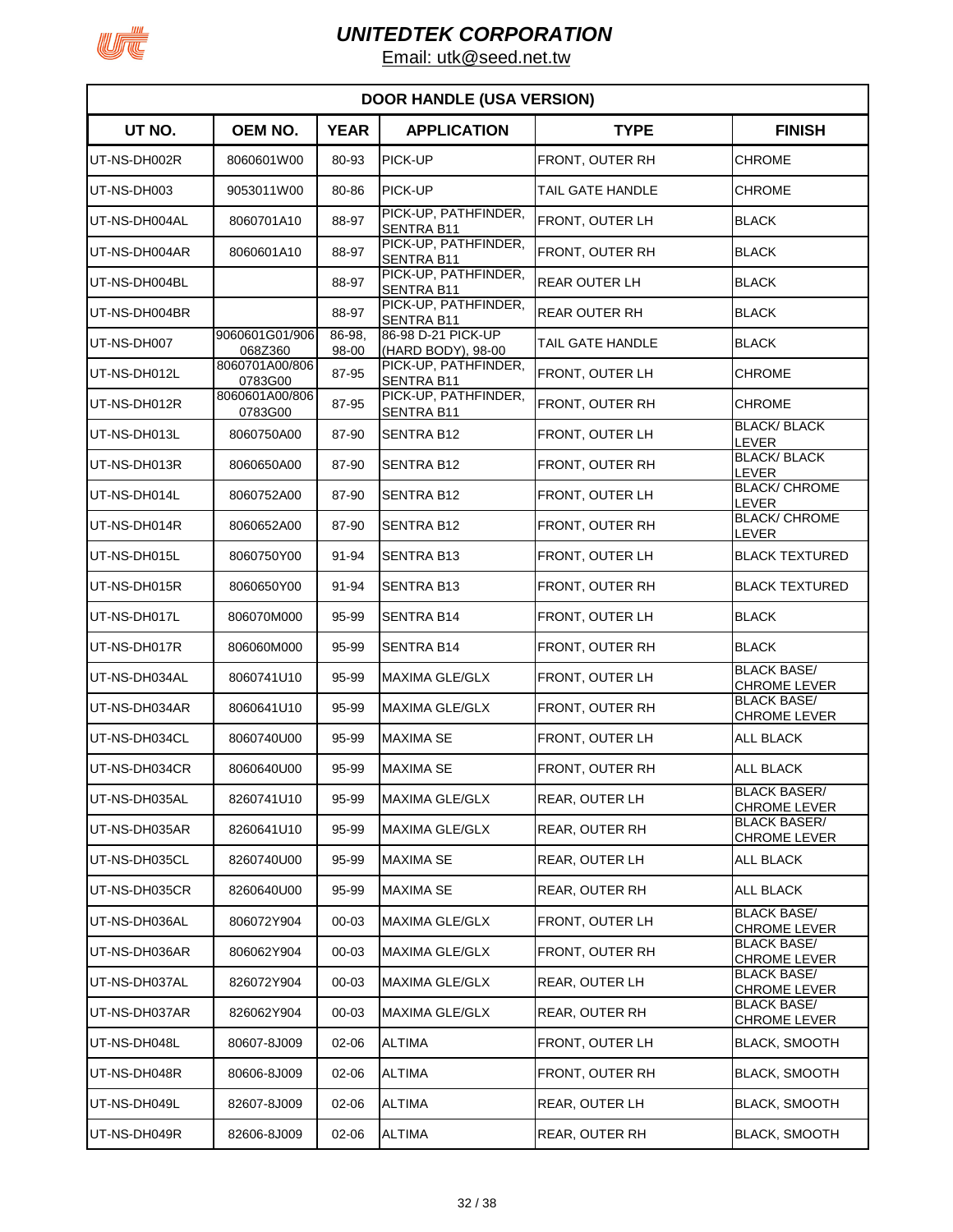

| <b>DOOR HANDLE (USA VERSION)</b> |                            |             |                                               |                                              |                                            |  |  |
|----------------------------------|----------------------------|-------------|-----------------------------------------------|----------------------------------------------|--------------------------------------------|--|--|
| UT NO.                           | OEM NO.                    | <b>YEAR</b> | <b>APPLICATION</b>                            | <b>TYPE</b>                                  | <b>FINISH</b>                              |  |  |
| UT-NS-DH050L                     | 80607-<br>2Z50A/80607-     | 99-02       | <b>QUEST</b>                                  | FRONT, OUTER LH                              | <b>BLACK, SMOOTH</b>                       |  |  |
| UT-NS-DH050R                     | 80606-<br>2Z50A/80606-     | 99-02       | <b>QUEST</b>                                  | FRONT, OUTER RH                              | <b>BLACK, SMOOTH</b>                       |  |  |
| UT-NS-DH051L                     | 82607-<br>2Z50A/82607-     | 99-02       | <b>QUEST</b>                                  | SLIDING SIDE DOOR (REAR),<br><b>OUTER LH</b> | <b>BLACK, SMOOTH</b>                       |  |  |
| UT-NS-DH051R                     | 82606-<br>2Z50A/82606-     | 99-02       | <b>QUEST</b>                                  | SLIDING SIDE DOOR (REAR),<br>OUTER RH        | <b>BLACK, SMOOTH</b>                       |  |  |
| UT-NS-IH022AL                    | 80671-<br>65F00/80671-     | 95-99       | <b>MAXIMA</b>                                 | FRONT=REAR, INNER LH                         | ALL BLACK                                  |  |  |
| UT-NS-IH022AR                    | 80670-<br>65F00/80670-     | 95-99       | <b>MAXIMA</b>                                 | FRONT=REAR, INNER RH                         | ALL BLACK                                  |  |  |
| UT-NS-IH023L                     | 80671-2Y910                | 00-03       | <b>MAXIMA</b>                                 | FRONT=REAR, INNER LH                         | <b>BLACK BASE/</b><br>CHROME LEVER         |  |  |
| UT-NS-IH023R                     | 80670-2Y910                | 00-03       | <b>MAXIMA</b>                                 | FRONT=REAR, INNER RH                         | <b>BLACK BASE/</b><br><b>CHROME LEVER</b>  |  |  |
| UT-SK-DH008AL                    | 8282060A005PK              | 89-98       | SIDEKICK, VITARA 2<br><b>DOOR</b>             | FRONT, OUTER LH                              | <b>ALL BLACK</b>                           |  |  |
| UT-SK-DH008AR                    | 8281060A005PK              | 89-98       | SIDEKICK, VITARA 2<br><b>DOOR</b>             | FRONT, OUTER RH                              | <b>ALL BLACK</b>                           |  |  |
| UT-SK-DH011L                     | 8282056B00                 | 89-98       | SIDEKICK, VITARA 4<br><b>DOOR</b>             | FRONT, OUTER LH                              | <b>ALL BLACK</b>                           |  |  |
| UT-SK-DH011R                     | 8281056B00                 | 89-98       | SIDEKICK, VITARA 4<br>DOOR                    | FRONT. OUTER RH                              | <b>ALL BLACK</b>                           |  |  |
| UT-SK-DH012L                     | 8284056B00                 | 89-98       | SIDEKICK, VITARA 4<br><b>DOOR</b>             | <b>REAR, OUTER LH</b>                        | <b>ALL BLACK</b>                           |  |  |
| UT-SK-DH012R                     | 8283056B00                 | 89-98       | SIDEKICK, VITARA 4<br><b>DOOR</b>             | <b>REAR, OUTER RH</b>                        | <b>ALL BLACK</b>                           |  |  |
| UT-SK-DH013AL                    | 8282067D005PK              | 99-04       | <b>GRAND VITARA</b>                           | FRONT, OUTER LH                              | <b>BLACK BASE/</b><br>CHROMED LEVER        |  |  |
| UT-SK-DH013AR                    | 8281067D005PK              | 99-04       | GRAND VITARA                                  | FRONT, OUTER RH                              | <b>BLACK BASE/</b><br><b>CHROMED LEVER</b> |  |  |
| UT-SK-DH013BL                    | 8282065D00                 | 99-04       | GRAND VITARA                                  | FRONT, OUTER LH                              | <b>ALL BLACK</b>                           |  |  |
| UT-SK-DH013BR                    | 8281065D00                 | 99-04       | <b>GRAND VITARA</b>                           | FRONT, OUTER RH                              | <b>ALL BLACK</b>                           |  |  |
| UT-SK-DH014L                     | 8282060G005PK              | 95-02       | <b>ESTEEM</b>                                 | FRONT, OUTER LH                              | <b>BLACK</b>                               |  |  |
| UT-SK-DH014R                     | 8281060G005PK              | $95 - 02$   | <b>ESTEEM</b>                                 | FRONT, OUTER RH                              | <b>BLACK</b>                               |  |  |
| UT-SK-DH015L                     | 8284060G005PK              | 95-02       | <b>ESTEEM</b>                                 | <b>REAR, OUTER LH</b>                        | <b>BLACK</b>                               |  |  |
| UT-SK-DH015R                     | 8283060G005PK              | 95-02       | <b>ESTEEM</b>                                 | REAR, OUTER RH                               | <b>BLACK</b>                               |  |  |
| UT-SK-DH016A                     |                            | 89-98       | SIDEKICK, VITARA                              | <b>BACK DOOR OUTER</b>                       | CHROMED                                    |  |  |
| UT-SK-DH016B                     |                            | 89-98       | SIDEKICK, VITARA                              | <b>BACK DOOR OUTER</b>                       | <b>BLACK</b>                               |  |  |
| UT-SK-DH020                      | 82850-65D12-<br>5PK        | 99-04       | <b>GRAND VITARA</b>                           | <b>BACK DOOR OUTER</b>                       | <b>BLACK</b>                               |  |  |
| UT-SK-DH021L                     | 96409548                   | $07-12$     | (MEXICO) 07-12 SUZUKI<br>SWIFT+, (05-08 AVEO, | FRONT, OUTER LH                              | <b>BLACK, SMOOTH</b>                       |  |  |
| UT-SK-DH021R                     | 96409549                   | $07-12$     | (MEXICO) 07-12 SUZUKI<br>SWIFT+, (05-08 AVEO, | FRONT, OUTER RH                              | <b>BLACK, SMOOTH</b>                       |  |  |
| UT-SK-IH009L                     | 83130-60A00                | 89-98       | SIDEKICK, VITARA                              | <b>INSIDE LH</b>                             | <b>BLACK</b>                               |  |  |
| UT-SK-IH009R                     | 83110-60A00                | 89-98       | SIDEKICK, VITARA                              | <b>INSIDE RH</b>                             | <b>BLACK</b>                               |  |  |
| UT-SK-IH016AL                    | 83130-60G01-<br>T01        | 99-04       | <b>GRAND VITARA</b>                           | <b>FRONT=REAR INSIDE LH</b>                  | GRAY                                       |  |  |
| UT-SK-IH016AR                    | 83110-60G01-<br>T01        | 99-04       | GRAND VITARA                                  | <b>FRONT=REAR INSIDE RH</b>                  | GRAY                                       |  |  |
| UT-SK-IH016BL                    | 83130-60G01-<br><b>T01</b> | 99-04       | GRAND VITARA                                  | <b>FRONT=REAR INSIDE LH</b>                  | BLACK                                      |  |  |
| UT-SK-IH016BR                    | 83110-60G01-<br>T01        | 99-04       | GRAND VITARA                                  | <b>FRONT=REAR INSIDE RH</b>                  | <b>BLACK</b>                               |  |  |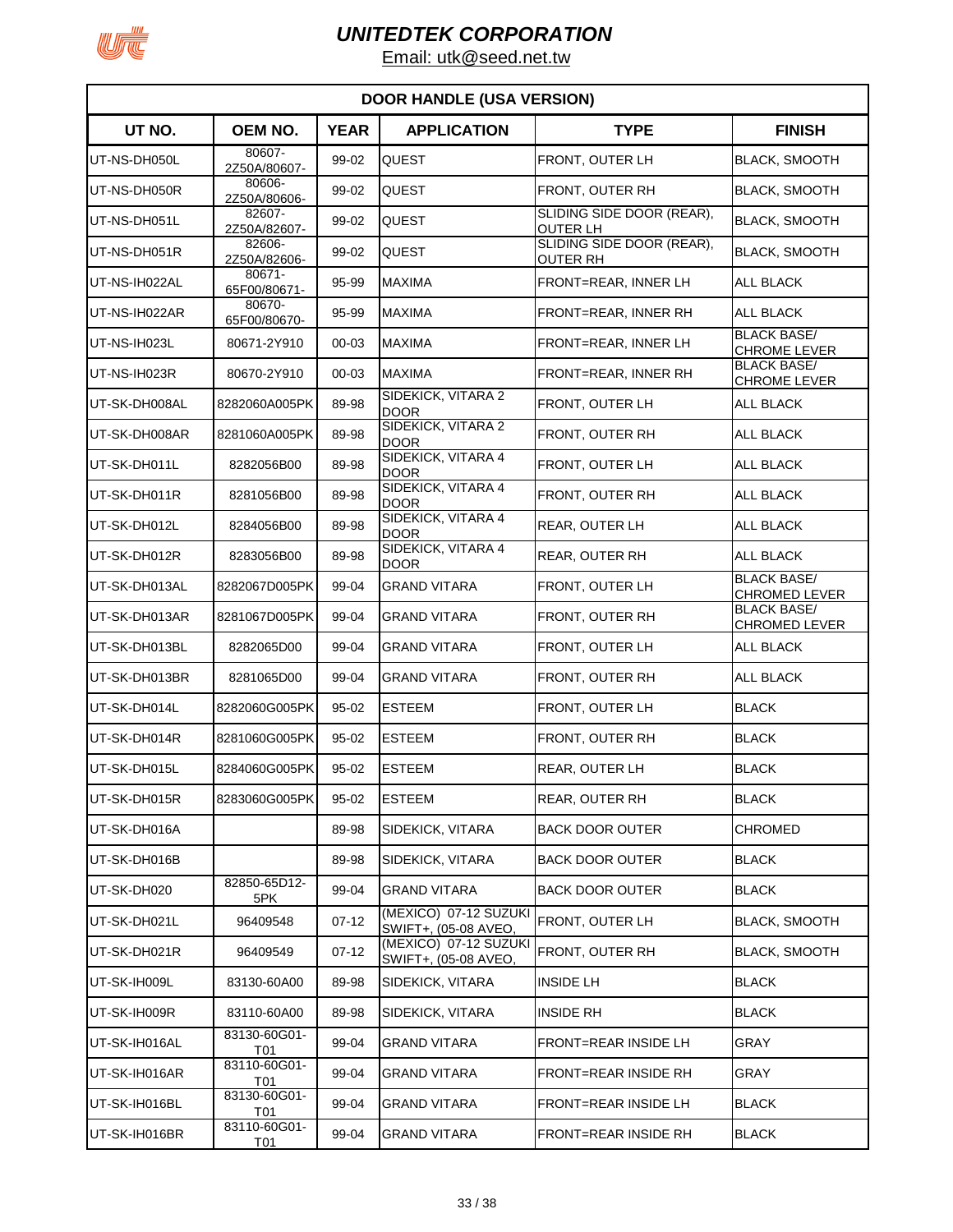

| <b>DOOR HANDLE (USA VERSION)</b> |                     |                     |                                   |                             |                                           |  |  |
|----------------------------------|---------------------|---------------------|-----------------------------------|-----------------------------|-------------------------------------------|--|--|
| UT NO.                           | OEM NO.             | <b>YEAR</b>         | <b>APPLICATION</b>                | <b>TYPE</b>                 | <b>FINISH</b>                             |  |  |
| UT-SK-IH017AL                    | 83102-60G01-<br>5ES | $95 - 97.$<br>98-02 | <b>ESTEEM</b>                     | <b>FRONT=REAR INSIDE LH</b> | <b>GRAY BASE/</b><br><b>CHROME LEVER</b>  |  |  |
| UT-SK-IH017AR                    | 83101-60G01-<br>5ES | 95-97,<br>98-02     | <b>ESTEEM</b>                     | <b>FRONT=REAR INSIDE RH</b> | <b>GRAY BASE/</b><br><b>CHROME LEVER</b>  |  |  |
| UT-SK-IH017BL                    | 83102-60G01-<br>5ES | 95-97.<br>98-02     | <b>ESTEEM</b>                     | <b>FRONT=REAR INSIDE LH</b> | ALL GRAY BASE/<br><b>GRAY LEVER</b>       |  |  |
| UT-SK-IH017BR                    | 83101-60G01-<br>5ES | 95-97,<br>98-02     | <b>ESTEEM</b>                     | <b>FRONT=REAR INSIDE RH</b> | ALL GRAY BASE/<br><b>GRAY LEVER</b>       |  |  |
| UT-TY-DH003AL                    | 6922089109          | 84-88               | HILUX PICK-UP, 4<br><b>RUNNER</b> | FRONT, OUTER LH             | <b>CHROME</b>                             |  |  |
| UT-TY-DH003AR                    | 6921089109          | 84-88               | HILUX PICK-UP, 4<br><b>RUNNER</b> | FRONT, OUTER RH             | <b>CHROME</b>                             |  |  |
| UT-TY-DH003BL                    | 6922089108          | 84-88               | HILUX PICK-UP, 4<br><b>RUNNER</b> | FRONT, OUTER LH             | <b>BLACK</b>                              |  |  |
| UT-TY-DH003BR                    | 6921089108          | 84-88               | HILUX PICK-UP, 4<br><b>RUNNER</b> | FRONT, OUTER RH             | <b>BLACK</b>                              |  |  |
| UT-TY-DH004                      | 6923089101          | 84-88               | <b>HILUX PICK-UP</b>              | TAIL GATE HANDLE            | <b>BLACK</b>                              |  |  |
| UT-TY-DH005L                     | 6922089110          | 89-95               | HILUX PICK-UP, 4<br><b>RUNNER</b> | FRONT, OUTER LH             | <b>ALL BLACK</b>                          |  |  |
| UT-TY-DH005R                     | 6921089110          | 89-95               | HILUX PICK-UP, 4<br><b>RUNNER</b> | FRONT, OUTER RH             | <b>ALL BLACK</b>                          |  |  |
| UT-TY-DH006L                     | 6924089102          | 90-95               | 4 RUNNER                          | REAR, OUTER LH              | <b>ALL BLACK</b>                          |  |  |
| UT-TY-DH006R                     | 6923089101          | 90-95               | 4 RUNNER                          | REAR, OUTER RH              | <b>ALL BLACK</b>                          |  |  |
| UT-TY-DH007L                     | 6922089111          | 89-95               | HILUX PICK-UP, 4<br><b>RUNNER</b> | FRONT, OUTER LH             | <b>BLACK BASE/</b><br><b>CHROME LEVER</b> |  |  |
| UT-TY-DH007R                     | 6921089111          | 89-95               | HILUX PICK-UP, 4<br><b>RUNNER</b> | FRONT, OUTER RH             | <b>BLACK BASE/</b><br><b>CHROME LEVER</b> |  |  |
| UT-TY-DH008L                     | 6924089103          | 90-95               | 4 RUNNER                          | REAR, OUTER LH              | <b>BLACK BASE/</b><br><b>CHROME LEVER</b> |  |  |
| UT-TY-DH008R                     | 6923089102          | 90-95               | 4 RUNNER                          | REAR, OUTER RH              | <b>BLACK BASE/</b><br><b>CHROME LEVER</b> |  |  |
| UT-TY-DH009                      | 6909089102          | 89-95               | <b>HILUX PICK-UP</b>              | TAIL GATE HANDLE            | <b>BLACK</b>                              |  |  |
| UT-TY-DH011L                     | 6922034010          | 93-98               | T-100 PICK-UP                     | <b>FRONT, OUTER LH</b>      | <b>ALL BLACK</b>                          |  |  |
| UT-TY-DH011R                     | 6921034010          | 93-98               | T-100 PICK-UP                     | FRONT, OUTER RH             | <b>ALL BLACK</b>                          |  |  |
| UT-TY-DH012L                     | 6922035020          | 95-04               | TACOMA PICK-UP                    | FRONT, OUTER LH             | <b>ALL BLACK</b>                          |  |  |
| UT-TY-DH012R                     | 6921035020          | 95-04               | TACOMA PICK-UP                    | FRONT, OUTER RH             | <b>ALL BLACK</b>                          |  |  |
| UT-TY-DH013                      | 6909035010          | 95-04               | TACOMA PICK-UP                    | TAIL GATE HANDLE            | <b>BLACK</b>                              |  |  |
| UT-TY-DH039L                     | 6922012110          | 88-92               | COROLLA                           | FRONT, OUTER LH             | <b>BLACK</b>                              |  |  |
| UT-TY-DH039R                     | 6921012110          | 88-92               | COROLLA                           | FRONT, OUTER RH             | <b>BLACK</b>                              |  |  |
| UT-TY-DH040L                     | 6924012110          | 88-92               | COROLLA                           | REAR, OUTER LH              | <b>BLACK</b>                              |  |  |
| UT-TY-DH040R                     | 6923012110          | 88-92               | COROLLA                           | REAR, OUTER RH              | <b>BLACK</b>                              |  |  |
| UT-TY-DH045AL                    | 6922012160          | 93-97               | COROLLA DX                        | FRONT, OUTER LH             | <b>BLACK-TEXTURE</b>                      |  |  |
| UT-TY-DH045AR                    | 6921012160          | 93-97               | COROLLA DX                        | FRONT, OUTER RH             | <b>BLACK-TEXTURE</b>                      |  |  |
| UT-TY-DH045BL                    | 6922012170CO        | 93-97               | COROLLA LE                        | FRONT, OUTER LH             | <b>BLACK SMOOTH</b>                       |  |  |
| UT-TY-DH045BR                    | 6921012170CO        | 93-97               | COROLLA LE                        | FRONT, OUTER RH             | <b>BLACK SMOOTH</b>                       |  |  |
| UT-TY-DH046AL                    | 6924012140          | 93-97               | <b>COROLLA DX</b>                 | REAR, OUTER LH              | <b>BLACK-TEXTURE</b>                      |  |  |
| UT-TY-DH046AR                    | 6923012140          | 93-97               | <b>COROLLA DX</b>                 | REAR, OUTER RH              | <b>BLACK-TEXTURE</b>                      |  |  |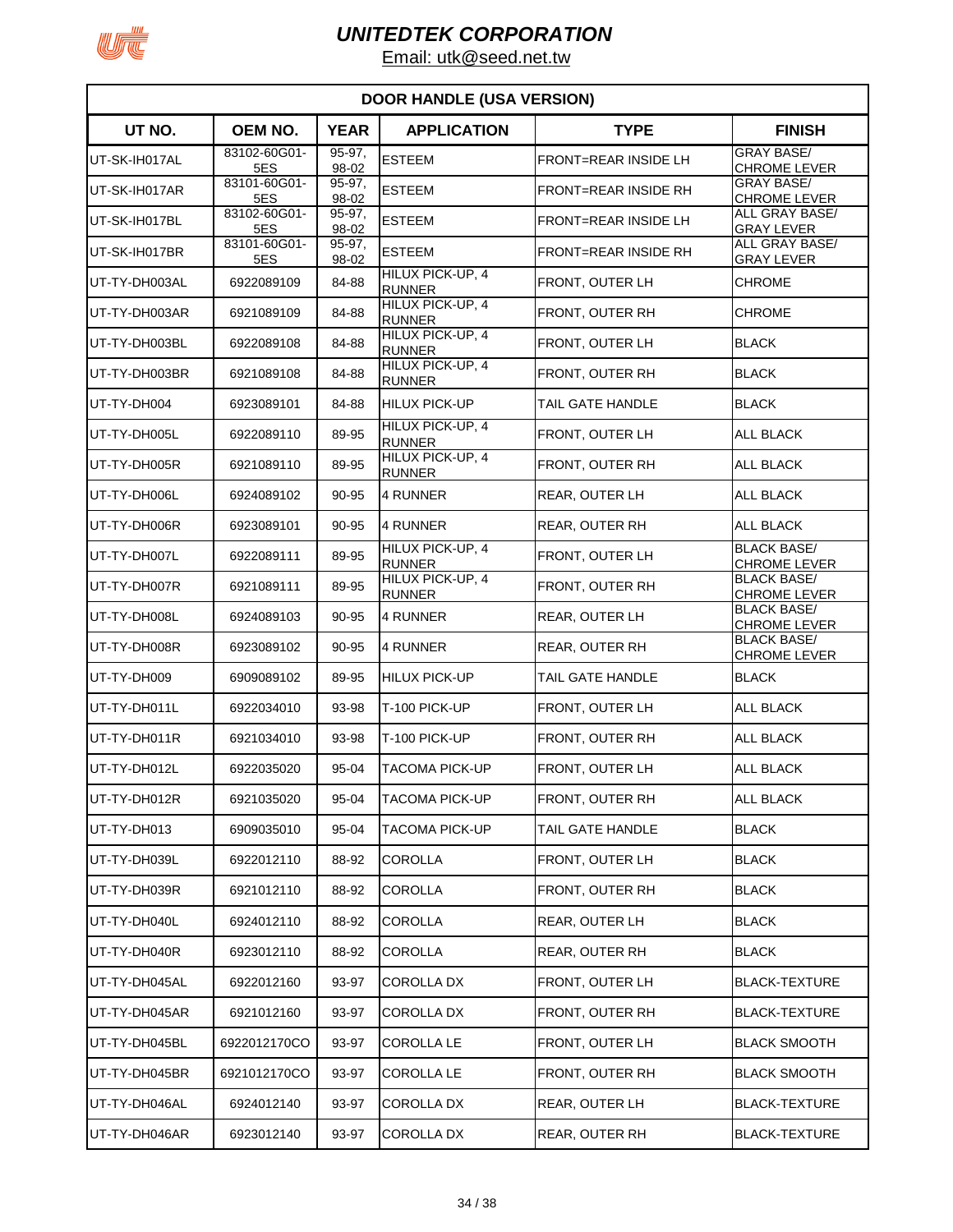

| <b>DOOR HANDLE (USA VERSION)</b> |                                 |             |                          |                                              |                     |  |
|----------------------------------|---------------------------------|-------------|--------------------------|----------------------------------------------|---------------------|--|
| UT NO.                           | OEM NO.                         | <b>YEAR</b> | <b>APPLICATION</b>       | <b>TYPE</b>                                  | <b>FINISH</b>       |  |
| UT-TY-DH046BL                    | 6924012150CO                    | 93-97       | <b>COROLLA LE</b>        | <b>REAR, OUTER LH</b>                        | <b>BLACK SMOOTH</b> |  |
| UT-TY-DH046BR                    | 6923012150CO                    | 93-97       | <b>COROLLA LE</b>        | <b>REAR, OUTER RH</b>                        | <b>BLACK SMOOTH</b> |  |
| UT-TY-DH047L                     | 6922033020/692<br>2033011C1     | 92-96       | <b>CAMRY LE/XLE/SE</b>   | FRONT, OUTER LH                              | <b>BLACK SMOOTH</b> |  |
| UT-TY-DH047R                     | 6921033010/692<br>1032091C1     | 92-96       | CAMRY LE/XLE/SE          | FRONT, OUTER RH                              | <b>BLACK SMOOTH</b> |  |
| UT-TY-DH048L                     | 6924033010/692<br>4032041C1     | 92-96       | CAMRY LE/XLE/SE          | <b>REAR, OUTER LH</b>                        | <b>BLACK SMOOTH</b> |  |
| UT-TY-DH048R                     | 6923033010/692<br>3032041C1     | 92-96       | CAMRY LE/XLE/SE          | <b>REAR, OUTER RH</b>                        | <b>BLACK SMOOTH</b> |  |
| UT-TY-DH049L                     | 69220AA010/692<br>2033040       | 97-01       | <b>CAMRY</b>             | FRONT, OUTER LH                              | <b>BLACK SMOOTH</b> |  |
| UT-TY-DH049R                     | 69210AA010/692<br>1033040       | 97-01       | <b>CAMRY</b>             | FRONT, OUTER RH                              | <b>BLACK SMOOTH</b> |  |
| UT-TY-DH050AL                    | 6924033040                      | 97-01       | CAMRY (JAPAN BUILT)      | REAR, OUTER LH                               | <b>BLACK SMOOTH</b> |  |
| UT-TY-DH050AR                    | 6923033040                      | 97-01       | CAMRY (JAPAN BUILT)      | <b>REAR, OUTER RH</b>                        | <b>BLACK SMOOTH</b> |  |
| UT-TY-DH050BL                    | 69240AA010                      | 97-01       | CAMRY (USA BUILT)        | <b>REAR, OUTER LH</b>                        | <b>BLACK SMOOTH</b> |  |
| UT-TY-DH050BR                    | 69230AA010                      | $97 - 01$   | <b>CAMRY (USA BUILT)</b> | <b>REAR, OUTER RH</b>                        | <b>BLACK SMOOTH</b> |  |
| UT-TY-DH051L                     | 6922002040/692<br>2002030       | 98-02       | <b>COROLLA</b>           | FRONT, OUTER LH                              | <b>BLACK SMOOTH</b> |  |
| UT-TY-DH051R                     | 6921002040/692<br>1002030       | 98-02       | <b>COROLLA</b>           | FRONT, OUTER RH                              | <b>BLACK SMOOTH</b> |  |
| UT-TY-DH052L                     | 6924002040/692<br>4002030       | 98-02       | <b>COROLLA</b>           | REAR, OUTER LH                               | <b>BLACK SMOOTH</b> |  |
| UT-TY-DH052R                     | 6923002040/692<br>3002030       | 98-02       | <b>COROLLA</b>           | <b>REAR, OUTER RH</b>                        | <b>BLACK SMOOTH</b> |  |
| UT-TY-DH055BL                    |                                 | 03-08       | <b>COROLLA</b>           | FRONT, OUTER (with<br>Handle/Frame/Cover) LH | <b>BLACK SMOOTH</b> |  |
| UT-TY-DH055BR                    |                                 | 03-08       | <b>COROLLA</b>           | FRONT, OUTER (with<br>Handle/Frame/Cover) RH | <b>BLACK SMOOTH</b> |  |
| UT-TY-DH056BL                    |                                 | 03-08       | <b>COROLLA</b>           | REAR, OUTER (with<br>Handle/Frame/Cover) LH  | <b>BLACK SMOOTH</b> |  |
| UT-TY-DH056BR                    |                                 | 03-08       | <b>COROLLA</b>           | REAR, OUTER (with<br>Handle/Frame/Cover) RH  | <b>BLACK SMOOTH</b> |  |
| UT-TY-DH057AL                    | 6922016091                      | 95-99       | <b>TERCEL</b>            | FRONT, OUTER LH                              | <b>BLACK</b>        |  |
| UT-TY-DH057AR                    | 6921016091                      | 95-99       | <b>TERCEL</b>            | FRONT, OUTER RH                              | <b>BLACK</b>        |  |
| UT-TY-DH057BL                    | 6924016091                      | 95-99       | <b>TERCEL</b>            | REAR, OUTER LH                               | <b>BLACK</b>        |  |
| UT-TY-DH057BR                    | 6923016091                      | 95-99       | <b>TERCEL</b>            | REAR, OUTER RH                               | <b>BLACK</b>        |  |
| UT-TY-DH059A-AL                  |                                 | $02 - 06$   | <b>CAMRY</b>             | FRONT, OUTER LH (with<br>Handle/Frame/Cover) | <b>CHROME</b>       |  |
| UT-TY-DH059A-AR                  |                                 | $02 - 06$   | <b>CAMRY</b>             | FRONT, OUTER RH (with<br>Handle/Frame/Cover) | <b>CHROME</b>       |  |
| UT-TY-DH059B-AL                  | 69211AA020/692<br>02AA010/69277 | $02 - 06$   | CAMRY                    | FRONT, OUTER LH (with<br>Handle/Frame/Cover) | <b>BLACK SMOOTH</b> |  |
| UT-TY-DH059B-AR                  | 69211AA020/692<br>01AA010/69211 | 02-06       | <b>CAMRY</b>             | FRONT, OUTER RH (with<br>Handle/Frame/Cover) | <b>BLACK SMOOTH</b> |  |
| UT-TY-DH060A-AL                  |                                 | $02 - 06$   | <b>CAMRY</b>             | FRONT, OUTER LH (with<br>Handle/Frame/Cover) | <b>CHROME</b>       |  |
| UT-TY-DH060A-AR                  |                                 | $02 - 06$   | <b>CAMRY</b>             | FRONT, OUTER RH (with<br>Handle/Frame/Cover) | <b>CHROME</b>       |  |
| UT-TY-DH060B-AL                  | 69211AA020/692<br>04AA010/69229 | $02 - 06$   | CAMRY                    | REAR, OUTER LH (with<br>Handle/Frame/Cover)  | <b>BLACK SMOOTH</b> |  |
| UT-TY-DH060B-AR                  | 69211AA020/692<br>03AA010/69229 | $02 - 06$   | <b>CAMRY</b>             | REAR, OUTER RH (with<br>Handle/Frame/Cover)  | <b>BLACK SMOOTH</b> |  |
| UT-TY-DH061L                     | 69220-AC010                     | 95-99       | <b>AVALON</b>            | FRONT, OUTER LH                              | <b>BLACK SMOOTH</b> |  |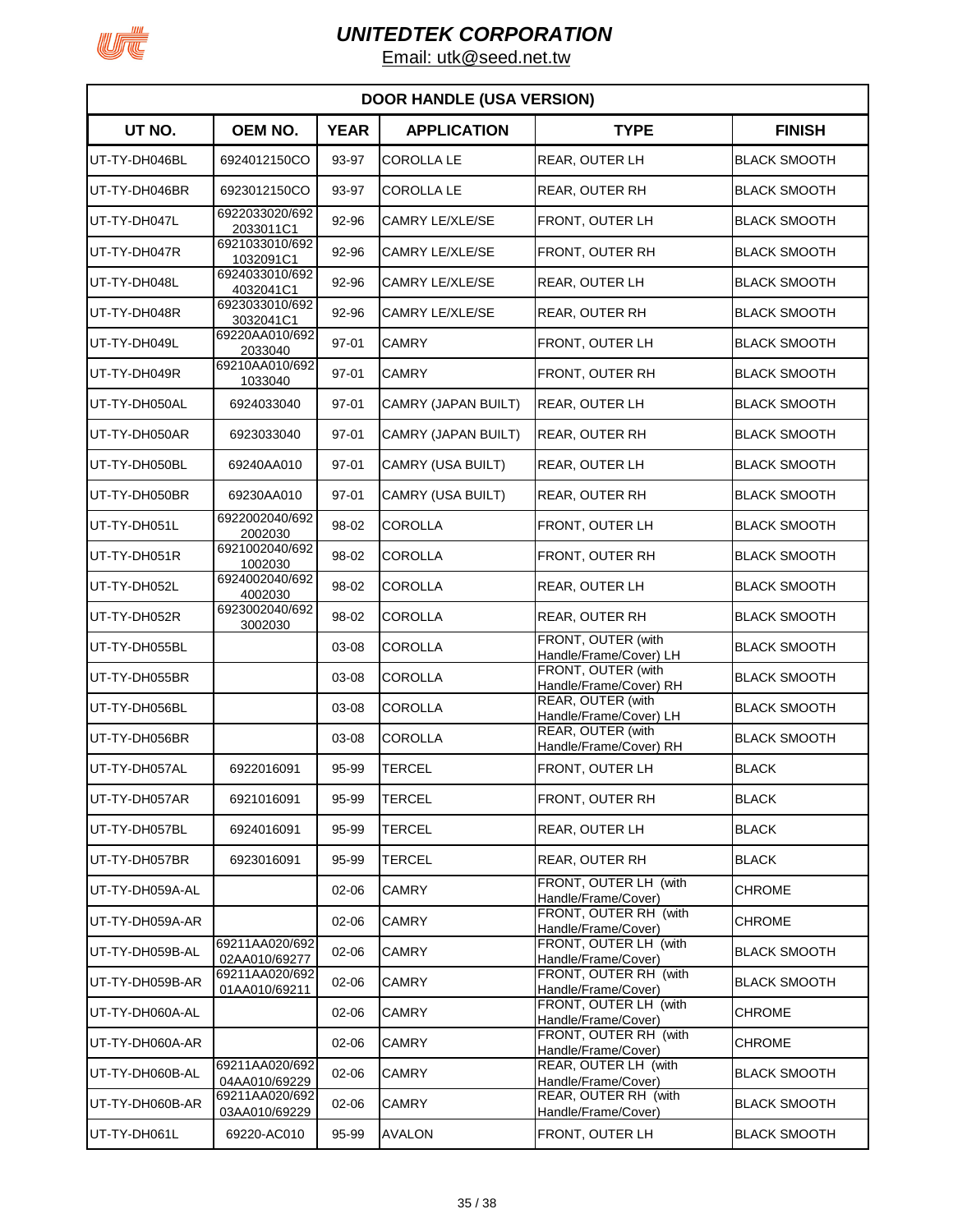

| <b>DOOR HANDLE (USA VERSION)</b> |                |             |                       |                                                   |                       |  |  |
|----------------------------------|----------------|-------------|-----------------------|---------------------------------------------------|-----------------------|--|--|
| UT NO.                           | OEM NO.        | <b>YEAR</b> | <b>APPLICATION</b>    | <b>TYPE</b>                                       | <b>FINISH</b>         |  |  |
| UT-TY-DH061R                     | 69210-AC010    | 95-99       | <b>AVALON</b>         | FRONT, OUTER RH                                   | <b>BLACK SMOOTH</b>   |  |  |
| UT-TY-DH062L                     | 69240-AC010    | 95-99       | <b>AVALON</b>         | <b>REAR, OUTER LH</b>                             | <b>BLACK SMOOTH</b>   |  |  |
| UT-TY-DH062R                     | 69230-AC010    | 95-99       | <b>AVALON</b>         | REAR, OUTER RH                                    | <b>BLACK SMOOTH</b>   |  |  |
| UT-TY-DH068L                     | 69220-08010-C0 | 98-03       | <b>SIENNA VAN</b>     | FRONT, OUTER LH, W/LOCK<br><b>HOLE</b>            | <b>BLACK SMOOTH</b>   |  |  |
| UT-TY-DH068R                     | 69210-08010-C0 | 98-03       | <b>SIENNA VAN</b>     | FRONT, OUTER RH, W/LOCK<br>HOLE                   | <b>BLACK SMOOTH</b>   |  |  |
| UT-TY-DH069A                     | 69230-08020-C0 | 98-03       | SIENNA VAN            | SLIDING SIDE DOOR (REAR),<br>LH=RH, W/O LOCK HOLE | <b>BLACK SMOOTH</b>   |  |  |
| UT-TY-DH070                      | 69090-0C040    | $07-13$     | TUNDRA                | TAILGATE HANDLE, W/O<br>CAMERA HOLE               | <b>BLACK TEXTURED</b> |  |  |
| UT-TY-DH071A                     | 69090-04010    | $05 - 10$   | TACOMA PICK-UP        | TAILGATE HANDLE, W/O<br>CAMERA HOLE               | <b>BLACK TEXTURED</b> |  |  |
| UT-TY-IH030AL                    | 6920612130     | 93-97       | <b>COROLLA</b>        | FRONT=REAR, INNER LH                              | <b>BLUE</b>           |  |  |
| UT-TY-IH030AR                    | 6920512130     | 93-97       | COROLLA               | FRONT=REAR, INNER RH                              | <b>BLUE</b>           |  |  |
| UT-TY-IH030BL                    | 6920612130     | 93-97       | <b>COROLLA</b>        | FRONT=REAR, INNER LH                              | <b>BROWN</b>          |  |  |
| UT-TY-IH030BR                    | 6920512130     | 93-97       | <b>COROLLA</b>        | FRONT=REAR, INNER RH                              | <b>BROWN</b>          |  |  |
| UT-TY-IH030CL                    | 6920612130     | 93-97       | COROLLA               | FRONT=REAR, INNER LH                              | <b>BLACK</b>          |  |  |
| UT-TY-IH030CR                    | 6920512130     | 93-97       | COROLLA               | FRONT=REAR, INNER RH                              | <b>BLACK</b>          |  |  |
| UT-TY-IH030DL                    | 6920612130     | 93-97       | <b>COROLLA</b>        | FRONT=REAR, INNER LH                              | <b>GRAY</b>           |  |  |
| UT-TY-IH030DR                    | 6920512130     | 93-97       | <b>COROLLA</b>        | FRONT=REAR, INNER RH                              | <b>GRAY</b>           |  |  |
| UT-TY-IH032AL                    | 6920632070W3   | 92-96       | CAMRY                 | FRONT=REAR, INNER W/O<br><b>BEZEL LH</b>          | <b>BLUE</b>           |  |  |
| UT-TY-IH032AR                    | 6920532070W3   | 92-96       | CAMRY                 | FRONT=REAR, INNER W/O<br><b>BEZEL RH</b>          | <b>BLUE</b>           |  |  |
| UT-TY-IH032BL                    | 6920632070W3   | 92-96       | <b>CAMRY</b>          | FRONT=REAR, INNER W/O<br><b>BEZEL LH</b>          | <b>RED</b>            |  |  |
| UT-TY-IH032BR                    | 6920532070W3   | 92-96       | <b>CAMRY</b>          | FRONT=REAR, INNER W/O<br><b>BEZEL RH</b>          | <b>RED</b>            |  |  |
| UT-TY-IH032CL                    | 6920632070W3   | 92-96       | <b>CAMRY</b>          | FRONT=REAR, INNER W/O<br><b>BEZEL LH</b>          | <b>GRAY</b>           |  |  |
| UT-TY-IH032CR                    | 6920532070W3   | 92-96       | <b>CAMRY</b>          | FRONT=REAR, INNER W/O<br><b>BEZEL RH</b>          | <b>GRAY</b>           |  |  |
| UT-TY-IH032DL                    | 6920632070W3   | 92-96       | <b>CAMRY</b>          | FRONT=REAR, INNER W/O<br><b>BEZEL LH</b>          | DARK BROWN            |  |  |
| UT-TY-IH032DR                    | 6920532070W3   | 92-96       | <b>CAMRY</b>          | FRONT=REAR, INNER W/O<br><b>BEZEL RH</b>          | <b>DARK BROWN</b>     |  |  |
| UT-TY-IH033AL                    | 6927832060W3   | 92-96       | <b>CAMRY</b>          | BEZEL, FRONT=REAR, INNER<br>HANDLE LH             | <b>BLUE</b>           |  |  |
| UT-TY-IH033AR                    | 6927732050W3   | 92-96       | CAMRY                 | BEZEL, FRONT=REAR, INNER<br>HANDLE RH             | <b>BLUE</b>           |  |  |
| UT-TY-IH033BL                    | 6927832060W3   | 92-96       | <b>CAMRY</b>          | BEZEL, FRONT=REAR, INNER<br>HANDLE LH             | <b>GRAY</b>           |  |  |
| UT-TY-IH033BR                    | 6927732050W3   | 92-96       | CAMRY                 | BEZEL, FRONT=REAR, INNER<br>HANDLE RH             | GRAY                  |  |  |
| UT-TY-IH033CL                    | 6927832050W3   | 92-96       | CAMRY                 | BEZEL, FRONT=REAR, INNER<br>HANDLE LH             | <b>RED</b>            |  |  |
| UT-TY-IH033CR                    | 6927732060W3   | 92-96       | <b>CAMRY</b>          | BEZEL, FRONT=REAR, INNER<br><b>HANDLE RH</b>      | <b>RED</b>            |  |  |
| UT-TY-IH034AL                    | 6920604010     | 95-00       | <b>TACOMA PICK-UP</b> | FRONT, INNER LH                                   | <b>BLUE</b>           |  |  |
| UT-TY-IH034AR                    | 6920504010     | 95-00       | <b>TACOMA PICK-UP</b> | FRONT, INNER RH                                   | <b>BLUE</b>           |  |  |
| UT-TY-IH034BL                    | 6920604010     | 95-00       | TACOMA PICK-UP        | FRONT, INNER LH                                   | <b>BROWN</b>          |  |  |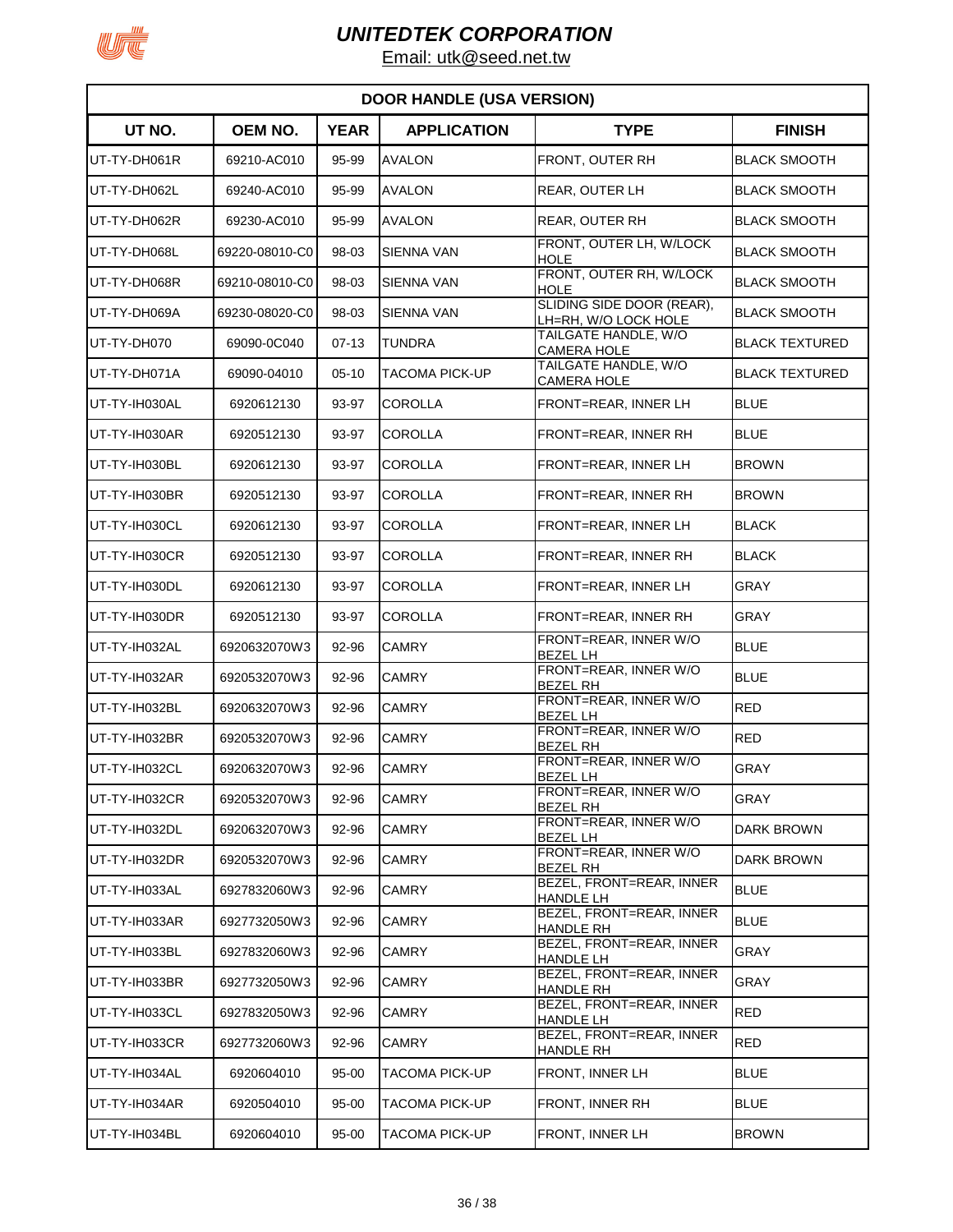

| <b>DOOR HANDLE (USA VERSION)</b> |                               |             |                       |                                           |                                           |  |  |  |  |
|----------------------------------|-------------------------------|-------------|-----------------------|-------------------------------------------|-------------------------------------------|--|--|--|--|
| UT NO.                           | OEM NO.                       | <b>YEAR</b> | <b>APPLICATION</b>    | <b>TYPE</b>                               | <b>FINISH</b>                             |  |  |  |  |
| UT-TY-IH034BR                    | 6920504010                    | 95-00       | TACOMA PICK-UP        | FRONT, INNER RH                           | <b>BROWN</b>                              |  |  |  |  |
| UT-TY-IH034CL                    | 6920604010                    | 95-00       | <b>TACOMA PICK-UP</b> | FRONT, INNER LH                           | <b>GRAY</b>                               |  |  |  |  |
| UT-TY-IH034CR                    | 6920504010                    | 95-00       | <b>TACOMA PICK-UP</b> | FRONT, INNER RH                           | <b>GRAY</b>                               |  |  |  |  |
| UT-TY-IH036L                     | 6920616100/692<br>0610070     | 95-99       | <b>TERCEL</b>         | FRONT=REAR, INNER, W/O<br><b>BEZEL LH</b> | <b>GRAY</b>                               |  |  |  |  |
| UT-TY-IH036R                     | 6920516100/692<br>0510070     | 95-99       | <b>TERCEL</b>         | FRONT=REAR, INNER, W/O<br><b>BEZEL RH</b> | <b>GRAY</b>                               |  |  |  |  |
| UT-TY-IH037AL                    | 69206AA010                    | 97-01       | <b>CAMRY</b>          | FRONT=REAR, INNER, W/O<br><b>BEZEL LH</b> | <b>CHROME</b> lever                       |  |  |  |  |
| UT-TY-IH037AR                    | 69205AA010                    | 97-01       | <b>CAMRY</b>          | FRONT=REAR, INNER, W/O<br><b>BEZEL RH</b> | <b>CHROME</b> lever                       |  |  |  |  |
| UT-TY-IH037BL                    | 69206AA010                    | 97-01       | <b>CAMRY</b>          | FRONT=REAR, INNER, W/O<br><b>BEZEL LH</b> | DARK GRAY lever                           |  |  |  |  |
| UT-TY-IH037BR                    | 69205AA010                    | 97-01       | <b>CAMRY</b>          | FRONT=REAR, INNER, W/O<br><b>BEZEL RH</b> | DARK GRAY lever                           |  |  |  |  |
| UT-TY-IH037CL                    | 69206AA010                    | 97-01       | <b>CAMRY</b>          | FRONT=REAR, INNER, W/O<br><b>BEZEL LH</b> | TAN (BEIGE) lever                         |  |  |  |  |
| UT-TY-IH037CR                    | 69205AA010                    | 97-01       | <b>CAMRY</b>          | FRONT=REAR, INNER, W/O<br><b>BEZEL RH</b> | TAN (BEIGE) lever                         |  |  |  |  |
| UT-TY-IH038AL                    |                               | 03-07       | <b>COROLLA</b>        | FRONT=REAR, INNER, LH                     | <b>GRAY BASE/ GRAY</b><br>LEVER           |  |  |  |  |
| UT-TY-IH038AR                    |                               | 03-07       | <b>COROLLA</b>        | FRONT=REAR, INNER, RH                     | <b>GRAY BASE/ GRAY</b><br>LEVER           |  |  |  |  |
| UT-TY-IH038BL                    |                               | 03-07       | <b>COROLLA</b>        | FRONT=REAR, INNER, LH                     | <b>BEIGE BASE/ BEIGE</b><br>LEVER         |  |  |  |  |
| UT-TY-IH038BR                    |                               | 03-07       | <b>COROLLA</b>        | FRONT=REAR, INNER, RH                     | <b>BEIGE BASE/ BEIGE</b><br>LEVER         |  |  |  |  |
| UT-TY-IH038CL                    |                               | 03-07       | COROLLA               | FRONT=REAR, INNER, LH                     | <b>GRAY BASE/</b><br><b>CHROME LEVER</b>  |  |  |  |  |
| UT-TY-IH038CR                    |                               | 03-07       | <b>COROLLA</b>        | FRONT=REAR, INNER, RH                     | <b>GRAY BASE/</b><br><b>CHROME LEVER</b>  |  |  |  |  |
| UT-TY-IH038DL                    |                               | 03-07       | <b>COROLLA</b>        | FRONT=REAR, INNER, LH                     | <b>BEIGE BASE/</b><br><b>CHROME LEVER</b> |  |  |  |  |
| UT-TY-IH038DR                    |                               | 03-07       | <b>COROLLA</b>        | FRONT=REAR, INNER, RH                     | <b>BEIGE BASE/</b><br><b>CHROME LEVER</b> |  |  |  |  |
| UT-TY-IH041AL                    | 692063202004/6<br>92062303004 | 87-91       | <b>CAMRY</b>          | <b>INNER LH</b>                           | <b>BLUE/ CHROME</b><br>LEVER              |  |  |  |  |
| UT-TY-IH041AR                    | 692053202004/6<br>92052303004 | 87-91       | <b>CAMRY</b>          | <b>INNER RH</b>                           | <b>BLUE/ CHROME</b><br><b>LEVER</b>       |  |  |  |  |
| UT-TY-IH041BL                    | 692063202004/6<br>92062303004 | 87-91       | CAMRY                 | <b>INNER LH</b>                           | <b>GRAY/ CHROME</b><br>LEVER              |  |  |  |  |
| UT-TY-IH041BR                    | 692053202004/6<br>92052303004 | 87-91       | <b>CAMRY</b>          | <b>INNER RH</b>                           | <b>GRAY/ CHROME</b><br>LEVER              |  |  |  |  |
| UT-TY-IH043AL                    | 69206AA021                    | 02-06       | <b>CAMRY</b>          | FRONT=REAR, INNER, LH                     | DARK GRAY BASE/<br><b>CHROME LEVER</b>    |  |  |  |  |
| UT-TY-IH043AR                    | 69205AA021                    | 02-06       | CAMRY                 | FRONT=REAR, INNER, RH                     | DARK GRAY BASE/<br><b>CHROME LEVER</b>    |  |  |  |  |
| UT-TY-IH043CL                    | 69206-AA030-B0                | 02-06       | <b>CAMRY</b>          | FRONT=REAR, INNER, LH                     | <b>BLACK BASE/</b><br><b>CHROME LEVER</b> |  |  |  |  |
| UT-TY-IH043CR                    | 69205-AA030-B0                | 02-06       | <b>CAMRY</b>          | FRONT=REAR, INNER, RH                     | <b>BLACK BASE/</b><br><b>CHROME LEVER</b> |  |  |  |  |
| UT-TY-IH043DL                    | 69206-AA020                   | 02-06       | <b>CAMRY</b>          | FRONT=REAR, INNER, LH                     | ALL BLACK                                 |  |  |  |  |
| UT-TY-IH043DR                    | 69205-AA020                   | 02-06       | <b>CAMRY</b>          | FRONT=REAR, INNER, RH                     | ALL BLACK                                 |  |  |  |  |
| UT-TY-IH043EL                    | 69206-AA021-E1                | 02-06       | <b>CAMRY</b>          | FRONT=REAR, INNER, LH                     | <b>ALL Sandalwood</b><br>(BROWN)          |  |  |  |  |
| UT-TY-IH043ER                    | 69205-AA021-E1                | 02-06       | <b>CAMRY</b>          | FRONT=REAR, INNER, RH                     | <b>ALL Sandalwood</b><br>(BROWN)          |  |  |  |  |
| UT-TY-IH043FL                    | 69206-AA030-B1                | $02 - 06$   | CAMRY                 | FRONT=REAR, INNER, LH                     | <b>ALL GRAY</b>                           |  |  |  |  |
| UT-TY-IH043FR                    | 69205-AA030-B1                | 02-06       | CAMRY                 | FRONT=REAR, INNER, RH                     | <b>ALL GRAY</b>                           |  |  |  |  |